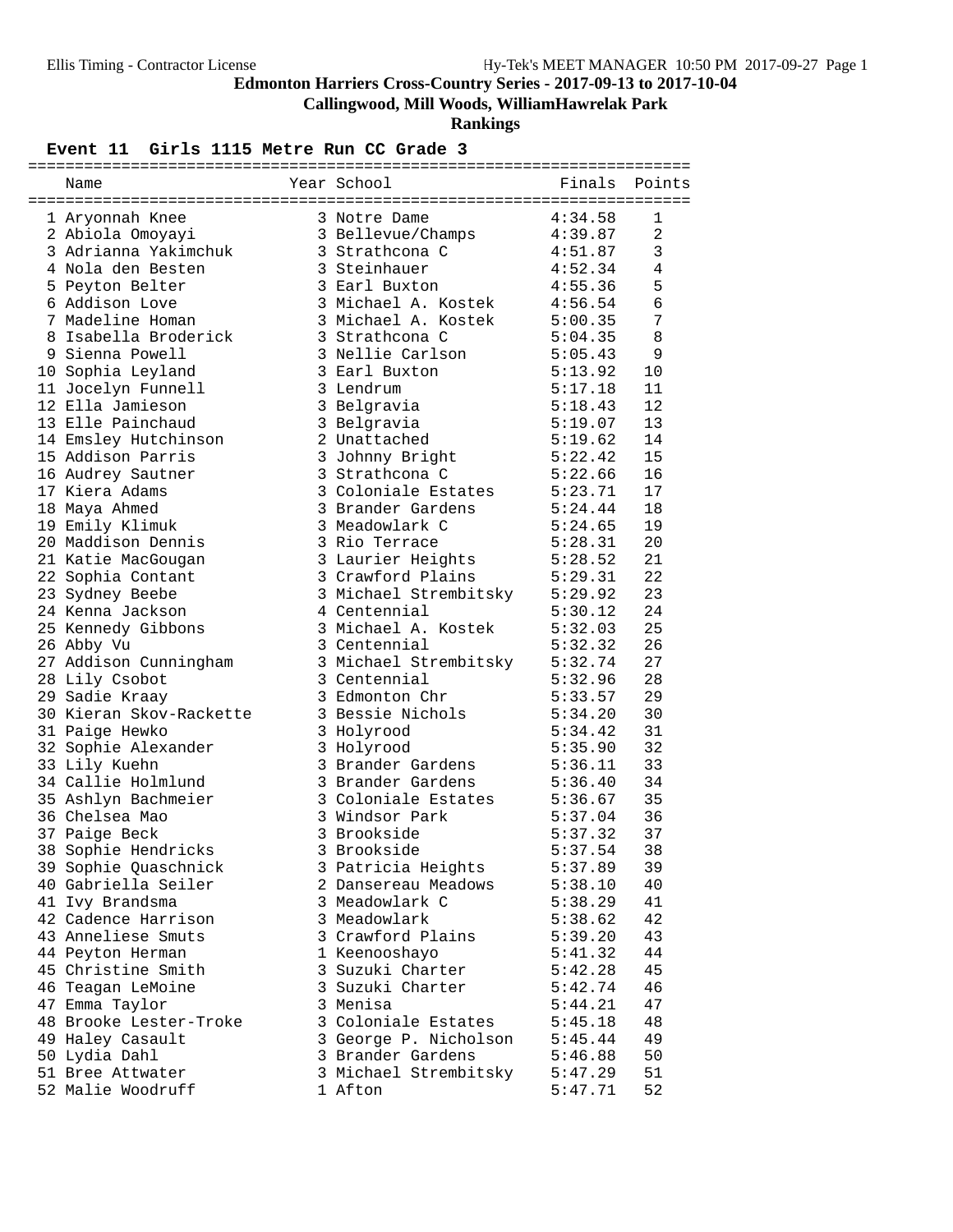**Callingwood, Mill Woods, WilliamHawrelak Park**

**Rankings**

| 53 Danielle Hudec         | 2 Rio Terrace         | 5:47.97 | 53  |
|---------------------------|-----------------------|---------|-----|
| 54 Zara Shingoose         | 3 Brander Gardens     | 5:50.79 | 54  |
| 55 Aiko Paul              | 3 George P. Nicholson | 5:52.11 | 55  |
| 56 Rowan Wilcox           | 3 Centennial          | 5:52.47 | 56  |
| 57 Isabella Thomsen       | 3 Rio Terrace         | 5:53.92 | 57  |
| 58 Kahlan Morin           | 3 Dr Margaret-Ann     | 5:55.05 | 58  |
| 59 Anna Logan             | 3 Johnny Bright       | 5:58.40 | 59  |
| 60 Keira MacPhee          | 3 Holyrood            | 5:58.68 | 60  |
| 61 Kallie Wirtz           | 3 Shauna May Seneca   | 5:59.33 | 61  |
| 62 Hayley MacPhee         | 3 Holyrood            | 5:59.53 | 62  |
| 63 Kiera Lang             | 3 Coloniale Estates   | 6:00.43 | 63  |
| 64 Julia Rowan            | 3 Menisa              | 6:00.75 | 64  |
| 65 Maggie Scheel          | 3 Meadowlark C        | 6:02.22 | 65  |
| 66 Angela Vishesh         | 3 Meyokumin           | 6:02.57 | 66  |
| 67 Julia Buchanan         | 3 Michael A. Kostek   | 6:03.02 | 67  |
| 68 Amy Van Sloten         | 3 Edmonton Chr        | 6:03.38 | 68  |
| 69 Nazmeen Waraich        | 3 Kameyosek           | 6:04.18 | 69  |
| 70 Elyana Jay             | 3 Strathcona C        | 6:04.65 | 70  |
| 71 Neve Dunkley           | 2 Riverdale           | 6:06.03 | 71  |
| 72 Rachel Shockey         | 3 Riverdale           | 6:06.28 | 72  |
| 73 Aoife Hoskins          | 3 Brander Gardens     | 6:07.13 | 73  |
| 74 Sanna Salim            | 4 Malmo               | 6:07.39 | 74  |
| 75 Vienna Bennett-White   | 3 Johnny Bright       | 6:07.67 | 75  |
| 76 Mia Jordan             | 3 Rio Terrace         | 6:09.45 | 76  |
| 77 Devon Chan             | 3 Riverdale           | 6:11.07 | 77  |
| 78 Cora Lagore            | 3 Menisa              | 6:11.76 | 78  |
| 79 Betsy Yuoute-Perez     | 3 Edmonton Chr        | 6:12.40 | 79  |
| 80 Raisa Sculschi         | 3 Coronation          | 6:13.96 | 80  |
| 81 Khadija Shaikh         | 3 Kameyosek           | 6:14.40 | 81  |
| 82 Sierra Tonn            | 1 Meadowlark C        | 6:14.74 | 82  |
| 83 Katelynn Clarke        | 3 Brander Gardens     | 6:15.12 | 83  |
| 84 Makayla Dingman        | 3 Steinhauer          | 6:15.42 | 84  |
| 85 Alison Harder          | 3 Strathcona C        | 6:15.73 | 85  |
| 86 Madelynn Dollman       | 3 Meyokumin           | 6:16.08 | 86  |
| 87 Wajha Abdallah         | 3 Meyokumin           | 6:16.38 | 87  |
| 88 Sadie Anderson         | 3 Victoria            | 6:16.81 | 88  |
| 89 Mia Pushkarenko        | 2 Lendrum             | 6:17.15 | 89  |
| 90 Cedar Connelly         | 1 Lendrum             | 6:17.69 | 90  |
| 91 Naomi Knorr            | 3 Bellevue/Champs     | 6:18.53 | 91  |
| 92 Maya Ogbogu            | 3 Meadowlark          | 6:22.51 | 92  |
| 93 Rachel Jackson         | 3 Johnny Bright       | 6:22.97 | 93  |
| 94 Mica Lundell           | 2 Lendrum             | 6:23.27 | 94  |
| 95 Rayleigh Cooke         | 3 Coloniale Estates   | 6:26.56 | 95  |
| 96 Mhalia Rogers-Leveille | 2 Victoria            | 6:27.90 | 96  |
| 97 Makayla Taeger         | 3 Michael A. Kostek   | 6:28.85 | 97  |
| 98 Avery Severson         | 3 Patricia Heights    | 6:30.08 | 98  |
| 99 Ivy Johnston           | 3 Patricia Heights    | 6:30.59 | 99  |
| 100 Gwenn Wellicome       | 4 Holyrood            | 6:30.98 | 100 |
| 101 Chloe Richardson      | 3 Brander Gardens     | 6:31.32 | 101 |
| 102 Danica Sutton         | 3 Steinhauer          | 6:31.62 | 102 |
| 103 Lillianna Horneman    | 3 Edmonton Chr        | 6:34.94 | 103 |
| 104 Cadence Larocque      | 3 Crawford Plains     | 6:35.52 | 104 |
| 105 Addison Barnes        | 3 Kameyosek           | 6:36.00 | 105 |
| 106 Niva Howrish          | 3 Suzuki Charter      | 6:37.76 | 106 |
| 107 Alexis Wright         | 3 Strathcona C        | 6:38.18 | 107 |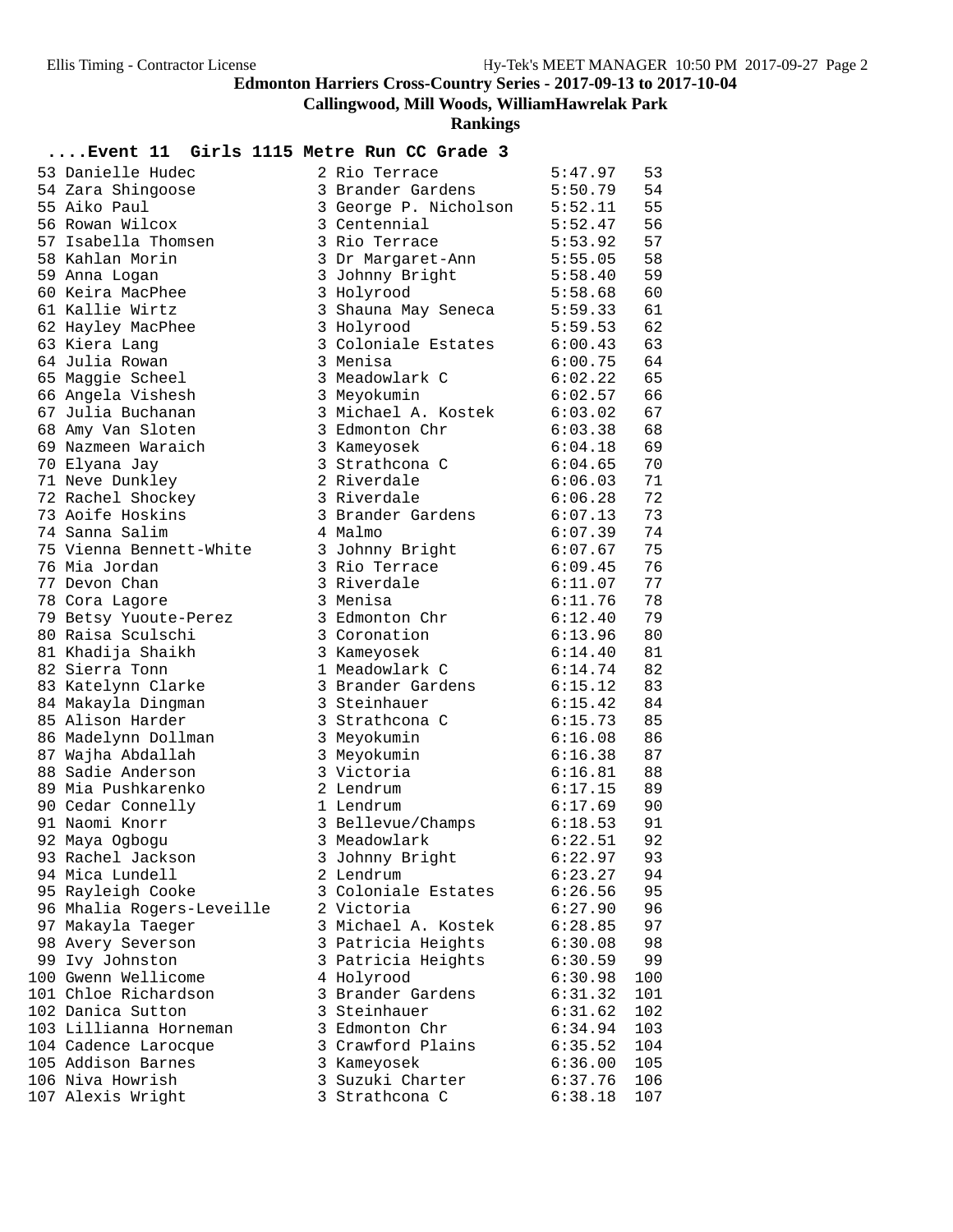**Callingwood, Mill Woods, WilliamHawrelak Park**

**Rankings**

| 108 Hanh Tran          | 3 Lendrum                     | 6:40.01       | 108 |
|------------------------|-------------------------------|---------------|-----|
| 109 Emelia Russell     | 2 Lendrum                     | 6:40.34       | 109 |
| 110 Megan Tyson        | 3 Westbrook                   | 6:40.70       | 110 |
| 111 Kenzie Williamson  | 3 Laurier Heights             | 6:41.07       | 111 |
| 112 Maya Plant         | 3 Suzuki Charter              | 6:41.40       | 112 |
| 113 Payton Jack        | 3 George P. Nicholson         | 6:42.93       | 113 |
| 114 Olivia Oancia      | 3 Victoria                    | 6:45.28       | 114 |
| 115 Adilyn Spence      | 3 Michael A. Kostek           | 6:46.29       | 115 |
| 116 Vedanshi Patel     | 3 Shauna May Seneca           | 6:47.74       | 116 |
| 117 Chloe Banfield     | 3 Michael Strembitsky 6:48.08 |               | 117 |
| 118 Ariane Myatt       | 3 Laurier Heights             | 6:48.42       | 118 |
| 119 Chezka Beach       | 3 Patricia Heights            | 6:49.20       | 119 |
| 120 Anthea Burns       | 3 Patricia Heights            | 6:50.02       | 120 |
| 121 Samantha Lee       |                               |               |     |
|                        | 3 Meadowlark                  | 6:50.50       | 121 |
| 122 Emma Taylor        | 3 George P. Nicholson         | 6:51.84       | 122 |
| 123 Brooke Walton      | 3 Johnny Bright               | 6:53.01       | 123 |
| 124 Mahi Patel         | 3 Meyokumin                   | 6:53.85       | 124 |
| 125 Mary Ruston        | 3 Michael A. Kostek 6:54.56   |               | 125 |
| 126 Shana Tonn         | 1 Meadowlark C                | 6:55.77       | 126 |
| 127 Adele Wang         | 3 Earl Buxton                 | 6:59.36       | 127 |
| 128 Brooklyn Barker    | 3 Kameyosek                   | 7:00.29       | 128 |
| 129 Cathy Rong         | 4 Windsor Park                | 7:00.83       | 129 |
| 130 Sophia Klassen     | 3 Patricia Heights            | 7:03.12       | 130 |
| 131 Annika Morisbak    | 1 Lansdowne                   | 7:03.67       | 131 |
| 132 Lydiah Sosi        | 3 Coralwood Advent            | 7:05.87       | 132 |
| 133 Jacey Strem        | 3 Victoria                    | 7:07.25       | 133 |
| 134 Gabriella Eikeland | 3 Kameyosek                   | 7:08.93       | 134 |
| 135 Sophia Habib       | 3 Windsor Park                | 7:10.17       | 135 |
| 136 Maya Lopez Jimenez | 2 Coronation                  | 7:10.41       | 136 |
| 137 Aylar Ghasemzadeh  | 3 Windsor Park                | 7:10.85       | 137 |
| 138 Hiya Aery          | 3 Meyokumin                   | 7:11.30       | 138 |
| 139 Olivia Abhilash    | 3 Aldergrove                  | 7:13.55       | 139 |
| 140 Sophie Chaffman    | 3 Earl Buxton                 | 7:13.84       | 140 |
| 141 Annika Bagga       | 3 Michael Strembitsky         | 7:17.85       | 141 |
| 142 Ali Eshal          | 3 Michael Strembitsky         | 7:19.05       | 142 |
| 143 Emily Boland       | 3 Suzuki Charter              | 7:19.35       | 143 |
| 144 Alix Blyth         | 3 Earl Buxton                 | 7:21.25       | 144 |
| 145 Sophie Krebs       | 2 Victoria                    | 7:27.02       | 145 |
| 146 Divreet Padda      | 3 Meyokumin                   | 7:28.09       | 146 |
| 147 Ferryn Moen        | 3 Strathcona C                | 7:28.92       | 147 |
| 148 Shelby Lewis       | 1 Lansdowne                   | $7:32.55$ 148 |     |
| 149 Brooklyn Chase     | 3 Edmonton Chr                | 7:33.05       | 149 |
| 150 Bennett Jensen     | 3 Suzuki Charter              | 7:33.35       | 150 |
| 151 Olivia Baker       | 3 Edmonton Chr                | 7:35.17       | 151 |
| 152 Iman Assaf         | 3 Earl Buxton                 | 7:37.27       | 152 |
| 153 Bethany Davis      | 3 Coralwood Advent            | 7:39.18       | 153 |
| 154 Anniston Osland    | 3 Dr Margaret-Ann             | 7:40.72       | 154 |
| 155 Soha Ahmed         | 3 Shauna May Seneca           | 7:40.91       | 155 |
| 156 Arushi Sekhon      | 3 Meyokumin                   | 7:45.13       | 156 |
| 157 Sophia Crocker     | 3 Lymburn                     | 7:54.99       | 157 |
| 158 Shirina Dhillon    | 3 Meyokumin                   | 7:55.34       | 158 |
| 159 Amal Ashour        | 3 Centennial                  | 7:57.30       | 159 |
| 160 Katie Todd         | 3 Centennial                  | 8:02.23       | 160 |
| 161 Misari Shah        | 3 Shauna May Seneca           | 8:02.56       | 161 |
| 162 Claire Wiart       | 3 Lansdowne                   | 8:04.32       | 162 |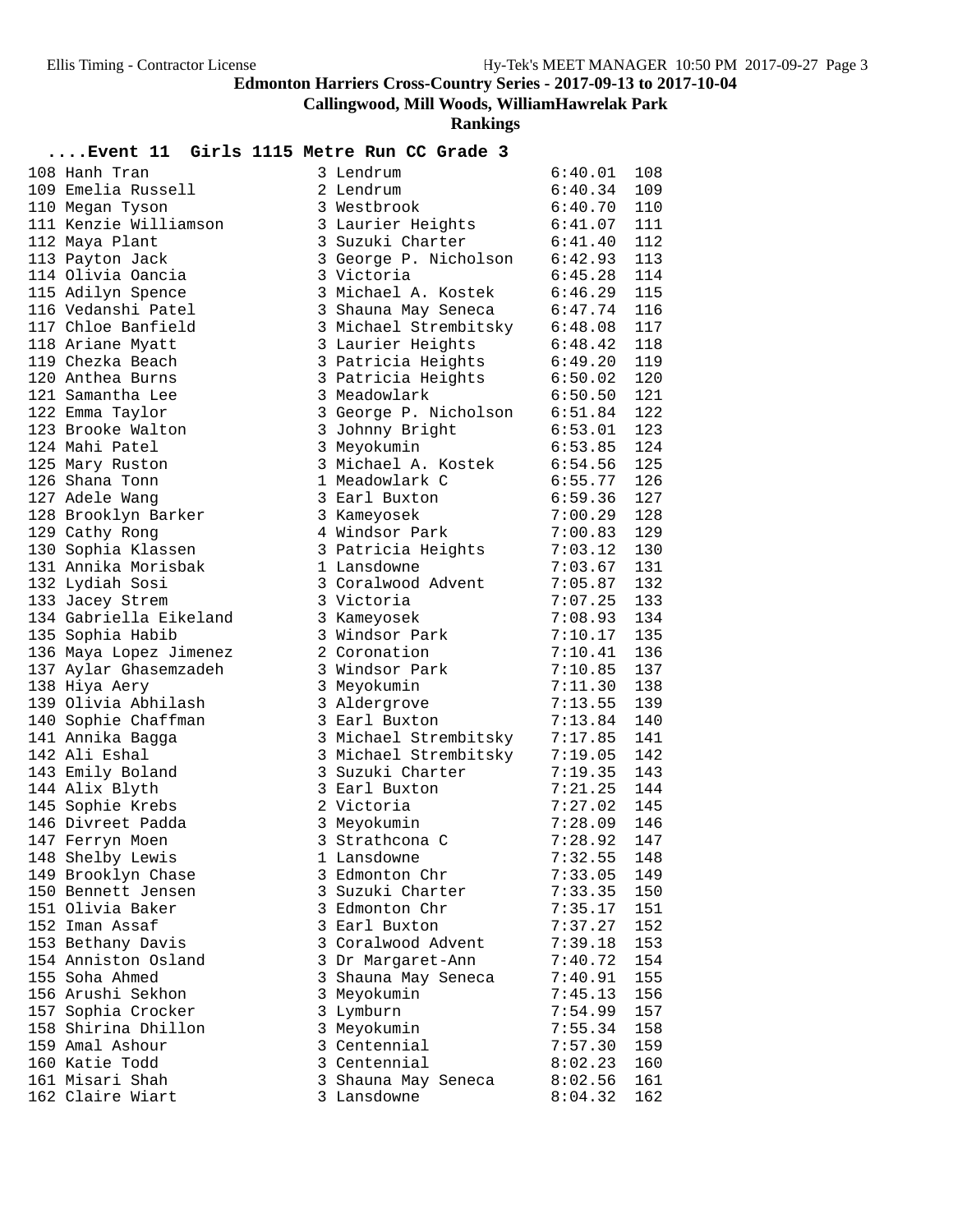**Callingwood, Mill Woods, WilliamHawrelak Park**

#### **Rankings**

#### **....Event 11 Girls 1115 Metre Run CC Grade 3**

| 163 Aimee Dittrich   | 3 Earl Buxton       | 8:06.26 | 163 |
|----------------------|---------------------|---------|-----|
| 164 Zoe Seerattan    | 3 Meyokumin         | 8:07.37 | 164 |
| 165 Lauryn Doherty   | 3 Suzuki Charter    | 8:07.81 | 165 |
| 166 Bree Nahirney    | 2 Victoria          | 8:08.89 | 166 |
| 167 Tiffini On       | 3 Meadowlark        | 8:09.28 | 167 |
| 168 Brynn Van Meter  | 3 Coronation        | 8:10.53 | 168 |
| 169 Chelsea Shi      | 3 Earl Buxton       | 8:11.33 | 169 |
| 170 Sadie Wilson     | 3 Brander Gardens   | 8:12.12 | 170 |
| 171 Keziah Anil      | 3 Kameyosek         | 8:12.46 | 171 |
| 172 Harper Boddy     | 1 Lendrum           | 8:14.30 | 172 |
| 173 Brooke vanVelzen | 3 Suzuki Charter    | 8:15.20 | 173 |
| 174 Hannah Chute     | 3 Johnny Bright     | 8:17.97 | 174 |
| 175 Eva Ross         | 3 Victoria          | 8:19.78 | 175 |
| 176 Eman Ahmad       | 3 Shauna May Seneca | 8:22.30 | 176 |
| 177 Harleen Sandher  | 3 Shauna May Seneca | 8:27.80 | 177 |
| 178 Ivy Meier        | 3 Brander Gardens   | 8:39.81 | 178 |
| 179 Mikayla Ryman    | 3 Bellevue/Champs   | 8:40.00 | 179 |

#### Team Scores

| =======<br>Rank Team                                                          | Total | $\mathbf{1}$ | $\mathfrak{D}$ | 3  | $*4$ | $*5$ | $*6$ | $*7$ | $*8$ | $*9$ |
|-------------------------------------------------------------------------------|-------|--------------|----------------|----|------|------|------|------|------|------|
| 1 Strathcona Christian Ac A<br>Total Time:<br>15:18.88<br>5:06.30<br>Average: | 27    | 3            | 8              | 16 |      |      |      |      |      |      |
| 2 Michael A. Kostek A<br>Total Time:<br>15:28.92<br>5:09.64<br>Average:       | 38    | 6            | 7              | 25 |      |      |      |      |      |      |
| 3 Centennial A<br>Total Time:<br>16:35.40<br>5:31.80<br>Average:              | 78    | 24           | 26             | 28 |      |      |      |      |      |      |
| 4 Brander Gardens A<br>Total Time:<br>16:36.95<br>5:32.32<br>Average:         | 85    | 18           | 33             | 34 |      |      |      |      |      |      |
| 5 Coloniale Estates A<br>Total Time:<br>16:45.56<br>5:35.19<br>Average:       | 100   | 17           | 35             | 48 |      |      |      |      |      |      |
| 6 Michael Strembitsky A<br>Total Time:<br>16:49.95<br>5:36.65<br>Average:     | 101   | 23           | 27             | 51 |      |      |      |      |      |      |
| 7 Holyrood A<br>Total Time:<br>17:09.00<br>5:43.00<br>Average:                | 123   | 31           | 32             | 60 |      |      |      |      |      |      |
| 8 Meadowlark Christian A<br>Total Time:<br>17:05.16<br>5:41.72<br>Average:    | 125   | 19           | 41             | 65 |      |      |      |      |      |      |
| 9 Rio Terrace A<br>Total Time:<br>17:10.20<br>5:43.40<br>Average:             | 130   | 20           | 53             | 57 |      |      |      |      |      |      |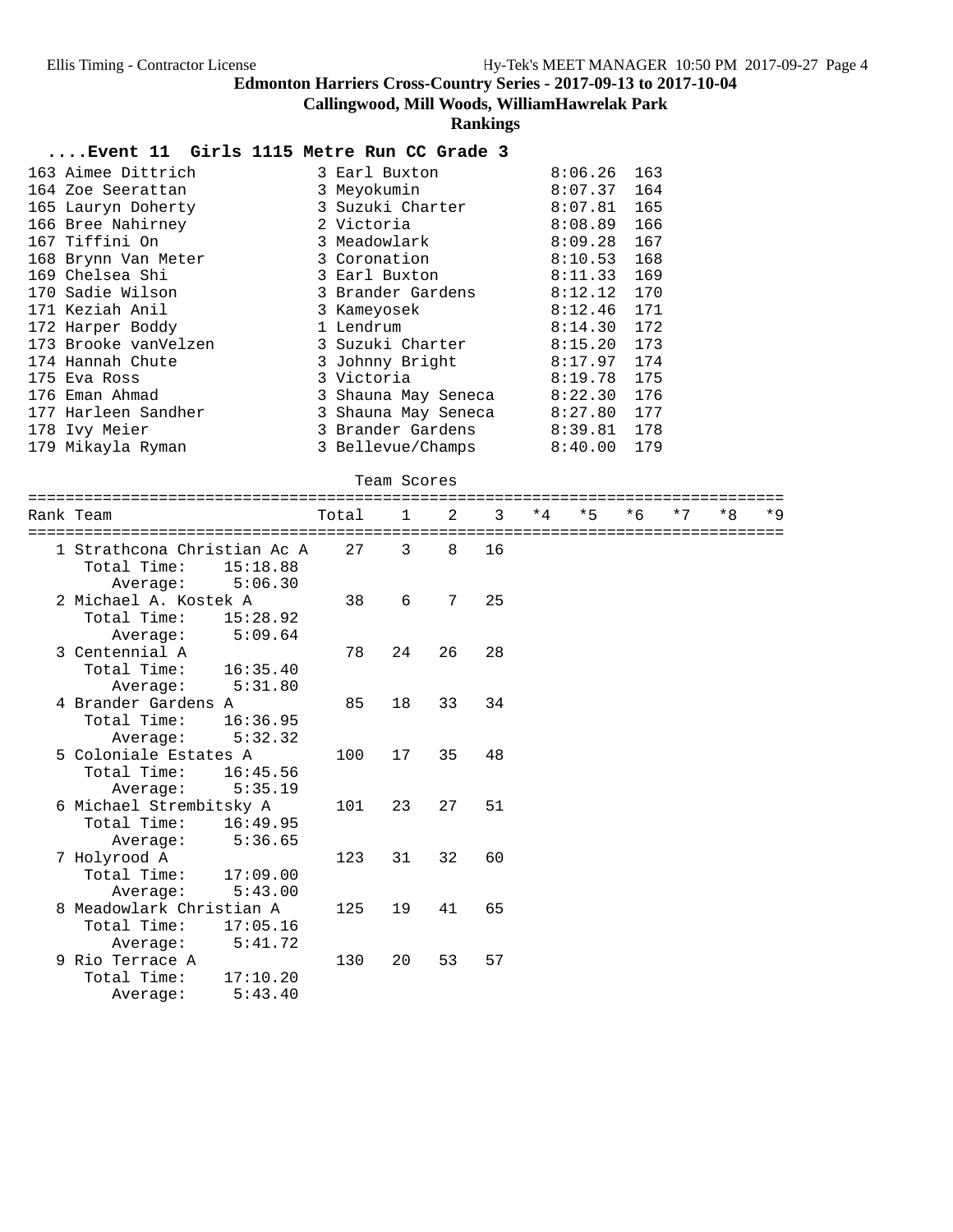#### **Callingwood, Mill Woods, WilliamHawrelak Park**

| Event 11 Girls 1115 Metre Run CC Grade 3 |              |                                                                                                                                                                                                                                                                                                                                                                                     |          |     |
|------------------------------------------|--------------|-------------------------------------------------------------------------------------------------------------------------------------------------------------------------------------------------------------------------------------------------------------------------------------------------------------------------------------------------------------------------------------|----------|-----|
| 10 Earl Buxton A                         | 142          | $5^{\circ}$                                                                                                                                                                                                                                                                                                                                                                         | 10       | 127 |
| Total Time:<br>17:08.64                  |              |                                                                                                                                                                                                                                                                                                                                                                                     |          |     |
| Average: 5:42.88                         |              |                                                                                                                                                                                                                                                                                                                                                                                     |          |     |
| 11 Johnny Bright A                       | 149          |                                                                                                                                                                                                                                                                                                                                                                                     | 15 59 75 |     |
| Total Time: 17:28.49                     |              |                                                                                                                                                                                                                                                                                                                                                                                     |          |     |
| Average: 5:49.50                         |              |                                                                                                                                                                                                                                                                                                                                                                                     |          |     |
| 12 Crawford Plains                       | 169          | 22                                                                                                                                                                                                                                                                                                                                                                                  | 43       | 104 |
| Total Time: 17:44.03                     |              |                                                                                                                                                                                                                                                                                                                                                                                     |          |     |
| Average: 5:54.68                         |              |                                                                                                                                                                                                                                                                                                                                                                                     |          |     |
| 13 Edmonton Christian West A             | 176          | 29                                                                                                                                                                                                                                                                                                                                                                                  | 68 —     | 79  |
| Total Time: 17:49.35                     |              |                                                                                                                                                                                                                                                                                                                                                                                     |          |     |
| Average: 5:56.45                         |              |                                                                                                                                                                                                                                                                                                                                                                                     |          |     |
| 14 Brander Gardens B                     | 177 50       |                                                                                                                                                                                                                                                                                                                                                                                     | 54       | 73  |
| Total Time: 17:44.80                     |              |                                                                                                                                                                                                                                                                                                                                                                                     |          |     |
| Average: 5:54.94<br>15 Menisa            | 189          |                                                                                                                                                                                                                                                                                                                                                                                     | 47 64    | 78  |
| Total Time:<br>17:56.72                  |              |                                                                                                                                                                                                                                                                                                                                                                                     |          |     |
| 5:58.91                                  |              |                                                                                                                                                                                                                                                                                                                                                                                     |          |     |
| Average:<br>16 Lendrum A                 | 190          | 11                                                                                                                                                                                                                                                                                                                                                                                  | 89       | 90  |
| Total Time:<br>17:52.02                  |              |                                                                                                                                                                                                                                                                                                                                                                                     |          |     |
| 5:57.34<br>Average:                      |              |                                                                                                                                                                                                                                                                                                                                                                                     |          |     |
| 17 Steinhauer                            | 190          | $4\phantom{.0000}\phantom{.0000}\phantom{.0000}\phantom{.0000}\phantom{.0000}\phantom{.0000}\phantom{.0000}\phantom{.0000}\phantom{.0000}\phantom{.0000}\phantom{.0000}\phantom{.0000}\phantom{.0000}\phantom{.0000}\phantom{.0000}\phantom{.0000}\phantom{.0000}\phantom{.0000}\phantom{.0000}\phantom{.0000}\phantom{.0000}\phantom{.0000}\phantom{.0000}\phantom{.0000}\phantom$ | 84       | 102 |
| Total Time: 17:39.38                     |              |                                                                                                                                                                                                                                                                                                                                                                                     |          |     |
| Average: 5:53.13                         |              |                                                                                                                                                                                                                                                                                                                                                                                     |          |     |
| 18 Suzuki Charter A                      | 197          | 45                                                                                                                                                                                                                                                                                                                                                                                  | 46       | 106 |
| Total Time: 18:02.78                     |              |                                                                                                                                                                                                                                                                                                                                                                                     |          |     |
| Average: 6:00.93                         |              |                                                                                                                                                                                                                                                                                                                                                                                     |          |     |
| 19 George P. Nicholson A                 | 217          | 49                                                                                                                                                                                                                                                                                                                                                                                  | 55       | 113 |
| Total Time: 18:20.48                     |              |                                                                                                                                                                                                                                                                                                                                                                                     |          |     |
| Average: 6:06.83                         |              |                                                                                                                                                                                                                                                                                                                                                                                     |          |     |
| 20 Riverdale                             | 220          | 71                                                                                                                                                                                                                                                                                                                                                                                  | 72       | 77  |
| Total Time: 18:23.38                     |              |                                                                                                                                                                                                                                                                                                                                                                                     |          |     |
| Average: 6:07.80                         |              |                                                                                                                                                                                                                                                                                                                                                                                     |          |     |
| 21 Patricia Heights A                    | 236          | 39                                                                                                                                                                                                                                                                                                                                                                                  | 98       | 99  |
| Total Time: 18:38.56                     |              |                                                                                                                                                                                                                                                                                                                                                                                     |          |     |
| Average: 6:12.86                         |              |                                                                                                                                                                                                                                                                                                                                                                                     |          |     |
| 22 Meyokumin A                           | 239 66 86 87 |                                                                                                                                                                                                                                                                                                                                                                                     |          |     |
| Total Time: 18:35.03                     |              |                                                                                                                                                                                                                                                                                                                                                                                     |          |     |
| Average:<br>6:11.68                      |              |                                                                                                                                                                                                                                                                                                                                                                                     |          |     |
| 23 Laurier Heights<br>Total Time:        | 250          | 21                                                                                                                                                                                                                                                                                                                                                                                  | 111 118  |     |
| 18:58.01<br>6:19.34<br>Average:          |              |                                                                                                                                                                                                                                                                                                                                                                                     |          |     |
| 24 Kameyosek A                           | 255 69       |                                                                                                                                                                                                                                                                                                                                                                                     | 81       | 105 |
| Total Time:<br>18:54.58                  |              |                                                                                                                                                                                                                                                                                                                                                                                     |          |     |
| Average:<br>6:18.20                      |              |                                                                                                                                                                                                                                                                                                                                                                                     |          |     |
| 25 Meadowlark A                          | 255          | 42                                                                                                                                                                                                                                                                                                                                                                                  | 92       | 121 |
| Total Time:<br>18:51.63                  |              |                                                                                                                                                                                                                                                                                                                                                                                     |          |     |
| Average: 6:17.21                         |              |                                                                                                                                                                                                                                                                                                                                                                                     |          |     |
| 26 Strathcona Christian Ac B             | 262          | 70                                                                                                                                                                                                                                                                                                                                                                                  | 85       | 107 |
| Total Time:<br>18:58.56                  |              |                                                                                                                                                                                                                                                                                                                                                                                     |          |     |
| Average: 6:19.52                         |              |                                                                                                                                                                                                                                                                                                                                                                                     |          |     |
| 27 Bellevue and Champs Val               | 272          | 2                                                                                                                                                                                                                                                                                                                                                                                   | 91       | 179 |
| Total Time:<br>19:38.40                  |              |                                                                                                                                                                                                                                                                                                                                                                                     |          |     |
| Average:<br>6:32.80                      |              |                                                                                                                                                                                                                                                                                                                                                                                     |          |     |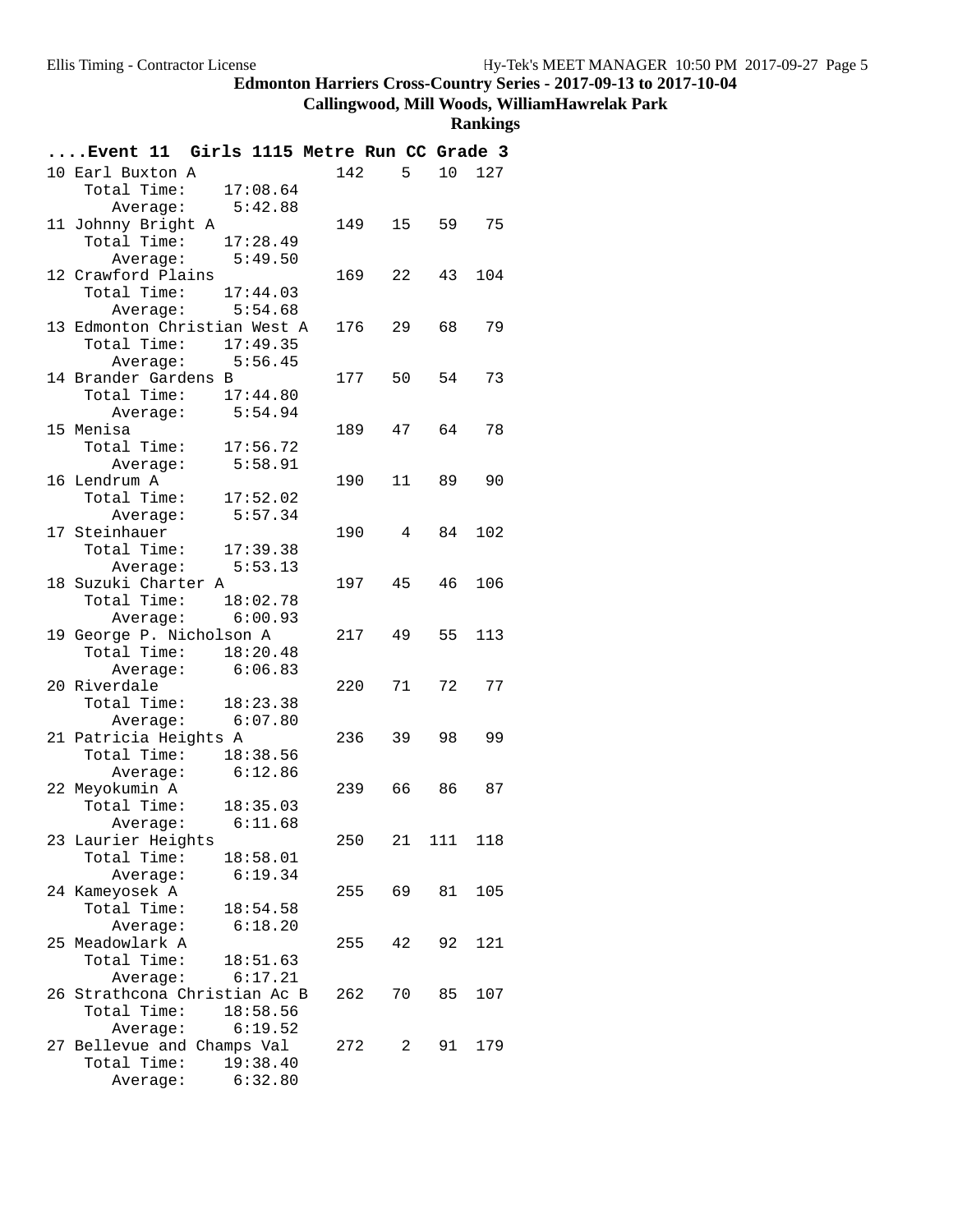#### **Callingwood, Mill Woods, WilliamHawrelak Park**

| Event 11 Girls 1115 Metre Run CC Grade 3       |     |               |         |     |
|------------------------------------------------|-----|---------------|---------|-----|
| 28 Michael A. Kostek B                         | 279 | 67            | 97      | 115 |
| Total Time:<br>19:18.16                        |     |               |         |     |
| Average: 6:26.06                               |     |               |         |     |
| 29 Victoria School of the A                    |     | 298 88 96 114 |         |     |
| Total Time: 19:29.99                           |     |               |         |     |
| Average: 6:30.00                               |     |               |         |     |
| 30 Windsor Park A                              | 300 | 36            | 129     | 135 |
| Total Time:<br>19:48.04                        |     |               |         |     |
| Average:<br>6:36.02                            |     |               |         |     |
| 31 Lendrum B                                   | 311 | 94            | 108     | 109 |
| Total Time: 19:43.62                           |     |               |         |     |
| Average: 6:34.54                               |     |               |         |     |
| 32 Shauna May Seneca A                         |     | 332 61 116    |         | 155 |
| Total Time: 20:27.98                           |     |               |         |     |
| Average: 6:49.33                               |     |               |         |     |
| 33 Brander Gardens C                           |     | 354 83        | 101 170 |     |
| Total Time: 20:58.56<br>Average: 6:59.52       |     |               |         |     |
| 34 Patricia Heights B                          | 369 | 119           | 120     | 130 |
|                                                |     |               |         |     |
| Total Time: 20:42.34<br>6:54.12<br>Average:    |     |               |         |     |
| 35 Centennial B                                | 375 | 56            | 159     | 160 |
| Total Time: 21:52.00                           |     |               |         |     |
| 7:17.34<br>Average:                            |     |               |         |     |
| 36 Coronation                                  | 384 | 80            | 136     | 168 |
| Total Time:<br>21:34.90                        |     |               |         |     |
| 7:11.64<br>Average:                            |     |               |         |     |
| 37 Johnny Bright B                             |     | 390 93        | 123     | 174 |
| Total Time: 21:33.95                           |     |               |         |     |
| Average: 7:11.32                               |     |               |         |     |
| 38 Michael Strembitsky B                       | 400 | 117           | 141     | 142 |
| Total Time: 21:24.98                           |     |               |         |     |
| Average: 7:08.33                               |     |               |         |     |
| 39 Edmonton Christian West B                   | 403 | 103           | 149     | 151 |
| Total Time: 21:43.16                           |     |               |         |     |
| Average: 7:14.39                               |     |               |         |     |
| 40 Suzuki Charter B                            | 405 |               | 112 143 | 150 |
| Total Time:<br>21:34.10                        |     |               |         |     |
| 7:11.37<br>Average:                            |     |               |         |     |
| 41 Meyokumin B                                 | 408 | 124           | 138     | 146 |
| Total Time:<br>21:33.24                        |     |               |         |     |
| Average:<br>7:11.08                            |     |               |         |     |
| 42 Kameyosek B                                 | 433 |               | 128 134 | 171 |
| Total Time:<br>22:21.68                        |     |               |         |     |
| 7:27.23<br>Average:                            |     |               |         |     |
| 43 Earl Buxton B                               | 436 | 140           | 144     | 152 |
| Total Time:<br>22:12.36<br>7:24.12<br>Average: |     |               |         |     |
| 44 Lansdowne                                   | 441 | 131           | 148     | 162 |
| Total Time:<br>22:40.54                        |     |               |         |     |
| 7:33.52<br>Average:                            |     |               |         |     |
| 45 Victoria School of the B                    | 444 |               | 133 145 | 166 |
| Total Time:<br>22:43.16                        |     |               |         |     |
| 7:34.39<br>Average:                            |     |               |         |     |
|                                                |     |               |         |     |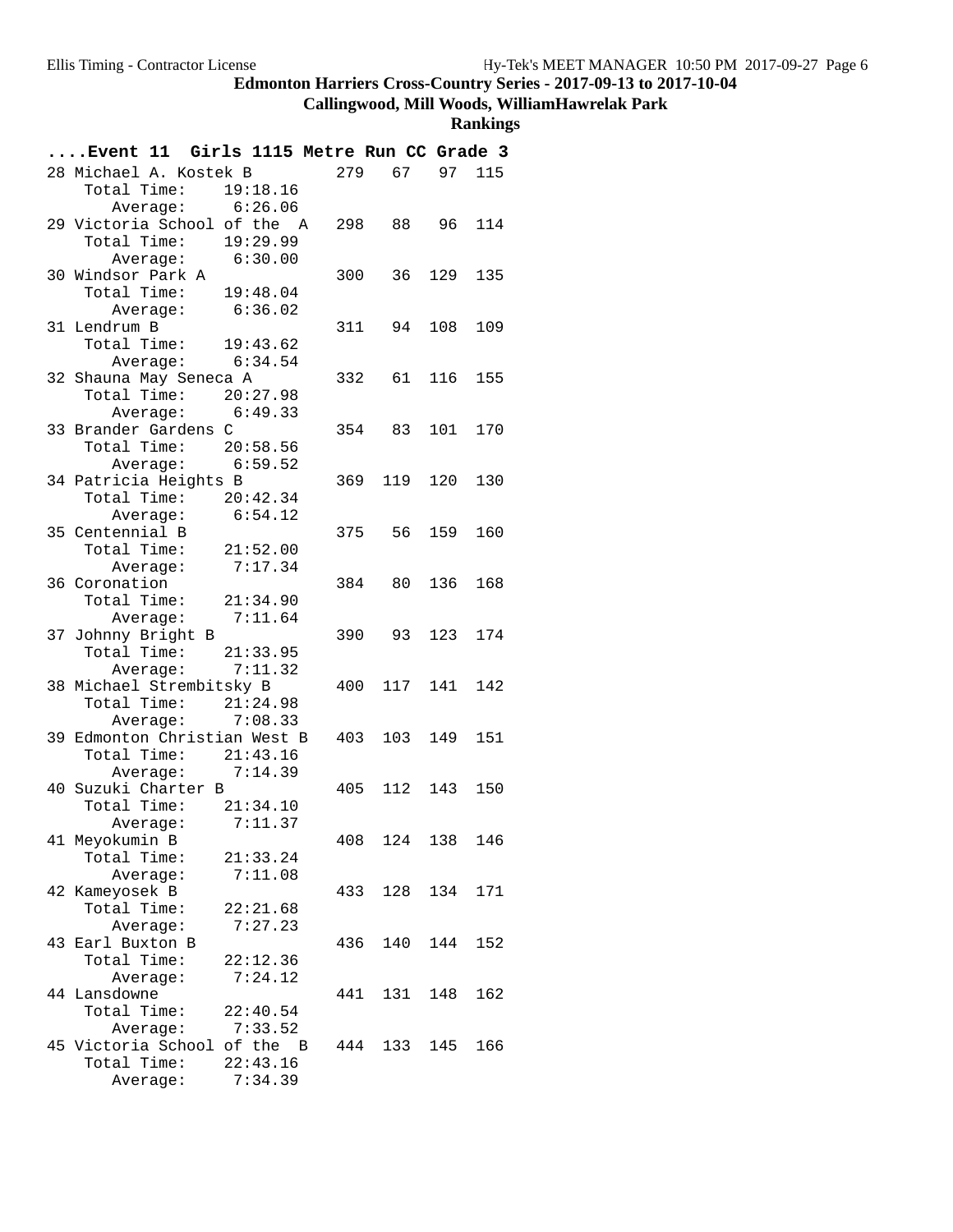**Callingwood, Mill Woods, WilliamHawrelak Park**

**Rankings**

| 23:47.84               |  |                                    |
|------------------------|--|------------------------------------|
| Average: 7:55.95       |  |                                    |
| 47 Shauna May Seneca B |  |                                    |
| Total Time: $24:52.66$ |  |                                    |
| 8:17.56                |  |                                    |
|                        |  | 478 156 158 164<br>514 161 176 177 |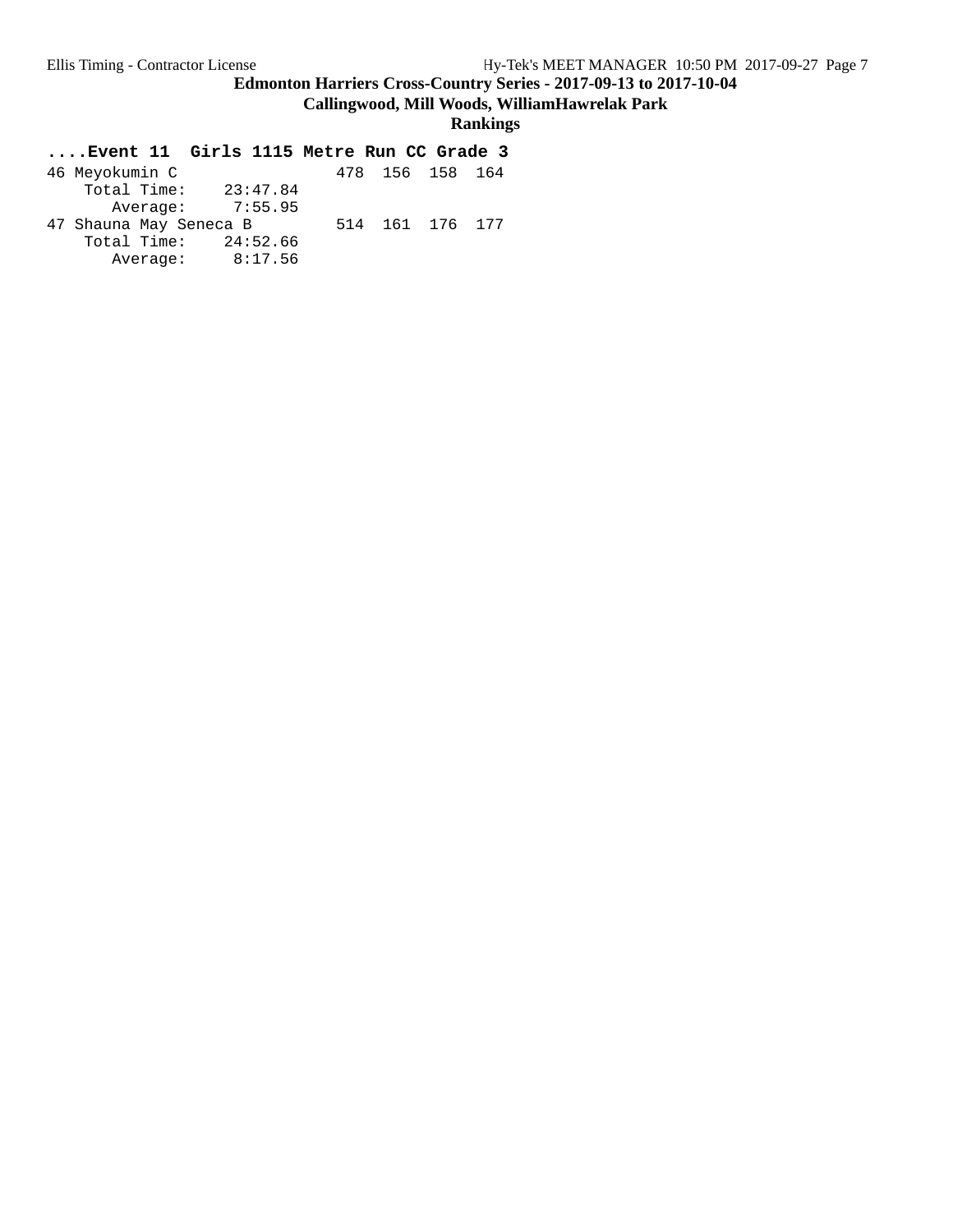**Callingwood, Mill Woods, WilliamHawrelak Park**

**Rankings**

### Event 12 Boys 1115 Metre Run CC Grade 3

| Name                     | Year School <a> Finals Points</a>                               |                        |              |
|--------------------------|-----------------------------------------------------------------|------------------------|--------------|
|                          |                                                                 |                        |              |
| 1 Easton Herman          | 3 Keenooshayo 4:17.86                                           |                        | 1            |
| 2 Caden Nott             |                                                                 |                        | 2            |
| 3 Jackson Tetreault      | 3 Lenarum 4:19.61<br>3 Michael A. Kostek 4:21.27<br>3 Brockside |                        | $\mathbf{3}$ |
| 4 Emerson Mazzuca        | 3 Brookside<br>3 Lendrum                                        | 4:22.90                | 4            |
| 5 Logan Doll             | 3 Lendrum                                                       | 4:24.43                | 5            |
| 6 Oliver Needham         | 3 Westbrook                                                     | 4:25.67                | 6            |
| 7 Ghyan Brar             | 3 Earl Buxton                                                   | 4:31.63                | 7            |
| 8 Rhett Dahl             | 3 Bellevue/Champs                                               | 4:32.62                | $\,8\,$      |
| 9 Matt Barnes            |                                                                 | 4:34.19                | 9            |
| 10 Cohen Schaitel        | o beigravia<br>3 Edmonton Chr<br>3 Forl F                       | 4:39.16                | 10           |
| 11 Morris Pol            | 3 Earl Buxton                                                   | 4:42.17                | 11           |
| 12 Tyler Winkel          | $3$ Strathcona C $4:42.75$                                      |                        | 12           |
| 13 Aiden Hildebrandt     | 3 Rio Terrace                                                   | 4:43.26                | 13           |
| 14 Marcus Victor         | 3 Brander Gardens 4:43.46<br>3 Meadowlark 4:43.75               |                        | 14           |
| 15 Cole Sorensen-Miketon |                                                                 |                        | 15           |
| 16 Cohen Teshima         | 3 George P. Nicholson 4:46.63                                   |                        | 16           |
| 17 Gabriel Tost          | 3 Coronation                                                    | 4:47.00                | 17           |
| 18 Mathieu Lemieux       | 3 Johnny Bright                                                 | 4:47.59                | 18           |
| 19 Graceson Tiedemann    | 3 Menisa                                                        | 4:50.16                | 19           |
| 20 Kash Huff             | 3 Michael A. Kostek                                             | $4:50.58$<br>$4:50.77$ | 20           |
| 21 Westone Young         | 2 Coronation                                                    |                        | 21           |
| 22 Greyson Brennand      | 3 Brookside                                                     | 4:51.21                | 22           |
| 23 Dane Westergaard      | 3 Uncas                                                         | 4:51.46                | 23           |
| 24 Lochlan Hoffmann      | 3 Strathcona C                                                  | 4:52.08                | 24           |
| 25 Parker Kautz          | 3 Johnny Bright                                                 | 4:52.42                | 25           |
| 26 Jaitan Judge          | 3 Johnny Bright                                                 | 4:53.15                | 26           |
| 27 Dylan Bruce           | 3 Brander Gardens                                               | 4:55.21                | 27           |
| 28 Madden Page           | 3 Brander Gardens                                               | 4:55.94                | 28           |
| 29 Nickson Cox           | 3 Michael A. Kostek 4:56.55                                     |                        | 29           |
| 30 Cruz Huff             | 3 Michael A. Kostek 4:57.81                                     |                        | 30           |
| 31 Benjamin Lee          | 2 Riverdale                                                     | 4:58.15                | 31           |
| 32 Nathan Jurju          | 3 Edmonton Chr                                                  | 4:58.57                | 32           |
| 33 Gage Bowers           | 3 Laurier Heights<br>3 Brander Gardens                          | 4:59.34                | 33           |
| 34 Samuel Chung          |                                                                 | 4:59.55                | 34           |
| 35 Devin Ahlefeldt       | 3 Coloniale Estates 4:59.74                                     |                        | 35           |
| 36 Rylan Derksen         | 3 Victoria                                                      | 5:00.06                | 36           |
| 37 Caius Lemke           | 3 Rio Terrace                                                   | 5:01.03                | 37           |
| 38 Brody Paton           | 3 Earl Buxton                                                   | 5:01.79                | 38           |
| 39 Andres Torres         | 3 Strathcona C                                                  | 5:04.17                | 39           |
| 40 Yehzad Debu           | 3 George P. Nicholson                                           | 5:04.78                | 40           |
| 41 Lucas Bruce           | 3 Brookside                                                     | 5:07.97                | 41           |
| 42 Kenton Falardeau      | 3 Aldergrove                                                    | 5:08.31                | 42           |
| 43 Cohen Stuart          | 3 Strathcona C                                                  | 5:08.56                | 43           |
| 44 Tas Park              | 3 Rio Terrace                                                   | 5:08.92                | 44           |
| 45 Evan Saunders         | 3 Westglen                                                      | 5:09.47                | 45           |
| 46 Harry Mattern         | 3 Uncas                                                         | 5:10.25                | 46           |
| 47 Xavier Lampshire      | 3 Brookside                                                     | 5:11.35                | 47           |
| 48 Marek Jagiello        | 3 Lansdowne                                                     | 5:12.09                | 48           |
| 49 Matthew Fleischer     | 3 Dr Margaret-Ann                                               | 5:12.27                | 49           |
| 50 Jonah Newton          | 3 Laurier Heights                                               | 5:13.74                | 50           |
| 51 Jacob Phillips        | 3 Lendrum                                                       | 5:14.33                | 51           |
| 52 Ben Schneider         | 3 Holyrood                                                      | 5:14.63                | 52           |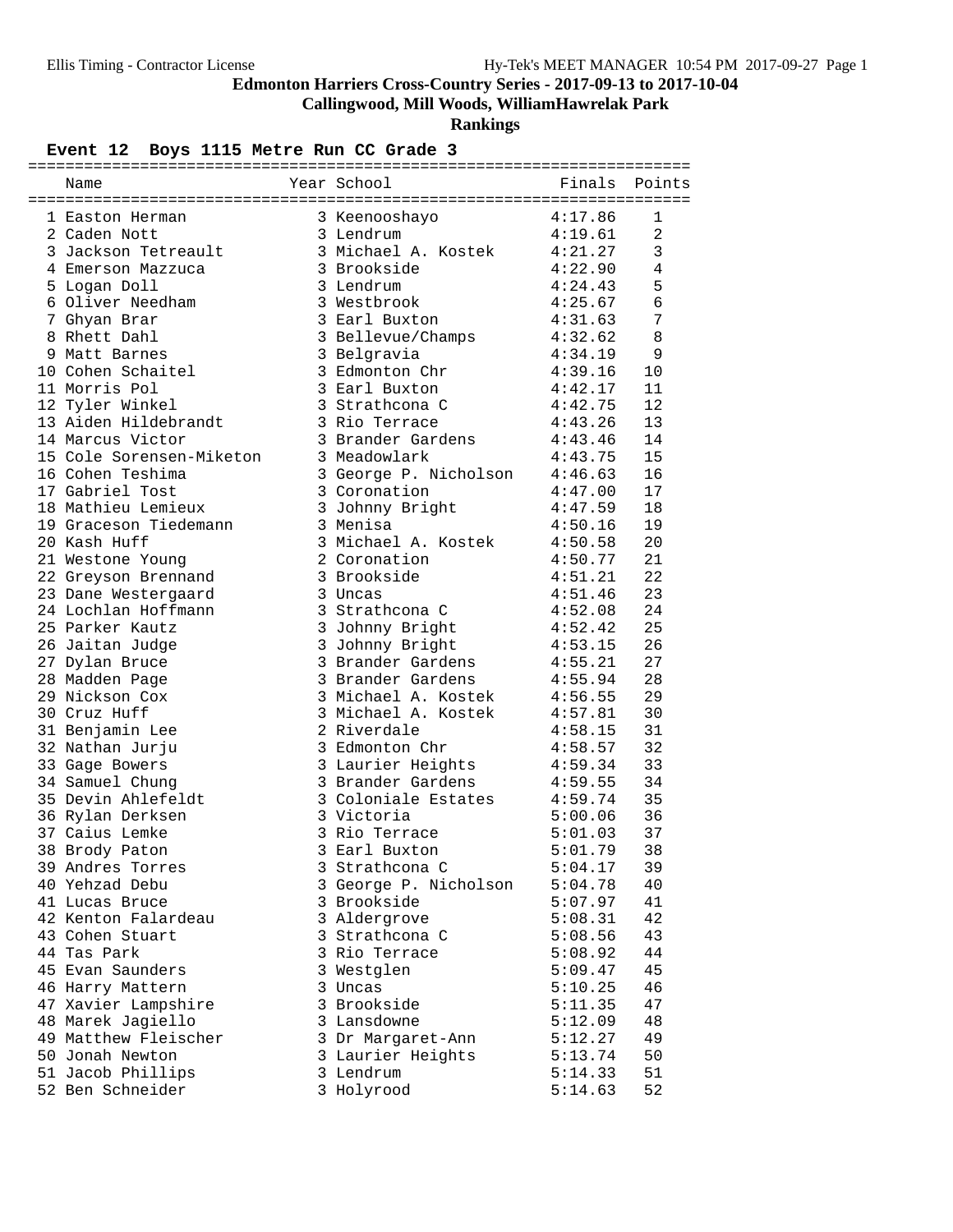**Callingwood, Mill Woods, WilliamHawrelak Park**

| Event 12 Boys 1115 Metre Run CC Grade 3 |                       |         |     |
|-----------------------------------------|-----------------------|---------|-----|
| 53 Zishan Pirani                        | 3 Meyokumin           | 5:15.11 | 53  |
| 54 Isaac Bird                           | 3 Riverdale           | 5:15.34 | 54  |
| 55 Jamie Clague                         | 3 Johnny Bright       | 5:15.64 | 55  |
| 56 Samuel Graham                        | 3 Strathcona C        | 5:15.97 | 56  |
| 57 Sawyer Kolbuc                        | 3 Rio Terrace         | 5:16.19 | 57  |
| 58 Salem Sager                          | 4 Malmo               | 5:16.37 | 58  |
| 59 Brenner Hoglin                       | 3 Coloniale Estates   | 5:16.73 | 59  |
| 60 James Shymoniak                      | 3 Steinhauer          | 5:17.62 | 60  |
| 61 Brandon Ng                           | 3 Earl Buxton         | 5:17.88 | 61  |
| 62 Hudson Boulanger                     | 3 Coloniale Estates   | 5:18.21 | 62  |
| 63 Nolan Whittaker                      | 3 Meadowlark C        | 5:18.83 | 63  |
| 64 Dancel Kalid                         | 3 Dr Margaret-Ann     | 5:19.05 | 64  |
| 65 Quintin Bergmen                      | 3 Holyrood            | 5:19.30 | 65  |
| 66 Aron Garcia                          | 3 Coralwood Advent    | 5:19.66 | 66  |
| 67 Andrew Crabtree                      | 3 Brander Gardens     | 5:20.05 | 67  |
| 68 Luke Dewarle                         | 2 Meadowlark C        | 5:21.13 | 68  |
| 69 Tucker Moffa                         | 3 Patricia Heights    | 5:21.31 | 69  |
| 70 Marshall Erickson                    | 3 Uncas               | 5:22.07 | 70  |
| 71 Xianen Evans                         | 3 Donnan              | 5:22.46 | 71  |
| 72 marcus Jaskowick                     | 3 Parkallen           | 5:22.66 | 72  |
| 73 Cooper Bowes                         | 2 Brookside           | 5:25.80 | 73  |
| 74 Jake Frostad                         | 3 Michael A. Kostek   | 5:26.17 | 74  |
| 75 Duncan Macauley                      | 2 Lendrum             | 5:27.06 | 75  |
| 76 Justin Frechette                     | 3 Laurier Heights     | 5:27.85 | 76  |
| 77 Nicky Augustine                      | 3 Centennial          | 5:28.15 | 77  |
| 78 Mohamad Hosso                        | 3 Centennial          | 5:28.35 | 78  |
| 79 Eisa Alami                           | 3 Meyokumin           | 5:28.79 | 79  |
| 80 Owuraku Atta-Monsah                  | 3 Strathcona C        | 5:31.01 | 80  |
| 81 Hudson Bartlett                      | 3 Uncas               | 5:31.46 | 81  |
| 82 Bauer Rossman                        | 3 Shauna May Seneca   | 5:31.85 | 82  |
| 83 Corbin Daychief                      | 2 Lansdowne           | 5:32.35 | 83  |
| 84 Nathan Poltaruk                      | 3 Rio Terrace         | 5:33.19 | 84  |
| 85 Andrew Schmidt                       | 3 Michael A. Kostek   | 5:33.59 | 85  |
| 86 Anand Pooranampillai                 | 2 Victoria            | 5:34.33 | 86  |
| 87 Kayden Paukszto                      | 3 Brookside           | 5:35.18 | 87  |
| 88 Duncan Sutley                        | 3 Westbrook           | 5:35.68 | 88  |
| 89 Sebastian Roemmich                   | 2 Coronation          | 5:36.16 | 89  |
| 90 Coen Noble                           | 3 Suzuki Charter      | 5:37.09 | 90  |
| 91 Ryan Gihana                          | 3 Coralwood Advent    | 5:38.52 | 91  |
| 92 Kael Bowker                          | 3 George P. Nicholson | 5:38.79 | 92  |
| 93 Dylan Avivi                          | 3 Brookside           | 5:39.40 | 93  |
| 94 Grayson Scott                        | 3 Crawford Plains     | 5:39.79 | 94  |
| 95 Riley Bonnell                        | 3 Lymburn             | 5:40.06 | 95  |
| 96 Carter Guzak                         | 3 Coloniale Estates   | 5:40.69 | 96  |
| 97 Kaden Greenwood                      | 3 Coloniale Estates   | 5:42.40 | 97  |
| 98 Beckett Millard                      | 1 George P. Nicholson | 5:42.76 | 98  |
| 99 Roland Szabo                         | 3 Menisa              | 5:43.70 | 99  |
| 100 Dipsan Paudel                       | 3 Shauna May Seneca   | 5:43.93 | 100 |
| 101 Jacob Vinebrooke                    | 3 Westglen            | 5:44.46 | 101 |
| 102 Ben Gaumont                         | 3 Uncas               | 5:44.72 | 102 |
| 103 Rodney Dobson                       | 2 Lansdowne           | 5:45.11 | 103 |
| 104 Jacob Hizi                          | 3 Coralwood Advent    | 5:45.47 | 104 |
| 105 Galen McDougald                     | 3 Windsor Park        | 5:45.83 | 105 |
| 106 Elias Lind                          | 2 Lansdowne           | 5:46.17 | 106 |
| 107 Aiden Gilday                        | 3 Tevie Miller        | 5:46.56 | 107 |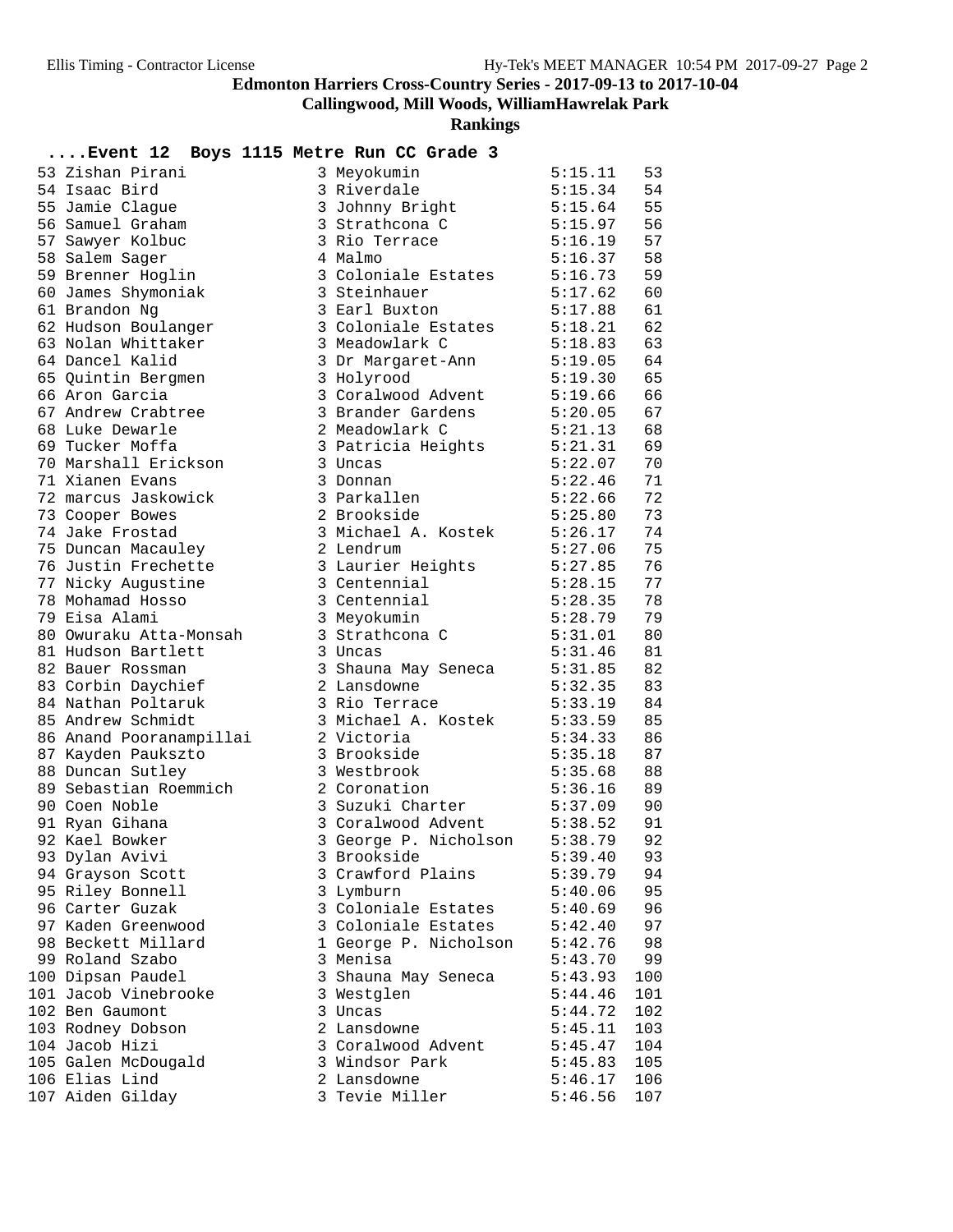**Callingwood, Mill Woods, WilliamHawrelak Park**

**Rankings**

#### **....Event 12 Boys 1115 Metre Run CC Grade 3**

| 108 Ryerson VanVliet    | 3 George P. Nicholson         | 5:46.95       | 108 |
|-------------------------|-------------------------------|---------------|-----|
| 109 Leo Wiedemeyer      | 3 Windsor Park                | 5:47.30       | 109 |
| 110 Zachary Roszczyk    | 2 Richard Secord              | 5:47.93       | 110 |
| 111 Liam Lee            | 3 Steinhauer                  | 5:50.92       | 111 |
| 112 Ever Dakus          | 3 Parkallen                   | $5:51.36$ 112 |     |
| 113 Jason Cotton        | 2 Meadowlark C                | $5:51.68$ 113 |     |
| 114 Xu Jie              | 3 George P. Nicholson 5:52.22 |               | 114 |
| 115 Warren Rose         | 5 Malmo                       | 5:52.49       | 115 |
| 116 AJ Yanciw           | 3 Aldergrove                  | 5:52.93       | 116 |
| 117 Sricharan Harish    | 3 Meyokumin                   | 6:12.24       | 117 |
| 118 Greg Keown          | 3 Menisa                      | $6:13.11$ 118 |     |
| 119 Jackson Hydukewich  | 3 Centennial                  | 6:15.11       | 119 |
| 120 Jadyn Thomas        | 3 Johnny Bright 6:15.77       |               | 120 |
| 121 Ramkissoon Nyal     | 3 Johnny Bright               | 6:16.95       | 121 |
| 122 Zia Grainge         | 3 Windsor Park                | 6:17.70       | 122 |
| 123 Rylan Poitras       | 3 Michael A. Kostek           | 6:18.98       | 123 |
| 124 Logan Brosseau      | 3 Meadowlark C                | 6:20.15       | 124 |
| 125 James Hatch         | 3 Michael Strembitsky 6:22.07 |               | 125 |
| 126 Linkin Leblanc      | 3 Parkallen                   | 6:22.48       | 126 |
| 127 Ilhan Bhimani       | 3 Windsor Park                | 6:23.02       | 127 |
| 128 Zachary Dziwenka    | 3 Michael Strembitsky 6:23.36 |               | 128 |
| 129 Nolan Petterson     | 3 Laurier Heights             | 6:24.33       | 129 |
| 130 Mohanad Siidow      | 3 Sifton                      | $6:25.19$ 130 |     |
| 131 Kal-El Szeto        | 3 Windsor Park                | 6:26.05       | 131 |
| 132 Tanner Bonderove    | 3 Michael A. Kostek 6:26.88   |               | 132 |
| 133 Iyson Bondy         | 3 Coloniale Estates 6:28.04   |               | 133 |
| 134 Noah Schipper       | 3 Brookside                   | 6:28.54       | 134 |
| 135 Munro Hamilton      | 3 George P. Nicholson 6:29.18 |               | 135 |
| 136 Kenzie Paul         | 3 Uncas                       | $6:31.24$ 136 |     |
| 137 Brett Federowich    | 3 Brander Gardens             | 6:32.43       | 137 |
| 138 Dylan Reichert      | 3 Brander Gardens             | 6:33.01       | 138 |
| 139 Bryson Plovie       | 3 Earl Buxton                 | 6:33.87       | 139 |
| 140 Niall Bondurant     | 3 Brander Gardens             | 6:34.58       | 140 |
| 141 Corbin Lentz        | 3 George H. Luck              | 6:35.59       | 141 |
| 142 Emanuel Reichert    | 3 Shauna May Seneca           | $6:36.42$ 142 |     |
| 143 Tristan Bayles      | $3$ Crawford Plains           | 6:36.97       | 143 |
| 144 Kyle Peacock        | 3 Holyrood                    | 6:38.37       | 144 |
| 145 Omar Abdelaziz      | 3 Centennial                  | $6:39.86$ 145 |     |
| 146 Stanley Chen        | 3 Earl Buxton                 | 6:40.53       | 146 |
| 147 Bobby Campbell      | 3 Aldergrove                  | 6:41.43       | 147 |
| 148 Amrit Kullar        | 3 Earl Buxton                 | $6:41.79$ 148 |     |
| 149 Caleb Drake         | 3 Holyrood                    | 6:42.18       | 149 |
| 150 Finn Christenson    | 2 Lendrum                     | 6:42.62       | 150 |
| 151 Andrew Rust         | 3 Brander Gardens             | 6:43.59       | 151 |
| 152 Christian Aladejare | 3 Shauna May Seneca           | 6:44.31       | 152 |
| 153 Carter Singh        | 3 Earl Buxton                 | 6:45.14       | 153 |
| 154 Derek Da Silva      | 3 Holyrood                    | 6:45.45       | 154 |
| 155 Oscar Ries          | 3 Uncas                       | 6:46.83       | 155 |
| 156 Tyler Reichert      | 3 Brander Gardens             | 6:47.29       | 156 |
| 157 Jackson Bazin       | 3 Steinhauer                  | 6:47.90       | 157 |
| 158 Curtis Loucks       | 3 Steinhauer                  | 6:48.21       | 158 |
| 159 Malcolm Challenger  | 3 Shauna May Seneca           | 6:48.53       | 159 |
| 160 Jaskirat Singh      | 3 Shauna May Seneca           | 6:48.98       | 160 |
| 161 Theo Thiessen       | 3 Menisa                      | 6:49.74       | 161 |
| 162 Zerin Farkes        | 3 Crawford Plains             | 6:50.68       | 162 |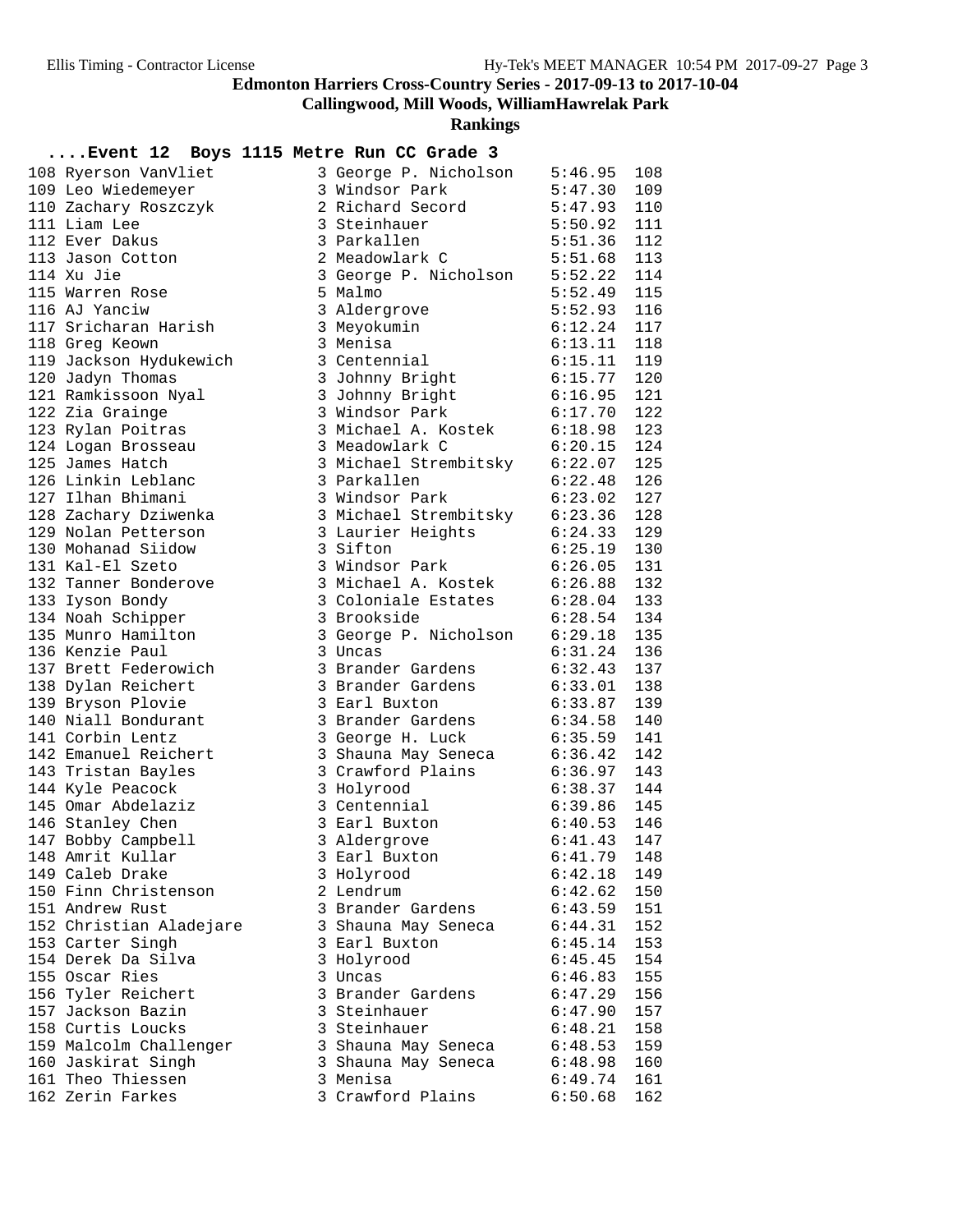**Callingwood, Mill Woods, WilliamHawrelak Park**

| $\ldots$ Event 12.           | Boys 1115 Metre Run CC Grade 3 |                    |     |
|------------------------------|--------------------------------|--------------------|-----|
| 163 Joey Merino              | 3 Coralwood Advent             | 6:51.61            | 163 |
| 164 Qasim Khan               | 3 Dr Margaret-Ann              | 6:52.45            | 164 |
| 165 Roko Bazdar              | 2 Victoria                     | 6:52.92            | 165 |
| 166 Hardit Chhoker           | 3 Shauna May Seneca            | 6:53.32            | 166 |
| 167 Abhay Sharma             | 3 Shauna May Seneca            | 6:53.60            | 167 |
| 168 Noah Snellen             | 3 Lendrum                      | 6:54.04            | 168 |
| 169 Elias Chaudry            | 1 Lendrum                      | 6:54.87            | 169 |
| 170 Xavier Chaudry           | 1 Lendrum                      | 6:55.89            | 170 |
| 171 Kiran Smith              | 3 George P. Nicholson          | 6:56.81            | 171 |
| 172 Daiwik Bartwal           | 3 Shauna May Seneca            | 6:57.36            | 172 |
| 173 Peter Jamieson           | 3 Belgravia                    | 6:57.86            | 173 |
| 174 Ryan Prieto              | K Westbrook                    | 6:58.79            | 174 |
| 175 Everett Singh            | 3 Rio Terrace                  | 6:59.54            | 175 |
| 176 John-Mark Anderson       | 3 Lynnwood                     | 7:00.36            | 176 |
| 177 Ben Elliott              | 3 Lendrum                      | 7:01.11            | 177 |
| 178 Sebastian Spoiala        | 2 Coronation                   | 7:01.95            | 178 |
| 179 Mohammad Badar           | 3 Lynnwood                     | 7:02.56            | 179 |
| 180 Samuel Hauca             | 3 Strathcona C                 | 7:03.84            | 180 |
| 181 Diego Arrieta            | 3 Coralwood Advent             | 7:04.78            | 181 |
| 182 Bhavtaj Mahal            | 3 Shauna May Seneca            | 7:05.46            | 182 |
| 183 Harvir Bains             | 3 Shauna May Seneca            | 7:06.36            | 183 |
| 184 Hunter Le Poole          | 3 Windsor Park                 | 7:07.43            | 184 |
| 185 Maanav Mankoo            | 3 Windsor Park                 | 7:08.57            | 185 |
| 186 Brekyn Rudniski          | 3 Michael A. Kostek            | 7:09.25            | 186 |
| 187 Xavier-Loïc Guay         | 3 McKernan                     | 7:10.20            | 187 |
| 188 Levi Macauley            | 1 Lendrum                      | 7:11.05            | 188 |
| 189 Kayden Sawka             | 3 George P. Nicholson          | 7:14.19            | 189 |
| 190 Marshall Friedel         | 3 Michael Strembitsky          | 7:15.55            | 190 |
| 191 Tim Harris               | 1 McKernan                     | 7:16.18            | 191 |
| 192 Grier Ferdinand          | 3 Lynnwood                     | 7:16.60            | 192 |
| 193 Abhishek Dhir            | 3 Shauna May Seneca            | 7:17.71            | 193 |
| 194 Sky Dublin               | 3 Steinhauer                   | 7:18.10            | 194 |
| 195 Harisanker Karikkot Sach | 3 Shauna May Seneca            | 7:18.36            | 195 |
| 196 Jaxson Goy               | 3 Crawford Plains              | 7:21.37            | 196 |
| 197 Luke Seniuk              | 3 Bellevue/Champs              | 7:23.25            | 197 |
| 198 Tristan Fawcett          | 3 Strathcona C                 | 7:23.98            | 198 |
| 199 Gavin Young              | 3 Michael Strembitsky          | 7:27.72            | 199 |
| 200 Maxwell Matthews         | 3 Centennial                   | 7:28.06            | 200 |
| 201 Liam McMullin            | 3 Steinhauer                   | 7:30.25            | 201 |
| 202 Wes O'Greysik            | 1 Westbrook                    | 7:31.89            | 202 |
| 203 Ewan Bradford            | 2 McKernan                     | 7:34.25            | 203 |
| 204 Jamie Hodson             | 3 Uncas                        | 7:34.50            | 204 |
| 205 David Cholowsky          | 3 Uncas                        | 7:35.19            | 205 |
| 206 Tristan General          | 3 Steinhauer                   | 7:35.89            | 206 |
| 207 Dylane Kakakaway         | 3 Brander Gardens              | 7:37.75            | 207 |
| 208 Brendan Boone            | 3 Brander Gardens              |                    | 208 |
|                              | 3 Strathcona C                 | 7:42.83<br>7:46.67 | 209 |
| 209 Aaron Zheng              |                                |                    |     |
| 210 Ben Corbett              | 3 Lymburn                      | 7:54.39            | 210 |
| 211 Lincoln Schmaus          | 3 Johnny Bright                | 7:59.29            | 211 |
| 212 Tyler Morley             | 3 Brander Gardens              | 8:04.16            | 212 |
| 213 Joshua Nyaribo           | 3 Coralwood Advent             | 8:06.84            | 213 |
| 214 Bram Schwartz            | 3 Centennial                   | 8:07.88            | 214 |
| 215 Liam Edwards             | 1 Lendrum                      | 8:15.92            | 215 |
| 216 Ben Unrau                | 3 Lymburn                      | 8:17.25            | 216 |
| 217 Ryan Buchanan            | 3 Meadowlark                   | 8:19.71            | 217 |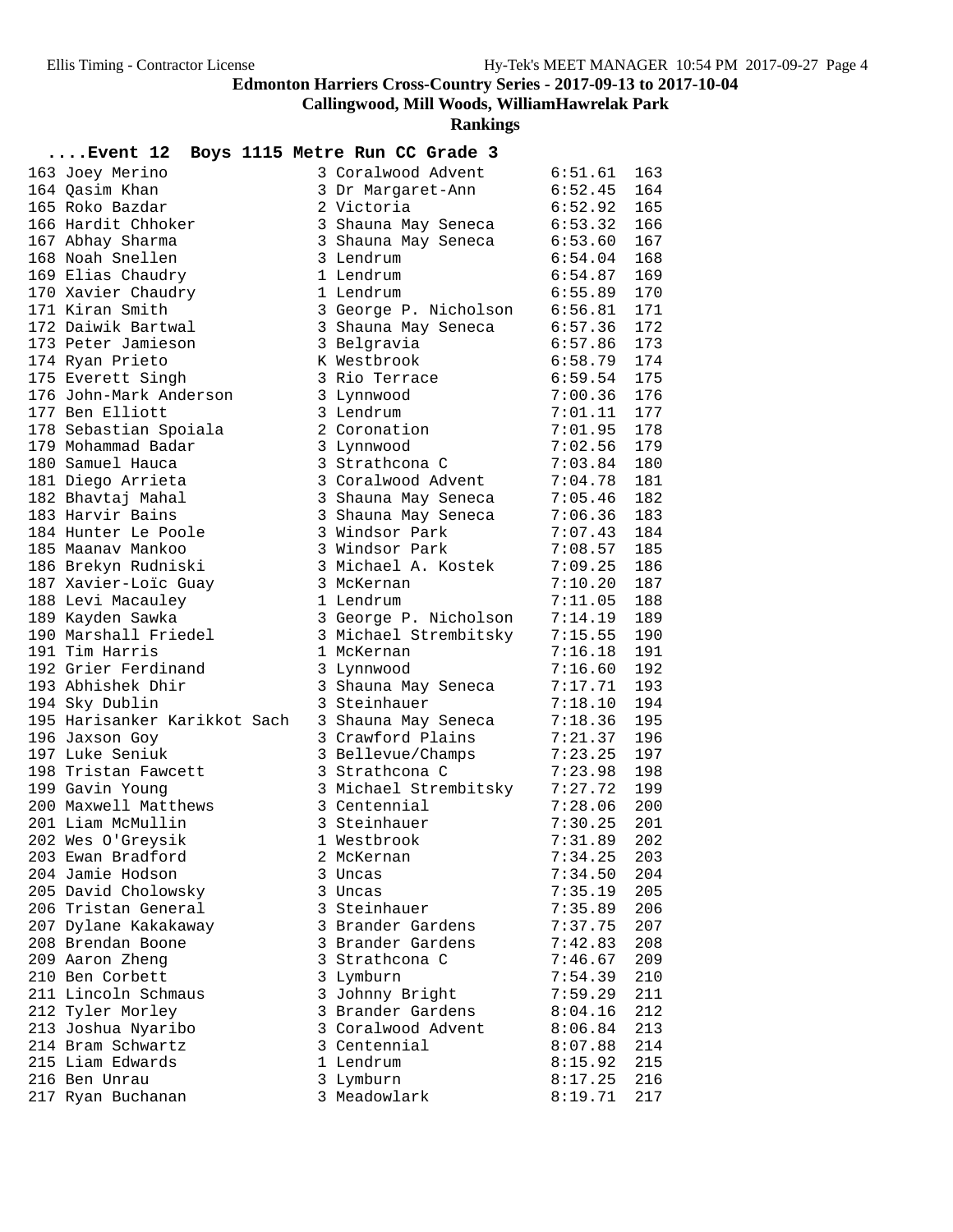**Callingwood, Mill Woods, WilliamHawrelak Park**

**Rankings**

### **....Event 12 Boys 1115 Metre Run CC Grade 3**

| 218 Muwaffaq Gbadegesin | 3 Kameyosek           | 8:26.95 | 218 |
|-------------------------|-----------------------|---------|-----|
| 219 Abdullah Arshad     | 3 Kameyosek           | 8:32.73 | 219 |
| 220 Joshua Chrisholm    | 3 Lymburn             | 8:38.46 | 220 |
| 221 Reece Poque         | 3 Lymburn             | 8:45.23 | 221 |
| 222 Lohith Bondili      | 3 Meyokumin           | 8:47.72 | 222 |
| 223 Derek Hafso         | 3 Meadowlark C        | 8:50.16 | 223 |
| 224 Oliver Schmidt      | 3 George P. Nicholson | 8:51.99 | 224 |
| 225 Amadeus Sherris     | 2 Victoria            | 8:54.15 | 225 |
| 226 Saad Shaik          | 3 Shauna May Seneca   | 9:20.68 | 226 |
| 227 Arshdeep Singh      | 3 Shauna May Seneca   | 9:30.05 | 227 |
| 228 Cole Bowes          | 4 Brookside           | 9:33.94 | 228 |
| 229 Nathan Fernandez    | 4 George P. Nicholson | 9:34.00 | 229 |

#### Team Scores

|                             |          |                |    |    |      |      |      |      | ============================= |       |
|-----------------------------|----------|----------------|----|----|------|------|------|------|-------------------------------|-------|
| Rank Team                   | Total    | 1              | 2  | 3  | $*4$ | $*5$ | $*6$ | $*7$ | $*R$                          | $*$ 9 |
|                             |          |                |    |    |      |      |      |      | ============================= |       |
| 1 Michael A. Kostek A       | 52       | 3              | 20 | 29 |      |      |      |      |                               |       |
| Total Time:                 | 14:08.40 |                |    |    |      |      |      |      |                               |       |
| Average:                    | 4:42.80  |                |    |    |      |      |      |      |                               |       |
| 2 Earl Buxton A             | 56       | 7              | 11 | 38 |      |      |      |      |                               |       |
| Total Time:                 | 14:15.59 |                |    |    |      |      |      |      |                               |       |
| Average:                    | 4:45.20  |                |    |    |      |      |      |      |                               |       |
| 3 Lendrum A                 | 58       | 2              | 5  | 51 |      |      |      |      |                               |       |
| Total Time:                 | 13:58.37 |                |    |    |      |      |      |      |                               |       |
| Average:                    | 4:39.46  |                |    |    |      |      |      |      |                               |       |
| 4 Brookside A               | 67       | $\overline{4}$ | 22 | 41 |      |      |      |      |                               |       |
| Total Time:                 | 14:22.08 |                |    |    |      |      |      |      |                               |       |
| 4:47.36<br>Average:         |          |                |    |    |      |      |      |      |                               |       |
| 5 Brander Gardens A         | 69       | 14             | 27 | 28 |      |      |      |      |                               |       |
| Total Time:                 | 14:34.61 |                |    |    |      |      |      |      |                               |       |
| Average:                    | 4:51.54  |                |    |    |      |      |      |      |                               |       |
| 6 Johnny Bright A           | 69       | 18             | 25 | 26 |      |      |      |      |                               |       |
| Total Time:                 | 14:33.16 |                |    |    |      |      |      |      |                               |       |
| Average:                    | 4:51.06  |                |    |    |      |      |      |      |                               |       |
| 7 Strathcona Christian Ac A | 75       | 12             | 24 | 39 |      |      |      |      |                               |       |
| Total Time:                 | 14:39.00 |                |    |    |      |      |      |      |                               |       |
| Average:                    | 4:53.00  |                |    |    |      |      |      |      |                               |       |
| 8 Rio Terrace A             | 94       | 13             | 37 | 44 |      |      |      |      |                               |       |
| Total Time:                 | 14:53.21 |                |    |    |      |      |      |      |                               |       |
| Average:                    | 4:57.74  |                |    |    |      |      |      |      |                               |       |
| 9 Coronation A              | 127      | 17             | 21 | 89 |      |      |      |      |                               |       |
| Total Time:                 | 15:13.93 |                |    |    |      |      |      |      |                               |       |
| Average:                    | 5:04.65  |                |    |    |      |      |      |      |                               |       |
| 10 Uncas A                  | 139      | 23             | 46 | 70 |      |      |      |      |                               |       |
| Total Time:                 | 15:23.78 |                |    |    |      |      |      |      |                               |       |
| Average:                    | 5:07.93  |                |    |    |      |      |      |      |                               |       |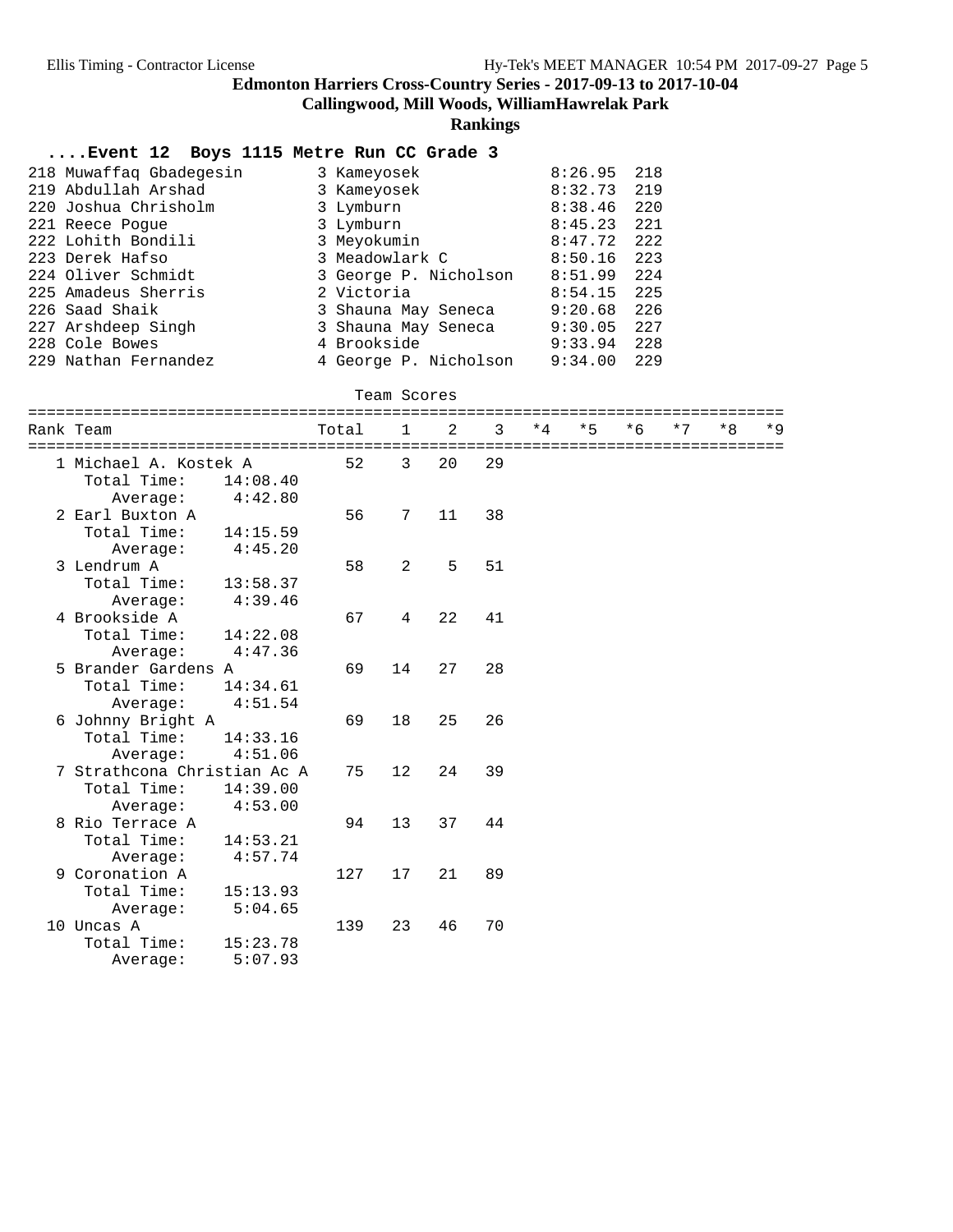#### **Callingwood, Mill Woods, WilliamHawrelak Park**

| 148<br>16<br>92<br>11 George P. Nicholson A<br>40<br>Total Time: 15:30.20<br>Average: $5:10.07$<br>62<br>12 Coloniale Estates A<br>156 35<br>59<br>Total Time: 15:34.68<br>Average: 5:11.56<br>13 Laurier Heights A<br>159<br>33<br>50<br>76<br>Total Time: 15:40.93<br>Average: $5:13.65$<br>14 Strathcona Christian Ac B<br>179 43<br>56<br>80<br>Total Time: 15:55.54<br>Average: 5:18.52<br>15 Michael A. Kostek B<br>189<br>30<br>74<br>85<br>Total Time: 15:57.57<br>5:19.19<br>Average:<br>16 Brookside B<br>207 47<br>73<br>87<br>Total Time:<br>16:12.33<br>Average: 5:24.11<br>17 Lansdowne A<br>234<br>48<br>83<br>103<br>16:29.55<br>Total Time:<br>5:29.85<br>Average:<br>18 Menisa A<br>236<br>19<br>99<br>118<br>Total Time: 16:46.97<br>5:35.66<br>Average:<br>19 Brander Gardens B<br>34 67<br>137<br>238<br>Total Time: 16:52.03<br>5:37.35<br>Average:<br>20 Meadowlark Christian A<br>244 63<br>68<br>113<br>Total Time: 16:31.64<br>Average: 5:30.55<br>53<br>21 Meyokumin A<br>249<br>79<br>117<br>Total Time:<br>16:56.14<br>5:38.72<br>Average:<br>22 Coralwood Adventist Aca A<br>261 66<br>91<br>104<br>Total Time:<br>16:43.65<br>Average: 5:34.55<br>23 Holyrood A<br>261 52 65<br>144<br>17:12.30<br>Total Time:<br>5:44.10<br>Average:<br>24 Westbrook A<br>268<br>88<br>6<br>174<br>Total Time:<br>17:00.14<br>5:40.05<br>Average:<br>25 Centennial A<br>77<br>274<br>78<br>119<br>Total Time: 17:11.61<br>5:43.87<br>Average:<br>26 Dr. Margaret-Ann Armour<br>64<br>164<br>277<br>49<br>Total Time: 17:23.77<br>Average: 5:47.93<br>27 Victoria School of the A<br>165<br>287<br>36<br>86<br>Total Time: 17:27.31<br>Average: 5:49.11<br>28 Johnny Bright B<br>296 55<br>120<br>121<br>Total Time:<br>17:48.36 | Event 12 Boys 1115 Metre Run CC Grade 3 |  |  |  |  |
|-------------------------------------------------------------------------------------------------------------------------------------------------------------------------------------------------------------------------------------------------------------------------------------------------------------------------------------------------------------------------------------------------------------------------------------------------------------------------------------------------------------------------------------------------------------------------------------------------------------------------------------------------------------------------------------------------------------------------------------------------------------------------------------------------------------------------------------------------------------------------------------------------------------------------------------------------------------------------------------------------------------------------------------------------------------------------------------------------------------------------------------------------------------------------------------------------------------------------------------------------------------------------------------------------------------------------------------------------------------------------------------------------------------------------------------------------------------------------------------------------------------------------------------------------------------------------------------------------------------------------------------------------------------------------------------------------------------------------------------------------|-----------------------------------------|--|--|--|--|
|                                                                                                                                                                                                                                                                                                                                                                                                                                                                                                                                                                                                                                                                                                                                                                                                                                                                                                                                                                                                                                                                                                                                                                                                                                                                                                                                                                                                                                                                                                                                                                                                                                                                                                                                                 |                                         |  |  |  |  |
|                                                                                                                                                                                                                                                                                                                                                                                                                                                                                                                                                                                                                                                                                                                                                                                                                                                                                                                                                                                                                                                                                                                                                                                                                                                                                                                                                                                                                                                                                                                                                                                                                                                                                                                                                 |                                         |  |  |  |  |
|                                                                                                                                                                                                                                                                                                                                                                                                                                                                                                                                                                                                                                                                                                                                                                                                                                                                                                                                                                                                                                                                                                                                                                                                                                                                                                                                                                                                                                                                                                                                                                                                                                                                                                                                                 |                                         |  |  |  |  |
|                                                                                                                                                                                                                                                                                                                                                                                                                                                                                                                                                                                                                                                                                                                                                                                                                                                                                                                                                                                                                                                                                                                                                                                                                                                                                                                                                                                                                                                                                                                                                                                                                                                                                                                                                 |                                         |  |  |  |  |
|                                                                                                                                                                                                                                                                                                                                                                                                                                                                                                                                                                                                                                                                                                                                                                                                                                                                                                                                                                                                                                                                                                                                                                                                                                                                                                                                                                                                                                                                                                                                                                                                                                                                                                                                                 |                                         |  |  |  |  |
|                                                                                                                                                                                                                                                                                                                                                                                                                                                                                                                                                                                                                                                                                                                                                                                                                                                                                                                                                                                                                                                                                                                                                                                                                                                                                                                                                                                                                                                                                                                                                                                                                                                                                                                                                 |                                         |  |  |  |  |
|                                                                                                                                                                                                                                                                                                                                                                                                                                                                                                                                                                                                                                                                                                                                                                                                                                                                                                                                                                                                                                                                                                                                                                                                                                                                                                                                                                                                                                                                                                                                                                                                                                                                                                                                                 |                                         |  |  |  |  |
|                                                                                                                                                                                                                                                                                                                                                                                                                                                                                                                                                                                                                                                                                                                                                                                                                                                                                                                                                                                                                                                                                                                                                                                                                                                                                                                                                                                                                                                                                                                                                                                                                                                                                                                                                 |                                         |  |  |  |  |
|                                                                                                                                                                                                                                                                                                                                                                                                                                                                                                                                                                                                                                                                                                                                                                                                                                                                                                                                                                                                                                                                                                                                                                                                                                                                                                                                                                                                                                                                                                                                                                                                                                                                                                                                                 |                                         |  |  |  |  |
|                                                                                                                                                                                                                                                                                                                                                                                                                                                                                                                                                                                                                                                                                                                                                                                                                                                                                                                                                                                                                                                                                                                                                                                                                                                                                                                                                                                                                                                                                                                                                                                                                                                                                                                                                 |                                         |  |  |  |  |
|                                                                                                                                                                                                                                                                                                                                                                                                                                                                                                                                                                                                                                                                                                                                                                                                                                                                                                                                                                                                                                                                                                                                                                                                                                                                                                                                                                                                                                                                                                                                                                                                                                                                                                                                                 |                                         |  |  |  |  |
|                                                                                                                                                                                                                                                                                                                                                                                                                                                                                                                                                                                                                                                                                                                                                                                                                                                                                                                                                                                                                                                                                                                                                                                                                                                                                                                                                                                                                                                                                                                                                                                                                                                                                                                                                 |                                         |  |  |  |  |
|                                                                                                                                                                                                                                                                                                                                                                                                                                                                                                                                                                                                                                                                                                                                                                                                                                                                                                                                                                                                                                                                                                                                                                                                                                                                                                                                                                                                                                                                                                                                                                                                                                                                                                                                                 |                                         |  |  |  |  |
|                                                                                                                                                                                                                                                                                                                                                                                                                                                                                                                                                                                                                                                                                                                                                                                                                                                                                                                                                                                                                                                                                                                                                                                                                                                                                                                                                                                                                                                                                                                                                                                                                                                                                                                                                 |                                         |  |  |  |  |
|                                                                                                                                                                                                                                                                                                                                                                                                                                                                                                                                                                                                                                                                                                                                                                                                                                                                                                                                                                                                                                                                                                                                                                                                                                                                                                                                                                                                                                                                                                                                                                                                                                                                                                                                                 |                                         |  |  |  |  |
|                                                                                                                                                                                                                                                                                                                                                                                                                                                                                                                                                                                                                                                                                                                                                                                                                                                                                                                                                                                                                                                                                                                                                                                                                                                                                                                                                                                                                                                                                                                                                                                                                                                                                                                                                 |                                         |  |  |  |  |
|                                                                                                                                                                                                                                                                                                                                                                                                                                                                                                                                                                                                                                                                                                                                                                                                                                                                                                                                                                                                                                                                                                                                                                                                                                                                                                                                                                                                                                                                                                                                                                                                                                                                                                                                                 |                                         |  |  |  |  |
|                                                                                                                                                                                                                                                                                                                                                                                                                                                                                                                                                                                                                                                                                                                                                                                                                                                                                                                                                                                                                                                                                                                                                                                                                                                                                                                                                                                                                                                                                                                                                                                                                                                                                                                                                 |                                         |  |  |  |  |
|                                                                                                                                                                                                                                                                                                                                                                                                                                                                                                                                                                                                                                                                                                                                                                                                                                                                                                                                                                                                                                                                                                                                                                                                                                                                                                                                                                                                                                                                                                                                                                                                                                                                                                                                                 |                                         |  |  |  |  |
|                                                                                                                                                                                                                                                                                                                                                                                                                                                                                                                                                                                                                                                                                                                                                                                                                                                                                                                                                                                                                                                                                                                                                                                                                                                                                                                                                                                                                                                                                                                                                                                                                                                                                                                                                 |                                         |  |  |  |  |
|                                                                                                                                                                                                                                                                                                                                                                                                                                                                                                                                                                                                                                                                                                                                                                                                                                                                                                                                                                                                                                                                                                                                                                                                                                                                                                                                                                                                                                                                                                                                                                                                                                                                                                                                                 |                                         |  |  |  |  |
|                                                                                                                                                                                                                                                                                                                                                                                                                                                                                                                                                                                                                                                                                                                                                                                                                                                                                                                                                                                                                                                                                                                                                                                                                                                                                                                                                                                                                                                                                                                                                                                                                                                                                                                                                 |                                         |  |  |  |  |
|                                                                                                                                                                                                                                                                                                                                                                                                                                                                                                                                                                                                                                                                                                                                                                                                                                                                                                                                                                                                                                                                                                                                                                                                                                                                                                                                                                                                                                                                                                                                                                                                                                                                                                                                                 |                                         |  |  |  |  |
|                                                                                                                                                                                                                                                                                                                                                                                                                                                                                                                                                                                                                                                                                                                                                                                                                                                                                                                                                                                                                                                                                                                                                                                                                                                                                                                                                                                                                                                                                                                                                                                                                                                                                                                                                 |                                         |  |  |  |  |
|                                                                                                                                                                                                                                                                                                                                                                                                                                                                                                                                                                                                                                                                                                                                                                                                                                                                                                                                                                                                                                                                                                                                                                                                                                                                                                                                                                                                                                                                                                                                                                                                                                                                                                                                                 |                                         |  |  |  |  |
|                                                                                                                                                                                                                                                                                                                                                                                                                                                                                                                                                                                                                                                                                                                                                                                                                                                                                                                                                                                                                                                                                                                                                                                                                                                                                                                                                                                                                                                                                                                                                                                                                                                                                                                                                 |                                         |  |  |  |  |
|                                                                                                                                                                                                                                                                                                                                                                                                                                                                                                                                                                                                                                                                                                                                                                                                                                                                                                                                                                                                                                                                                                                                                                                                                                                                                                                                                                                                                                                                                                                                                                                                                                                                                                                                                 |                                         |  |  |  |  |
|                                                                                                                                                                                                                                                                                                                                                                                                                                                                                                                                                                                                                                                                                                                                                                                                                                                                                                                                                                                                                                                                                                                                                                                                                                                                                                                                                                                                                                                                                                                                                                                                                                                                                                                                                 |                                         |  |  |  |  |
|                                                                                                                                                                                                                                                                                                                                                                                                                                                                                                                                                                                                                                                                                                                                                                                                                                                                                                                                                                                                                                                                                                                                                                                                                                                                                                                                                                                                                                                                                                                                                                                                                                                                                                                                                 |                                         |  |  |  |  |
|                                                                                                                                                                                                                                                                                                                                                                                                                                                                                                                                                                                                                                                                                                                                                                                                                                                                                                                                                                                                                                                                                                                                                                                                                                                                                                                                                                                                                                                                                                                                                                                                                                                                                                                                                 |                                         |  |  |  |  |
|                                                                                                                                                                                                                                                                                                                                                                                                                                                                                                                                                                                                                                                                                                                                                                                                                                                                                                                                                                                                                                                                                                                                                                                                                                                                                                                                                                                                                                                                                                                                                                                                                                                                                                                                                 |                                         |  |  |  |  |
|                                                                                                                                                                                                                                                                                                                                                                                                                                                                                                                                                                                                                                                                                                                                                                                                                                                                                                                                                                                                                                                                                                                                                                                                                                                                                                                                                                                                                                                                                                                                                                                                                                                                                                                                                 |                                         |  |  |  |  |
|                                                                                                                                                                                                                                                                                                                                                                                                                                                                                                                                                                                                                                                                                                                                                                                                                                                                                                                                                                                                                                                                                                                                                                                                                                                                                                                                                                                                                                                                                                                                                                                                                                                                                                                                                 |                                         |  |  |  |  |
|                                                                                                                                                                                                                                                                                                                                                                                                                                                                                                                                                                                                                                                                                                                                                                                                                                                                                                                                                                                                                                                                                                                                                                                                                                                                                                                                                                                                                                                                                                                                                                                                                                                                                                                                                 |                                         |  |  |  |  |
|                                                                                                                                                                                                                                                                                                                                                                                                                                                                                                                                                                                                                                                                                                                                                                                                                                                                                                                                                                                                                                                                                                                                                                                                                                                                                                                                                                                                                                                                                                                                                                                                                                                                                                                                                 |                                         |  |  |  |  |
|                                                                                                                                                                                                                                                                                                                                                                                                                                                                                                                                                                                                                                                                                                                                                                                                                                                                                                                                                                                                                                                                                                                                                                                                                                                                                                                                                                                                                                                                                                                                                                                                                                                                                                                                                 |                                         |  |  |  |  |
|                                                                                                                                                                                                                                                                                                                                                                                                                                                                                                                                                                                                                                                                                                                                                                                                                                                                                                                                                                                                                                                                                                                                                                                                                                                                                                                                                                                                                                                                                                                                                                                                                                                                                                                                                 |                                         |  |  |  |  |
|                                                                                                                                                                                                                                                                                                                                                                                                                                                                                                                                                                                                                                                                                                                                                                                                                                                                                                                                                                                                                                                                                                                                                                                                                                                                                                                                                                                                                                                                                                                                                                                                                                                                                                                                                 |                                         |  |  |  |  |
|                                                                                                                                                                                                                                                                                                                                                                                                                                                                                                                                                                                                                                                                                                                                                                                                                                                                                                                                                                                                                                                                                                                                                                                                                                                                                                                                                                                                                                                                                                                                                                                                                                                                                                                                                 |                                         |  |  |  |  |
|                                                                                                                                                                                                                                                                                                                                                                                                                                                                                                                                                                                                                                                                                                                                                                                                                                                                                                                                                                                                                                                                                                                                                                                                                                                                                                                                                                                                                                                                                                                                                                                                                                                                                                                                                 |                                         |  |  |  |  |
|                                                                                                                                                                                                                                                                                                                                                                                                                                                                                                                                                                                                                                                                                                                                                                                                                                                                                                                                                                                                                                                                                                                                                                                                                                                                                                                                                                                                                                                                                                                                                                                                                                                                                                                                                 |                                         |  |  |  |  |
|                                                                                                                                                                                                                                                                                                                                                                                                                                                                                                                                                                                                                                                                                                                                                                                                                                                                                                                                                                                                                                                                                                                                                                                                                                                                                                                                                                                                                                                                                                                                                                                                                                                                                                                                                 |                                         |  |  |  |  |
|                                                                                                                                                                                                                                                                                                                                                                                                                                                                                                                                                                                                                                                                                                                                                                                                                                                                                                                                                                                                                                                                                                                                                                                                                                                                                                                                                                                                                                                                                                                                                                                                                                                                                                                                                 |                                         |  |  |  |  |
|                                                                                                                                                                                                                                                                                                                                                                                                                                                                                                                                                                                                                                                                                                                                                                                                                                                                                                                                                                                                                                                                                                                                                                                                                                                                                                                                                                                                                                                                                                                                                                                                                                                                                                                                                 |                                         |  |  |  |  |
|                                                                                                                                                                                                                                                                                                                                                                                                                                                                                                                                                                                                                                                                                                                                                                                                                                                                                                                                                                                                                                                                                                                                                                                                                                                                                                                                                                                                                                                                                                                                                                                                                                                                                                                                                 |                                         |  |  |  |  |
|                                                                                                                                                                                                                                                                                                                                                                                                                                                                                                                                                                                                                                                                                                                                                                                                                                                                                                                                                                                                                                                                                                                                                                                                                                                                                                                                                                                                                                                                                                                                                                                                                                                                                                                                                 |                                         |  |  |  |  |
|                                                                                                                                                                                                                                                                                                                                                                                                                                                                                                                                                                                                                                                                                                                                                                                                                                                                                                                                                                                                                                                                                                                                                                                                                                                                                                                                                                                                                                                                                                                                                                                                                                                                                                                                                 |                                         |  |  |  |  |
|                                                                                                                                                                                                                                                                                                                                                                                                                                                                                                                                                                                                                                                                                                                                                                                                                                                                                                                                                                                                                                                                                                                                                                                                                                                                                                                                                                                                                                                                                                                                                                                                                                                                                                                                                 |                                         |  |  |  |  |
|                                                                                                                                                                                                                                                                                                                                                                                                                                                                                                                                                                                                                                                                                                                                                                                                                                                                                                                                                                                                                                                                                                                                                                                                                                                                                                                                                                                                                                                                                                                                                                                                                                                                                                                                                 |                                         |  |  |  |  |
|                                                                                                                                                                                                                                                                                                                                                                                                                                                                                                                                                                                                                                                                                                                                                                                                                                                                                                                                                                                                                                                                                                                                                                                                                                                                                                                                                                                                                                                                                                                                                                                                                                                                                                                                                 |                                         |  |  |  |  |
|                                                                                                                                                                                                                                                                                                                                                                                                                                                                                                                                                                                                                                                                                                                                                                                                                                                                                                                                                                                                                                                                                                                                                                                                                                                                                                                                                                                                                                                                                                                                                                                                                                                                                                                                                 |                                         |  |  |  |  |
| Average: 5:56.12                                                                                                                                                                                                                                                                                                                                                                                                                                                                                                                                                                                                                                                                                                                                                                                                                                                                                                                                                                                                                                                                                                                                                                                                                                                                                                                                                                                                                                                                                                                                                                                                                                                                                                                                |                                         |  |  |  |  |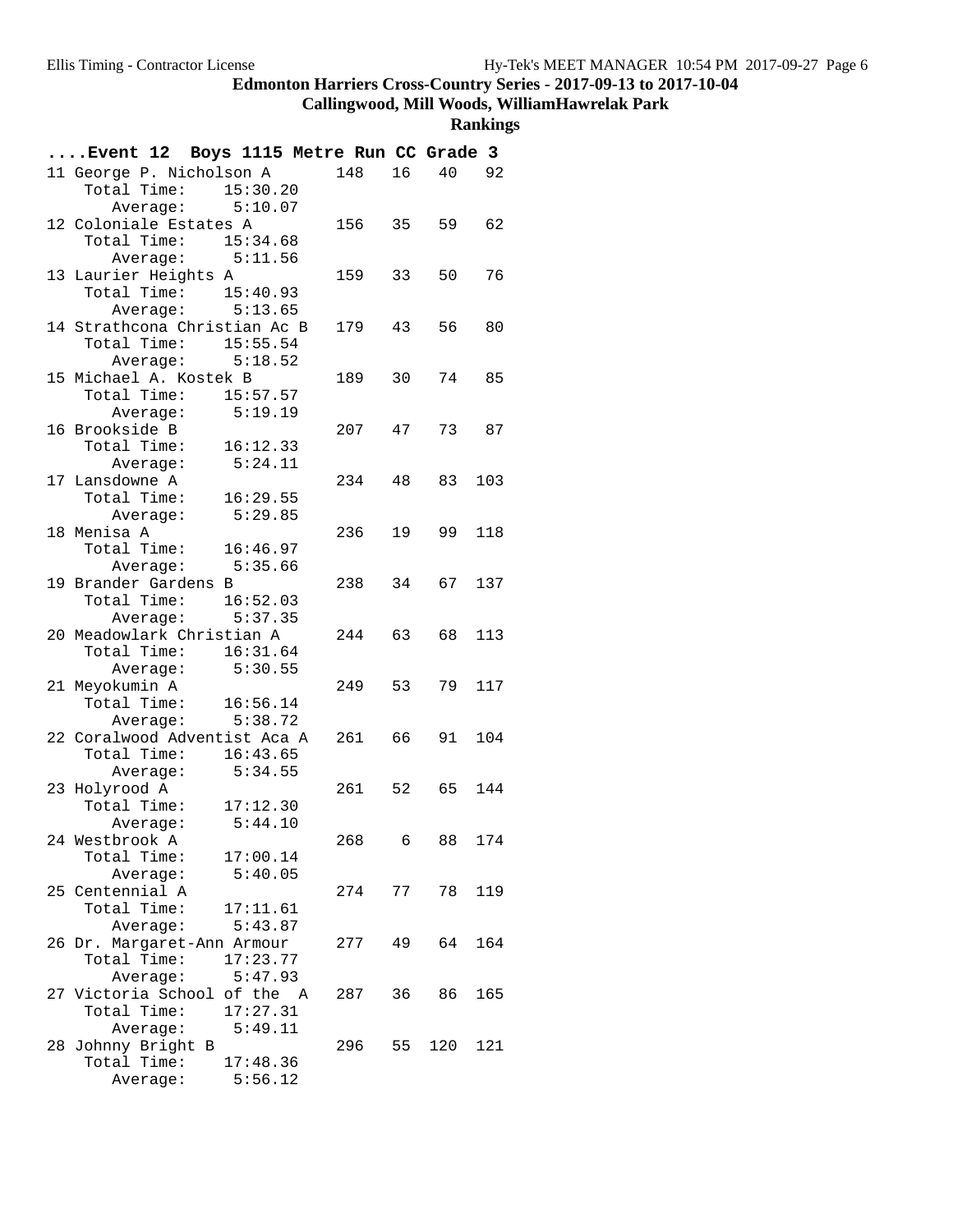**Callingwood, Mill Woods, WilliamHawrelak Park**

|                   | Event 12 Boys 1115 Metre Run CC Grade 3   |          |     |     |                |     |
|-------------------|-------------------------------------------|----------|-----|-----|----------------|-----|
| 29 Aldergrove     |                                           |          |     |     | 305 42 116 147 |     |
|                   | Total Time: 17:42.67                      |          |     |     |                |     |
|                   | Average:                                  | 5:54.23  |     |     |                |     |
| 30 Parkallen      |                                           |          |     |     | 310 72 112     | 126 |
|                   | Total Time: 17:36.50                      |          |     |     |                |     |
|                   | Average: 5:52.17                          |          |     |     |                |     |
| 31 Rio Terrace B  |                                           |          |     |     | 316 57 84      | 175 |
|                   | Total Time: 17:48.92                      |          |     |     |                |     |
|                   | Average: 5:56.31                          |          |     |     |                |     |
| 32 Uncas B        |                                           |          |     |     | 319 81 102     | 136 |
|                   | Total Time: 17:47.42                      |          |     |     |                |     |
|                   | Average: 5:55.81                          |          |     |     |                |     |
|                   | 33 George P. Nicholson B                  |          |     |     | 320 98 108 114 |     |
|                   | Total Time: 17:21.93                      |          |     |     |                |     |
|                   | Average: $5:47.31$                        |          |     |     |                |     |
|                   | 34 Shauna May Seneca A                    |          |     |     | 324 82 100     | 142 |
|                   | Total Time: 17:52.20                      |          |     |     |                |     |
|                   | Average: 5:57.40                          |          |     |     |                |     |
|                   | 35 Coloniale Estates B                    |          |     |     | 326 96 97      | 133 |
|                   | Total Time: 17:51.13                      |          |     |     |                |     |
|                   | Average: 5:57.05                          |          |     |     |                |     |
| 36 Steinhauer A   |                                           |          |     |     | 328 60 111     | 157 |
|                   | Total Time: 17:56.44                      |          |     |     |                |     |
|                   | Average: 5:58.82                          |          |     |     |                |     |
|                   | 37 Windsor Park A<br>Total Time: 17:50.83 |          |     |     | 336 105 109    | 122 |
|                   | Average: 5:56.95                          |          |     |     |                |     |
| 38 Earl Buxton B  |                                           |          |     |     | 346 61 139     | 146 |
|                   | Total Time: 18:32.28                      |          |     |     |                |     |
|                   | Average: 6:10.76                          |          |     |     |                |     |
| 39 Lendrum B      |                                           |          |     |     | 393 75 150     | 168 |
|                   | Total Time: 19:03.72                      |          |     |     |                |     |
|                   | Average: 6:21.24                          |          |     |     |                |     |
|                   | 40 Crawford Plains A                      |          |     |     | 399 94 143     | 162 |
|                   | Total Time: 19:07.44                      |          |     |     |                |     |
|                   | Average: $6:22.48$                        |          |     |     |                |     |
|                   | 41 Brander Gardens C                      |          |     |     | 429 138 140    | 151 |
|                   | Total Time: 19:51.18                      |          |     |     |                |     |
|                   | Average: $6:37.06$                        |          |     |     |                |     |
|                   | 42 Michael A. Kostek C                    |          | 441 | 123 | 132 186        |     |
|                   | Total Time: 19:55.11                      |          |     |     |                |     |
|                   | Average: 6:38.37                          |          |     |     |                |     |
| 43 Windsor Park B |                                           |          |     |     | 442 127 131    | 184 |
|                   | Total Time: 19:56.50                      |          |     |     |                |     |
|                   | Average: 6:38.84                          |          |     |     |                |     |
|                   | 44 Michael Strembitsky A                  |          | 443 |     | 125 128        | 190 |
|                   | Total Time: 20:00.98                      |          |     |     |                |     |
|                   | Average: 6:40.33                          |          |     |     |                |     |
| 45 Brookside C    |                                           |          |     |     | 455 93 134     | 228 |
|                   | Total Time: 21:41.88                      |          |     |     |                |     |
|                   | Average: 7:13.96                          |          |     |     |                |     |
|                   | 46 Shauna May Seneca B                    |          |     |     | 471 152 159    | 160 |
|                   | Total Time:                               | 20:21.82 |     |     |                |     |
|                   | Average:                                  | 6:47.28  |     |     |                |     |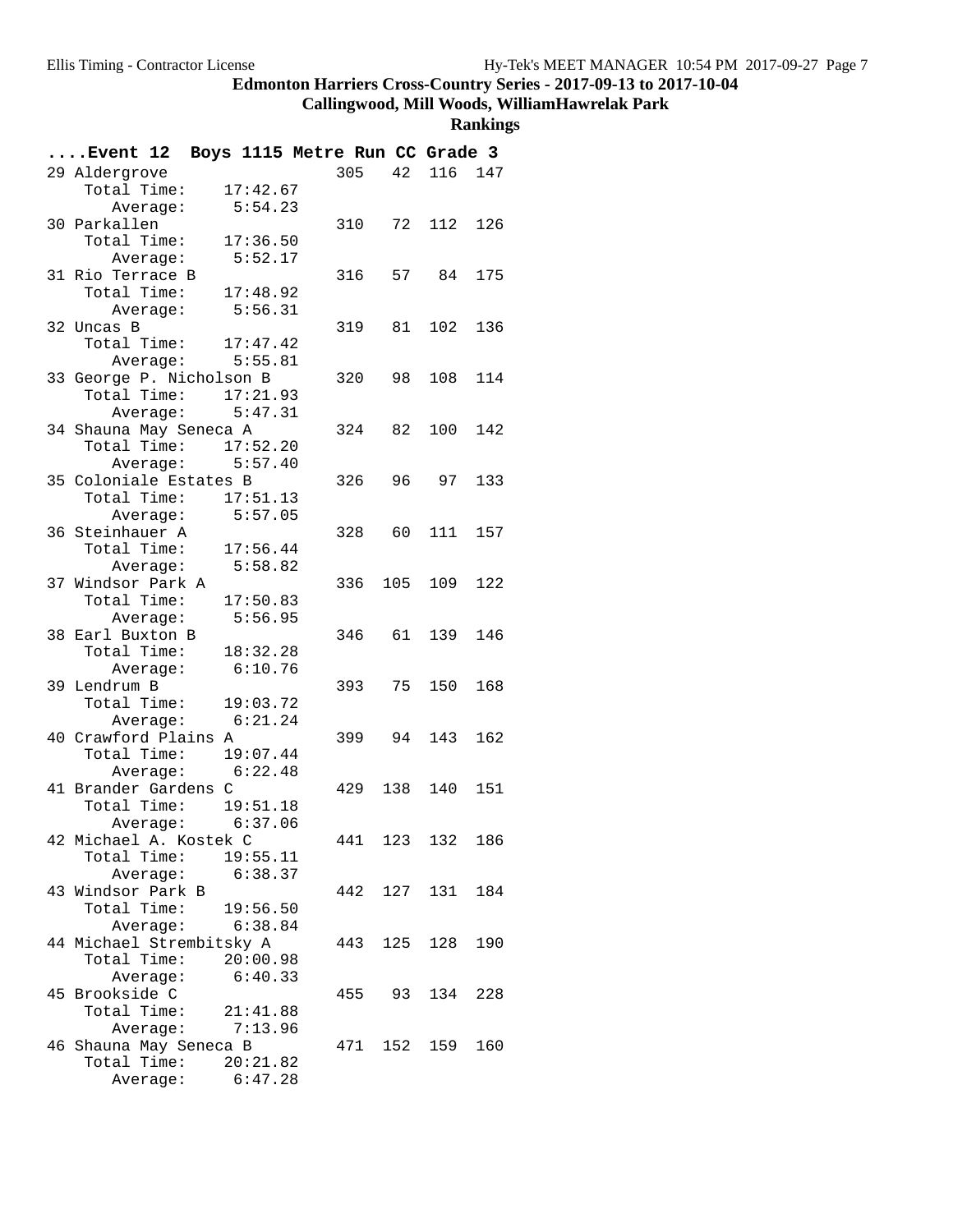# **Callingwood, Mill Woods, WilliamHawrelak Park**

| Event 12 Boys 1115 Metre Run CC Grade 3 |          |     |         |         |     |
|-----------------------------------------|----------|-----|---------|---------|-----|
| 47 George P. Nicholson C                |          |     | 495 135 | 171 189 |     |
| Total Time: 20:40.18                    |          |     |         |         |     |
| Average: 6:53.40                        |          |     |         |         |     |
| 48 Shauna May Seneca C                  |          | 505 | 166     | 167     | 172 |
| Total Time:                             | 20:44.28 |     |         |         |     |
| Average:                                | 6:54.76  |     |         |         |     |
| 49 Lendrum C                            |          | 516 | 169     | 170     | 177 |
| Total Time:                             | 20:51.87 |     |         |         |     |
| Average:                                | 6:57.29  |     |         |         |     |
| 50 Lymburn A                            |          | 521 | 95      | 210     | 216 |
| Total Time:                             | 21:51.70 |     |         |         |     |
| Average:                                | 7:17.24  |     |         |         |     |
| 51 Lynnwood                             |          |     | 547 176 | 179     | 192 |
| Total Time: 21:19.52                    |          |     |         |         |     |
| Average:                                | 7:06.51  |     |         |         |     |
| 52 Steinhauer B                         |          | 553 | 158     | 194     | 201 |
| Total Time: 21:36.56                    |          |     |         |         |     |
| Average:                                | 7:12.19  |     |         |         |     |
| 53 Coralwood Adventist Aca B            |          | 557 | 163     | 181     | 213 |
| Total Time: 22:03.23                    |          |     |         |         |     |
| Average: 7:21.08                        |          |     |         |         |     |
| 54 Shauna May Seneca D                  |          | 558 | 182     | 183     | 193 |
| Total Time: 21:29.53                    |          |     |         |         |     |
| Average:                                | 7:09.85  |     |         |         |     |
| 55 Centennial B                         |          | 559 | 145     | 200     | 214 |
| Total Time:                             | 22:15.80 |     |         |         |     |
| Average:                                | 7:25.27  |     |         |         |     |
| 56 Uncas C                              |          | 564 | 155     | 204     | 205 |
| Total Time: 21:56.52                    |          |     |         |         |     |
| Average:                                | 7:18.84  |     |         |         |     |
| 57 Brander Gardens D                    |          | 571 | 156     | 207     | 208 |
| Total Time: 22:07.87                    |          |     |         |         |     |
| Average: 7:22.63                        |          |     |         |         |     |
| 58 McKernan                             |          | 581 | 187     | 191     | 203 |
| Total Time: 22:00.63                    |          |     |         |         |     |
| Average:                                | 7:20.21  |     |         |         |     |
| 59 Strathcona Christian Ac C            |          | 587 | 180     | 198     | 209 |
| Total Time: $22:14.49$                  |          |     |         |         |     |
| Average: $7:24.83$                      |          |     |         |         |     |
| 60 Shauna May Seneca E                  |          | 648 | 195     | 226     | 227 |
| Total Time: 26:09.09                    |          |     |         |         |     |
| Average:                                | 8:43.03  |     |         |         |     |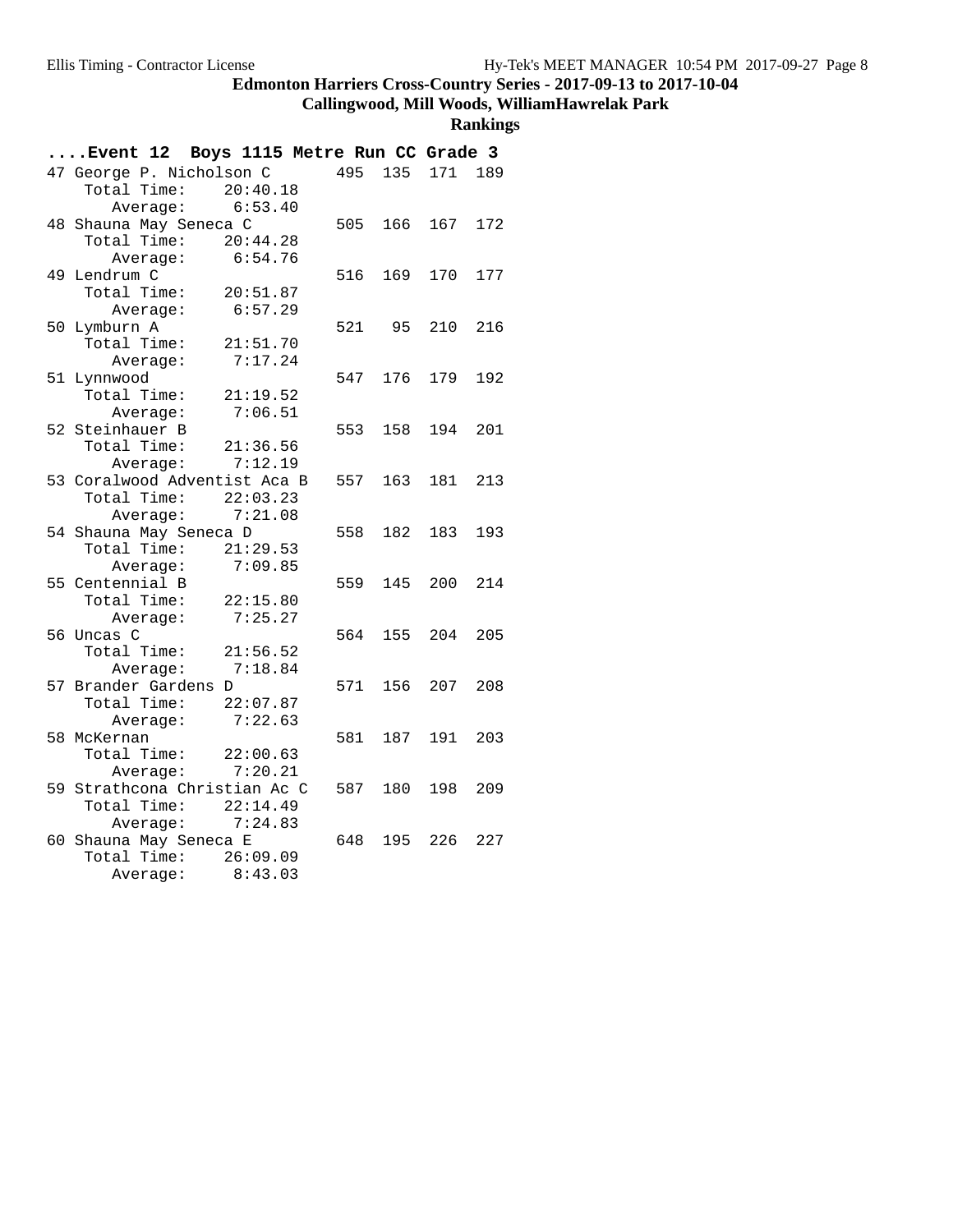**Callingwood, Mill Woods, WilliamHawrelak Park**

**Rankings**

| Name                        | Year School <a> Finals Points</a> |                    |                |
|-----------------------------|-----------------------------------|--------------------|----------------|
|                             |                                   |                    |                |
| 1 Elaina Tetteh-Wayoe       | 4 Earl Buxton                     | 5:59.63            | 1              |
| 2 Clare Guo                 | 4 Windsor Park                    | 6:01.70            | $\overline{2}$ |
| 3 Kaelyn Elford             | 4 George H. Luck                  | 6:04.65            | $\mathfrak{Z}$ |
| 4 Olivia Harwood            | 4 Michael A. Kostek               | 6:07.44            | 4              |
| 5 Hope Dunkley              | 4 Riverdale                       | 6:08.29            | 5              |
| 6 Ava Waldie                | 4 Michael A. Kostek 6:10.00       |                    | $\epsilon$     |
| 7 Tamar Koolwijk            | 4 Strathcona C                    | 6:12.00            | 7              |
| 8 Ella Gannon               | 4 Michael Strembitsky             | 6:13.55            | 8              |
| 9 Hudson Lamb               | 4 Centennial                      | 6:19.61            | 9              |
| 10 Giselle Valencia -martin | 4 Lendrum                         | 6:22.22            | 10             |
| 11 Evie Dombrosky           | 4 Laurier Heights                 | 6:24.88            | 11             |
| 12 Esprit Clague            | 4 Johnny Bright                   | 6:28.76            | 12             |
| 13 Moira Nychka             | 4 Michael Strembitsky 6:32.76     |                    | 13             |
| 14 Eva Arntzen              | 4 Laurier Heights                 | 6:33.65            | 14             |
| 15 Alair Lywood             | 4 Laurier Heights                 |                    | 15             |
| 16 Ryley Dyck               | 4 Rutherford                      | 6:34.99<br>6:35.50 | 16             |
| 17 Neila Burgess-Murray     | 4 Rio Terrace                     | 6:36.43            | 17             |
| 18 Lydia Ball               | 4 Suzuki Charter                  | 6:36.67            | 18             |
| 19 Paityn Bracegirdle       | 4 Crawford Plains                 | 6:36.93            | 19             |
| 20 Yanniz Ambrocia          | 4 Lynnwood                        | 6:40.37            | 20             |
| 21 Alice Perry              | 4 Rio Terrace                     | 6:41.17            | 21             |
| 22 Miriam Cuevas            | 4 Bellevue/Champs                 | 6:41.57            | 22             |
| 23 Ellie Johnson            | 4 Esther Starkman                 | 6:41.76            | 23             |
| 24 Tianna Fisher            | 4 Suzuki Charter                  | 6:42.01            | 24             |
| 25 Katelyn Czarniewski      | 4 Brander Gardens                 | 6:42.59            | 25             |
| 26 Maycee Rickett           | 3 Suzuki Charter                  | 6:43.12            | 26             |
| 27 Dani McDonald            | 4 Parkallen                       | 6:44.64            | 27             |
| 28 Ingrid Lind              | 4 Lansdowne                       | 6:46.68            | 28             |
| 29 Nieve Laird              | 4 Rio Terrace                     | 6:47.98            | 29             |
| 30 Gracie Gregory           | 4 Coronation                      | 6:48.32            | 30             |
| 31 Carys Jones              | 4 George H. Luck                  | 6:48.52            | 31             |
| 32 Danica Dickson           | 4 Suzuki Charter                  | 6:49.30            | 32             |
| 33 Jadyn Talaga             | 4 Esther Starkman                 | 6:54.97            | 33             |
| 34 Ella Wood                | 4 Steinhauer                      | 6:57.70            | 34             |
| 35 Kenzie Millard           | 4 George P. Nicholson 6:58.17     |                    | 35             |
| 36 Amy Huang                | 4 Lansdowne                       | 6:58.84            | 36             |
| 37 Addy Lewis               | 4 Lansdowne                       | 7:00.14            | 37             |
| 38 Taeya Wright             | 4 Johnny Bright                   | 7:00.88            | 38             |
| 39 Munopashe Nyenya         | 4 Lynnwood                        | 7:01.92            | 39             |
| 40 Brooklyn Dixon           | 4 Aldergrove                      | 7:02.34            | 40             |
| 41 Sienna Middagh           | 4 Steinhauer                      | 7:02.73            | 41             |
| 42 Hayden Marsh             | 4 Johnny Bright                   | 7:03.34            | 42             |
| 43 Daylen Gorniak           | 4 Uncas                           | 7:06.18            | 43             |
| 44 Julia Russell            | 4 Lendrum                         |                    | 44             |
| 45 Maria Villamil           | 4 Johnny Bright                   | 7:06.63<br>7:06.89 | 45             |
| 46 Aura Baker               |                                   |                    |                |
|                             | 4 Windsor Park                    | 7:07.35            | 46             |
| 47 Aydee Litoski            | 4 Bessie Nichols                  | 7:09.78            | 47             |
| 48 Katelyn Eadie            | 4 Laurier Heights                 | 7:10.23            | 48             |
| 49 Katelyn Klimuk           | 4 Meadowlark C                    | 7:11.43            | 49             |
| 50 Lela Goddard             | 4 Aurora Charter                  | 7:12.20            | 50             |
| 51 Sarah Hineman            | 4 Uncas                           | 7:14.79            | 51             |
| 52 Tessa Horneman           | 4 Edmonton Chr                    | 7:16.28            | 52             |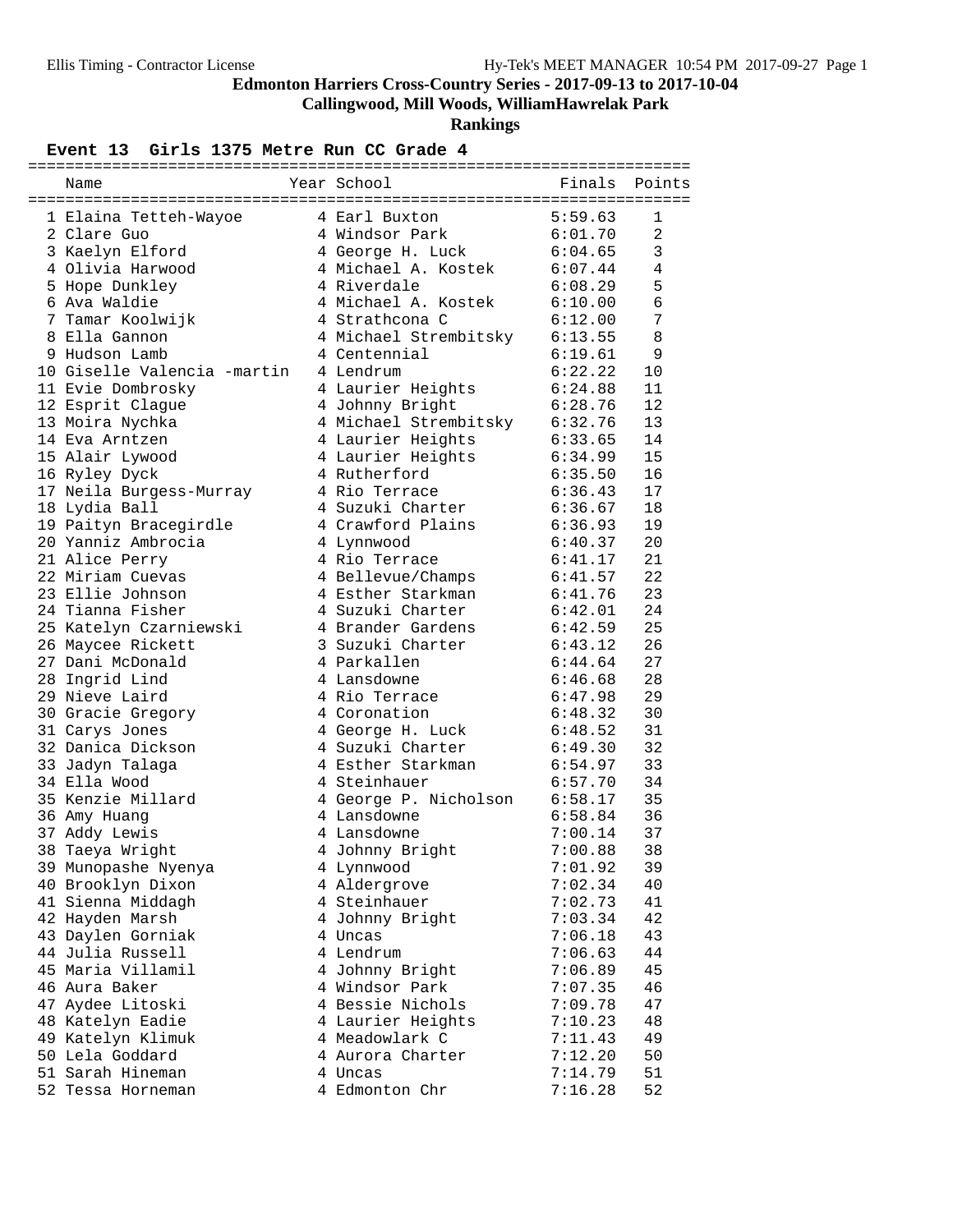**Callingwood, Mill Woods, WilliamHawrelak Park**

**Rankings**

| 53 Charlotte Davidson      | 4 Rio Terrace         | 7:16.47 | 53  |
|----------------------------|-----------------------|---------|-----|
| 54 Samantha Christianson   | 4 Lendrum             | 7:17.09 | 54  |
| 55 Alexandra Horcica       | 4 Laurier Heights     | 7:17.59 | 55  |
| 56 Keira Schoettler        | 4 Bessie Nichols      | 7:18.24 | 56  |
| 57 Shiza Abid              | 4 Johnny Bright       | 7:18.50 | 57  |
| 58 Emily Gordon            | 4 Major General Gr    | 7:18.86 | 58  |
| 59 Owena King              | 4 Suzuki Charter      | 7:19.18 | 59  |
| 60 Trinity Vallance        | 4 Esther Starkman     | 7:19.39 | 60  |
| 61 Anna Labbe              | 4 Westbrook           | 7:19.94 | 61  |
| 62 Adriana Santo           | 4 Riverdale           | 7:20.18 | 62  |
| 63 Reagan Payne            | 4 George H. Luck      | 7:21.82 | 63  |
| 64 Tabea Semenjuk          | 4 Forest Heights      | 7:24.52 | 64  |
| 65 Nyah Bagshaw            | 4 Brander Gardens     | 7:24.98 | 65  |
| 66 Kaitlyn Jones           | 4 Brander Gardens     | 7:25.61 | 66  |
| 67 Zoe MacDonald           | 4 Esther Starkman     | 7:29.24 | 67  |
| 68 Aseel Abdoun            | 4 Steinhauer          | 7:31.04 | 68  |
| 69 Diangeles Prysko        | 4 Westbrook           | 7:31.31 | 69  |
| 70 Christina Daniel        | 4 Aurora Charter      | 7:32.28 | 70  |
| 71 Kate Tennant            | 4 Laurier Heights     | 7:33.22 | 71  |
| 72 Madelyn Kraay           | 4 Edmonton Chr        | 7:37.27 | 72  |
| 73 Leah Scott              | 4 George P. Nicholson | 7:38.01 | 73  |
| 74 Megan Fancy             | 4 Steinhauer          | 7:38.94 | 74  |
| 75 Hannelie Smuts          | 4 Crawford Plains     | 7:40.43 | 75  |
| 76 Ifrah Liaquat           | 4 Meyokumin           | 7:40.84 | 76  |
| 77 Karma Ahmed             | 4 Malmo               | 7:41.67 | 77  |
| 78 Margaret Ciorbu         | 4 Steinhauer          | 7:44.02 | 78  |
| 79 Aleigha Power           | 4 Aldergrove          | 7:45.02 | 79  |
| 80 Breanna Hansen          | 4 Steinhauer          | 7:45.61 | 80  |
| 81 Summer Lewis            | 4 Strathcona C        | 7:45.97 | 81  |
| 82 Emma Brown              | 4 Esther Starkman     | 7:46.36 | 82  |
| 83 Angong Lual             | 4 Sifton              | 7:47.02 | 83  |
| 84 Jocelyn Ardiel          | 4 Bessie Nichols      | 7:47.99 | 84  |
| 85 Brooklyn Loong          | 4 George H. Luck      | 7:48.73 | 85  |
| 86 Ashley Coutts           | 4 Meadowlark C        | 7:49.06 | 86  |
| 87 Elyse Dewarle           | 4 Meadowlark C        | 7:49.41 | 87  |
| 88 Erin McGowan            | 4 Bessie Nichols      | 7:50.97 | 88  |
| 89 Alex Williams           | 4 Suzuki Charter      | 7:51.58 | 89  |
| 90 Lacey Hotz              | 4 Dr Margaret-Ann     | 7:54.13 | 90  |
| 91 Olive Armstrong         | 4 Westglen            | 7:54.53 | 91  |
| 92 Emma McDermott          | 4 Michael A. Kostek   | 7:55.32 | 92  |
| 93 Aleena Layton           | 4 Esther Starkman     | 7:57.41 | 93  |
| 94 Helena Regaudie         | 4 Patricia Heights    | 7:59.85 | 94  |
| 95 Isobel Gilchrist        | 4 Suzuki Charter      | 8:00.12 | 95  |
| 96 Georgie Worthington     | 4 Westglen            | 8:01.38 | 96  |
| 97 Tayla Zimmerling        | 4 Victoria            | 8:02.56 | 97  |
| 98 Lila Hanki              | 4 Johnny Bright       | 8:07.40 | 98  |
| 99 Leilah Kingstree        | 4 Strathcona C        | 8:08.60 | 99  |
| 100 Gracie Fraser          | 4 Laurier Heights     | 8:09.64 | 100 |
| 101 Grace O'Greysik        | 4 Westbrook           | 8:10.27 | 101 |
| 102 Iris Dentzien          | 4 Rio Terrace         | 8:11.98 | 102 |
| 103 Karina Faulkner        | 4 Clara Tyner         | 8:13.88 | 103 |
| 104 Ellie Morrison         | 4 Suzuki Charter      | 8:14.74 | 104 |
| 105 Jacqueline Rosario     | 4 George H. Luck      | 8:14.94 | 105 |
| 106 Amelia Ng              | 4 George H. Luck      | 8:17.45 | 106 |
| 107 Flannery Skov-Rackette | 4 Bessie Nichols      | 8:19.34 | 107 |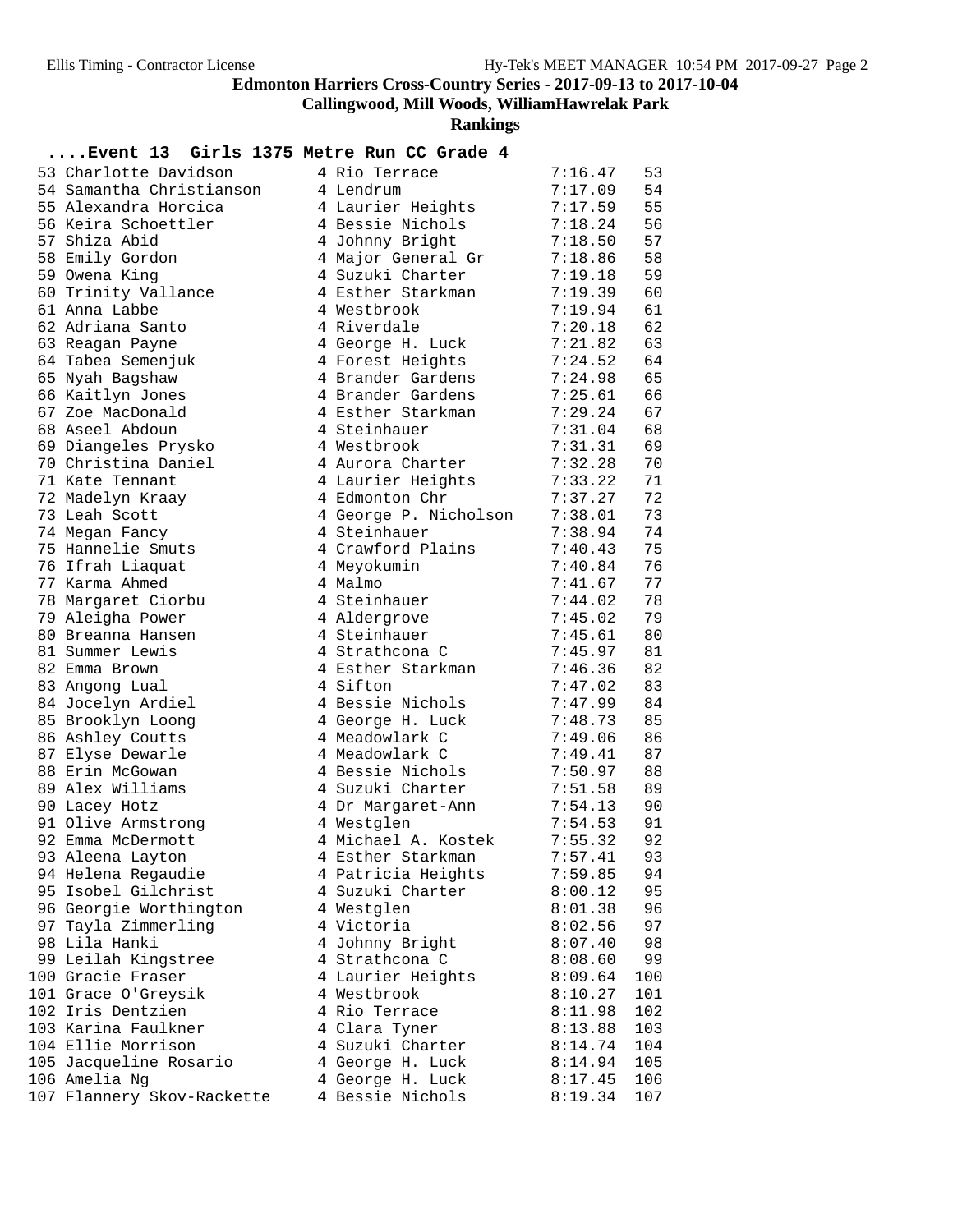**Callingwood, Mill Woods, WilliamHawrelak Park**

**Rankings**

| 108 Annika Finnman         | 4 Strathcona C                | 8:19.66       | 108 |
|----------------------------|-------------------------------|---------------|-----|
| 109 Hala Charef            | 4 Kameyosek                   | 8:19.92       | 109 |
| 110 Avery Keppler          | 4 Bessie Nichols              | 8:20.39       | 110 |
| 111 Danika Johnson         | 4 Rio Terrace                 | 8:20.95       | 111 |
| 112 Tiana Huang            | 4 George H. Luck              | 8:21.32       | 112 |
| 113 Angel Okwamese         | 4 Balwin                      | 8:26.09       | 113 |
| 114 Mihal Abigail          | 4 Uncas                       | 8:26.35       | 114 |
| 115 Clara Hamilton         | 4 Esther Starkman             | 8:26.70       | 115 |
| 116 Emerson Marchiel       | 4 Lansdowne                   | 8:27.15       | 116 |
| 117 Bryher Stenerson       | 4 Lansdowne                   | 8:27.45       | 117 |
| 118 Sarrie Knort           | 4 Bellevue/Champs             | 8:29.19       | 118 |
| 119 Shayla Johnson         | 4 Meadowlark                  | 8:31.95       | 119 |
| 120 Amaarya Dhillon        | 4 Michael A. Kostek           | 8:32.91       | 120 |
| 121 Joclyn Knorr           | 4 Bellevue/Champs             | 8:34.35       | 121 |
| 122 Annika Jajau           | 4 Malmo                       | 8:34.87       | 122 |
| 123 Hana Brooks            | 4 Uncas                       | 8:35.26       | 123 |
| 124 Haven Easton           | 4 Uncas                       | 8:35.91       | 124 |
| 125 Paige Dzemalovic       | 4 Bessie Nichols              | 8:36.20       | 125 |
| 126 Hazel Bowers           | 4 Laurier Heights             | 8:36.55       | 126 |
| 127 Lucia Adorjany         | 4 Bessie Nichols              | 8:36.76       | 127 |
| 128 Kirsten Sirtonski      | 4 Kameyosek                   | 8:38.00       | 128 |
| 129 Olive Payne            | 4 Bessie Nichols              | 8:40.72       | 129 |
| 130 Fardoos Al-Hannawi     | 4 Menisa                      | $8:43.15$ 130 |     |
| 131 Jayla Roberts          | 4 Michael Strembitsky 8:43.71 |               | 131 |
| 132 Jessica Jones          | 4 Crawford Plains             | 8:43.97       | 132 |
| 133 Keara Carpenter        | 4 Brander Gardens             | 8:44.38       | 133 |
| 134 Alyssa Zeng            | 4 Johnny Bright               | 8:44.61       | 134 |
| 135 Dakota Meyer Tetreault | 4 Crawford Plains             | 8:45.41       | 135 |
| 136 Zoha Kahlon            | 4 Aurora Charter              | 8:46.60       | 136 |
| 137 Bethany Worssa         | 4 Aurora Charter              | 8:46.93       | 137 |
| 138 Mariam Khalaf          | 4 Steinhauer                  | 8:47.27       | 138 |
| 139 Ruth Syoum             | 4 Aurora Charter              | 8:48.46       | 139 |
| 140 Emily Cameron          | 4 Esther Starkman             | 8:49.11       | 140 |
| 141 Olivia Buerger         | 4 Rideau Park                 | 8:49.57       | 141 |
| 142 Allie Olson            | 4 Earl Buxton                 | 8:51.61       | 142 |
| 143 Leah Moume             | 4 Aurora Charter              | 8:52.31       | 143 |
| 144 Jacqueline Michaud     | 4 Laurier Heights             | 8:52.94       | 144 |
| 145 Nora Porterfield       | 3 Laurier Heights             | 8:53.46       | 145 |
| 146 Alexis Duffy           | 4 Kameyosek                   | 8:53.97       | 146 |
| 147 Amalia Villamil        | 4 Johnny Bright               | 8:54.31       | 147 |
| 148 Aleena Johnston        | 4 Laurier Heights             | $8:55.96$ 148 |     |
| 149 Marin Shearer          | 4 Brander Gardens             | 8:57.76       | 149 |
| 150 Julia Mallett          | 4 Edmonton Chr                | 8:58.12       | 150 |
| 151 Sadie Schmidt          | 4 Strathcona C                | 8:58.98       | 151 |
| 152 Olivia Dunbar          | 4 Menisa                      | 9:02.40       | 152 |
| 153 Isla Krupka            | 4 George H. Luck              | 9:06.51       | 153 |
| 154 Sabrina Sakhi          | 4 Dr Margaret-Ann             | 9:08.20       | 154 |
| 155 Madison Davis          | 4 Dr Margaret-Ann             | 9:08.57       | 155 |
| 156 Zoya Abid              | 4 Dr Margaret-Ann             | 9:09.33       | 156 |
| 157 Keziah Roemmich        | 4 Coronation                  | 9:10.47       | 157 |
| 158 Maggie Ewais           | 4 Coronation                  | 9:11.25       | 158 |
| 159 Sienna Jimenez         | 4 Menisa                      | 9:12.99       | 159 |
| 160 Isabelle Fabien        | 4 Shauna May Seneca           | 9:13.35       | 160 |
| 161 Yara Al-Salam          | 4 Dr Margaret-Ann             | 9:14.11       | 161 |
| 162 Ryenne Carson          | 4 Esther Starkman             | 9:15.63       | 162 |
|                            |                               |               |     |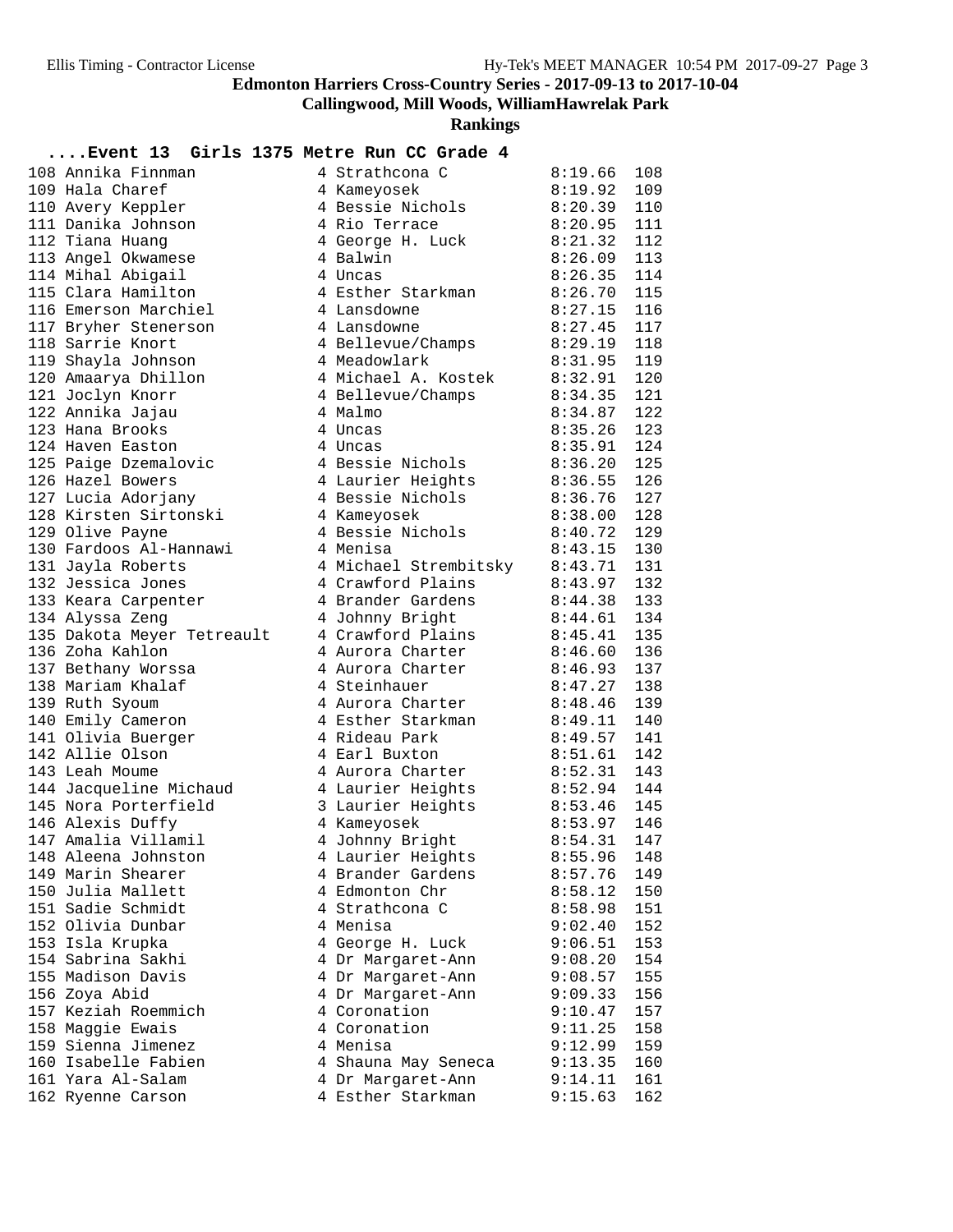**Callingwood, Mill Woods, WilliamHawrelak Park**

**Rankings**

| 163 Kadince Michaud    | 4 Johnny Bright             | 9:17.34        | 163 |
|------------------------|-----------------------------|----------------|-----|
| 164 Simrat Banipal     | 4 Edmonton Khalsa           | 9:18.24        | 164 |
| 165 Malak Hussin       | 4 Malmo                     | 9:19.04        | 165 |
| 166 Amber Schindeler   | 4 Esther Starkman           | 9:20.68        | 166 |
| 167 Charlotte Kjelgren | 4 Esther Starkman           | 9:21.72        | 167 |
| 168 Brooklyn Mayer     | 4 Dr Margaret-Ann           | 9:24.05        | 168 |
| 169 Eliza Amin         | 4 Dr Margaret-Ann           | 9:24.38        | 169 |
| 170 Emma Selman        | 4 Bessie Nichols 9:28.40    |                | 170 |
| 171 Danaea Kossick     | 4 Aurora Charter            | 9:28.59        | 171 |
| 172 Maraym Khan        | 4 Steinhauer                | 9:29.01        | 172 |
| 173 Camryn Desranleau  | 4 Uncas                     | 9:30.16        | 173 |
| 174 Rorie Vanderzyde   | 4 Rideau Park               | 9:30.64        | 174 |
| 175 Ashnoor Kaler      | 4 Edmonton Khalsa           | 9:32.14        | 175 |
| 176 Verite Mellings    | 4 Parkallen                 | 9:34.68        | 176 |
| 177 Sabreen Sandhu     | 4 Shauna May Seneca 9:35.73 |                | 177 |
| 178 Amneet Aulakh      | 4 Shauna May Seneca 9:37.70 |                | 178 |
| 179 Khadi Ndour        | 4 Shauna May Seneca         | 9:41.94        | 179 |
| 180 Teagan French      | 4 Menisa                    | 9:43.46        | 180 |
| 181 Gracie Whalen      | 4 Bessie Nichols            | 9:44.83        | 181 |
| 182 Dana Ahmed         | 4 Sifton                    | 9:47.69        | 182 |
| 183 Marie Bennett      | 4 Lynnwood                  | 9:48.13        | 183 |
| 184 Avery Purdy        | 4 Westglen                  | 9:55.83        | 184 |
| 185 Harnoor Chamal     | 4 Shauna May Seneca 9:57.76 |                | 185 |
| 186 Pavi Gill          | 4 Edmonton Khalsa           | 10:05.47       | 186 |
| 187 Cassidy On         | 4 Meadowlark                | 10:12.32       | 187 |
| 188 Mya Skeik          | 4 Malmo                     | 10:14.50       | 188 |
| 189 McKenna Cook       | 4 Westbrook                 | 10:20.90       | 189 |
| 190 Annika Valentin    | 4 Westbrook                 | 10:21.81       | 190 |
| 191 Aleigha Wilkinson  | 4 Victoria                  | 10:22.17       | 191 |
| 192 Fatima Bhatti      | 4 Kameyosek                 | 10:24.14       | 192 |
| 193 Alexis Calder      | 4 Bessie Nichols            | 10:27.40       | 193 |
| 194 Eman Mian          | 4 Dr Margaret-Ann           | 10:28.58       | 194 |
| 195 Mira Sater         | 4 Malmo                     | 10:29.00       | 195 |
| 196 Kasaya White       | 4 Forest Heights            | 10:30.01       | 196 |
| 197 Mehar Sidhu        | 4 Shauna May Seneca         | 10:30.95       | 197 |
| 198 Jayce Tower        | 4 Meadowlark                | 10:34.54       | 198 |
| 199 Abby Teyema        | 4 Victoria                  | 10:39.73       | 199 |
| 200 Jenna Malhotra     | 4 Pollard Meadows           | 10:40.79       | 200 |
| 201 Aryana Ghoman      | 4 Menisa                    | 10:45.68       | 201 |
| 202 Freya Pollard      | 4 Steinhauer                | 10:46.33       | 202 |
| 203 Japleen Randhawa   | 4 Earl Buxton               | $10:48.13$ 203 |     |
| 204 Rana Salama        | 4 Winterburn                | 10:50.40       | 204 |
| 205 Zeina Elboraee     | 4 Earl Buxton               | 10:54.63       | 205 |
| 206 Maya Endale        | 4 Aurora Charter            | 10:59.39       | 206 |
| 207 Saanvi Vinayak     | 4 Meyokumin                 | 11:13.97       | 207 |
| 208 Japnoor Dulley     | 4 Edmonton Khalsa           | 11:25.62       | 208 |
| 209 Arpan Dhaliwal     | 4 Meyokumin                 | 12:14.80       | 209 |
| 210 Gursimran Sekhon   | 4 Edmonton Khalsa           | 12:38.07       | 210 |
| 211 Sienna Hallady     | 4 Winterburn                | 13:10.67       | 211 |
| 212 Ramneek Malhi      | 4 Edmonton Khalsa           | 13:11.46       | 212 |
| 213 Ania Tecza         | 4 Winterburn                | 13:12.00       | 213 |
| 214 Guntas Jhajj       | 4 Edmonton Khalsa           | 13:13.00       | 214 |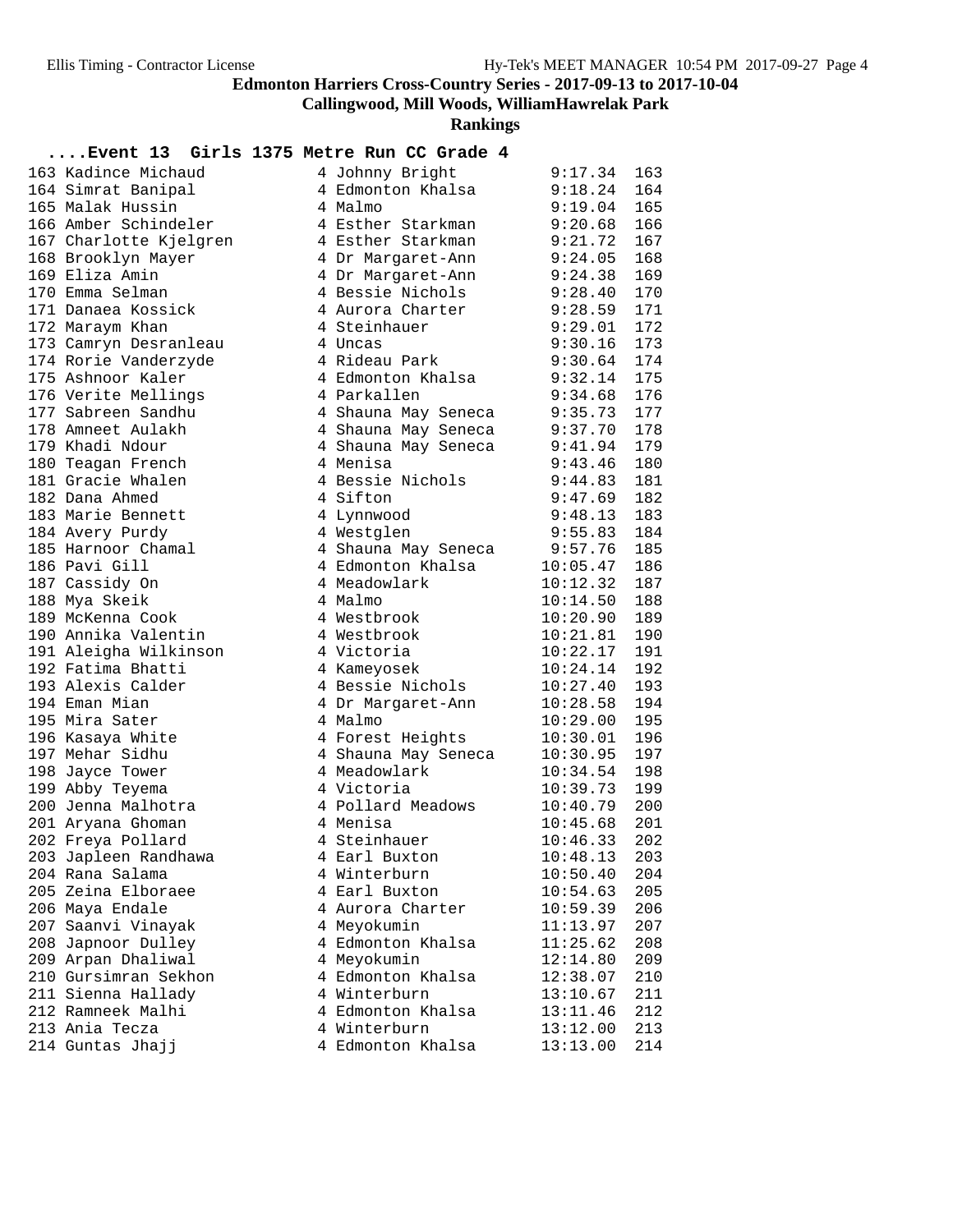**Callingwood, Mill Woods, WilliamHawrelak Park**

**Rankings**

| $\overline{2}$<br>$\mathbf{1}$<br>3<br>$*4$<br>$*5$<br>$*7$<br>$*8$<br>$*$ 9<br>Total<br>$*6$<br>Rank Team<br>40<br>14<br>15<br>1 Laurier Heights A<br>11<br>Total Time:<br>19:33.52<br>6:31.18<br>Average:<br>2 Rio Terrace A<br>67<br>17<br>21<br>29<br>Total Time:<br>20:05.58<br>6:41.86<br>Average:<br>3 Suzuki Charter A<br>68<br>24<br>26<br>18<br>Total Time:<br>20:01.80<br>Average:<br>6:40.60<br>4 Johnny Bright A<br>92<br>12<br>38<br>42<br>Total Time:<br>20:32.98<br>6:51.00<br>Average:<br>31<br>63<br>5 George H. Luck A<br>97<br>3<br>Total Time:<br>20:14.99<br>Average:<br>6:45.00<br>6 Lansdowne A<br>101<br>28<br>36<br>37<br>Total Time:<br>20:45.66<br>Average:<br>6:55.22<br>7 Michael A. Kostek A<br>92<br>102<br>4<br>6<br>Total Time:<br>20:12.76<br>6:44.26<br>Average:<br>54<br>8 Lendrum<br>108<br>10<br>44<br>Total Time:<br>20:45.94<br>6:55.32<br>Average:<br>9 Esther Starkman A<br>23<br>33<br>60<br>116<br>Total Time:<br>20:56.12<br>Average:<br>6:58.71<br>10 Steinhauer A<br>68<br>143<br>34<br>41<br>Total Time:<br>21:31.47<br>7:10.49<br>Average:<br>11 Michael Strembitsky<br>152<br>8<br>13<br>131<br>Total Time:<br>21:30.02<br>Average:<br>7:10.01<br>12 Brander Gardens A<br>25<br>65<br>66<br>156<br>Total Time:<br>21:33.18<br>7:11.06<br>Average:<br>13 Laurier Heights B<br>71<br>174<br>48<br>55<br>Total Time:<br>22:01.04<br>7:20.35<br>Average:<br>14 Suzuki Charter B<br>180<br>32<br>59<br>89<br>Total Time:<br>22:00.06<br>7:20.02 |          |  | Team Scores |  |  |  |  |
|-----------------------------------------------------------------------------------------------------------------------------------------------------------------------------------------------------------------------------------------------------------------------------------------------------------------------------------------------------------------------------------------------------------------------------------------------------------------------------------------------------------------------------------------------------------------------------------------------------------------------------------------------------------------------------------------------------------------------------------------------------------------------------------------------------------------------------------------------------------------------------------------------------------------------------------------------------------------------------------------------------------------------------------------------------------------------------------------------------------------------------------------------------------------------------------------------------------------------------------------------------------------------------------------------------------------------------------------------------------------------------------------------------------------------------------------------------------------------------------------------|----------|--|-------------|--|--|--|--|
|                                                                                                                                                                                                                                                                                                                                                                                                                                                                                                                                                                                                                                                                                                                                                                                                                                                                                                                                                                                                                                                                                                                                                                                                                                                                                                                                                                                                                                                                                               |          |  |             |  |  |  |  |
|                                                                                                                                                                                                                                                                                                                                                                                                                                                                                                                                                                                                                                                                                                                                                                                                                                                                                                                                                                                                                                                                                                                                                                                                                                                                                                                                                                                                                                                                                               |          |  |             |  |  |  |  |
|                                                                                                                                                                                                                                                                                                                                                                                                                                                                                                                                                                                                                                                                                                                                                                                                                                                                                                                                                                                                                                                                                                                                                                                                                                                                                                                                                                                                                                                                                               |          |  |             |  |  |  |  |
|                                                                                                                                                                                                                                                                                                                                                                                                                                                                                                                                                                                                                                                                                                                                                                                                                                                                                                                                                                                                                                                                                                                                                                                                                                                                                                                                                                                                                                                                                               |          |  |             |  |  |  |  |
|                                                                                                                                                                                                                                                                                                                                                                                                                                                                                                                                                                                                                                                                                                                                                                                                                                                                                                                                                                                                                                                                                                                                                                                                                                                                                                                                                                                                                                                                                               |          |  |             |  |  |  |  |
|                                                                                                                                                                                                                                                                                                                                                                                                                                                                                                                                                                                                                                                                                                                                                                                                                                                                                                                                                                                                                                                                                                                                                                                                                                                                                                                                                                                                                                                                                               |          |  |             |  |  |  |  |
|                                                                                                                                                                                                                                                                                                                                                                                                                                                                                                                                                                                                                                                                                                                                                                                                                                                                                                                                                                                                                                                                                                                                                                                                                                                                                                                                                                                                                                                                                               |          |  |             |  |  |  |  |
|                                                                                                                                                                                                                                                                                                                                                                                                                                                                                                                                                                                                                                                                                                                                                                                                                                                                                                                                                                                                                                                                                                                                                                                                                                                                                                                                                                                                                                                                                               |          |  |             |  |  |  |  |
|                                                                                                                                                                                                                                                                                                                                                                                                                                                                                                                                                                                                                                                                                                                                                                                                                                                                                                                                                                                                                                                                                                                                                                                                                                                                                                                                                                                                                                                                                               |          |  |             |  |  |  |  |
|                                                                                                                                                                                                                                                                                                                                                                                                                                                                                                                                                                                                                                                                                                                                                                                                                                                                                                                                                                                                                                                                                                                                                                                                                                                                                                                                                                                                                                                                                               |          |  |             |  |  |  |  |
|                                                                                                                                                                                                                                                                                                                                                                                                                                                                                                                                                                                                                                                                                                                                                                                                                                                                                                                                                                                                                                                                                                                                                                                                                                                                                                                                                                                                                                                                                               |          |  |             |  |  |  |  |
|                                                                                                                                                                                                                                                                                                                                                                                                                                                                                                                                                                                                                                                                                                                                                                                                                                                                                                                                                                                                                                                                                                                                                                                                                                                                                                                                                                                                                                                                                               |          |  |             |  |  |  |  |
|                                                                                                                                                                                                                                                                                                                                                                                                                                                                                                                                                                                                                                                                                                                                                                                                                                                                                                                                                                                                                                                                                                                                                                                                                                                                                                                                                                                                                                                                                               |          |  |             |  |  |  |  |
|                                                                                                                                                                                                                                                                                                                                                                                                                                                                                                                                                                                                                                                                                                                                                                                                                                                                                                                                                                                                                                                                                                                                                                                                                                                                                                                                                                                                                                                                                               |          |  |             |  |  |  |  |
|                                                                                                                                                                                                                                                                                                                                                                                                                                                                                                                                                                                                                                                                                                                                                                                                                                                                                                                                                                                                                                                                                                                                                                                                                                                                                                                                                                                                                                                                                               |          |  |             |  |  |  |  |
|                                                                                                                                                                                                                                                                                                                                                                                                                                                                                                                                                                                                                                                                                                                                                                                                                                                                                                                                                                                                                                                                                                                                                                                                                                                                                                                                                                                                                                                                                               |          |  |             |  |  |  |  |
|                                                                                                                                                                                                                                                                                                                                                                                                                                                                                                                                                                                                                                                                                                                                                                                                                                                                                                                                                                                                                                                                                                                                                                                                                                                                                                                                                                                                                                                                                               |          |  |             |  |  |  |  |
|                                                                                                                                                                                                                                                                                                                                                                                                                                                                                                                                                                                                                                                                                                                                                                                                                                                                                                                                                                                                                                                                                                                                                                                                                                                                                                                                                                                                                                                                                               |          |  |             |  |  |  |  |
|                                                                                                                                                                                                                                                                                                                                                                                                                                                                                                                                                                                                                                                                                                                                                                                                                                                                                                                                                                                                                                                                                                                                                                                                                                                                                                                                                                                                                                                                                               |          |  |             |  |  |  |  |
|                                                                                                                                                                                                                                                                                                                                                                                                                                                                                                                                                                                                                                                                                                                                                                                                                                                                                                                                                                                                                                                                                                                                                                                                                                                                                                                                                                                                                                                                                               |          |  |             |  |  |  |  |
|                                                                                                                                                                                                                                                                                                                                                                                                                                                                                                                                                                                                                                                                                                                                                                                                                                                                                                                                                                                                                                                                                                                                                                                                                                                                                                                                                                                                                                                                                               |          |  |             |  |  |  |  |
|                                                                                                                                                                                                                                                                                                                                                                                                                                                                                                                                                                                                                                                                                                                                                                                                                                                                                                                                                                                                                                                                                                                                                                                                                                                                                                                                                                                                                                                                                               |          |  |             |  |  |  |  |
|                                                                                                                                                                                                                                                                                                                                                                                                                                                                                                                                                                                                                                                                                                                                                                                                                                                                                                                                                                                                                                                                                                                                                                                                                                                                                                                                                                                                                                                                                               |          |  |             |  |  |  |  |
|                                                                                                                                                                                                                                                                                                                                                                                                                                                                                                                                                                                                                                                                                                                                                                                                                                                                                                                                                                                                                                                                                                                                                                                                                                                                                                                                                                                                                                                                                               |          |  |             |  |  |  |  |
|                                                                                                                                                                                                                                                                                                                                                                                                                                                                                                                                                                                                                                                                                                                                                                                                                                                                                                                                                                                                                                                                                                                                                                                                                                                                                                                                                                                                                                                                                               |          |  |             |  |  |  |  |
|                                                                                                                                                                                                                                                                                                                                                                                                                                                                                                                                                                                                                                                                                                                                                                                                                                                                                                                                                                                                                                                                                                                                                                                                                                                                                                                                                                                                                                                                                               |          |  |             |  |  |  |  |
|                                                                                                                                                                                                                                                                                                                                                                                                                                                                                                                                                                                                                                                                                                                                                                                                                                                                                                                                                                                                                                                                                                                                                                                                                                                                                                                                                                                                                                                                                               |          |  |             |  |  |  |  |
|                                                                                                                                                                                                                                                                                                                                                                                                                                                                                                                                                                                                                                                                                                                                                                                                                                                                                                                                                                                                                                                                                                                                                                                                                                                                                                                                                                                                                                                                                               |          |  |             |  |  |  |  |
|                                                                                                                                                                                                                                                                                                                                                                                                                                                                                                                                                                                                                                                                                                                                                                                                                                                                                                                                                                                                                                                                                                                                                                                                                                                                                                                                                                                                                                                                                               |          |  |             |  |  |  |  |
|                                                                                                                                                                                                                                                                                                                                                                                                                                                                                                                                                                                                                                                                                                                                                                                                                                                                                                                                                                                                                                                                                                                                                                                                                                                                                                                                                                                                                                                                                               |          |  |             |  |  |  |  |
|                                                                                                                                                                                                                                                                                                                                                                                                                                                                                                                                                                                                                                                                                                                                                                                                                                                                                                                                                                                                                                                                                                                                                                                                                                                                                                                                                                                                                                                                                               |          |  |             |  |  |  |  |
|                                                                                                                                                                                                                                                                                                                                                                                                                                                                                                                                                                                                                                                                                                                                                                                                                                                                                                                                                                                                                                                                                                                                                                                                                                                                                                                                                                                                                                                                                               |          |  |             |  |  |  |  |
|                                                                                                                                                                                                                                                                                                                                                                                                                                                                                                                                                                                                                                                                                                                                                                                                                                                                                                                                                                                                                                                                                                                                                                                                                                                                                                                                                                                                                                                                                               |          |  |             |  |  |  |  |
|                                                                                                                                                                                                                                                                                                                                                                                                                                                                                                                                                                                                                                                                                                                                                                                                                                                                                                                                                                                                                                                                                                                                                                                                                                                                                                                                                                                                                                                                                               |          |  |             |  |  |  |  |
|                                                                                                                                                                                                                                                                                                                                                                                                                                                                                                                                                                                                                                                                                                                                                                                                                                                                                                                                                                                                                                                                                                                                                                                                                                                                                                                                                                                                                                                                                               |          |  |             |  |  |  |  |
|                                                                                                                                                                                                                                                                                                                                                                                                                                                                                                                                                                                                                                                                                                                                                                                                                                                                                                                                                                                                                                                                                                                                                                                                                                                                                                                                                                                                                                                                                               |          |  |             |  |  |  |  |
|                                                                                                                                                                                                                                                                                                                                                                                                                                                                                                                                                                                                                                                                                                                                                                                                                                                                                                                                                                                                                                                                                                                                                                                                                                                                                                                                                                                                                                                                                               |          |  |             |  |  |  |  |
|                                                                                                                                                                                                                                                                                                                                                                                                                                                                                                                                                                                                                                                                                                                                                                                                                                                                                                                                                                                                                                                                                                                                                                                                                                                                                                                                                                                                                                                                                               |          |  |             |  |  |  |  |
|                                                                                                                                                                                                                                                                                                                                                                                                                                                                                                                                                                                                                                                                                                                                                                                                                                                                                                                                                                                                                                                                                                                                                                                                                                                                                                                                                                                                                                                                                               |          |  |             |  |  |  |  |
|                                                                                                                                                                                                                                                                                                                                                                                                                                                                                                                                                                                                                                                                                                                                                                                                                                                                                                                                                                                                                                                                                                                                                                                                                                                                                                                                                                                                                                                                                               |          |  |             |  |  |  |  |
|                                                                                                                                                                                                                                                                                                                                                                                                                                                                                                                                                                                                                                                                                                                                                                                                                                                                                                                                                                                                                                                                                                                                                                                                                                                                                                                                                                                                                                                                                               |          |  |             |  |  |  |  |
|                                                                                                                                                                                                                                                                                                                                                                                                                                                                                                                                                                                                                                                                                                                                                                                                                                                                                                                                                                                                                                                                                                                                                                                                                                                                                                                                                                                                                                                                                               |          |  |             |  |  |  |  |
|                                                                                                                                                                                                                                                                                                                                                                                                                                                                                                                                                                                                                                                                                                                                                                                                                                                                                                                                                                                                                                                                                                                                                                                                                                                                                                                                                                                                                                                                                               | Average: |  |             |  |  |  |  |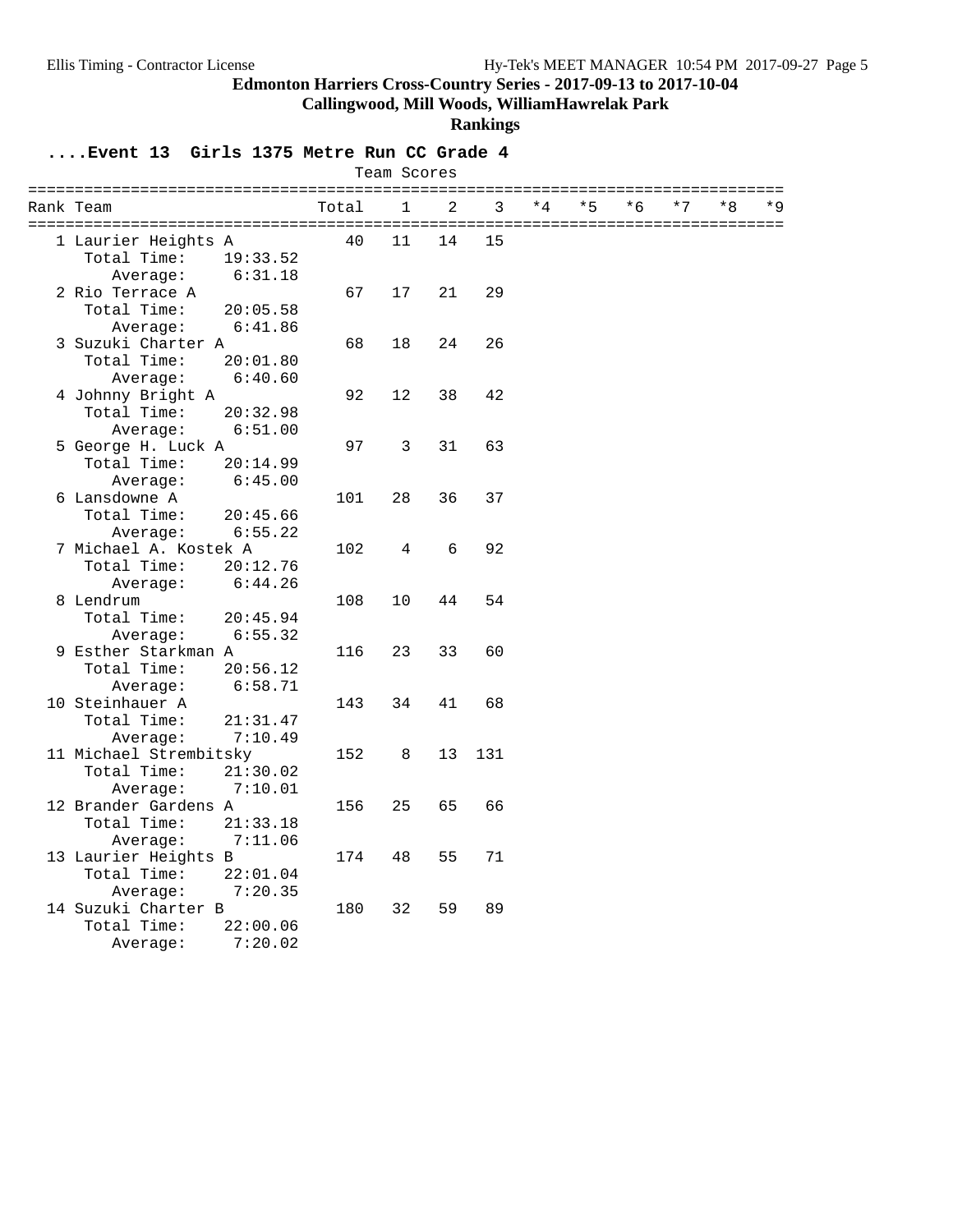# **Callingwood, Mill Woods, WilliamHawrelak Park**

|                  | Event 13 Girls 1375 Metre Run CC Grade 4 |          |     |        |            |          |
|------------------|------------------------------------------|----------|-----|--------|------------|----------|
|                  | 15 Bessie Nichols A                      |          |     | 187    | 47<br>56   | 84       |
|                  | Total Time:                              | 22:16.01 |     |        |            |          |
|                  | Average: 7:25.34                         |          |     |        |            |          |
|                  | 16 Strathcona Christian Ac A             |          |     |        | 187 7 81   | 99       |
|                  | Total Time: 22:06.57                     |          |     |        |            |          |
|                  | Average: 7:22.19                         |          |     |        |            |          |
|                  | 17 Johnny Bright B                       |          | 200 | 45     |            | 57<br>98 |
|                  | Total Time: 22:32.79                     |          |     |        |            |          |
|                  | Average: 7:30.93                         |          |     |        |            |          |
| 18 Uncas A       |                                          |          |     | 208 —  | 43<br>51   | 114      |
|                  | Total Time: 22:47.32                     |          |     |        |            |          |
|                  | Average: 7:35.78                         |          |     |        |            |          |
|                  | 19 Meadowlark Christian                  |          |     | 222 49 |            | 86 87    |
|                  | Total Time: $22:49.90$                   |          |     |        |            |          |
|                  | Average: 7:36.64                         |          |     |        |            |          |
|                  | 20 Crawford Plains A                     |          | 226 |        | 19<br>75   | 132      |
|                  | Total Time: 23:01.33                     |          |     |        |            |          |
|                  | Average: 7:40.45                         |          |     |        |            |          |
| 21 Westbrook A   |                                          |          | 231 |        | 61<br>69   | 101      |
| Total Time:      |                                          | 23:01.52 |     |        |            |          |
|                  | Average:                                 | 7:40.51  |     |        |            |          |
| 22 Steinhauer B  |                                          |          | 232 |        | 74         | 78<br>80 |
|                  | Total Time: 23:08.57                     |          |     |        |            |          |
|                  | Average: 7:42.86                         |          |     |        |            |          |
|                  | 23 Esther Starkman B                     |          |     | 242 67 |            | 82 93    |
|                  | Total Time: 23:13.01                     |          |     |        |            |          |
|                  | Average: 7:44.34                         |          | 242 |        | 39<br>20   | 183      |
| 24 Lynnwood      | Total Time: 23:30.42                     |          |     |        |            |          |
|                  | Average: 7:50.14                         |          |     |        |            |          |
|                  | 25 Aurora Charter A                      |          | 256 |        | 50<br>70   | 136      |
|                  | Total Time: 23:31.08                     |          |     |        |            |          |
|                  | Average: 7:50.36                         |          |     |        |            |          |
|                  | 26 Bellevue and Champs Val               |          | 261 | 22     | 118        | 121      |
|                  | Total Time: 23:45.11                     |          |     |        |            |          |
|                  | Average: 7:55.04                         |          |     |        |            |          |
| 27 Rio Terrace B |                                          |          |     | 266 53 | 102        | 111      |
|                  | Total Time: $23:49.40$                   |          |     |        |            |          |
|                  | Average:                                 | 7:56.47  |     |        |            |          |
|                  | 28 Edmonton Christian West               |          | 274 | 52     | 72         | 150      |
|                  | Total Time: 23:51.67                     |          |     |        |            |          |
|                  | Average: 7:57.23                         |          |     |        |            |          |
|                  | 29 George H. Luck B                      |          |     |        | 296 85 105 | 106      |
|                  | Total Time:                              | 24:21.12 |     |        |            |          |
|                  | Average:                                 | 8:07.04  |     |        |            |          |
|                  | 30 Bessie Nichols B                      |          | 305 | 88     | 107        | 110      |
| Total Time:      |                                          | 24:30.70 |     |        |            |          |
|                  | Average:                                 | 8:10.24  |     |        |            |          |
| 31 Coronation    |                                          |          | 345 |        | 30 157     | 158      |
|                  | Total Time:                              | 25:10.04 |     |        |            |          |
|                  | Average:                                 | 8:23.35  |     |        |            |          |
| 32 Earl Buxton A |                                          |          | 346 |        | 1<br>142   | 203      |
| Total Time:      |                                          | 25:39.37 |     |        |            |          |
|                  | Average:                                 | 8:33.13  |     |        |            |          |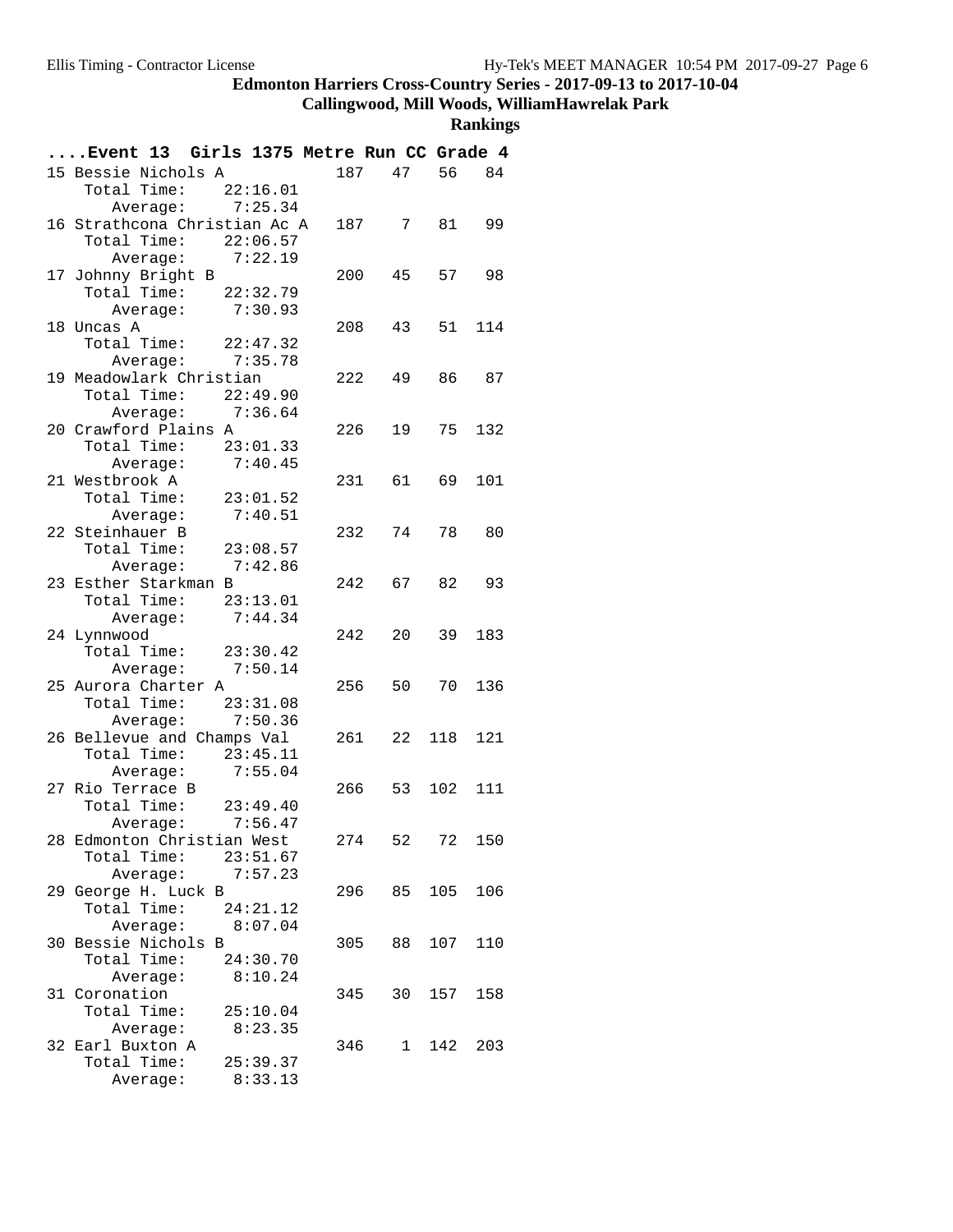#### **Callingwood, Mill Woods, WilliamHawrelak Park**

| Event 13 Girls 1375 Metre Run CC Grade 4             |     |                 |         |     |
|------------------------------------------------------|-----|-----------------|---------|-----|
| 33 Malmo A                                           | 364 |                 | 77 122  | 165 |
| Total Time: 25:35.58                                 |     |                 |         |     |
| 8:31.86<br>Average:                                  |     |                 |         |     |
| 34 Laurier Heights C                                 |     | 370 100 126 144 |         |     |
| Total Time: 25:39.13                                 |     |                 |         |     |
| Average: 8:33.05                                     |     |                 |         |     |
| 35 Westglen                                          |     | 371 91          | 96      | 184 |
| Total Time: 25:51.74                                 |     |                 |         |     |
| Average: 8:37.25                                     |     |                 |         |     |
| 36 Bessie Nichols C                                  |     | 381 125 127     |         | 129 |
| Total Time:<br>25:53.68                              |     |                 |         |     |
| Average:<br>8:37.90                                  |     |                 |         |     |
| 37 Kameyosek A                                       | 383 |                 | 109 128 | 146 |
| Total Time: 25:51.89                                 |     |                 |         |     |
| 8:37.30<br>Average:                                  |     |                 |         |     |
| 38 Dr. Margaret-Ann Armour A<br>Total Time: 26:10.90 |     | 399 90 154 155  |         |     |
| Average: 8:43.64                                     |     |                 |         |     |
| 39 Esther Starkman C                                 |     | 417 115         | 140     | 162 |
| Total Time: 26:31.44                                 |     |                 |         |     |
| Average: 8:50.48                                     |     |                 |         |     |
| 40 Aurora Charter B                                  |     | 419 137 139     |         | 143 |
| Total Time: 26:27.70                                 |     |                 |         |     |
| Average: 8:49.24                                     |     |                 |         |     |
| 41 Uncas B                                           |     | 420 123 124     |         | 173 |
| Total Time:<br>26:41.33                              |     |                 |         |     |
| Average: 8:53.78                                     |     |                 |         |     |
| 42 Menisa A                                          |     | 441 130 152 159 |         |     |
| Total Time: 26:58.54                                 |     |                 |         |     |
| Average: 8:59.52                                     |     |                 |         |     |
| 43 Johnny Bright C                                   | 444 |                 | 134 147 | 163 |
| Total Time: 26:56.26                                 |     |                 |         |     |
| Average: 8:58.76                                     |     |                 |         |     |
| 44 Dr. Margaret-Ann Armour B                         |     | 485 156         | 161     | 168 |
| Total Time: 27:47.49                                 |     |                 |         |     |
| Average: 9:15.83                                     |     |                 |         |     |
| 45 Victoria School of the                            |     | 487 97 191      |         | 199 |
| Total Time:<br>29:04.46                              |     |                 |         |     |
| 9:41.49<br>Average:                                  |     |                 |         |     |
| 46 Meyokumin                                         | 492 | 76              | 207     | 209 |
| Total Time:<br>31:09.61<br>10:23.21<br>Average:      |     |                 |         |     |
| 47 Meadowlark                                        | 504 |                 | 119 187 | 198 |
| Total Time:<br>29:18.81                              |     |                 |         |     |
| Average:<br>9:46.27                                  |     |                 |         |     |
| 48 Steinhauer C                                      | 512 | 138             | 172     | 202 |
| Total Time:<br>29:02.61                              |     |                 |         |     |
| Average: 9:40.87                                     |     |                 |         |     |
| 49 Shauna May Seneca A                               | 515 | 160             | 177     | 178 |
| Total Time:<br>28:26.78                              |     |                 |         |     |
| Average:<br>9:28.93                                  |     |                 |         |     |
| 50 Edmonton Khalsa A                                 | 525 |                 | 164 175 | 186 |
| Total Time:<br>28:55.85                              |     |                 |         |     |
| Average: 9:38.62                                     |     |                 |         |     |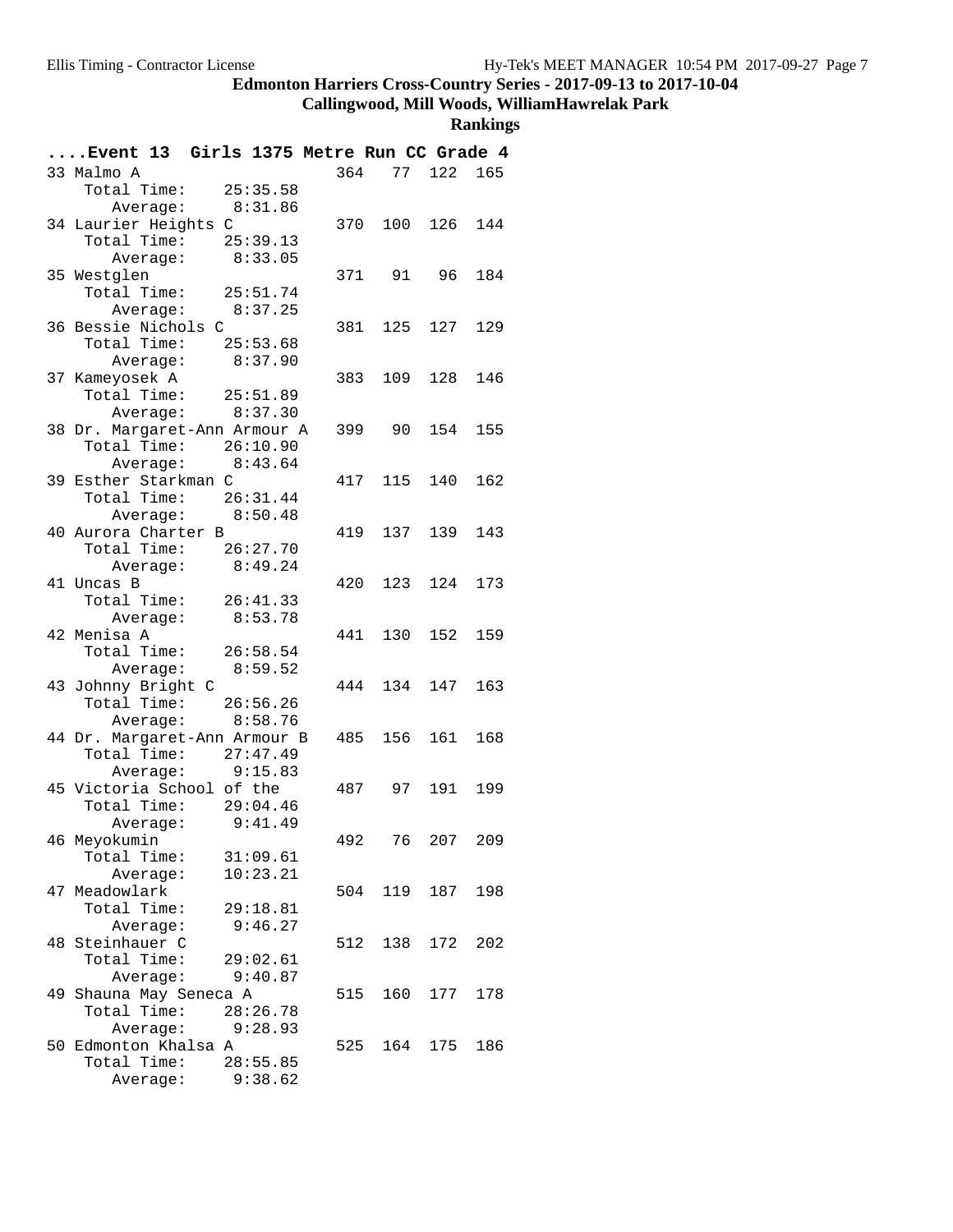**Callingwood, Mill Woods, WilliamHawrelak Park**

#### **Rankings**

#### **....Event 13 Girls 1375 Metre Run CC Grade 4** 51 Bessie Nichols D 544 170 181 193 Total Time: 29:40.63 Average: 9:53.55 52 Shauna May Seneca B 561 179 185 197 Total Time: 30:10.65 Average: 10:03.55 53 Winterburn 628 204 211 213 Total Time: 37:13.07 Average: 12:24.36 54 Edmonton Khalsa B 630 208 210 212 Total Time: 37:15.15 Average: 12:25.05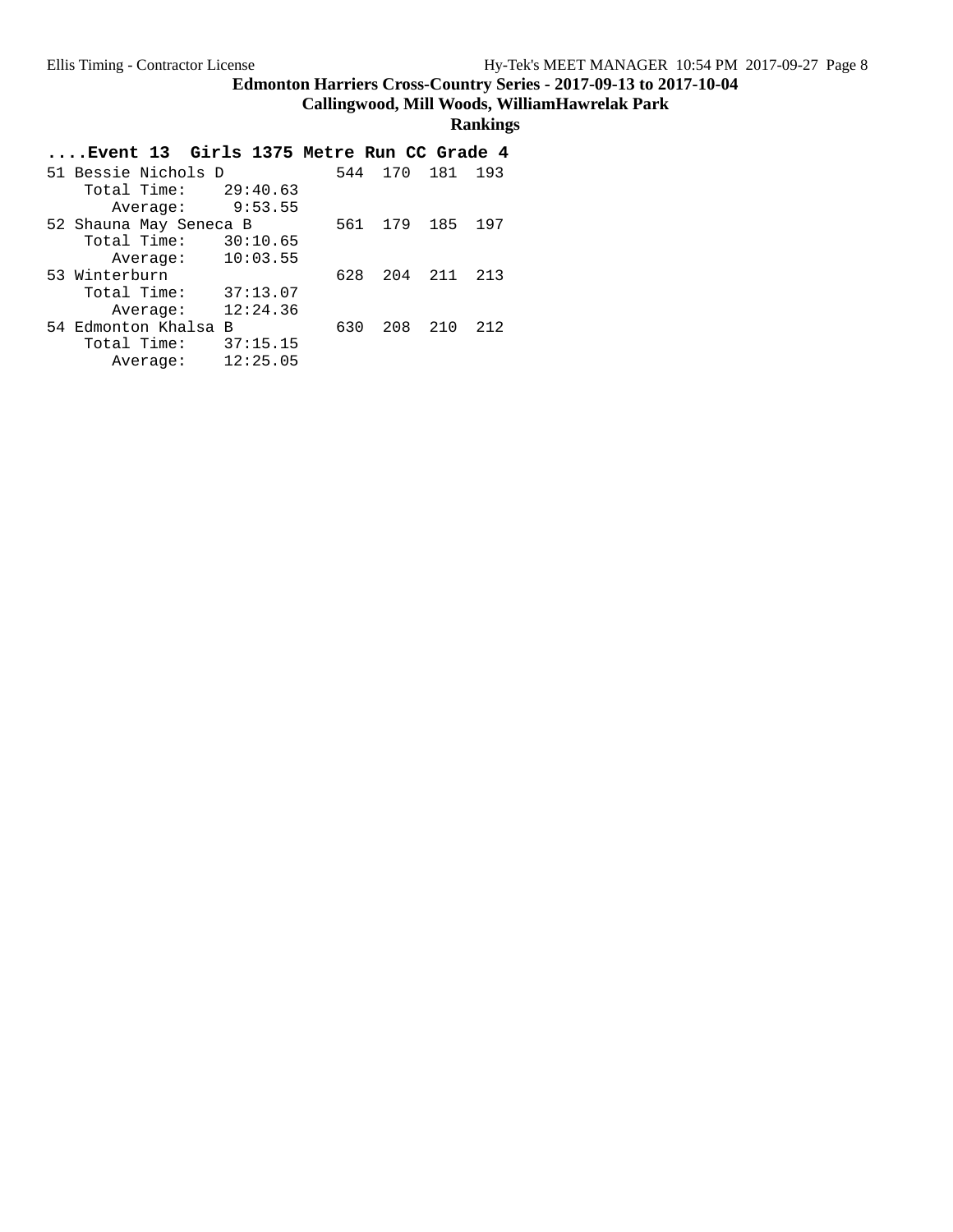**Callingwood, Mill Woods, WilliamHawrelak Park**

**Rankings**

#### Event 14 Boys 1375 Metre Run CC Grade 4

| Name                                               | Year School <a>&gt; School <a> Finals Points</a></a>                                    |                        |                |
|----------------------------------------------------|-----------------------------------------------------------------------------------------|------------------------|----------------|
|                                                    |                                                                                         |                        |                |
| 1 Seth Harding                                     | 4 Brander Gardens 5:17.36                                                               |                        | $\mathbf{1}$   |
| 2 Lucas Belanger                                   | 4 Centennial 5:34.32                                                                    |                        | 2              |
| 3 Benjamin Shaw                                    | 4 Donnan                                                                                | 5:34.73                | $\mathbf{3}$   |
| 4 Alex Dosser                                      | 4 Rutherford                                                                            |                        | $\overline{4}$ |
| 5 Warren Shack                                     | 4 Brander Gardens                                                                       | 5:34.94<br>5:38.90     | 5              |
| 6 Darius Hordal                                    | 4 McKernan                                                                              | 5:39.08                | 6              |
| 7 Bennett Brown                                    | 4 Esther Starkman 5:41.14                                                               |                        | 7              |
| 8 Troy Dyck                                        | 4 Johnny Bright                                                                         | 5:42.63                | 8              |
| 9 Riley Landsperg                                  | 4 Esther Starkman 5:42.93                                                               |                        | 9              |
| 10 Tarman Chahal                                   | 4 Edmonton Khalsa                                                                       | 5:44.18                | 10             |
| 10 Iarmann<br>11 Kaden Woolnough<br>10 Ocmi Maieau | 4 Windsor Park                                                                          | 5:44.63                | 11             |
|                                                    | 4 Laurier Heights<br>4 Riverdale<br>5:46.19                                             |                        | 12             |
| 13 Joah Lee                                        |                                                                                         |                        | 13             |
| 14 Francis McKell                                  | 5 Victoria                                                                              | 5:47.61                | 14             |
| 15 Charlie Isaac                                   | 4 Our Lady of Moun 5:48.53                                                              |                        | 15             |
| 16 Cyrus Shepherd                                  | 4 Westglen                                                                              |                        | 16             |
| 17 Jayden Henning                                  | 4 Lymburn                                                                               | 5:48.82<br>5:49.45     | 17             |
|                                                    | 4 Patricia Heights 5:50.16                                                              |                        | 18             |
| 18 Jett Quaschnick                                 | 4 Riverdale                                                                             | 5:51.66                |                |
| 19 Nyctea Hazewinkel                               |                                                                                         |                        | 19             |
| 20 Essah Agyemang                                  | 4 Aurora Charter 5:54.68                                                                |                        | 20             |
| 21 Alex Hasinoff                                   | 4 Brander Gardens                                                                       | 5:55.33                | 21             |
| 22 Graydon Gilewich                                | 4 Earl Buxton 5:56.54<br>4 Michael Strembitsky 5:59.06<br>4 Michael Strembitsky 6:00.12 |                        | 22             |
| 23 Kaiden McFarlane                                |                                                                                         |                        | 23             |
| 24 Joshua Wojcichowsky<br>25 Kobee Sete            |                                                                                         |                        | 24             |
| 25 Kobee Seto                                      | 4 Aurora Charter 6:00.98                                                                |                        | 25             |
| 26 Ezra Friesen                                    | 4 Brander Gardens 6:01.44                                                               |                        | 26             |
| 27 Justin Miller                                   | 4 Laurier Heights 6:01.87                                                               |                        | 27             |
| 28 Reed Jones                                      | 4 Laurier Heights<br>4 Edmonton Chr<br>4 T                                              | 6:02.43                | 28             |
| 29 Reid Segger                                     |                                                                                         | 6:02.66                | 29             |
| 30 Zack O'Connor                                   | 4 Uncas                                                                                 | 6:03.11                | 30             |
| 31 Simon Corbett                                   | 4 Strathcona C 6:03.69                                                                  |                        | 31             |
| 32 Parker Friesen                                  | 4 Riverdale                                                                             | 6:04.41                | 32             |
| 33 Andy Thompson                                   | 4 Rideau Park                                                                           | 6:04.87                | 33             |
| 34 Ehtan Creran                                    |                                                                                         | 6:05.20                | 34             |
| 35 Cole Spencer                                    | 4 Michael A. Kostek<br>4 Michael A. Kostek<br>4 Coronation                              | $6:05.54$<br>$6:07.79$ | 35             |
| 36 William Knox                                    | 4 Coronation                                                                            |                        | 36             |
| 37 Rylan Chipiuk                                   | 4 Bellevue/Champs 6:08.81                                                               |                        | 37             |
| 38 Beck Armstrong                                  | 4 Westglen                                                                              | 6:09.00                | 38             |
| 39 Rowen Myashita                                  | 4 Parkallen                                                                             | 6:11.56                | 39             |
| 40 Henry Russel                                    | 4 Rutherford                                                                            | 6:11.93                | 40             |
| 41 Benjamin Thiessen                               | 4 Michael Strembitsky                                                                   | 6:12.33                | 41             |
| 42 Reid Walker                                     | 4 George H. Luck                                                                        | 6:12.71                | 42             |
| 43 Rumayo MacFarlane                               | 4 Rio Terrace                                                                           | 6:13.11                | 43             |
| 44 Oliver Jeffares                                 | 4 Westbrook                                                                             | 6:13.44                | 44             |
| 45 Abdullahi Musa                                  | 4 Sifton                                                                                | 6:13.82                | 45             |
| 46 Zaid Altamimi                                   | 4 Malmo                                                                                 | 6:14.78                | 46             |
| 47 Vardeep Bhinder                                 | 4 Aurora Charter                                                                        | 6:16.33                | 47             |
| 48 Rylan Singh                                     | 4 Michael Strembitsky                                                                   | 6:17.70                | 48             |
| 49 Jivan Patel                                     | 4 Rutherford                                                                            | 6:18.17                | 49             |
|                                                    | 4 George H. Luck                                                                        |                        |                |
| 50 Gabriel Sheehy                                  |                                                                                         | 6:18.71                | 50             |
| 51 Lewis Allen                                     | 4 Holyrood                                                                              | 6:20.16                | 51             |
| 52 Lukas Turta                                     | 4 Laurier Heights                                                                       | 6:20.48                | 52             |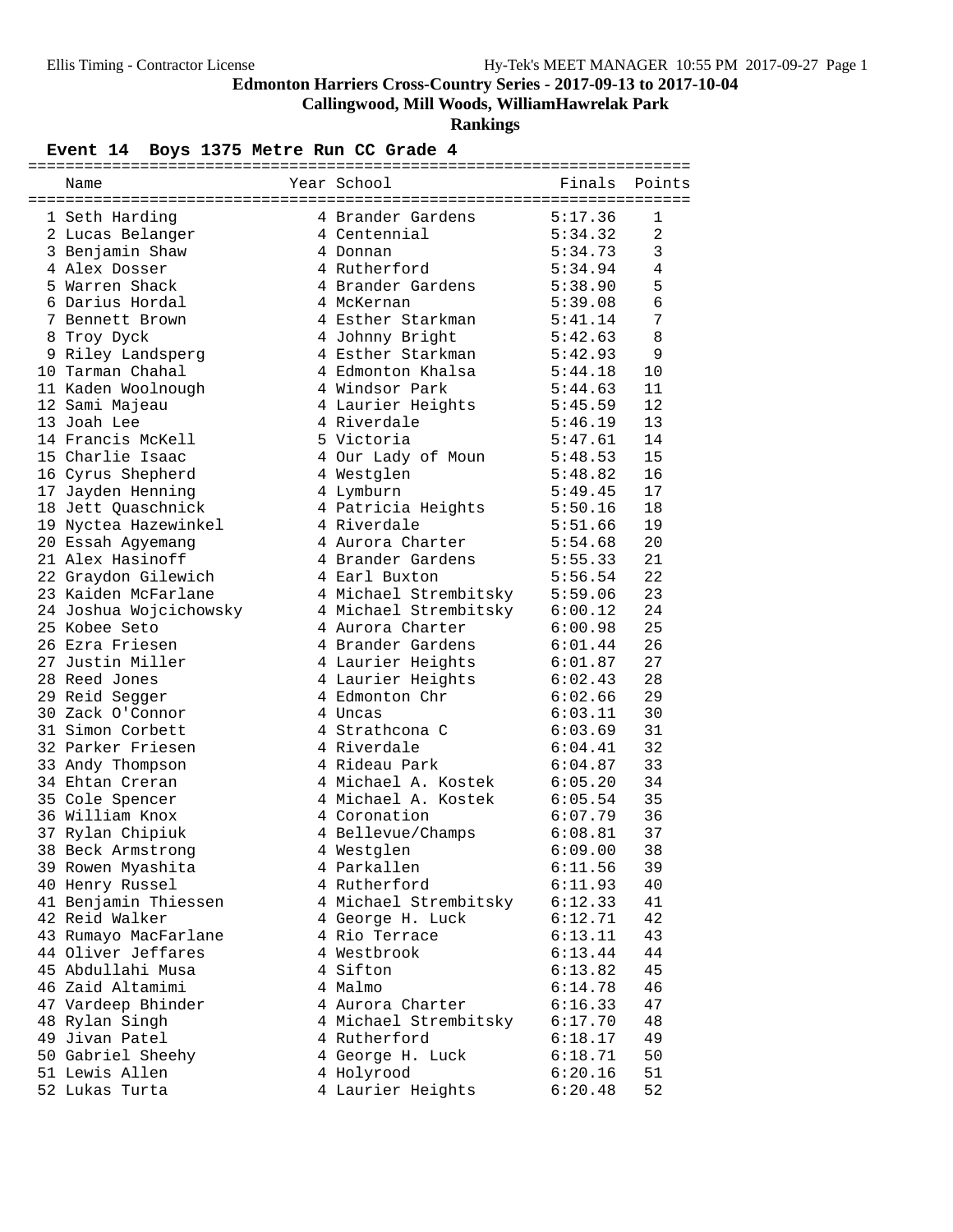**Callingwood, Mill Woods, WilliamHawrelak Park**

| Event 14 Boys 1375 Metre Run CC Grade 4     |                                        |                    |          |
|---------------------------------------------|----------------------------------------|--------------------|----------|
| 53 Jesse Perrin                             | 4 Edmonton Chr                         | 6:21.09            | 53       |
| 54 Connor Hillson                           | 4 Esther Starkman                      | 6:21.38            | 54       |
| 55 Brady Weeks                              | 4 Clara Tyner                          | 6:21.80            | 55       |
| 56 Haidyn Bunner                            | 4 Clara Tyner                          | 6:22.27            | 56       |
| 57 Ethan Marcellus                          | 4 Esther Starkman                      | 6:22.57            | 57       |
| 58 Alexander Holzer                         | 4 Forest Heights                       | 6:22.92            | 58       |
| 59 Charlie Harte                            | 4 Earl Buxton                          | 6:23.15            | 59       |
| 60 Nathan Salisbury                         | 4 Forest Heights                       | 6:23.36            | 60       |
| 61 Kellan Herbert                           | 4 Laurier Heights                      | 6:23.70            | 61       |
| 62 Zach Furtas                              | 4 George H. Luck                       | 6:24.12            | 62       |
| 63 Laken Hudkins                            | 4 Esther Starkman                      | 6:24.35            | 63       |
| 64 Peyton Poon                              | 4 Riverdale                            | 6:24.81            | 64       |
| 65 Jack Service                             | 4 Westglen                             | 6:25.55            | 65       |
| 66 Colin Finlayson                          | 4 Lansdowne                            | 6:25.80            | 66       |
| 67 Jack Tennant                             | 4 Laurier Heights                      | 6:26.35            | 67       |
| 68 Zahi Lee Son                             | 4 Windsor Park                         | 6:27.04            | 68       |
| 69 Scott Fowler                             | 4 Major General Gr                     | 6:27.66            | 69       |
| 70 Elliot Boddy                             | 4 Lendrum                              | 6:27.86            | 70       |
| 71 Kai Barnes                               | 4 Lendrum                              | 6:28.03            | 71       |
| 72 Solomon Cummer                           | 4 Esther Starkman                      | 6:28.97            | 72       |
| 73 Nathan Fernandez<br>74 Cohen Pereversoff | 4 George P. Nicholson                  | 6:29.86            | 73       |
| 75 Michael Zhao                             | 4 Michael Strembitsky<br>4 Earl Buxton | 6:30.64            | 74<br>75 |
| 76 Jacob Halvorson                          | 4 Coloniale Estates                    | 6:30.89            | 76       |
| 77 Luke Hartman                             | 4 Menisa                               | 6:31.16<br>6:31.52 | 77       |
| 78 Matthew Moreau                           | 4 Laurier Heights                      | 6:31.74            | 78       |
| 79 Aengus McAllister                        | 4 Aurora Charter                       | 6:32.35            | 79       |
| 80 Jack Hodges                              | 4 Earl Buxton                          | 6:32.74            | 80       |
| 81 Tristan Bradley                          | 4 Suzuki Charter                       | 6:33.22            | 81       |
| 82 AJ Beatty                                | 4 Westbrook                            | 6:33.62            | 82       |
| 83 Maxwell Tost                             | 4 Coronation                           | 6:34.11            | 83       |
| 84 Ethan Roggeveen                          | 4 Garneau                              | 6:34.38            | 84       |
| 85 Grady McMullen                           | 4 George H. Luck                       | 6:34.78            | 85       |
| 86 Cooper Ochoa                             | 4 Bessie Nichols                       | 6:35.17            | 86       |
| 87 Austin Yau                               | 4 McKernan                             | 6:35.76            | 87       |
| 88 Matthew Stobbe                           | 4 Holyrood                             | 6:36.23            | 88       |
| 89 Aiden Allarie                            | 4 Windsor Park                         | 6:36.89            | 89       |
| 90 Thor Heschel                             | 4 Westglen                             | 6:37.45            | 90       |
| 91 Arman Yaldaie                            | 4 Bessie Nichols                       | 6:37.73            | 91       |
| 92 Prosper Maniema                          | 4 Balwin                               | 6:38.08            | 92       |
| 93 Zeinedine Ali                            | 4 Malmo                                | 6:38.31            | 93       |
| 94 Christian Pelletier                      | 4 Lendrum                              | 6:38.73            | 94       |
| 95 Gavin Roth                               | 4 Brander Gardens                      | 6:39.04            | 95       |
| 96 Miles Paulino                            | 4 Meyokumin                            | 6:39.51            | 96       |
| 97 Travis Cotterall                         | 4 Dr Margaret-Ann                      | 6:39.86            | 97       |
| 98 William Hatfield                         | 4 Steinhauer                           | 6:40.28            | 98       |
| 99 Ben Southcombe                           | 4 Brander Gardens                      | 6:40.64            | 99       |
| 100 Jordan Hunter                           | 4 Bessie Nichols                       | 6:41.30            | 100      |
| 101 Drew Gibb                               | 4 Michael Strembitsky                  | 6:41.71            | 101      |
| 102 Winston Henderson                       | 4 Riverdale                            | 6:42.28            | 102      |
| 103 Alessandro D'Agosta                     | 4 Donnan                               | 6:42.79            | 103      |
| 104 Andrei Makofka                          | 4 Steinhauer                           | 6:43.30            | 104      |
| 105 Zahir Phudjo                            | 4 Crawford Plains                      | 6:43.67            | 105      |
| 106 Gurvir Singh                            | 4 Meyokumin                            | 6:44.06            | 106      |
| 107 Charlie Keeling                         | 4 McKernan                             | 6:44.52            | 107      |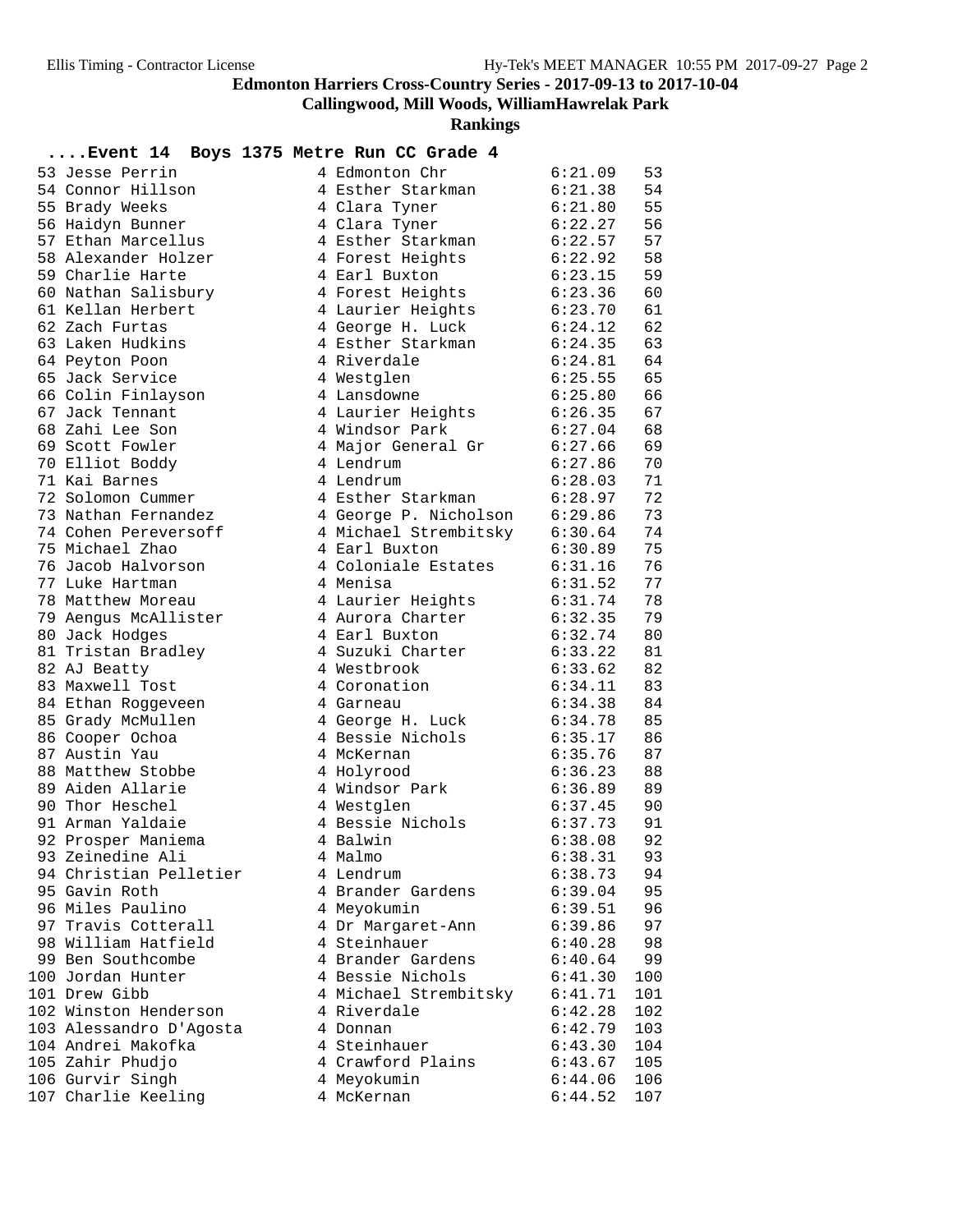**Callingwood, Mill Woods, WilliamHawrelak Park**

**Rankings**

#### **....Event 14 Boys 1375 Metre Run CC Grade 4**

| 108 Rahman Abdelhadi    | 4 Rutherford                                                                 | 6:44.96       | 108 |
|-------------------------|------------------------------------------------------------------------------|---------------|-----|
| 109 Logan Mergel        | 4 Esther Starkman 6:45.36                                                    |               | 109 |
| 110 Alex Nordhagen      | 4 Holyrood                                                                   | $6:46.24$ 110 |     |
| 111 Derek Goings        | 4 Major General Gr 6:47.28 111                                               |               |     |
| 112 Oliver Kucher       | 3 Strathcona C                                                               | $6:48.19$ 112 |     |
| 113 Dominik Robinson    | 4 George P. Nicholson<br>4 George P. Nicholson<br>5:49.19 113<br>5:49.47 114 |               |     |
| 114 Ryan Lynch          |                                                                              |               |     |
| 115 Ewan Baillie        | 4 Suzuki Charter 6:49.94                                                     |               | 115 |
| 116 Armaan Bhandal      | 4 George P. Nicholson 6:50.86                                                |               | 116 |
| 117 Medhanie Tewolde    | 4 Aurora Charter 6:51.36                                                     |               | 117 |
| 118 Sohib Alferidi      | 4 Malmo                                                                      | 6:51.65       | 118 |
| 119 Levi Rysary         | 4 Strathcona C                                                               | $6:52.15$ 119 |     |
| 120 Jude Howells        | 4 Menisa                                                                     | $6:52.47$ 120 |     |
| 121 Jackson LeBlanc     | 4 Parc                                                                       | 6:52.75       | 121 |
| 122 Rhett Boudreau      | 4 Sifton                                                                     | 6:53.61       | 122 |
| 123 Wesley Dean         | 4 Major General Gr 6:54.22                                                   |               | 123 |
| 124 Evan Wadman         | 4 Edmonton Chr                                                               | 6:54.48       | 124 |
| 125 Jacob Fechner       | 4 Banners<br>4 George H. Luck                                                | $6:58.81$ 125 |     |
| 126 Abdullah Ghani      | 4 Malmo                                                                      | 6:59.19       | 126 |
| 127 Uzair Patel         | 6:59.54<br>4 Meyokumin                                                       |               | 127 |
| 128 Burke Felkar        | 4 Major General Gr 7:02.29                                                   |               | 128 |
| 129 Rowan Ivey          | 4 Brander Gardens                                                            | 7:02.82       | 129 |
| 130 Josh Powell         | 4 Esther Starkman                                                            | $7:03.14$ 130 |     |
| 131 Leon Wujastyk       | 4 Rideau Park 7:03.53 131<br>4 Lansdowne 7:04.96 132                         | $7:03.53$ 131 |     |
| 132 Brendan Cook        |                                                                              |               |     |
| 133 Lorenzo Ridley      | 4 Parkallen 7:05.27 133                                                      |               |     |
| 134 Kaemon Ellis        | 4 Centennial                                                                 | $7:05.57$ 134 |     |
| 135 Michael Cotton      | 4 Meadowlark C                                                               | $7:05.83$ 135 |     |
| 136 Rocco Hamilton      | 4 Aurora Charter                                                             | 7:07.17 136   |     |
| 137 Coen Wolfram        | 4 Edmonton Chr                                                               | $7:08.41$ 137 |     |
| 138 Nathan Bradley      | 4 Lynnwood                                                                   | 7:09.10       | 138 |
| 139 Ryle Lubaton        | 4 Aurora Charter 7:31.53                                                     |               | 139 |
| 140 Yusuf Temel         | 4 Michael A. Kostek 7:32.18                                                  |               | 140 |
| 141 Joban Rai           | 4 George H. Luck 7:32.43                                                     |               | 141 |
| 142 Dennis Neb          | 4 Rideau Park                                                                | $7:33.52$ 142 |     |
| 143 Ty Croke            |                                                                              |               |     |
| 144 Firat Ozdemir       |                                                                              |               |     |
| 145 Ari Trach           | 4 Bessie Nichols 7:36.53 145                                                 |               |     |
| 146 Tobey Pudel         | 4 Rideau Park 7:36.94 146                                                    |               |     |
| 147 Kayleb Phalen       | 4 Steinhauer                                                                 | 7:37.86       | 147 |
| 148 Shaurya Chakrabarti | 4 Aurora Charter 7:38.37 148                                                 |               |     |
| 149 Matthew Lee         | 4 Nellie Carlson                                                             | 7:39.42       | 149 |
| 150 Rohaan Najeeb       | 4 Malmo                                                                      | 7:39.96       | 150 |
| 151 Matthew Wadman      | 4 Edmonton Chr                                                               | 7:40.42       | 151 |
| 152 Jack Ferry          | 4 George P. Nicholson                                                        | 7:40.76       | 152 |
| 153 Manvir Mand         | 4 Edmonton Khalsa                                                            | 7:42.05       | 153 |
| 154 Jaffer Jalil        | 4 Brookside                                                                  | 7:42.82       | 154 |
| 155 Ronan Lee           | 4 Meadowlark                                                                 | 7:43.53       | 155 |
| 156 Liam Dalton         | 4 Brander Gardens                                                            | 7:43.98       | 156 |
| 157 James Tribiger      | 4 Bessie Nichols                                                             | 7:44.44       | 157 |
| 158 Eric Jin            | 4 Windsor Park                                                               | 7:45.75       | 158 |
| 159 Lucas Celemin       | 4 Aurora Charter                                                             | 7:46.28       | 159 |
| 160 Aaron Foster        | 4 Steinhauer                                                                 | 7:47.58       | 160 |
| 161 Rylan Sinclair      | 4 Clara Tyner                                                                | 7:48.41       | 161 |
| 162 Declan Anderson     | 4 Bellevue/Champs                                                            | 7:48.82       | 162 |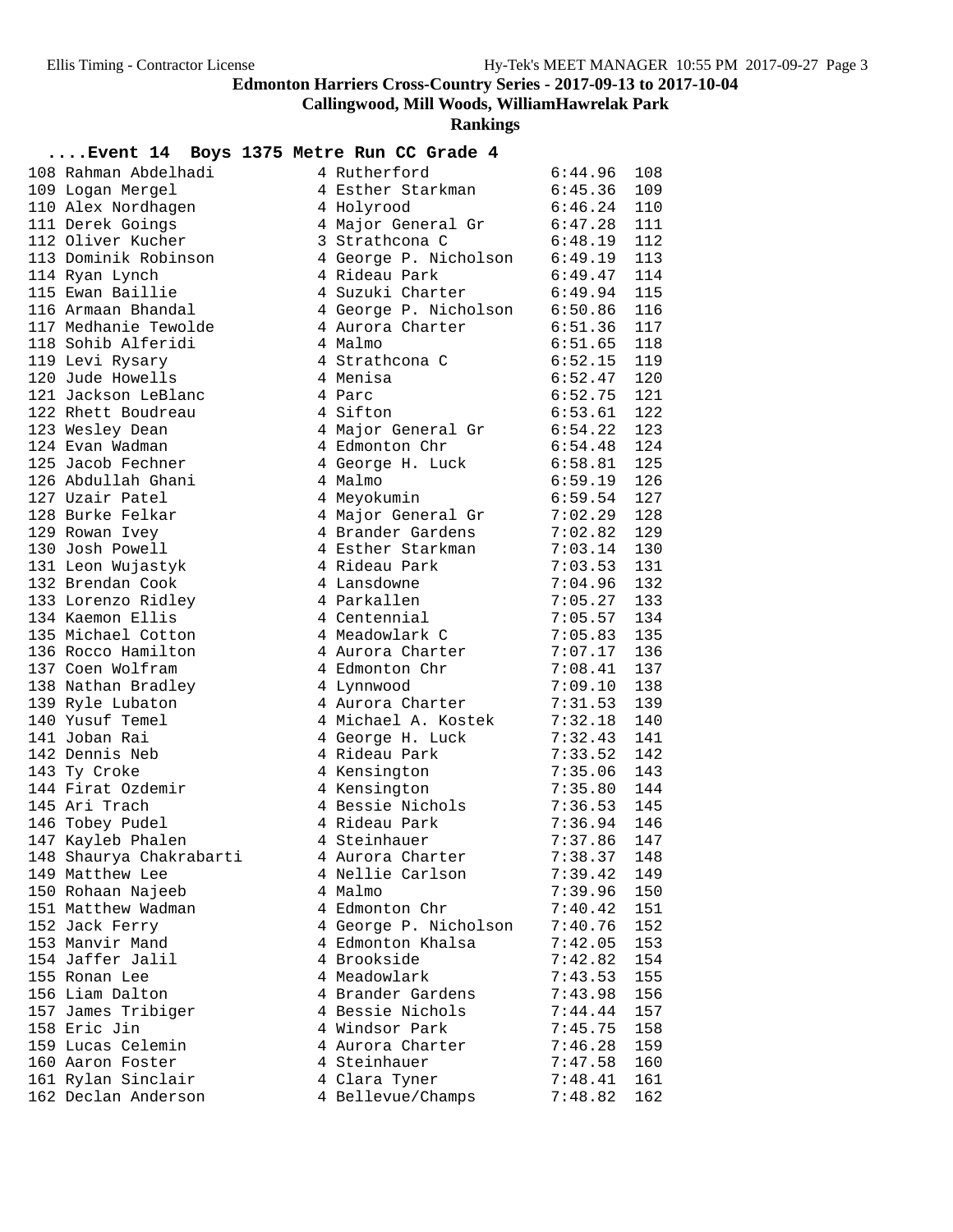**Callingwood, Mill Woods, WilliamHawrelak Park**

**Rankings**

### **....Event 14 Boys 1375 Metre Run CC Grade 4**

| Event it boys 1373 metre kun CC Grade t |                               |                    |     |
|-----------------------------------------|-------------------------------|--------------------|-----|
| 163 Rafael Jordao                       | 4 Windsor Park                | 7:49.96            | 163 |
| 164 Declan Service                      | 4 Westglen                    | 7:50.28            | 164 |
| 165 Sam Christensen                     | 4 Bessie Nichols              | 7:51.06            | 165 |
| 166 Tyler Evans                         | 4 George P. Nicholson         | 7:51.84 166        |     |
| 167 Lincoln Muis                        | 4 Edmonton Chr                | 7:52.25            | 167 |
| 168 Chris Newell                        | 4 Donnan                      | 7:53.09            | 168 |
| 169 Jack Keeling                        | 4 McKernan                    | 7:56.48            | 169 |
| 170 Cameron Roszczyk                    | 4 Richard Secord              | 7:57.49            | 170 |
| 171 Baxter Simmons                      | 4 Lansdowne                   | 7:58.17            | 171 |
| 172 Tristen Engel                       | 4 Crawford Plains 7:59.20     |                    | 172 |
| 173 Amir Vakili                         | 4 George P. Nicholson 8:00.02 |                    | 173 |
| 174 Carson Schneider                    | 4 Westbrook                   | 8:00.97            | 174 |
| 175 Cole Jeffereson                     | 4 Edmonton Chr                | 8:01.47            | 175 |
| 176 Harper Gosse                        | 4 Michael A. Kostek           | 8:01.74            | 176 |
| 177 Holden Brooks                       | 4 Uncas                       | 8:02.36            | 177 |
| 178 Alyan Popatia                       | 4 Aurora Charter              | $8:03.36$ 178      |     |
| 179 Leo Yamanaka                        | 4 Esther Starkman             | 8:03.73            | 179 |
| 180 Tejbir Singh Sander                 | 4 Shauna May Seneca 8:04.29   |                    | 180 |
| 181 Cohen Gross-Friedenthal             | 4 Coronation                  | 8:07.89            | 181 |
| 182 Abdallah Aqel                       | 4 Coronation                  | 8:09.39            | 182 |
| 183 Zach Vizconde                       | 4 Centennial                  | 8:10.60            | 183 |
| 184 Connor Neuman                       | 4 Centennial                  | 8:12.93            | 184 |
| 185 Marklyn Beaton-Williams             | 4 Major General Gr 8:13.31    |                    | 185 |
| 186 Yahya Elgawal                       | 4 Malmo                       | 8:13.70            | 186 |
| 187 Aiden Polege                        | 4 Kensington                  | 8:14.10            | 187 |
| 188 Will Rogerson                       | 4 Westbrook                   | 8:14.43            | 188 |
| 189 Jayden Cho                          | 4 Windsor Park                | 8:15.37            | 189 |
| 190 London Book                         | 4 Riverdale                   | $8:15.67$ 190      |     |
| 191 Ross Legault                        | 4 Centennial                  | 8:16.08            | 191 |
| 192 Fenton Rogucki                      | 4 Riverdale                   | 8:16.59            | 192 |
| 193 Yamin Aboelsaoud                    | 4 Brander Gardens             | 8:17.33            | 193 |
| 194 Gabriel Barahona                    | 4 Strathcona C                | 8:17.78            | 194 |
| 195 Ethan Butzakowski                   | 4 Crawford Plains             | 8:18.16            | 195 |
| 196 Rohan Jairth                        | 4 Pollard Meadows             | 8:18.50            | 196 |
| 197 Colson Burgers                      | 4 Brookside                   | 8:19.67            | 197 |
| 198 Jackson Brightwell                  | 4 Coloniale Estates 8:20.47   |                    | 198 |
| 199 Princejeet Benipal                  | 4 Edmonton Khalsa             | 8:20.99            | 199 |
| 200 Paramveer Johal                     | 4 Edmonton Khalsa             |                    | 200 |
| 201 Ishan Mahajan                       | 4 Meyokumin                   | 8:22.31<br>8:37.49 | 201 |
| 202 Kyan Sadeghi                        | 4 Dr Margaret-Ann             | 8:38.52            | 202 |
| 203 Ilya Jurny                          | 4 Bessie Nichols              | 8:39.73            | 203 |
| 204 Adam Elanwer                        | 4 Brander Gardens             | 8:40.53            | 204 |
| 205 John Shymoniak                      | 4 Steinhauer                  | 8:41.87            | 205 |
| 206 Oskar Cote                          | 4 Crawford Plains             | 8:42.98            | 206 |
| 207 Lucas Styles                        | 4 Forest Heights              | 8:43.69            | 207 |
| 208 James Betts                         | 4 Johnny Bright               | 8:44.54            | 208 |
| 209 Krishnan Pillay                     | 4 Earl Buxton                 | 8:45.49            | 209 |
| 210 Nathan Smith                        | 4 Esther Starkman             | 8:45.97            | 210 |
| 211 Adam Huang                          | 4 Earl Buxton                 | 8:48.18            | 211 |
| 212 Darin Salih                         | 3 Dr Margaret-Ann             | 8:49.22            | 212 |
| 213 Omar Islam                          | 4 Malmo                       | 8:49.95            | 213 |
| 214 Eagle Dublin                        | 4 Steinhauer                  | 8:50.92            | 214 |
| 215 Evan Logue                          | 4 Uncas                       | 8:52.26            | 215 |
| 216 Simon Dove Knell                    | 4 Major General Gr            | 8:53.90            | 216 |
| 217 Evan Baraniecki                     | 4 Donnan                      | 8:54.96            | 217 |
|                                         |                               |                    |     |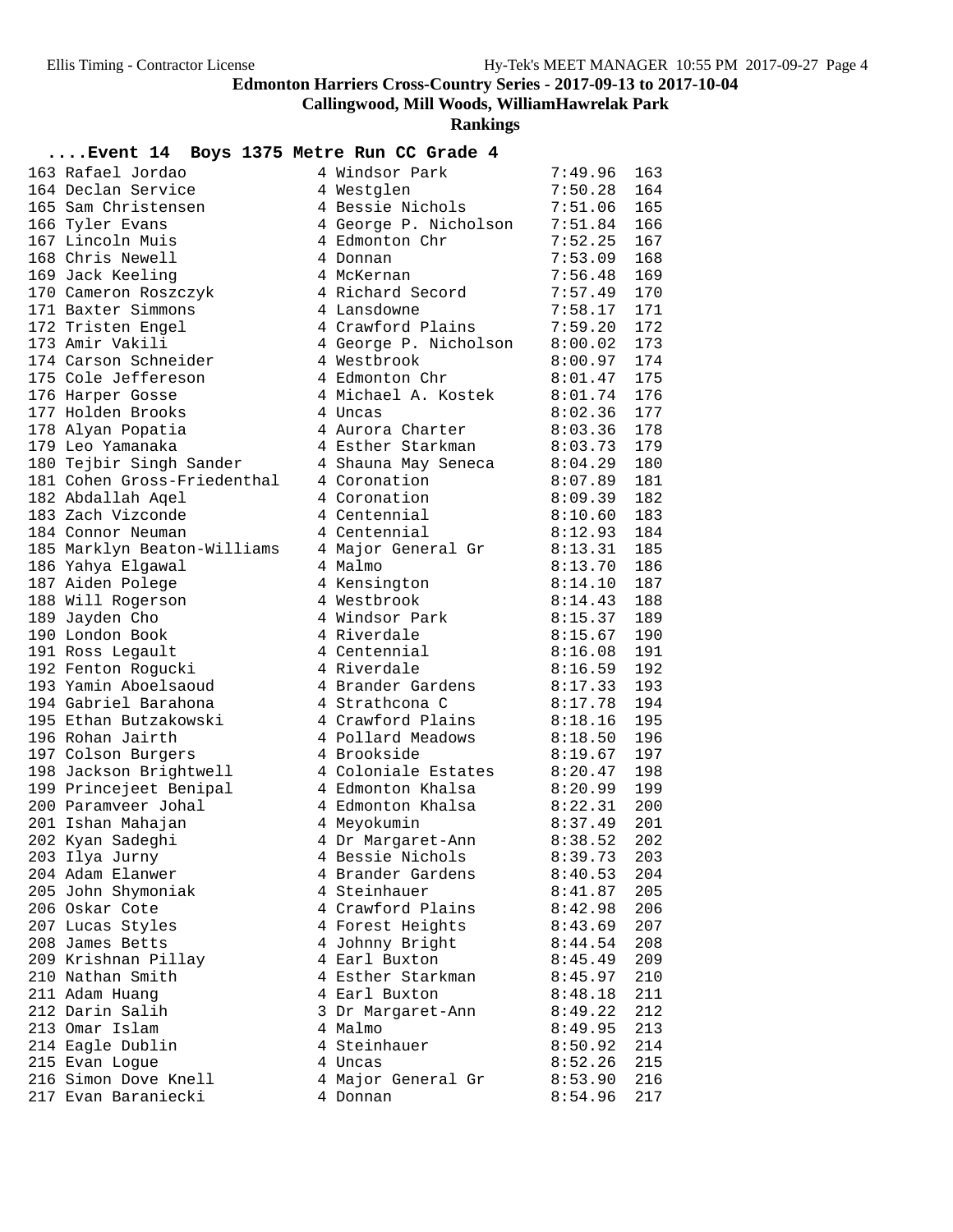**Callingwood, Mill Woods, WilliamHawrelak Park**

**Rankings**

### **....Event 14 Boys 1375 Metre Run CC Grade 4**

| 218 Todomu Turnbull     | 4 Suzuki Charter      | 8:55.81  | 218 |
|-------------------------|-----------------------|----------|-----|
| 219 Harjas Bharj        | 4 Dr Margaret-Ann     | 8:56.82  | 219 |
| 220 Brady Pearson       | 4 Strathcona C        | 8:57.10  | 220 |
| 221 Jacob McDonough     | 4 Esther Starkman     | 8:58.05  | 221 |
| 222 Alex Chen           | 4 Centennial          | 8:58.97  | 222 |
| 223 Jesse Dika          | 4 Centennial          | 8:59.96  | 223 |
| 224 Cooper VanVliet     | 4 George P. Nicholson | 9:01.36  | 224 |
| 225 Sadra Rahimyzadeh   | 4 Lansdowne           | 9:03.15  | 225 |
| 226 Amar Jemal          | 4 Lendrum             | 9:04.36  | 226 |
| 227 Kartav Brar         | 4 Edmonton Khalsa     | 9:05.11  | 227 |
| 228 Jason Jeske         | 4 Rideau Park         | 9:06.35  | 228 |
| 229 Nate Ryning         | 4 Uncas               | 9:07.32  | 229 |
| 230 Cameron Choy        | 4 Parkallen           | 9:08.16  | 230 |
| 231 Gavin Bradshaw      | 4 Lymburn             | 9:11.41  | 231 |
| 232 Aijay Singh         | 4 Crawford Plains     | 9:12.23  | 232 |
| 233 Thomas Vladicka Gue | 5 Garneau             | 9:13.06  | 233 |
| 234 Platinum Anyanwu    | 4 Strathcona C        | 9:14.08  | 234 |
| 235 Jascel Paluca       | 4 Shauna May Seneca   | 9:14.57  | 235 |
| 236 Connor Perry        | 4 Uncas               | 9:14.95  | 236 |
| 237 Lucas Thai          | 4 Michael A. Kostek   | 9:16.35  | 237 |
| 238 Cade Albert         | 4 Centennial          | 9:17.67  | 238 |
| 239 Andrew Shandro      | 4 Esther Starkman     | 9:29.98  | 239 |
| 240 Antonious McDonnell | 4 Rutherford          | 9:38.23  | 240 |
| 241 Manvir Bhui         | 4 Pollard Meadows     | 9:40.61  | 241 |
| 242 Lucas Poburan       | 4 Lymburn             | 9:42.57  | 242 |
| 243 Aayam Dhakal        | 4 Rideau Park         | 9:56.70  | 243 |
| 244 Everett Machin      | 4 Earl Buxton         | 10:04.85 | 244 |
| 245 Anson Jarock        | 4 Balwin              | 10:05.14 | 245 |
| 246 Navkaran Jassal     | 4 Edmonton Khalsa     | 10:05.85 | 246 |
| 247 Nicholas Allen      | 4 Coralwood Advent    | 10:11.74 | 247 |
| 248 Joseph Shanski      | 4 Coronation          | 10:13.73 | 248 |
| 249 Jamarco Brown       | 4 Sifton              | 10:16.67 | 249 |
| 250 Sunmukh Virk        | 4 Edmonton Khalsa     | 10:17.94 | 250 |
| 251 Cayden Davey-Heard  | 4 Steinhauer          | 10:22.06 | 251 |
| 252 Kalin Naidu-Barrett | 4 Laurier Heights     | 10:27.25 | 252 |
| 253 Ryan Handfield      | 4 Kensington          | 10:40.95 | 253 |
| 254 Gurman Johal        | 4 Edmonton Khalsa     | 10:45.28 | 254 |
| 255 Mughashu Potts      | 4 Brander Gardens     | 10:52.33 | 255 |
| 256 Harjaap Benipal     | 4 Edmonton Khalsa     | 11:53.69 | 256 |
| 257 Shannyeer Brar      | 4 Edmonton Khalsa     | 12:20.56 | 257 |
| 258 William Ainslie     | 4 Parkallen           | 12:21.00 | 258 |
| 259 Tristan Harji       | 4 Lynnwood            | 12:22.00 | 259 |
| 260 Mutayeb Shiekh      | 4 Meyokumin           | 12:23.00 | 260 |
|                         | Team Scores           |          |     |

| Rank Team | Total 1 2 3 *4 *5 *6 *7 *8 *9 |  |  |  |  |  |
|-----------|-------------------------------|--|--|--|--|--|
|           |                               |  |  |  |  |  |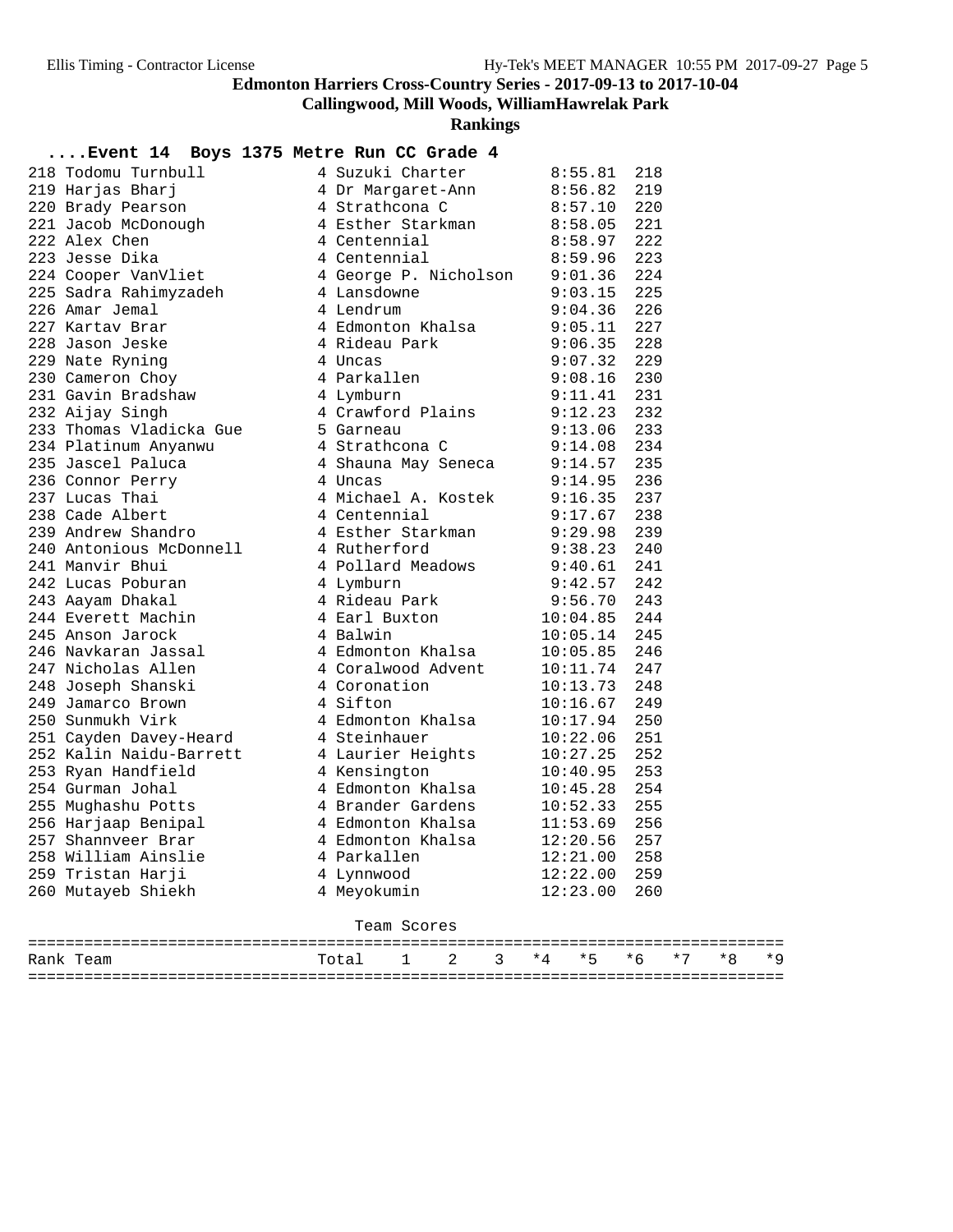**Callingwood, Mill Woods, WilliamHawrelak Park**

|                   | Event 14 Boys 1375 Metre Run CC Grade 4      |          |        |                |                         |     |
|-------------------|----------------------------------------------|----------|--------|----------------|-------------------------|-----|
|                   | 1 Brander Gardens A                          |          | 27     |                | $5 -$<br>$1 \quad \Box$ | 21  |
| Total Time:       |                                              | 16:51.59 |        |                |                         |     |
|                   | Average:                                     | 5:37.20  |        |                |                         |     |
| 2 Riverdale A     |                                              |          | 64     | 13             | 19                      | 32  |
|                   | Total Time: 17:42.26                         |          |        |                |                         |     |
|                   | Average: 5:54.09                             |          |        |                |                         |     |
|                   | 3 Laurier Heights A                          |          | 67     | 12             | 27                      | 28  |
|                   | Total Time: 17:49.89                         |          |        |                |                         |     |
|                   | Average: 5:56.63                             |          |        |                |                         |     |
|                   | 4 Esther Starkman A                          |          | 70     | $7\degree$     | 9                       | 54  |
|                   | Total Time: 17:45.45                         |          |        |                |                         |     |
|                   | Average: 5:55.15                             |          |        |                |                         |     |
|                   | 5 Michael Strembitsky A                      |          | 88 —   | 23             | 24                      | 41  |
|                   | Total Time: 18:11.51                         |          |        |                |                         |     |
|                   | Average: 6:03.84                             |          |        |                |                         |     |
|                   | 6 Aurora Charter A                           |          | 92     | 20             | 25                      | 47  |
|                   | Total Time: 18:11.99                         |          |        |                |                         |     |
| 7 Rutherford A    | Average: 6:04.00                             |          | 93     | $\overline{4}$ | 40                      | 49  |
|                   |                                              |          |        |                |                         |     |
|                   | Total Time: 18:05.04<br>Average: 6:01.68     |          |        |                |                         |     |
| 8 Westglen A      |                                              |          | 119    | 16             | 38                      | 65  |
|                   | Total Time: 18:23.37                         |          |        |                |                         |     |
|                   | Average: 6:07.79                             |          |        |                |                         |     |
|                   | 9 George H. Luck A                           |          | 154    | 42             | 50                      | 62  |
|                   | Total Time: 18:55.54                         |          |        |                |                         |     |
|                   | Average:                                     | 6:18.52  |        |                |                         |     |
| 10 Earl Buxton A  |                                              |          | 156    | 22             | 59                      | 75  |
|                   | Total Time: 18:50.58                         |          |        |                |                         |     |
|                   | Average: 6:16.86                             |          |        |                |                         |     |
| 11 Windsor Park A |                                              |          | 168    | 11             | 68                      | 89  |
|                   | Total Time: 18:48.56                         |          |        |                |                         |     |
|                   | Average: 6:16.19                             |          |        |                |                         |     |
|                   | 12 Laurier Heights B                         |          | 180 52 |                | 61 67                   |     |
|                   | Total Time: 19:10.53                         |          |        |                |                         |     |
|                   | Average: 6:23.51                             |          |        |                |                         |     |
|                   | 13 Esther Starkman B                         |          |        |                | 192 57 63               | 72  |
|                   | Total Time: 19:15.89                         |          |        |                |                         |     |
|                   | Average: 6:25.30                             |          |        |                |                         |     |
| 14 McKernan A     |                                              |          | 200 6  |                | 87                      | 107 |
|                   | Total Time: 18:59.36                         |          |        |                |                         |     |
|                   | Average: 6:19.79                             |          |        |                |                         |     |
|                   | 15 Edmonton Christian West A                 |          |        |                | 206 29 53               | 124 |
|                   | Total Time:                                  | 19:18.23 |        |                |                         |     |
|                   | Average: 6:26.08                             |          |        |                |                         |     |
|                   | 16 Michael A. Kostek A                       |          | 209    | 34             | 35                      | 140 |
|                   | Total Time: 19:42.92                         |          |        |                |                         |     |
|                   | Average: 6:34.31                             |          |        |                |                         |     |
|                   | 17 Brander Gardens B                         |          | 220    | 26             | 95 99                   |     |
|                   | Total Time: 19:21.12                         |          |        |                |                         |     |
|                   | Average: 6:27.04<br>18 Michael Strembitsky B |          |        |                |                         | 101 |
|                   | Total Time: 19:30.05                         |          | 223 48 |                | 74                      |     |
|                   | Average: 6:30.02                             |          |        |                |                         |     |
|                   |                                              |          |        |                |                         |     |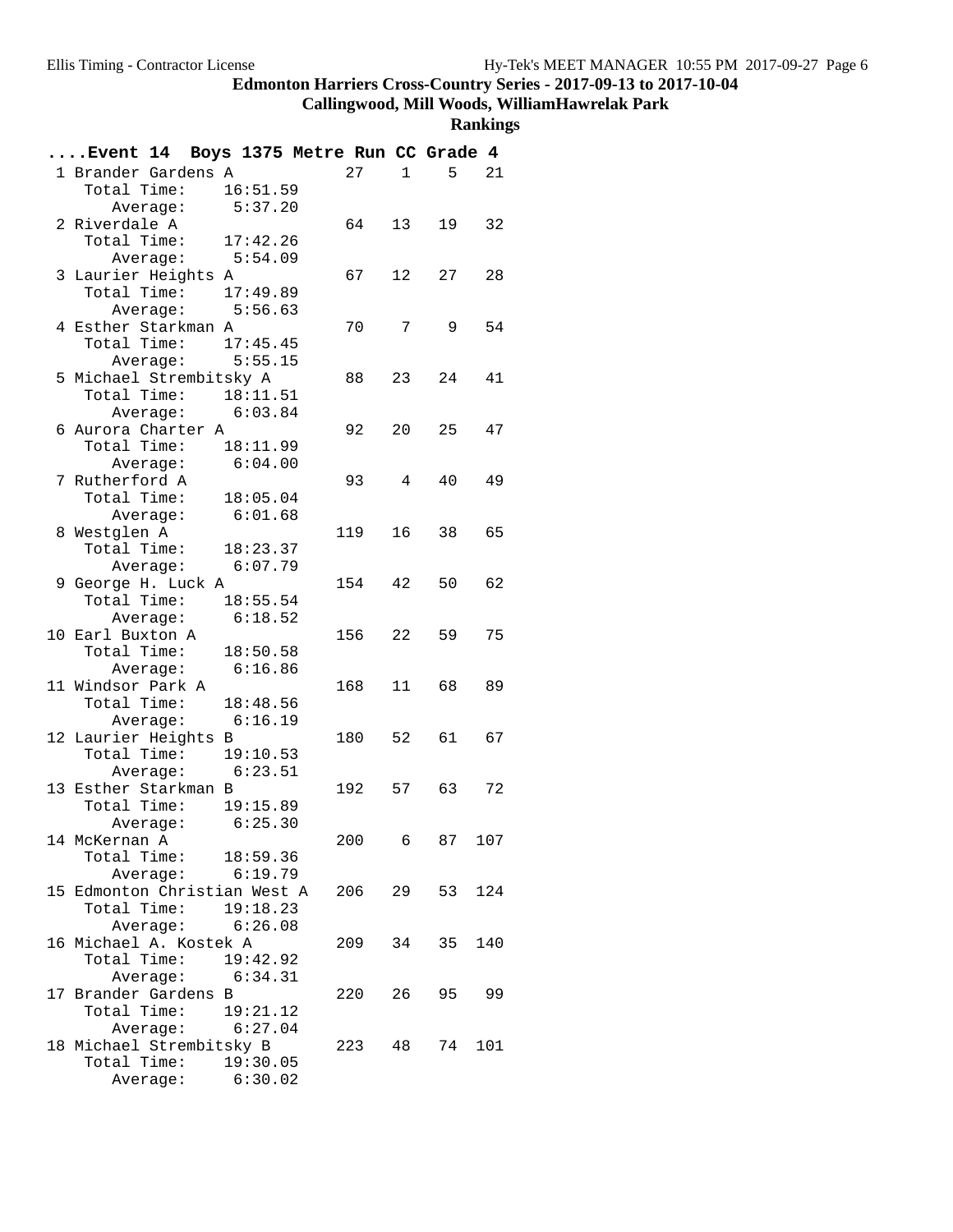**Callingwood, Mill Woods, WilliamHawrelak Park**

| Event 14 Boys 1375 Metre Run CC Grade 4 |                    |          |        |    |            |       |
|-----------------------------------------|--------------------|----------|--------|----|------------|-------|
| 19 Lendrum A                            |                    |          | 235    | 70 |            | 71 94 |
| Total Time:                             |                    | 19:34.62 |        |    |            |       |
|                                         | Average:           | 6:31.54  |        |    |            |       |
| 20 Holyrood                             |                    |          | 249    |    | 51 88      | 110   |
| Total Time:                             |                    | 19:42.63 |        |    |            |       |
|                                         | Average: 6:34.21   |          |        |    |            |       |
| 21 Malmo A                              |                    |          | 257    | 46 | 93         | 118   |
| Total Time: 19:44.74                    |                    |          |        |    |            |       |
|                                         | Average: 6:34.92   |          |        |    |            |       |
| 22 Strathcona Christian Ac A            |                    |          |        |    | 262 31 112 | 119   |
| Total Time:                             |                    | 19:44.03 |        |    |            |       |
|                                         | Average: 6:34.68   |          |        |    |            |       |
| 23 Clara Tyner                          |                    |          |        |    | 272 55 56  | 161   |
| Total Time: 20:32.48                    |                    |          |        |    |            |       |
|                                         | Average:           | 6:50.83  |        |    |            |       |
| 24 Donnan A                             |                    |          | 274 3  |    | 103        | 168   |
| Total Time: 20:10.61                    |                    |          |        |    |            |       |
|                                         | Average: $6:43.54$ |          |        |    |            |       |
| 25 Bessie Nichols A                     |                    |          | 277    | 86 | 91         | 100   |
| Total Time: 19:54.20                    |                    | 6:38.07  |        |    |            |       |
| 26 Rideau Park A                        | Average:           |          | 278    |    | 33 114     | 131   |
| Total Time:                             |                    | 19:57.87 |        |    |            |       |
|                                         | Average:           | 6:39.29  |        |    |            |       |
| 27 Coronation A                         |                    |          | 300    |    | 36 83      | 181   |
| Total Time: 20:49.79                    |                    |          |        |    |            |       |
|                                         | Average:           | 6:56.60  |        |    |            |       |
| 28 Westbrook A                          |                    |          | 300    |    | 44 82      | 174   |
| Total Time: 20:48.03                    |                    |          |        |    |            |       |
|                                         | Average: 6:56.01   |          |        |    |            |       |
| 29 George P. Nicholson A                |                    |          | 302    | 73 | 113        | 116   |
| Total Time: 20:09.91                    |                    |          |        |    |            |       |
|                                         | Average: $6:43.31$ |          |        |    |            |       |
| 30 Major General Griesbach A            |                    |          | 303 69 |    | 111        | 123   |
| Total Time:                             |                    | 20:09.16 |        |    |            |       |
|                                         | Average: 6:43.06   |          |        |    |            |       |
| 31 Centennial A                         |                    |          |        |    | 319 2 134  | 183   |
| Total Time: 20:50.49                    |                    |          |        |    |            |       |
|                                         | Average:           | 6:56.83  |        |    |            |       |
| 32 Forest Heights                       |                    |          | 325    | 58 | 60         | 207   |
| Total Time:                             |                    | 21:29.97 |        |    |            |       |
|                                         | Average:           | 7:09.99  |        |    |            |       |
| 33 Meyokumin A                          |                    |          | 329    |    | 96 106     | 127   |
| Total Time:                             |                    | 20:23.11 |        |    |            |       |
|                                         | Average:           | 6:47.71  |        |    |            |       |
| 34 Aurora Charter B                     |                    |          | 332    | 79 | 117        | 136   |
| Total Time:                             |                    | 20:30.88 |        |    |            |       |
|                                         | Average:           | 6:50.30  |        |    |            |       |
| 35 Steinhauer A                         |                    |          | 349    | 98 | 104        | 147   |
| Total Time:                             |                    | 21:01.44 |        |    |            |       |
|                                         | Average:           | 7:00.48  |        |    |            |       |
| 36 George H. Luck B                     |                    |          |        |    | 351 85 125 | 141   |
| Total Time:                             |                    | 21:06.02 |        |    |            |       |
|                                         | Average:           | 7:02.01  |        |    |            |       |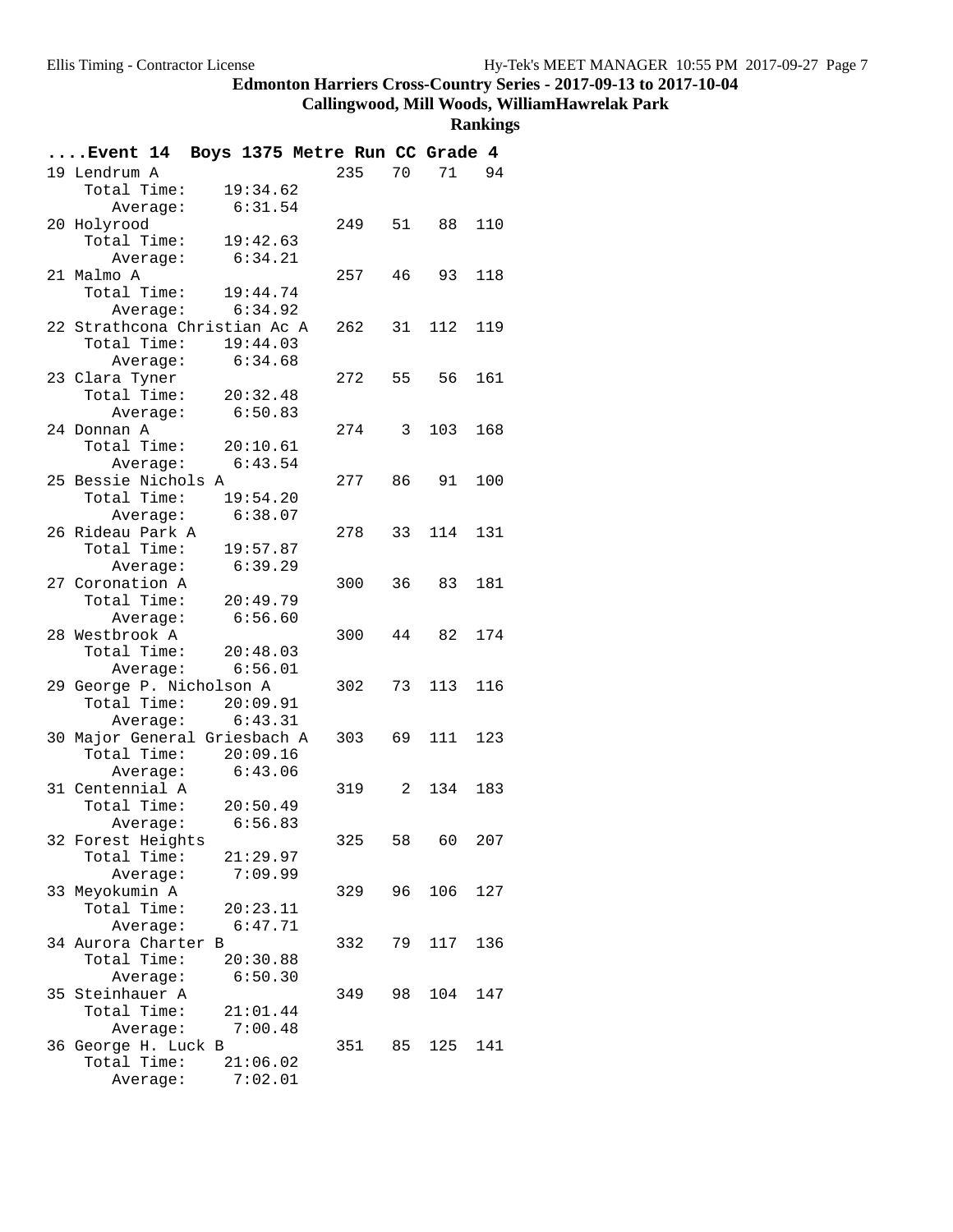# **Callingwood, Mill Woods, WilliamHawrelak Park**

| Event 14 Boys 1375 Metre Run CC Grade 4 |                  |          |          |     |     |                |     |
|-----------------------------------------|------------------|----------|----------|-----|-----|----------------|-----|
| 37 Riverdale B                          |                  |          |          |     |     | 356 64 102 190 |     |
| Total Time: 21:22.76                    |                  |          |          |     |     |                |     |
|                                         | Average: 7:07.59 |          |          |     |     |                |     |
| 38 Edmonton Khalsa A                    |                  |          |          | 362 |     | 10 153         | 199 |
| Total Time: 21:47.22                    |                  |          |          |     |     |                |     |
|                                         | Average: 7:15.74 |          |          |     |     |                |     |
| 39 Lansdowne A                          |                  |          |          | 369 |     | 66 132         | 171 |
| Total Time: 21:28.93                    |                  |          |          |     |     |                |     |
|                                         | Average:         |          | 7:09.65  |     |     |                |     |
| 40 Parkallen A                          |                  |          |          |     |     | 402 39 133     | 230 |
| Total Time:                             |                  | 22:24.99 |          |     |     |                |     |
|                                         | Average:         |          | 7:28.33  |     |     |                |     |
| 41 Suzuki Charter                       |                  |          |          |     |     | 414 81 115 218 |     |
| Total Time: 22:18.97                    |                  |          |          |     |     |                |     |
|                                         | Average:         |          | 7:26.33  |     |     |                |     |
| 42 Sifton                               |                  |          |          |     |     | 416 45 122     | 249 |
| Total Time: 23:24.10                    |                  |          |          |     |     |                |     |
|                                         | Average: 7:48.04 |          |          |     |     |                |     |
| 43 Esther Starkman C                    |                  |          |          | 418 |     | 109 130        | 179 |
| Total Time: 21:52.23                    |                  |          |          |     |     |                |     |
|                                         | Average: 7:17.41 |          |          |     |     |                |     |
| 44 Uncas A                              |                  |          |          |     |     | 422 30 177 215 |     |
| Total Time: 22:57.73                    |                  |          |          |     |     |                |     |
|                                         | Average: 7:39.25 |          |          |     |     |                |     |
| 45 Aurora Charter C                     |                  |          |          |     |     | 446 139 148    | 159 |
| Total Time: 22:56.18                    | Average: 7:38.73 |          |          |     |     |                |     |
| 46 Edmonton Christian West B            |                  |          |          |     |     | 455 137 151    | 167 |
| Total Time: 22:41.08                    |                  |          |          |     |     |                |     |
|                                         | Average: 7:33.70 |          |          |     |     |                |     |
| 47 Malmo B                              |                  |          |          | 462 |     | 126 150        | 186 |
| Total Time: 22:52.85                    |                  |          |          |     |     |                |     |
|                                         | Average: 7:37.62 |          |          |     |     |                |     |
| 48 Bessie Nichols B                     |                  |          |          | 467 |     | 145 157        | 165 |
| Total Time: 23:12.03                    |                  |          |          |     |     |                |     |
|                                         | Average:         |          | 7:44.01  |     |     |                |     |
| 49 Crawford Plains A                    |                  |          |          | 472 |     | 105 172        | 195 |
| Total Time: 23:01.03                    |                  |          |          |     |     |                |     |
|                                         | Average: 7:40.35 |          |          |     |     |                |     |
| 50 Kensington A                         |                  |          |          | 474 | 143 | 144            | 187 |
| Total Time:                             |                  |          | 23:24.96 |     |     |                |     |
|                                         | Average:         |          | 7:48.32  |     |     |                |     |
| 51 Brander Gardens C                    |                  |          |          | 478 |     | 129 156        | 193 |
| Total Time: 23:04.13                    |                  |          |          |     |     |                |     |
|                                         | Average:         |          | 7:41.38  |     |     |                |     |
| 52 Lymburn                              |                  |          |          | 490 |     | 17 231         | 242 |
| Total Time:                             |                  |          | 24:43.43 |     |     |                |     |
|                                         | Average: 8:14.48 |          |          |     |     |                |     |
| 53 George P. Nicholson B                |                  |          |          | 491 |     | 152 166        | 173 |
| Total Time:                             |                  |          | 23:32.62 |     |     |                |     |
|                                         | Average:         |          | 7:50.88  |     |     |                |     |
| 54 Earl Buxton B                        |                  |          |          |     |     | 500 80 209     | 211 |
| Total Time:                             |                  |          | 24:06.41 |     |     |                |     |
|                                         | Average:         |          | 8:02.14  |     |     |                |     |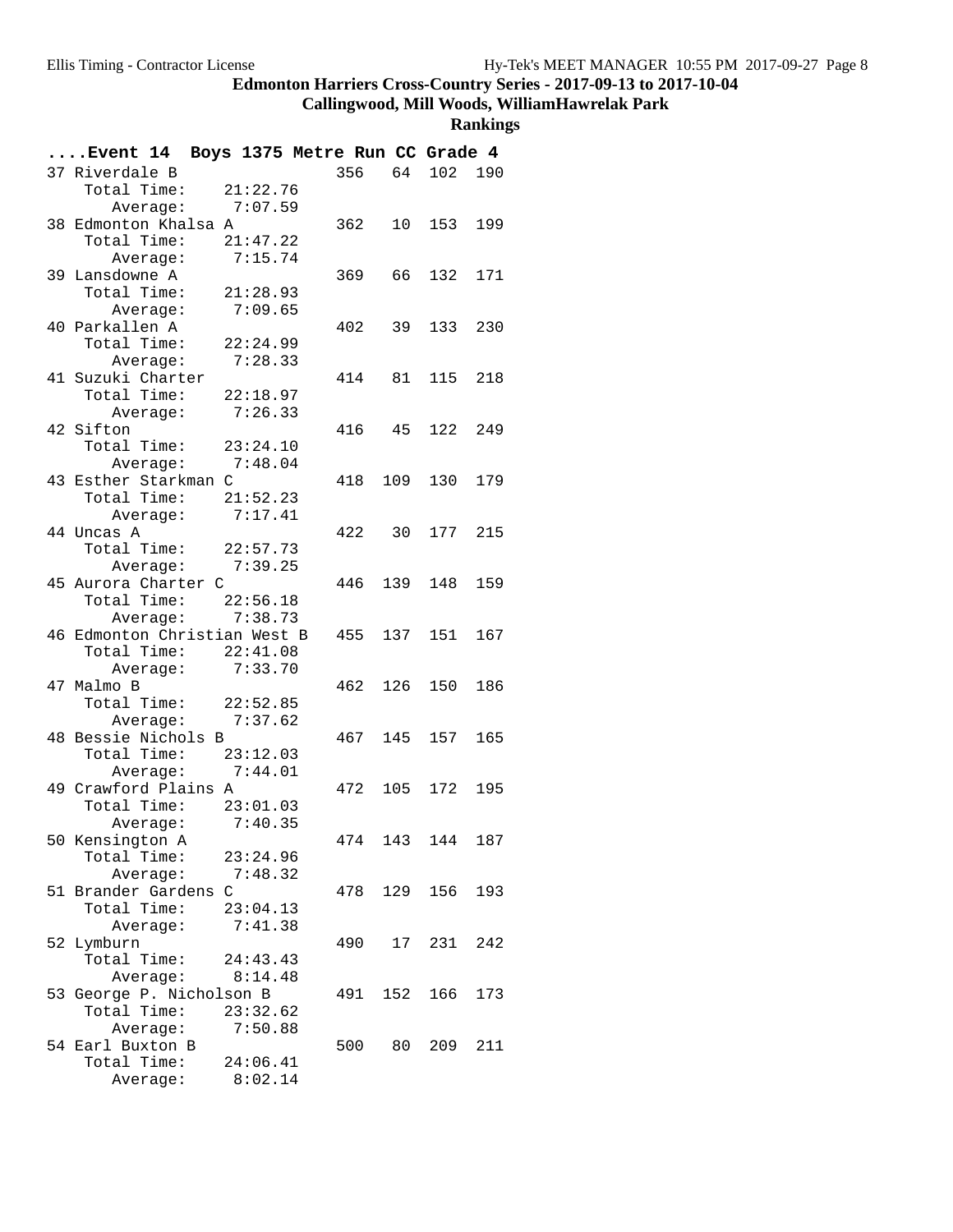#### **Callingwood, Mill Woods, WilliamHawrelak Park**

| Boys 1375 Metre Run CC Grade 4<br>Event 14  |     |            |         |     |
|---------------------------------------------|-----|------------|---------|-----|
| 55 Windsor Park B                           | 510 | 158        | 163     | 189 |
| Total Time: 23:51.08                        |     |            |         |     |
| Average: 7:57.03                            |     |            |         |     |
| 56 Dr. Margaret-Ann Armour A                |     | 511 97 202 |         | 212 |
| Total Time:<br>24:07.60                     |     |            |         |     |
| 8:02.54<br>Average:                         |     |            |         |     |
| 57 Rideau Park B                            | 516 | 142        | 146     | 228 |
| Total Time:<br>24:16.81                     |     |            |         |     |
| Average: 8:05.61                            |     |            |         |     |
| 58 Major General Griesbach B                | 529 | 128        | 185     | 216 |
| Total Time:<br>24:09.50                     |     |            |         |     |
| 8:03.17<br>Average:                         |     |            |         |     |
| 59 Steinhauer B                             | 579 | 160        | 205 214 |     |
| Total Time:<br>25:20.37                     |     |            |         |     |
| 8:26.79<br>Average:                         |     |            |         |     |
| 60 Centennial B                             | 597 | 184        | 191     | 222 |
| Total Time: 25:27.98                        |     |            |         |     |
| 8:29.33<br>Average:                         |     |            |         |     |
| 61 Strathcona Christian Ac B                | 648 |            | 194 220 | 234 |
| Total Time: 26:28.96                        |     |            |         |     |
| 8:49.66<br>Average:<br>62 Esther Starkman D | 670 | 210        | 221     | 239 |
| Total Time: $27:14.00$                      |     |            |         |     |
| Average: 9:04.67                            |     |            |         |     |
| 63 Edmonton Khalsa B                        | 673 | 200        | 227     | 246 |
| Total Time: 27:33.27                        |     |            |         |     |
| 9:11.09<br>Average:                         |     |            |         |     |
| 64 Edmonton Khalsa C                        | 760 | 250        | 254     | 256 |
| Total Time:<br>32:56.91                     |     |            |         |     |
| 10:58.97                                    |     |            |         |     |
| Average:                                    |     |            |         |     |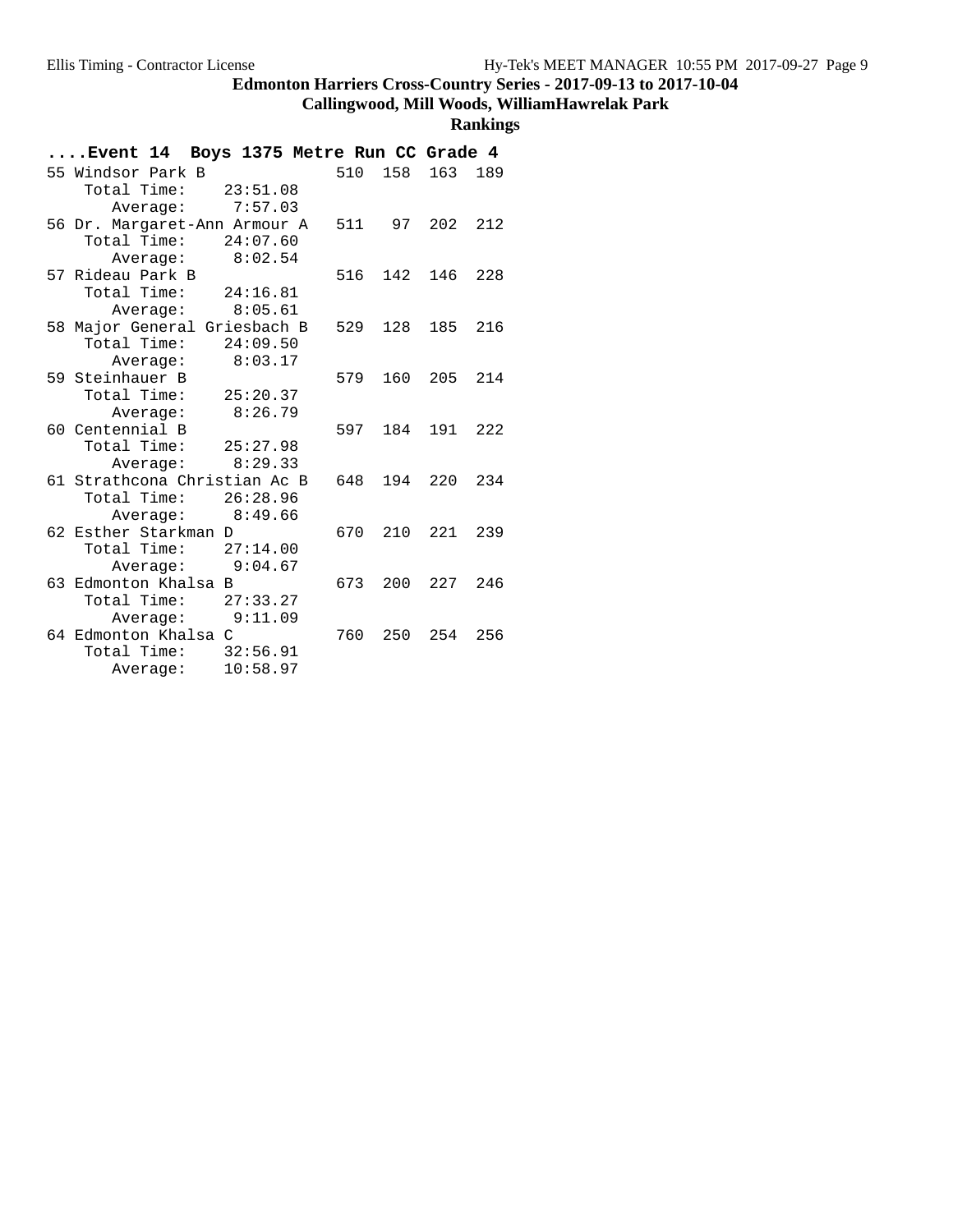**Callingwood, Mill Woods, WilliamHawrelak Park**

**Rankings**

| Name                                    | Year School exponent          | Finals Points      |         |
|-----------------------------------------|-------------------------------|--------------------|---------|
|                                         |                               |                    |         |
| 1 Carys Moore                           | 5 Rio Terrace 5:31.97         |                    | 1       |
| 2 Sophie Stanton                        | 5 MWI                         | 5:34.23            | 2       |
| 3 Brooklyn Johnston<br>A Follie Kniesel | 5 Beau Meadow                 | 5:38.68            | 3       |
| 4 Kallie Kniesel                        | 5 Michael Strembitsky 5:46.82 |                    | 4       |
| 5 Zoe Fitzsimmons                       | 5 Windsor Park                | 5:50.82            | 5       |
| 6 Caris McFeetors                       | 4 Westbrook                   | 5:51.41            | 6       |
| 7 Ada Janisz                            | 6 Aurora Charter              | 5:54.77            | 7       |
| 8 Sadie Boskers                         | 5 Earl Buxton                 | 5:57.51            | $\,8\,$ |
| 9 Nyla Wallace                          | 5 McKernan                    | 5:58.73            | 9       |
| 10 Katherine Hendricks                  | 5 Brookside                   | 5:59.72            | 10      |
| 11 Lara Bergen                          | 5 Michael A. Kostek           | 6:01.25            | 11      |
| 12 Tess Fillipchuk                      | 5 Earl Buxton                 | 6:04.89            | 12      |
| 13 Lily Davidson                        | 5 Lendrum                     | 6:10.12            | 13      |
| 14 Eliana So                            | 5 Clara Tyner                 |                    | 14      |
| 15 Taylor Green                         | 5 George H. Luck              | 6:11.65<br>6:14.15 | 15      |
| 16 Sadie Paton                          | 5 Earl Buxton                 | 6:14.60            | 16      |
| 17 Elizabeth Gordon                     | 5 Menisa                      | 6:15.55            | 17      |
| 18 Zeina Khedr                          | 5 Malmo                       | 6:17.57            | 18      |
| 19 Brielle Kauffman                     | 5 Strathcona C                | 6:18.52            | 19      |
| 20 Abigail Loveday                      | 5 Brander Gardens             |                    | 20      |
| 21 Rielle Martin                        | 5 Lendrum                     | 6:18.95<br>6:19.44 | 21      |
| 22 Ashlee Jackson                       | 5 Earl Buxton                 | 6:19.97            | 22      |
| 23 Jaylah Postnikoff                    | 5 Parkallen                   | 6:20.73            | 23      |
| 24 Emery Pinches                        | 5 Westbrook                   | 6:21.88            | 24      |
| 25 Clare Burbank                        | 5 Johnny Bright               | 6:24.36            | 25      |
|                                         |                               |                    | 26      |
| 26 Camille Davoine                      | 5 Holyrood<br>5 Coronation    | 6:25.87<br>6:28.45 | 27      |
| 27 Jordan Young                         |                               | 6:29.84            |         |
| 28 Isla Olsen                           | 5 Centennial                  |                    | 28      |
| 29 Jenna Mattern                        | 5 Uncas                       | 6:30.69            | 29      |
| 30 Callie Malin                         | 5 Laurier Heights             | 6:31.45            | 30      |
| 31 Brooke Burbank                       | 5 Johnny Bright               | 6:32.88            | 31      |
| 32 Rebecca Doherty                      | 5 Strathcona C                | 6:33.99            | 32      |
| 33 Isabell Gordon                       | 5 Menisa                      | 6:34.61            | 33      |
| 34 Rebecca Huckabay                     | 5 Johnny Bright               | 6:35.57            | 34      |
| 35 Ava Straga                           | 5 Parkallen                   | 6:36.21            | 35      |
| 36 Summer Dakus                         | 5 Parkallen                   | 6:36.82            | 36      |
| 37 Peyton Lester-Troke                  | 5 Coloniale Estates           | 6:38.02            | 37      |
| 38 Emily Alexander                      | 5 Holyrood                    | 6:38.30            | 38      |
| 39 Madeline Miller                      | 5 Brander Gardens             | 6:39.91            | 39      |
| 40 Jenna Bennett                        | 5 Johnny Bright               | 6:40.36            | 40      |
| 41 Rayna Thoms                          | 5 Holyrood                    | 6:40.87            | 41      |
| 42 Brianna Misura                       | 5 Menisa                      | 6:41.29            | 42      |
| 43 Linnea Morisbak                      | 5 Lansdowne                   | 6:41.52            | 43      |
| 44 Megan Evans                          | 5 George P. Nicholson         | 6:43.57            | 44      |
| 45 Lucy Hutton                          | 5 Westbrook                   | 6:43.78            | 45      |
| 46 Elise Froehlich                      | 5 Strathcona C                | 6:45.38            | 46      |
| 47 Rose-Aimée Davoine                   | 5 Holyrood                    | 6:46.04            | 47      |
| 48 Addison Backstrom                    | 5 Menisa                      | 6:46.29            | 48      |
| 49 Addilyn Countryman                   | 5 Major General Gr            | 6:47.69            | 49      |
| 50 Andreanna Rahime                     | 5 Malmo                       | 6:49.04            | 50      |
| 51 Brooke Bureau                        | 5 Strathcona C                | 6:50.94            | 51      |
| 52 Tara Melnychuk                       | 5 Laurier Heights             | 6:51.81            | 52      |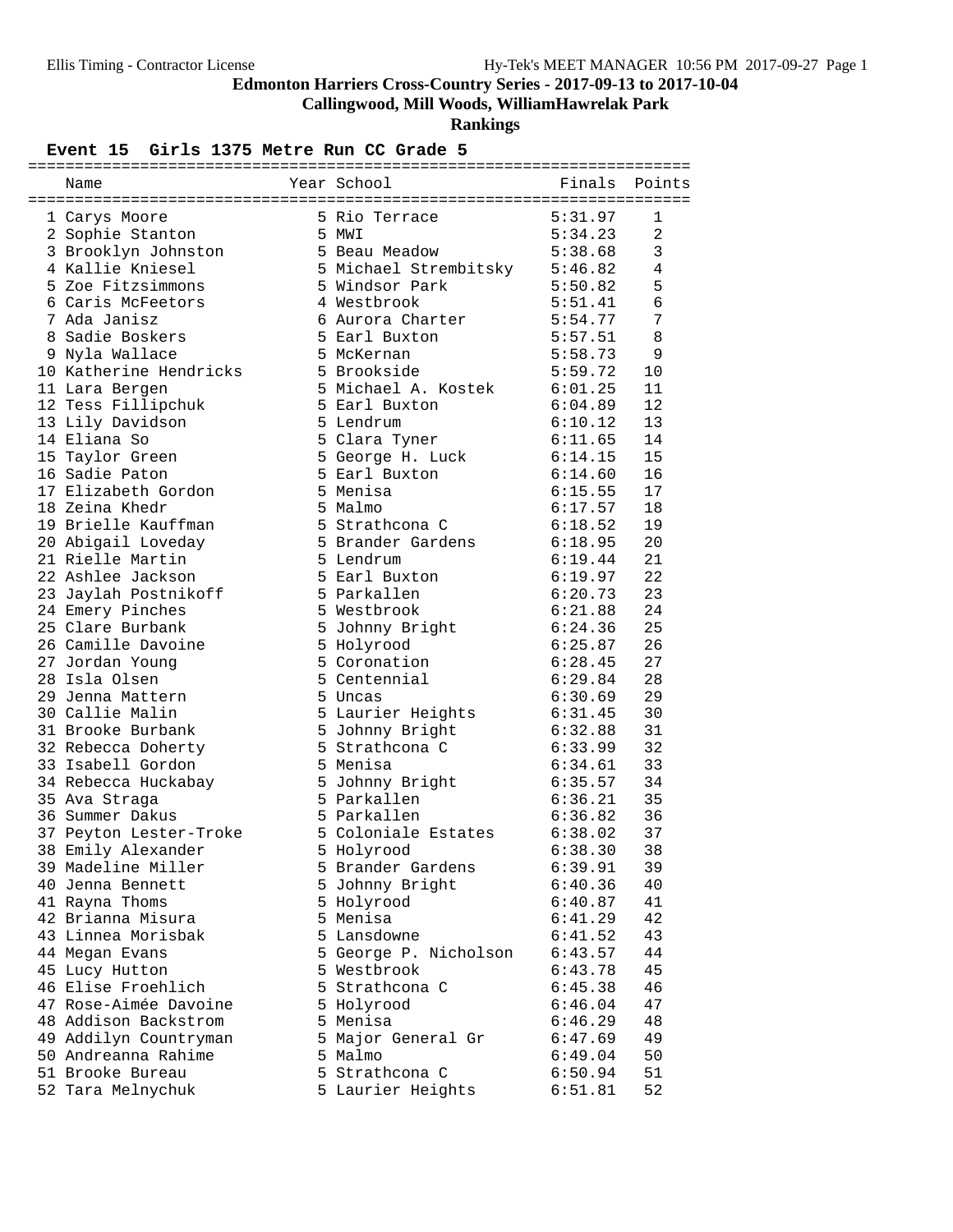**Callingwood, Mill Woods, WilliamHawrelak Park**

**Rankings**

| 53 Rachael Croke                   | 5 Kensington          | 6:53.02 | 53  |
|------------------------------------|-----------------------|---------|-----|
| 54 Gianna MacFarlane               | 5 Rio Terrace         | 6:53.60 | 54  |
| 55 Esme Babiak                     | 5 Victoria            | 6:54.68 | 55  |
| 56 Brooke Tyson                    | 5 Westbrook           | 6:55.65 | 56  |
| 57 Nychka Paige                    | 5 Michael Strembitsky | 6:56.69 | 57  |
| 58 Rebecca Torres                  | 5 Strathcona C        | 6:57.24 | 58  |
| 59 Kate Markine                    | 5 Esther Starkman     | 6:58.25 | 59  |
| 60 Claire Toore                    | 5 Michael A. Kostek   | 6:59.08 | 60  |
| 61 Savannah Richardson             | 5 Brander Gardens     | 7:00.94 | 61  |
| 62 Josslyn Gluska                  | 5 Bessie Nichols      | 7:02.83 | 62  |
| 63 Reese Kennedy                   | 5 Holyrood            | 7:03.95 | 63  |
| 64 Kierpa Singh                    | 5 Westbrook           | 7:04.81 | 64  |
| 65 Brynn Lavigne                   | 5 Michael A. Kostek   | 7:05.62 | 65  |
| 66 Lainey Kasawski                 | 5 Mill Creek          | 7:10.39 | 66  |
| 67 Dana Brimacombe                 | 4 Westbrook           | 7:10.79 | 67  |
| 68 Naya Nisbet                     | 5 Coloniale Estates   | 7:11.26 | 68  |
| 69 Ava Attwater                    | 5 Michael Strembitsky | 7:11.78 | 69  |
| 70 Maysa Ben Fadhel                | 5 George H. Luck      | 7:12.11 | 70  |
| 71 Rhys Morris                     | 5 McKernan            | 7:12.71 | 71  |
| 72 Meleah Winkel                   | 5 Strathcona C        | 7:13.03 | 72  |
| 73 Alisha Habib                    | 5 Windsor Park        | 7:14.63 | 73  |
| 74 Raffi Traub                     | 5 Westglen            | 7:14.94 | 74  |
| 75 Sofia Echeverria                | 5 Michael A. Kostek   | 7:15.41 | 75  |
| 76 Halle Pon                       | 5 Aurora Charter      | 7:15.66 | 76  |
| 77 Ayla Wiewel                     | 5 Aurora Charter      | 7:16.11 | 77  |
|                                    | 5 Michael A. Kostek   | 7:16.96 | 78  |
| 78 Kamea Murray<br>79 Emma Hasberg | 5 Rio Terrace         | 7:17.93 | 79  |
|                                    |                       |         |     |
| 80 Kenna Erickson                  | 5 Uncas               | 7:18.72 | 80  |
| 81 Quinn Nyszczuk                  | 5 Uncas               | 7:19.00 | 81  |
| 82 Alaina Gregson                  | 5 Windsor Park        | 7:19.33 | 82  |
| 83 Samantha Calbick                | 5 Michael Strembitsky | 7:19.60 | 83  |
| 84 Mandy Zhao                      | 5 George P. Nicholson | 7:19.83 | 84  |
| 85 Maya Hillyard                   | F Holyrood            | 7:20.05 | 85  |
| 86 Kate Finlayson                  | 5 Steinhauer          | 7:20.71 | 86  |
| 87 Chloe Stark                     | 5 Brander Gardens     | 7:22.86 | 87  |
| 88 Sydnee Bell                     | 5 Michael Strembitsky | 7:23.40 | 88  |
| 89 Purneet Sidhu                   | 5 Pollard Meadows     | 7:23.59 | 89  |
| 90 Kate Van Sloten                 | 5 Edmonton Chr        | 7:26.59 | 90  |
| 91 Adrianna Panter                 | 5 Rideau Park         | 7:27.13 | 91  |
| 92 Ella Switzer                    | 5 Centennial          | 7:28.06 | 92  |
| 93 Nayeli Sarkar                   | 5 Garneau             | 7:28.51 | 93  |
| 94 Emma Vu                         | 5 Centennial          | 7:29.93 | 94  |
| 95 Jasmine Otting                  | 5 George P. Nicholson | 7:31.81 | 95  |
| 96 Marianna D'Agostini             | 5 Aurora Charter      | 7:34.17 | 96  |
| 97 Brooklyn Csobot                 | 5 Centennial          | 7:34.66 | 97  |
| 98 Alexa Michaud                   | 5 Johnny Bright       | 7:38.09 | 98  |
| 99 Maren Donnelly                  | 5 Tevie Miller        | 7:38.41 | 99  |
| 100 Kayte Lampshire                | 5 Brookside           | 7:39.79 | 100 |
| 101 Jae Armstrong                  | 5 Westglen            | 7:43.24 | 101 |
| 102 Kassandra Deagle               | 5 Steinhauer          | 7:47.04 | 102 |
| 103 Amber Williamson               | 5 Laurier Heights     | 7:48.73 | 103 |
| 104 Kendra Olthuis                 | 5 Earl Buxton         | 7:54.58 | 104 |
| 105 Morrigan Kilworth              | 5 Lymburn             | 7:56.99 | 105 |
| 106 Jaidyn Theriault               | 5 Balwin              | 8:02.24 | 106 |
| 107 Shreya Raj                     | 5 Crawford Plains     | 8:03.03 | 107 |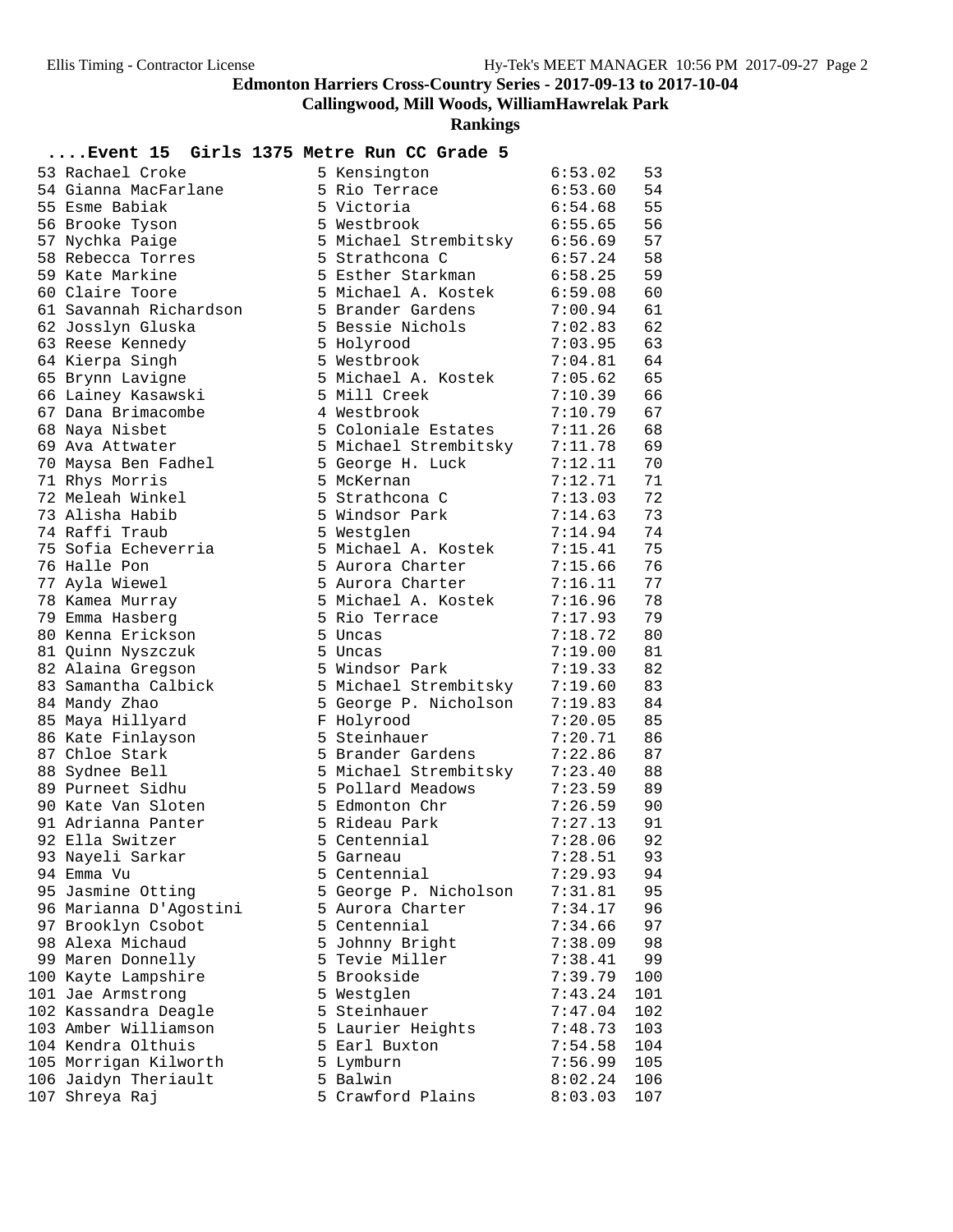**Callingwood, Mill Woods, WilliamHawrelak Park**

| Event 15 Girls 1375 Metre Run CC Grade 5 |                                   |               |     |
|------------------------------------------|-----------------------------------|---------------|-----|
| 108 Andrea Short                         | 5 Mill Creek                      | 8:07.20       | 108 |
| 109 Jordyn McGill                        | 5 Crawford Plains                 | 8:09.70       | 109 |
| 110 Nixon Fleming                        | 5 Menisa                          | 8:12.09       | 110 |
| 111 Clara Reesor                         | 5 Holyrood                        | 8:15.03       | 111 |
| 112 Sophie Gannon                        | 5 Holyrood                        | 8:17.62       | 112 |
| 113 Julia Podraza                        | 5 Suzuki Charter                  | 8:19.99 113   |     |
| 114 Austin Larocque                      | 5 Crawford Plains                 | 8:23.22       | 114 |
| 115 Ella Whittaker                       | 5 Meadowlark C                    | 8:24.16       | 115 |
| 116 Amelia Martin                        | 5 Parkallen                       | 8:24.49       | 116 |
| 117 Kyra Liyanage                        | 5 Earl Buxton                     | 8:27.38       | 117 |
| 118 Lucy Masuzumi                        | 5 Bessie Nichols                  | 8:31.88       | 118 |
| 119 Michelle Giroux                      | 5 Kameyosek                       | $8:33.11$ 119 |     |
| 120 Lehla Sumaru                         | 5 Esther Starkman                 | 8:34.10       | 120 |
| 121 Michelle Chok                        | 5 Aurora Charter                  | 8:34.94       | 121 |
| 122 Charlize Dennis                      | 5 Esther Starkman                 | 8:37.08       | 122 |
| 123 Jebesty Devasagayaraj                | 5 Pollard Meadows                 | 8:37.94       | 123 |
| 124 Kylie Csobot                         | 5 Centennial                      | 8:42.78       | 124 |
| 125 Calista MacLean                      | 5 Uncas                           | 8:44.22       | 125 |
| 126 KC Secades                           | 5 Steinhauer                      | 8:46.05       | 126 |
| 127 Manreet Seikhon                      | 5 Edmonton Khalsa                 | 8:54.91       | 127 |
| 128 Ayushi Patel                         | 5 Meyokumin                       | 8:56.13       | 128 |
| 129 Mariam Sulman                        | 5 Pollard Meadows                 | 9:03.55       | 129 |
| 130 Melody Wang                          | 5 Windsor Park                    | 9:12.10       | 130 |
| 131 Brooklyn Harper                      | 5 George H. Luck                  | $9:12.27$ 131 |     |
| 132 Alysha Hatch                         | 5 Michael Strembitsky 9:14.61 132 |               |     |
| 133 Japneet Kaur                         | 5 Edmonton Khalsa                 | 9:19.52       | 133 |
| 134 Kamoura Pelletier                    | 5 Parkallen                       | 9:19.94       | 134 |
| 135 Emily Woodruff                       | 5 Afton                           | 9:22.91       | 135 |
| 136 Livleen Khaira                       | 5 Edmonton Khalsa                 | 9:28.37       | 136 |
| 137 Alia Ahmed                           | 5 Brander Gardens                 | 9:28.83       | 137 |
| 138 Ateena Jivraj                        | 5 Aurora Charter                  | 9:29.34       | 138 |
| 139 Gureet Brar                          | 5 Edmonton Khalsa                 | 9:30.35       | 139 |
| 140 Ryley Newton                         | 5 Michael A. Kostek               | 9:39.98       | 140 |
| 141 Arianne Trinidad                     | 5 Lymburn                         | 9:49.19       | 141 |
| 142 Hajira Bibi                          | 6 Tevie Miller                    | 9:51.64       | 142 |
| 143 Amber Brooks                         | 5 Earl Buxton                     | 10:01.59      | 143 |
| 144 Bailey Fraser                        | 5 Bessie Nichols                  | 10:03.12      | 144 |
| 145 Limar Adam                           | 5 Brander Gardens                 | 10:18.29      | 145 |
| 146 Kerstin Dorantes                     | 5 Menisa                          | 10:19.91      | 146 |
| 147 Mansimran Kaur                       | 5 Edmonton Khalsa                 | 10:21.87      | 147 |
| 148 Janelle Forster                      | 5 Kameyosek                       | 10:28.92      | 148 |
| 149 Danica Bussey                        | 5 Laurier Heights                 | 10:33.69      | 149 |
| 150 Kamryn Smith                         | 5 Menisa                          | 10:46.26      | 150 |
| 151 Katie Nguyen                         | 5 Michael A. Kostek               | 11:18.60      | 151 |
| 152 Daylen Simon                         | 5 Crawford Plains                 | 11:22.69      | 152 |
| 153 Ishmnpreet Gill                      | 5 Meyokumin                       | 11:49.05      | 153 |
| 154 Gurnaas Kaur Mann                    | 5 Shauna May Seneca               | 11:49.31      | 154 |
| 155 Tasadie Hall                         | 5 Shauna May Seneca               | 11:51.38      | 155 |
| 156 Jianna Leblanc                       | 5 Parkallen                       | 11:52.00      | 156 |
|                                          |                                   |               |     |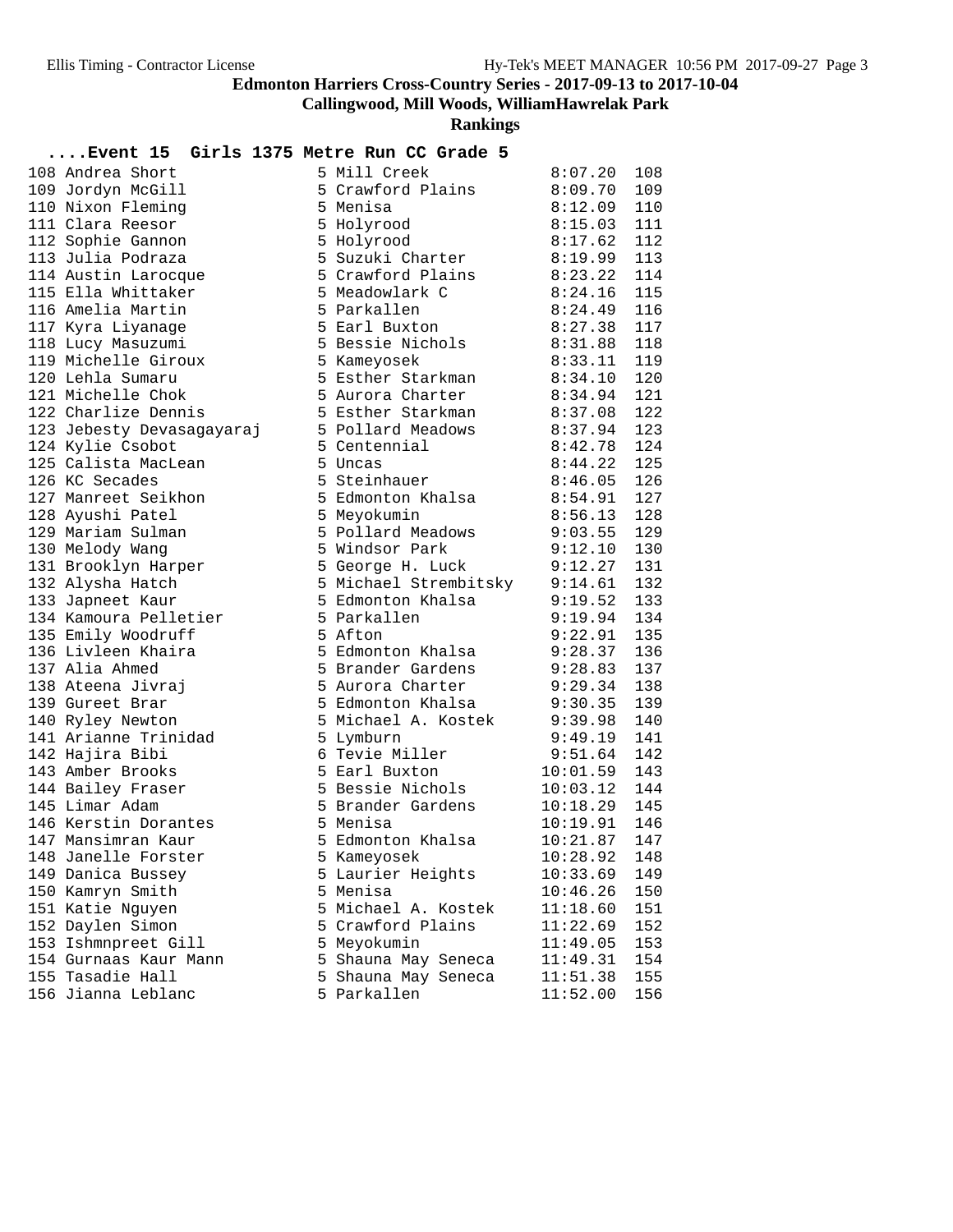**Callingwood, Mill Woods, WilliamHawrelak Park**

**Rankings**

|                                            |       | Team Scores  |                |    |      |      |      |      |    |       |
|--------------------------------------------|-------|--------------|----------------|----|------|------|------|------|----|-------|
| Rank Team                                  | Total | $\mathbf{1}$ | $\overline{2}$ | 3  | $*4$ | $*5$ | $*6$ | $*7$ | *8 | $*$ 9 |
| 1 Earl Buxton A                            | 36    | 8            | 12             | 16 |      |      |      |      |    |       |
| Total Time:<br>18:17.00                    |       |              |                |    |      |      |      |      |    |       |
| 6:05.67<br>Average:                        |       |              |                |    |      |      |      |      |    |       |
| 2 Westbrook A                              | 75    | 6            | 24             | 45 |      |      |      |      |    |       |
| Total Time:<br>18:57.07                    |       |              |                |    |      |      |      |      |    |       |
| Average:<br>6:19.03                        |       |              |                |    |      |      |      |      |    |       |
| 3 Johnny Bright A                          | 90    | 25           | 31             | 34 |      |      |      |      |    |       |
| Total Time:<br>19:32.81                    |       |              |                |    |      |      |      |      |    |       |
| 6:30.94<br>Average:                        |       |              |                |    |      |      |      |      |    |       |
| 4 Menisa A                                 | 92    | 17           | 33             | 42 |      |      |      |      |    |       |
| Total Time:<br>19:31.45                    |       |              |                |    |      |      |      |      |    |       |
| 6:30.49<br>Average:                        |       |              |                |    |      |      |      |      |    |       |
| 5 Parkallen A                              | 94    | 23           | 35             | 36 |      |      |      |      |    |       |
| Total Time:<br>19:33.76                    |       |              |                |    |      |      |      |      |    |       |
| Average:<br>6:31.26                        |       |              |                |    |      |      |      |      |    |       |
| 6 Strathcona Christian Ac A                | 97    | 19           | 32             | 46 |      |      |      |      |    |       |
| Total Time:<br>19:37.89                    |       |              |                |    |      |      |      |      |    |       |
| 6:32.63<br>Average:                        |       |              |                |    |      |      |      |      |    |       |
| 7 Holyrood A                               | 105   | 26           | 38             | 41 |      |      |      |      |    |       |
| Total Time:                                |       |              |                |    |      |      |      |      |    |       |
| 19:45.04                                   |       |              |                |    |      |      |      |      |    |       |
| Average:<br>6:35.02<br>8 Brander Gardens A |       |              | 39             |    |      |      |      |      |    |       |
| Total Time:                                | 120   | 20           |                | 61 |      |      |      |      |    |       |
| 19:59.80                                   |       |              |                |    |      |      |      |      |    |       |
| 6:39.94<br>Average:                        |       |              |                |    |      |      |      |      |    |       |
| 9 Michael Strembitsky A                    | 130   | 4            | 57             | 69 |      |      |      |      |    |       |
| Total Time:<br>19:55.29                    |       |              |                |    |      |      |      |      |    |       |
| Average:<br>6:38.43                        |       |              |                |    |      |      |      |      |    |       |
| 10 Rio Terrace                             | 134   | $\mathbf{1}$ | 54             | 79 |      |      |      |      |    |       |
| Total Time:<br>19:43.50                    |       |              |                |    |      |      |      |      |    |       |
| 6:34.50<br>Average:                        |       |              |                |    |      |      |      |      |    |       |
| 11 Michael A. Kostek A                     | 136   | 11           | 60             | 65 |      |      |      |      |    |       |
| Total Time:<br>20:05.95                    |       |              |                |    |      |      |      |      |    |       |
| Average:<br>6:41.99                        |       |              |                |    |      |      |      |      |    |       |
| 12 Aurora Charter A                        | 160   | 7            | 76             | 77 |      |      |      |      |    |       |
| Total Time:<br>20:26.54                    |       |              |                |    |      |      |      |      |    |       |
| Average:<br>6:48.85                        |       |              |                |    |      |      |      |      |    |       |
| 13 Windsor Park A                          | 160   | 5            | 73             | 82 |      |      |      |      |    |       |
| Total Time:<br>20:24.78                    |       |              |                |    |      |      |      |      |    |       |
| 6:48.26<br>Average:                        |       |              |                |    |      |      |      |      |    |       |
| 14 Strathcona Christian Ac B               | 181   | 51           | 58             | 72 |      |      |      |      |    |       |
| Total Time:<br>21:01.21                    |       |              |                |    |      |      |      |      |    |       |
| 7:00.41<br>Average:                        |       |              |                |    |      |      |      |      |    |       |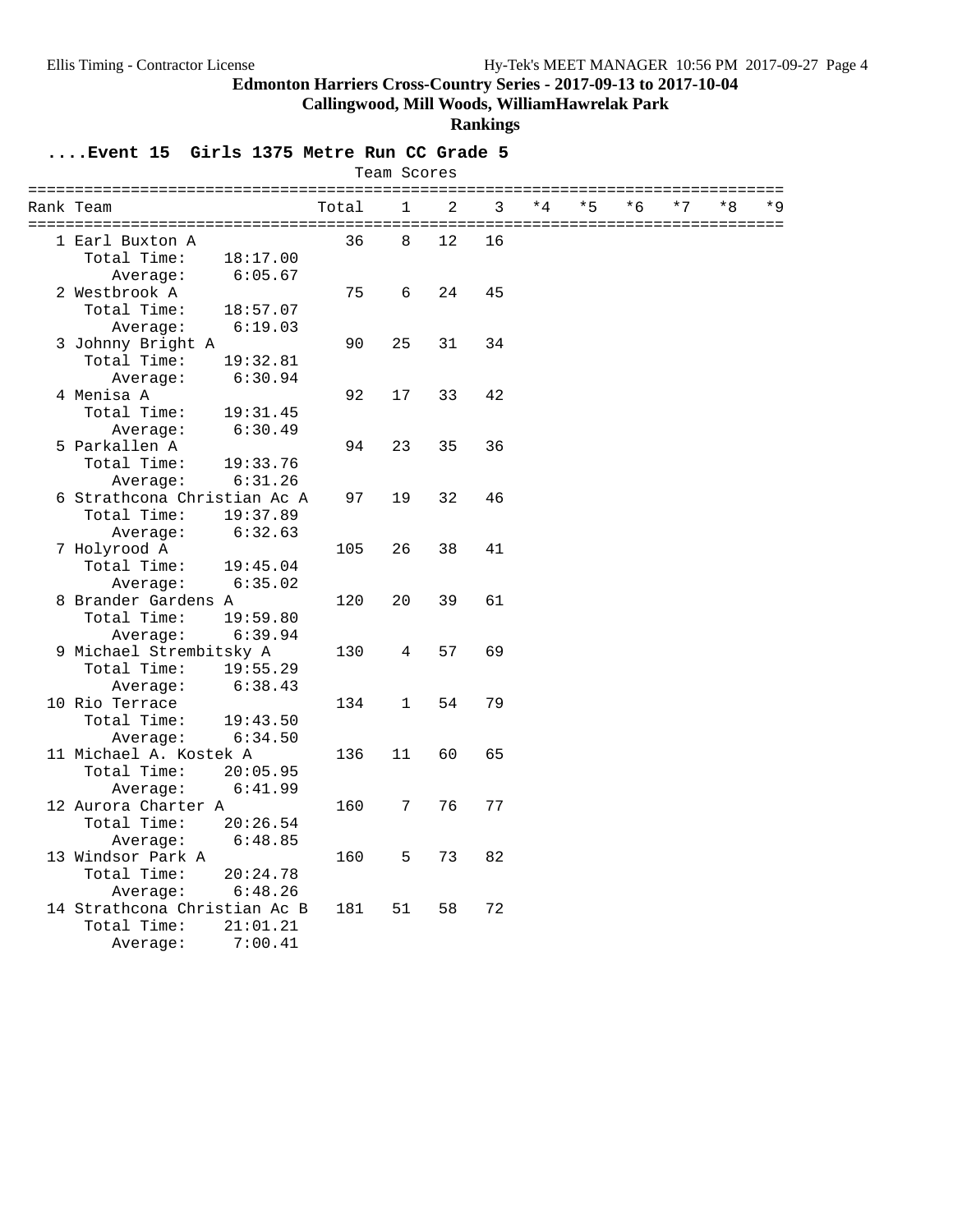#### **Callingwood, Mill Woods, WilliamHawrelak Park**

|                    | Event 15 Girls 1375 Metre Run CC Grade 5 |                     |     |            |    |             |     |
|--------------------|------------------------------------------|---------------------|-----|------------|----|-------------|-----|
|                    | 15 Laurier Heights A                     |                     | 185 |            | 30 | 52          | 103 |
|                    | Total Time: 21:11.99                     |                     |     |            |    |             |     |
|                    | Average:                                 | 7:04.00             |     |            |    |             |     |
| 16 Westbrook B     |                                          |                     |     |            |    | 187 56 64   | 67  |
|                    | Total Time: 21:11.25                     |                     |     |            |    |             |     |
|                    | Average: 7:03.75                         |                     |     |            |    |             |     |
| 17 Uncas A         |                                          |                     | 190 |            | 29 | 80          | 81  |
|                    | Total Time: 21:08.41                     |                     |     |            |    |             |     |
|                    | Average:                                 | 7:02.81             |     |            |    |             |     |
| 18 Holyrood B      |                                          |                     |     | 195 47     |    | 63          | 85  |
|                    | Total Time: 21:10.04                     |                     |     |            |    |             |     |
|                    | Average: 7:03.35                         |                     |     |            |    |             |     |
| 19 Centennial A    |                                          |                     |     | 214 28     |    | 92          | 94  |
|                    | Total Time: $21:27.83$                   |                     |     |            |    |             |     |
|                    | Average:                                 | 7:09.28             |     |            |    |             |     |
| 20 George H. Luck  |                                          |                     | 216 |            | 15 | 70          | 131 |
|                    | Total Time: 22:38.53                     |                     |     |            |    |             |     |
|                    | Average: 7:32.85                         |                     |     |            |    |             |     |
|                    | 21 George P. Nicholson                   |                     |     | 223        | 44 | 84 95       |     |
|                    | Total Time: 21:35.21                     |                     |     |            |    |             |     |
| 22 Earl Buxton B   | Average:                                 | 7:11.74             |     |            |    | 22 104      |     |
|                    | Total Time: 22:41.93                     |                     | 243 |            |    |             | 117 |
|                    | Average: 7:33.98                         |                     |     |            |    |             |     |
|                    | 23 Michael A. Kostek B                   |                     |     | 293        |    | 75 78       | 140 |
|                    | Total Time: $24:12.35$                   |                     |     |            |    |             |     |
|                    | Average:                                 | 8:04.12             |     |            |    |             |     |
|                    | 24 Esther Starkman                       |                     |     | 301        |    | 59 120      | 122 |
|                    | Total Time: 24:09.43                     |                     |     |            |    |             |     |
|                    | Average: 8:03.15                         |                     |     |            |    |             |     |
|                    | 25 Michael Strembitsky B                 |                     | 303 |            | 83 | 88          | 132 |
|                    | Total Time: 23:57.61                     |                     |     |            |    |             |     |
|                    | Average:                                 | 7:59.21             |     |            |    |             |     |
| 26 Menisa B        |                                          |                     |     | 304        | 48 | 110         | 146 |
|                    | Total Time: 25:18.29                     |                     |     |            |    |             |     |
|                    | Average: 8:26.10                         |                     |     |            |    |             |     |
| 27 Steinhauer      |                                          |                     |     |            |    | 314 86 102  | 126 |
|                    | Total Time: 23:53.80                     |                     |     |            |    |             |     |
|                    | Average:                                 | 7:57.94             |     |            |    |             |     |
|                    | 28 Bessie Nichols                        |                     | 324 | 62         |    | 118         | 144 |
|                    | Total Time: 25:37.83                     |                     |     |            |    |             |     |
|                    | Average: 8:32.61                         |                     |     |            |    |             |     |
|                    | 29 Crawford Plains A                     |                     |     |            |    | 330 107 109 | 114 |
| Total Time:        | Average:                                 | 24:35.95<br>8:11.99 |     |            |    |             |     |
| 30 Pollard Meadows |                                          |                     |     | 341 89 123 |    |             | 129 |
|                    | Total Time: 25:05.08                     |                     |     |            |    |             |     |
|                    | Average: 8:21.70                         |                     |     |            |    |             |     |
|                    | 31 Aurora Charter B                      |                     |     | 355        | 96 | 121         | 138 |
|                    | Total Time: $25:38.45$                   |                     |     |            |    |             |     |
|                    | Average:                                 | 8:32.82             |     |            |    |             |     |
|                    | 32 Brander Gardens B                     |                     |     |            |    | 369 87 137  | 145 |
| Total Time:        |                                          | 27:09.98            |     |            |    |             |     |
|                    | Average:                                 | 9:03.33             |     |            |    |             |     |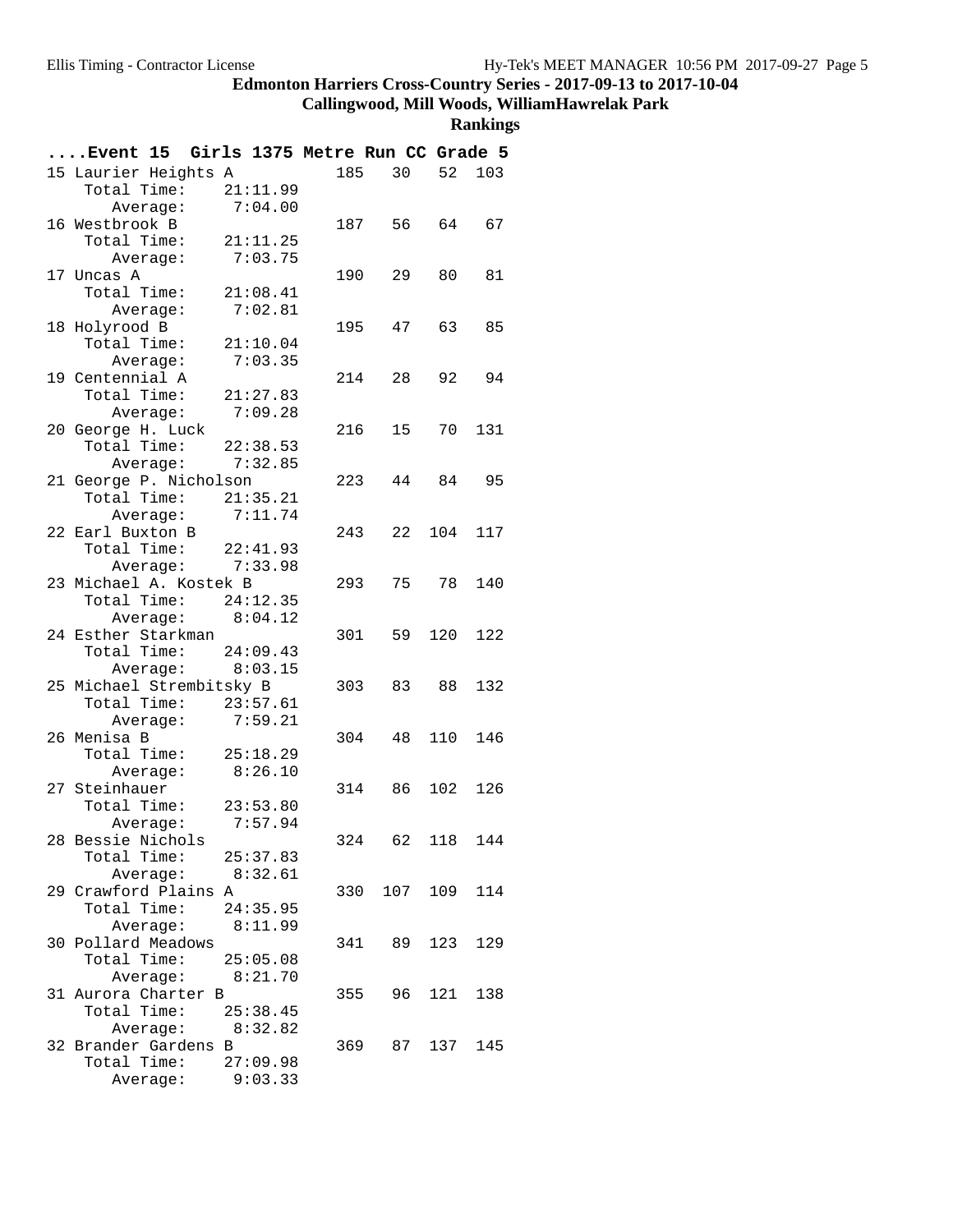**Callingwood, Mill Woods, WilliamHawrelak Park**

**Rankings**

| 33 Edmonton Khalsa A |          |  | 396 127 133 136 |  |
|----------------------|----------|--|-----------------|--|
| Total Time:          | 27:42.80 |  |                 |  |
| Average:             | 9:14.27  |  |                 |  |
| 34 Parkallen B       |          |  | 406 116 134 156 |  |
| Total Time:          | 29:36.43 |  |                 |  |
| Average:             | 9:52.15  |  |                 |  |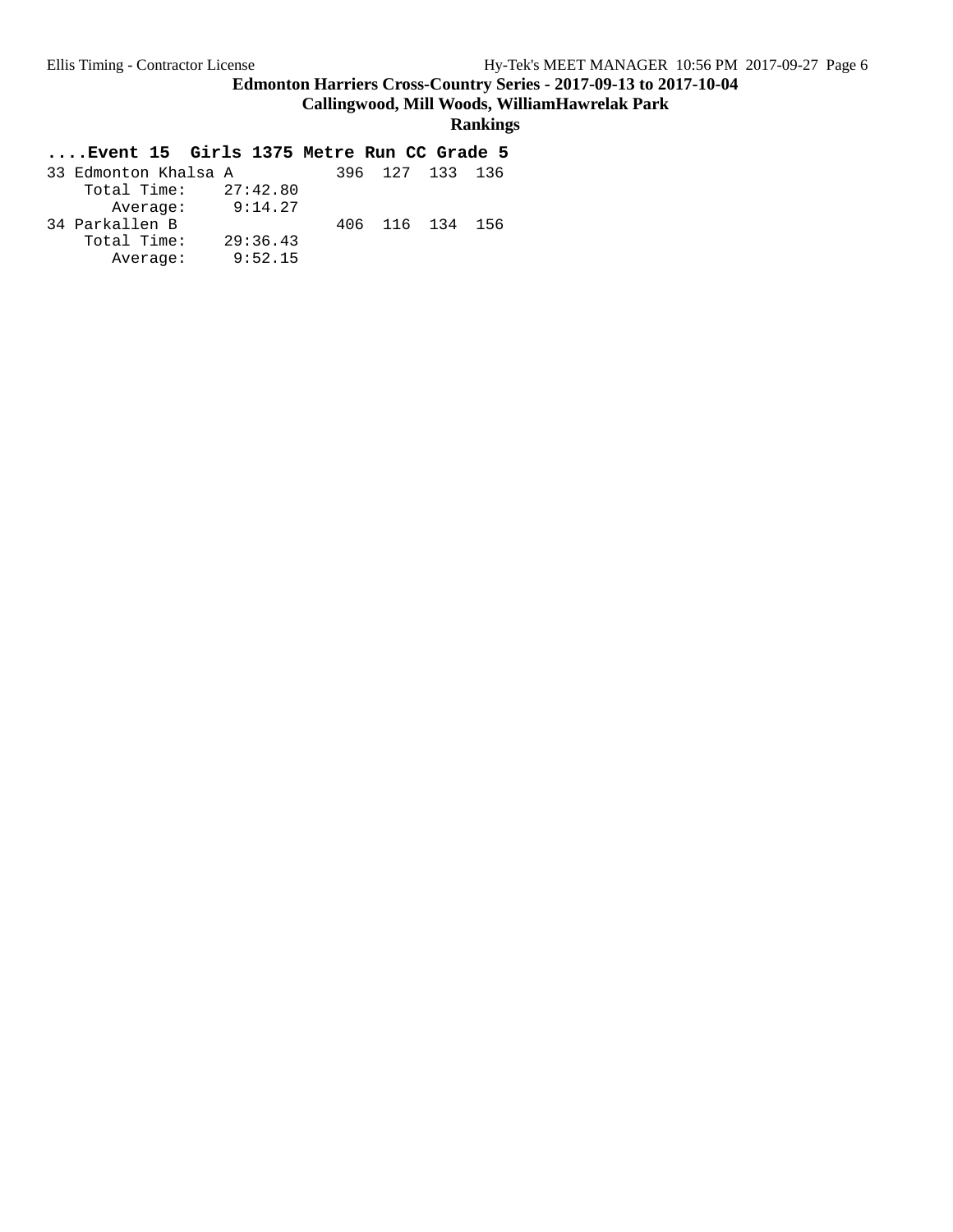**Callingwood, Mill Woods, WilliamHawrelak Park**

**Rankings**

## Event 16 Boys 1375 Metre Run CC Grade 5

| Name                   | Year School                   | Finals  | Points         |
|------------------------|-------------------------------|---------|----------------|
| 1 Nathan Froehlich     | 5 Strathcona C                | 5:04.16 | 1              |
| 2 Jayden VanVliet      | 5 George P. Nicholson 5:07.01 |         | $\overline{2}$ |
| 3 Jacob Loewen         | 5 Earl Buxton                 | 5:12.60 | 3              |
| 4 Jack Buchko          | 5 Rio Terrace                 | 5:14.35 | 4              |
| 5 Samuel Brandle       | 5 Edmonton Chr                | 5:17.03 | 5              |
| 6 Silas Brandle        | 5 Edmonton Chr                | 5:17.88 | 6              |
| 7 Liam Brandsma        | 5 Meadowlark C                | 5:20.47 | 7              |
| 8 Lachlan Brenner      | 5 Holyrood                    | 5:21.72 | 8              |
| 9 Lukas Motyka         | 5 Johnny Bright               | 5:22.08 | 9              |
| 10 Brock Hoffman       | 5 Rio Terrace                 | 5:22.65 | 10             |
| 11 Nolan Stewart       | 5 Johnny Bright               | 5:23.24 | 11             |
| 12 Rayan Elloumi       | 5 Earl Buxton                 | 5:26.69 | 12             |
| 13 Terrence Belley     | 5 Holyrood                    | 5:28.09 | 13             |
| 14 Owen Rattray        | 5 Earl Buxton                 | 5:29.83 | 14             |
| 15 Raheem Phudjo       | 5 Crawford Plains             | 5:30.40 | 15             |
| 16 Gabriel Bonfergneue | 5 McKernan                    | 5:30.85 | 16             |
| 17 Rowan Folk          | 5 Johnny Bright               | 5:32.98 | 17             |
| 18 Hudson Blyth        | 5 Earl Buxton                 | 5:33.69 | 18             |
| 19 Mohamed Trabelsi    | 5 Malmo                       | 5:34.01 | 19             |
| 20 Hudson Andrews      | 5 Michael Strembitsky         | 5:35.59 | 20             |
| 21 Kai Stothart        | 5 Michael Strembitsky 5:36.08 |         | 21             |
| 22 Jordan Hale         | 5 Edmonton Chr                | 5:37.06 | 22             |
| 23 Aaron Schmaus       | 5 Rio Terrace                 | 5:38.08 | 23             |
| 24 Jack Keddy          | 5 George H. Luck              | 5:38.34 | 24             |
| 25 Ahmed Elkadri       | 5 Centennial                  | 5:38.96 | 25             |
| 26 Van Johnson         | 5 Mill Creek                  | 5:39.94 | 26             |
| 27 Cole Bonar          | 5 George P. Nicholson         | 5:40.22 | 27             |
| 28 Lucas Brassard      | 5 Holyrood                    | 5:40.59 | 28             |
| 29 Rhen Andison        | 5 Parkallen                   | 5:42.16 | 29             |
| 30 Nolan Huhn          | 5 Aurora Charter              | 5:42.39 | 30             |
| 31 Jacob Reves         | 5 Bellevue/Champs             | 5:42.65 | 31             |
| 32 Max Lamb            | 5 Centennial                  | 5:42.84 | 32             |
| 33 Corey Lounsbury     | 5 Rio Terrace                 | 5:43.10 | 33             |
| 34 Cristian Quinteros  | 5 Earl Buxton                 | 5:43.98 | 34             |
| 35 Aidan DU Toit       | 5 Michael A. Kostek           | 5:46.01 | 35             |
| 36 Mohamed Abdurabbih  | 5 Patricia Heights            | 5:49.87 | 36             |
| 37 Ryder Pendry        | 5 Centennial                  | 5:50.27 | 37             |
| 38 Gabe Padbury        | 5 Earl Buxton                 | 5:52.35 | 38             |
| 39 Luc Lywood          | 5 Laurier Heights             | 5:52.98 | 39             |
| 40 Alex Andruchow      | 5 Lamont                      | 5:53.23 | 40             |
| 41 Casey Needham       | 5 Westbrook                   | 5:54.66 | 41             |
| 42 Lukas Reddekopp     | 5 Esther Starkman             | 5:56.01 | 42             |
| 43 Ellis Shagic        | 5 Parkallen                   | 5:56.82 | 43             |
| 44 Theo Gille          | 5 Rideau Park                 | 5:57.06 | 44             |
| 45 Zac Larmour         | 5 Patricia Heights            | 5:57.55 | 45             |
| 46 Graham Francis      | 5 Earl Buxton                 | 5:58.08 | 46             |
| 47 Zack Bowie          | 5 Westbrook                   | 5:58.29 | 47             |
| 48 Luke Powell         | 5 Nellie Carlson              | 5:59.12 | 48             |
| 49 Conor Cherneski     | 5 Windsor Park                | 5:59.52 | 49             |
| 50 Owen Hamel          | 5 Michael A. Kostek           | 5:59.97 | 50             |
| 51 Eric Davidson       | 5 Lendrum                     | 6:00.31 | 51             |
| 52 Quinn Patterson     | 5 Donnan                      | 6:00.52 | 52             |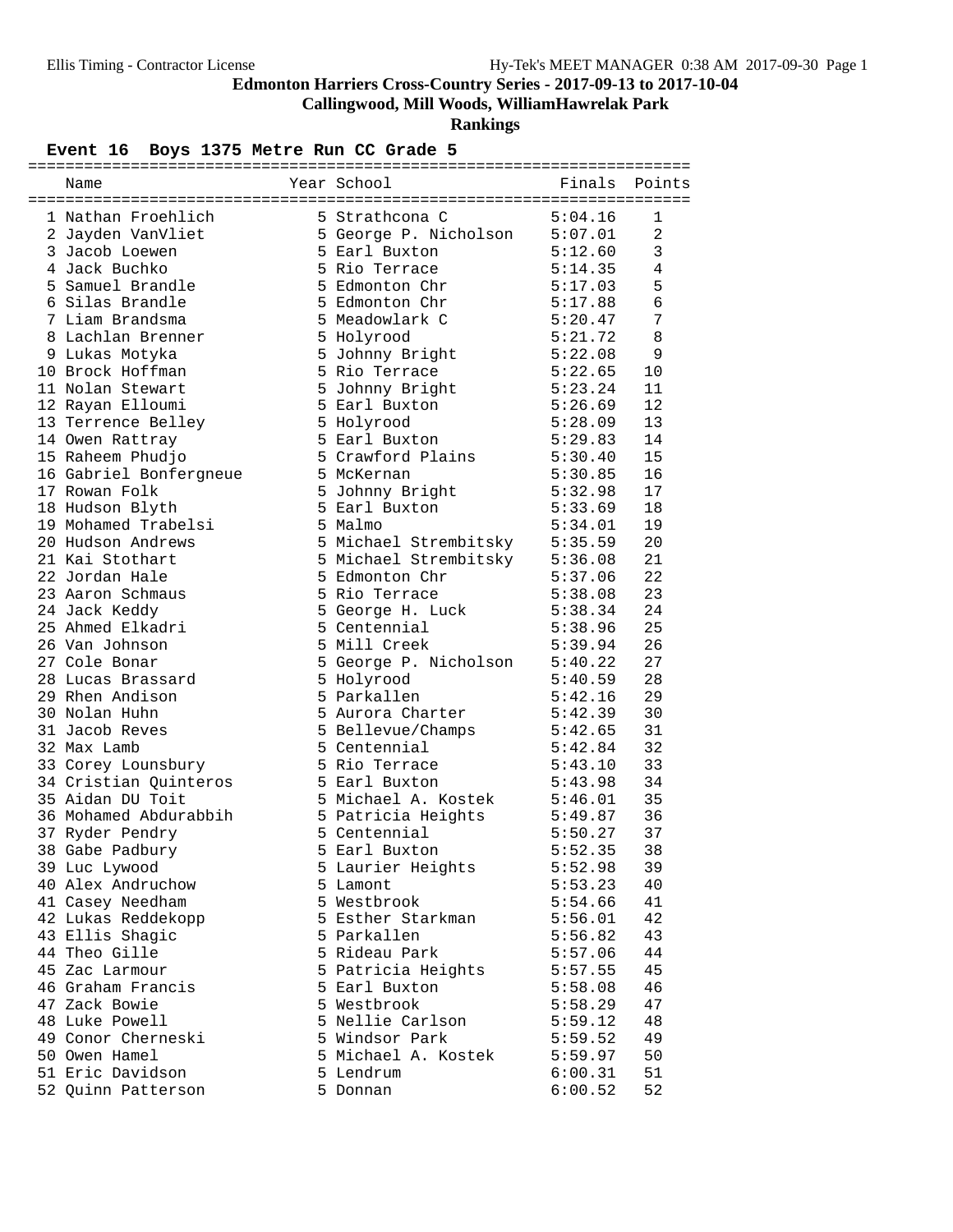**Callingwood, Mill Woods, WilliamHawrelak Park**

| Event 16 Boys 1375 Metre Run CC Grade 5 |                                                                                                                |         |     |
|-----------------------------------------|----------------------------------------------------------------------------------------------------------------|---------|-----|
| 53 Micah Bastura                        | 5 Edmonton Chr                                                                                                 | 6:01.03 | 53  |
| 54 Glenn Gallop                         | 5 Brander Gardens                                                                                              | 6:01.22 | 54  |
| 55 Mason Drinkwater                     | 5 Brander Gardens                                                                                              | 6:03.07 | 55  |
| 56 Edward Chen                          | 5 George P. Nicholson 6:03.84                                                                                  |         | 56  |
| 57 Ahmed El-Awiny                       | 5 Winterburn                                                                                                   | 6:04.09 | 57  |
| 58 Nathan Eskiw                         | 5 Edmonton Chr                                                                                                 | 6:05.81 | 58  |
| 59 Ryder Haakenson                      | 5 Mill Creek                                                                                                   | 6:07.18 | 59  |
| 60 Evan Klein                           | 5 McKernan                                                                                                     | 6:08.31 | 60  |
| 61 Hudson Young                         | 5 Michael Strembitsky                                                                                          | 6:10.40 | 61  |
| 62 Aiden Maston                         | 5 Donnan                                                                                                       | 6:10.86 | 62  |
| 63 Toren Nott                           | 5 Lendrum                                                                                                      | 6:11.36 | 63  |
| 64 Owen Griffiths                       | 5 McKernan                                                                                                     | 6:11.60 | 64  |
| 65 Parker Wilms                         | 5 Brander Gardens                                                                                              | 6:14.30 | 65  |
| 66 Trustan Vander Leeuw                 | 5 George P. Nicholson 6:15.03                                                                                  |         | 66  |
| 67 William Lim                          | 5 George P. Nicholson 6:15.61                                                                                  |         | 67  |
| 68 Leo den Besten                       | 5 Steinhauer                                                                                                   | 6:16.09 | 68  |
| 69 Cole Cameron                         | 5 Dr Margaret-Ann                                                                                              | 6:16.51 | 69  |
| 70 Oscar Twells                         | 5 Westglen                                                                                                     | 6:16.94 | 70  |
| 71 Joshua Macauley                      | 5 Lendrum                                                                                                      | 6:17.57 | 71  |
| 72 Daniel McFee                         | 5 Steinhauer                                                                                                   | 6:17.93 | 72  |
| 73 Maxwell Putz                         | 5 Mill Creek                                                                                                   | 6:18.24 | 73  |
| 74 Nolan Logan                          | 5 Johnny Bright                                                                                                | 6:18.68 | 74  |
| 75 Nathan Mackie                        | 5 Westglen                                                                                                     | 6:18.98 | 75  |
| 76 Brett Barnes                         | 5 Belgravia                                                                                                    | 6:20.39 | 76  |
| 77 Felix Rossman                        | 5 Donnan                                                                                                       | 6:20.66 | 77  |
| 78 Abed Hosso                           | 5 Centennial and the state of the state of the state of the state of the state of the state of the state of th | 6:21.63 | 78  |
| 79 Bennet Hope                          | 5 Earl Buxton                                                                                                  | 6:22.11 | 79  |
| 80 Jaxon Lavigne                        | 5 Michael A. Kostek                                                                                            | 6:22.31 | 80  |
| 81 Omar Mahmoud                         | 5 Malmo                                                                                                        | 6:22.61 | 81  |
| 82 Nathan Taylor                        | 5 George P. Nicholson 6:23.00                                                                                  |         | 82  |
| 83 Max Muller                           | 5 Esther Starkman                                                                                              | 6:23.29 | 83  |
| 84 Xavier Park                          | 5 Rio Terrace                                                                                                  | 6:24.13 | 84  |
| 85 Preston Russell                      | 5 George P. Nicholson 6:24.61                                                                                  |         | 85  |
| 86 Jason Yih                            | 5 Belgravia                                                                                                    | 6:25.18 | 86  |
| 87 Noah Hunter                          | 5 Bessie Nichols                                                                                               | 6:26.64 | 87  |
| 88 Adham Elsalhy                        | 5 Centennial                                                                                                   | 6:28.10 | 88  |
| 89 Emmett Hicks                         | 5 Coronation                                                                                                   | 6:28.86 | 89  |
| 90 Nathan Power                         | 5 Rio Terrace                                                                                                  | 6:29.58 | 90  |
| 91 Nolan Huckabay                       | 5 Johnny Bright                                                                                                | 6:30.77 | 91  |
| 92 Kayden Hearn                         | 5 Leduc Estates                                                                                                | 6:31.64 | 92  |
| 93 Dominic Mao                          | 5 Holyrood                                                                                                     | 6:32.10 | 93  |
| 94 Patel Badal                          | 5 Pollard Meadows                                                                                              | 6:32.35 | 94  |
| 95 Harsh Patel                          | 5 Pollard Meadows                                                                                              | 6:33.31 | 95  |
| 96 Luke Howrish                         | 5 Suzuki Charter                                                                                               | 6:34.53 | 96  |
| 97 Tarek MacIsaac                       | 5 Clara Tyner                                                                                                  | 6:34.79 | 97  |
| 98 Brayden Parris                       | 5 Johnny Bright                                                                                                | 6:35.10 | 98  |
| 99 Camden Penner                        | 5 Laurier Heights                                                                                              | 6:35.49 | 99  |
| 100 Luke McBain                         | 5 Strathcona C                                                                                                 | 6:35.89 | 100 |
| 101 Akileash Saravanan                  | 5 Meyokumin                                                                                                    | 6:36.32 | 101 |
| 102 Ethan Moreau                        | 5 Laurier Heights                                                                                              | 6:36.63 | 102 |
| 103 Zayne Forde                         | 5 Coralwood Advent                                                                                             | 6:37.01 | 103 |
| 104 Daymon Yakimik                      | 5 Michael A. Kostek                                                                                            | 6:37.45 | 104 |
| 105 Isaac Michaelchuk                   | 5 Centennial                                                                                                   | 6:37.86 | 105 |
| 106 Ryan Warren                         | 5 Centennial                                                                                                   | 6:38.26 | 106 |
| 107 Elliott Melvin                      | 5 Lansdowne                                                                                                    | 6:38.71 | 107 |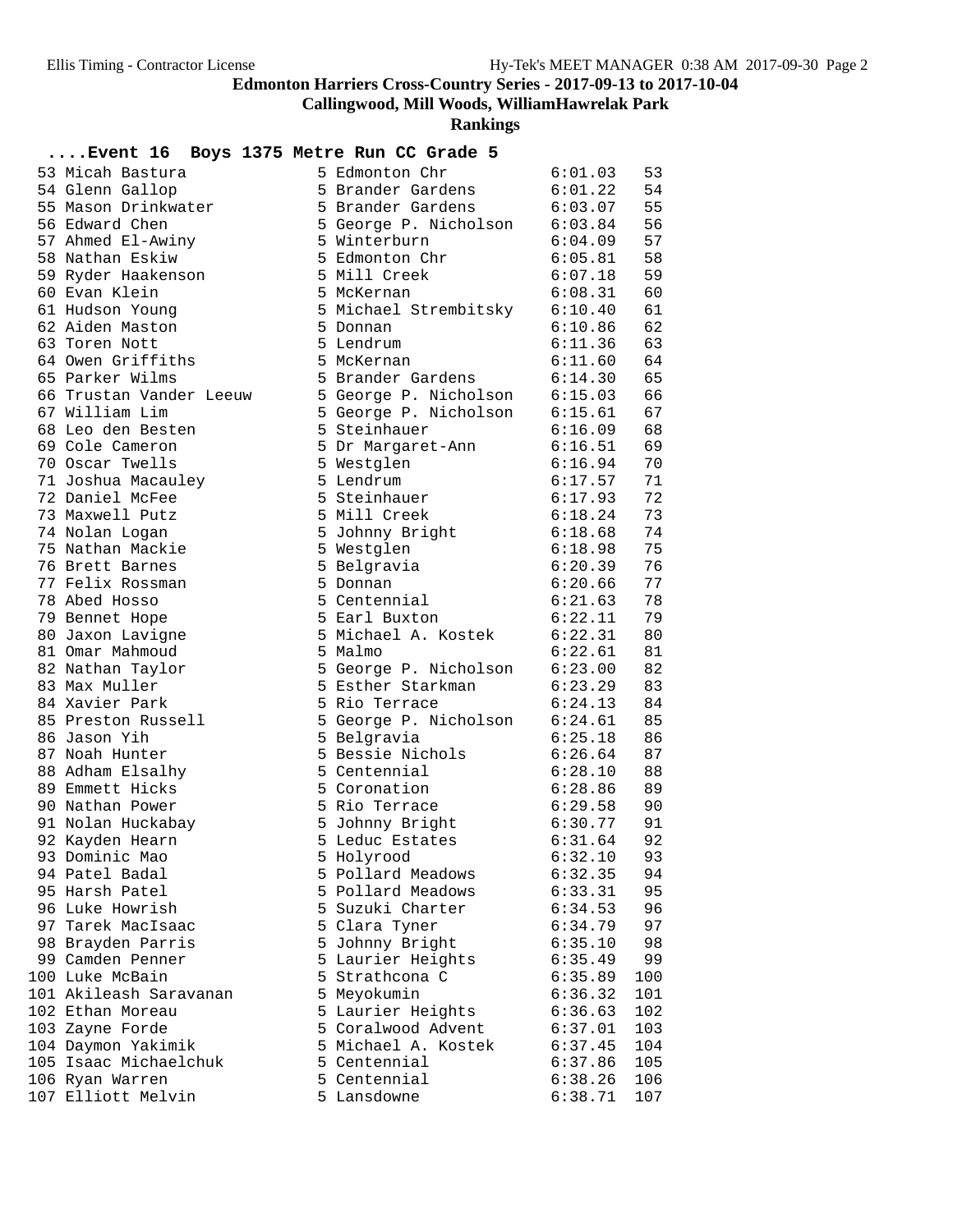**Callingwood, Mill Woods, WilliamHawrelak Park**

|                                           |  | канкицз                                                                                          |                               |            |
|-------------------------------------------|--|--------------------------------------------------------------------------------------------------|-------------------------------|------------|
| Event 16 Boys 1375 Metre Run CC Grade 5   |  |                                                                                                  |                               |            |
| 108 Ian Rieve                             |  | 5 George H. Luck                                                                                 | 6:39.15                       | 108        |
| 109 Mathew Augustin                       |  | 5 Rideau Park                                                                                    | 6:39.59                       | 109        |
| 110 Micah Emmanuel                        |  | 5 Centennial                                                                                     | 6:40.20                       | 110        |
| 111 Athan Konidas                         |  | 5 Earl Buxton                                                                                    | 6:40.66                       | 111        |
| 112 Theo Shipton                          |  | 5 Centennial 6:41.29                                                                             |                               | 112        |
| 113 Isaac Wong                            |  | 5 Windsor Park 6:41.91                                                                           |                               | 113        |
| 114 Mousa Weis                            |  | 5 Malmo                                                                                          | 6:43.24                       | 114        |
| 115 Christopher Tyson                     |  | 5 Donnan<br>5 Donnan<br>5 Patricia Heights 6:44.04<br>5 Rio Terrace 6:44.42<br>5 Lymburn 6:45.97 | 6:43.72                       | 115        |
| 116 Ben Basualdo                          |  |                                                                                                  |                               | 116        |
| 117 Calum Laird                           |  |                                                                                                  |                               | 117        |
| 118 Ashraf ElAbray                        |  |                                                                                                  |                               | 118        |
| 119 Paul Dela Cruz                        |  | 5 Major General Gr 6:47.39                                                                       |                               | 119        |
| 120 Bruno Capenakas                       |  | 5 McKernan                                                                                       | 6:48.24                       | 120        |
| 121 Jason Victor                          |  | 5 PRODUCTION<br>5 Brander Gardens                                                                | 6:48.92                       | 121        |
| 122 Alex Lacombe                          |  | 5 Menisa                                                                                         | 6:49.20                       | 122        |
| 123 Colby Dyrland                         |  | 5 Tevie Miller 6:52.56                                                                           |                               | 123        |
| 124 Qahir Virani                          |  | 5 Lynnwood                                                                                       | 6:55.31                       | 124        |
| 125 Jacob Hirsche                         |  | 5 Johnny Bright 6:57.50                                                                          |                               | 125        |
| 126 Oscar Olfert                          |  |                                                                                                  | 6:58.54                       | 126        |
| 127 James Hupka                           |  | 5 Esther Starkman<br>5 Johnny Bright<br>5 Windsor Bill                                           | $7:00.03$ $7:00.82$           | 127        |
| 128 Kane Parrell                          |  |                                                                                                  | 7:00.82                       | 128        |
| 129 Clark Baker                           |  | 5 Windsor Park                                                                                   | 7:01.29                       | 129        |
| 130 Jeremy Merino                         |  | 5 Coralwood Advent                                                                               | 7:01.59                       | 130        |
| 131 Dylan Lentz                           |  | George H. Luck                                                                                   | 7:01.94                       | 131        |
| 132 Declan Funnell                        |  | 5 Lendrum                                                                                        | 7:02.17                       | 132        |
| 133 Ronan Perry                           |  | 5 Suzuki Charter<br>5 Michael Strembitsky                                                        | 7:04.16                       | 133        |
| 134 Alex Czupryn                          |  |                                                                                                  | 7:05.16<br>7:06.49            | 134<br>135 |
| 135 Alex Augustine                        |  | 5 Centennial<br>5 Windsor Park                                                                   |                               |            |
| 136 Nicholas Motan<br>137 Jamie Henderson |  | 5 Earl Buxton                                                                                    | 7:07.32                       | 136        |
| 138 Issac Wan                             |  | 5 Michael A. Kostek                                                                              | 7:09.69<br>7:12.46            | 137<br>138 |
| 139 Corban Boshoff                        |  | 6 Meadowlark C                                                                                   | 7:13.49                       | 139        |
| 140 Riley Knoll                           |  | 5 Menisa                                                                                         | 7:16.29                       | 140        |
| 141 Rian Pilgrim                          |  | 5 Esther Starkman                                                                                | 7:16.91                       | 141        |
| 142 Geoffrey Norton                       |  | 6 Laurier Heights                                                                                | 7:17.61                       | 142        |
| 143 Quinn Boyington                       |  | 5 Patricia Heights                                                                               | 7:17.97                       | 143        |
| 144 Lebron Ruado                          |  | 5 Steinhauer                                                                                     |                               | 144        |
| 145 Oliver Rawson                         |  | 5 Esther Starkman                                                                                | 7:18.36<br>7:18.63<br>7:18.63 | 145        |
| 146 Adam Borshawa                         |  | 5 Steinhauer                                                                                     | $7:19.58$ 146                 |            |
| 147 Nasir Elmi                            |  | 5 Steinhauer                                                                                     | 7:20.06                       | 147        |
| 148 Zoravar Thandi                        |  | 5 Brander Gardens                                                                                | 7:21.34                       | 148        |
| 149 Arham Aziz                            |  | 5 Meyokumin                                                                                      | 7:23.35                       | 149        |
| 150 Harjot Takhar                         |  | 5 Meyokumin                                                                                      | 7:24.33                       | 150        |
| 151 Dayaa Thind                           |  | 5 Crawford Plains                                                                                | 7:33.01                       | 151        |
| 152 David Dahl                            |  | 5 Brander Gardens                                                                                | 7:39.24                       | 152        |
| 153 Jacob Jones                           |  | 5 Bessie Nichols                                                                                 | 7:42.23                       | 153        |
| 154 Haydn Couprie                         |  | 5 Bessie Nichols                                                                                 | 7:44.08                       | 154        |
| 155 Jison Saji                            |  | 5 Pollard Meadows                                                                                | 7:47.09                       | 155        |
| 156 Parker Douglas                        |  | 5 Rio Terrace                                                                                    | 7:47.32                       | 156        |
| 157 Alex Wysynski                         |  | 5 George H. Luck                                                                                 | 7:50.36                       | 157        |
| 158 Dhairya Chauhan                       |  | 5 Pollard Meadows                                                                                | 7:51.89                       | 158        |
| 159 Alex Crabtree                         |  | 5 Brander Gardens                                                                                | 7:53.63                       | 159        |
| 160 Brody Kagi                            |  | 5 Coloniale Estates                                                                              | 7:56.45                       | 160        |
| 161 Jacob Berman                          |  | 5 Coralwood Advent                                                                               | 7:58.54                       | 161        |
| 162 Tanveer Sidhu                         |  | 5 Pollard Meadows                                                                                | 7:59.22                       | 162        |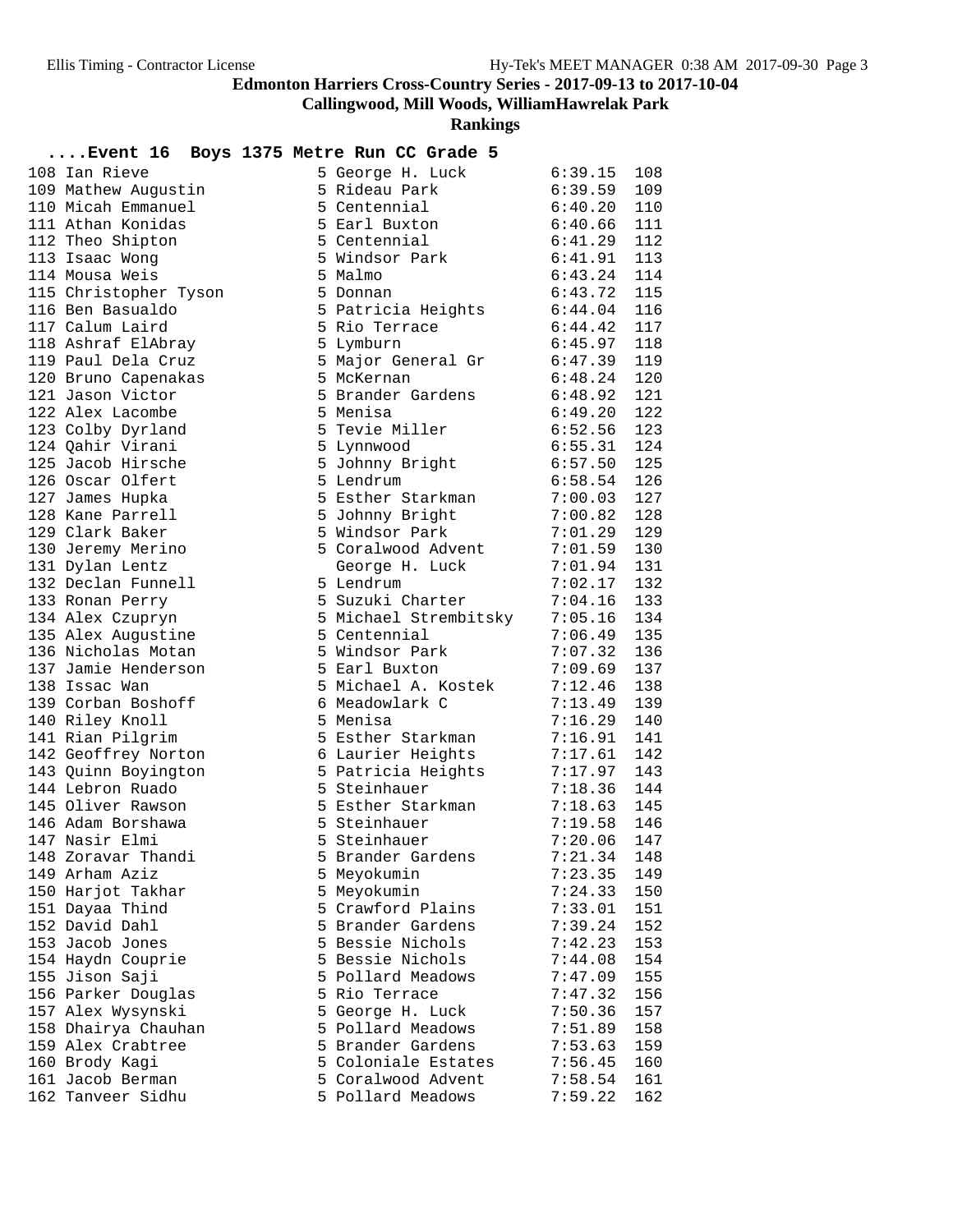**Callingwood, Mill Woods, WilliamHawrelak Park**

**Rankings**

#### **....Event 16 Boys 1375 Metre Run CC Grade 5**

| 163 Will Russill        | 5 Garneau             | 7:59.42  | 163 |
|-------------------------|-----------------------|----------|-----|
| 164 Hamam Al Masalmeh   | 5 Sifton              | 8:00.33  | 164 |
| 165 Khym Rogers-Leville | 5 Victoria            | 8:02.58  | 165 |
| 166 Devon Peleskei      | 5 Donnan              | 8:05.14  | 166 |
| 167 Musa Elmahdi        | 5 Aurora Charter      | 8:08.33  | 167 |
| 168 Dip Khadka          | 5 Rideau Park         | 8:09.33  | 168 |
| 169 Kauri Aalto         | 5 Victoria            | 8:19.05  | 169 |
| 170 Sukhpal Singh       | 5 Shauna May Seneca   | 8:19.40  | 170 |
| 171 Ian Webb            | 5 George P. Nicholson | 8:24.42  | 171 |
| 172 Basil Khan          | 5 Steinhauer          | 8:25.53  | 172 |
| 173 Armaan Jhinjar      | 5 Edmonton Khalsa     | 8:28.36  | 173 |
| 174 Bevan Bagshaw       | 5 George H. Luck      | 8:38.15  | 174 |
| 175 Nathan Schoenhardt  | 5 Brander Gardens     | 8:38.77  | 175 |
| 176 Abdir Ibrahim       | 5 Balwin              | 8:39.70  | 176 |
| 177 Singh Sui           | 5 Pollard Meadows     | 8:42.26  | 177 |
| 178 Yousef Abo-Said     | 5 Malmo               | 8:45.35  | 178 |
| 179 Avraj Randhawa      | 5 Edmonton Khalsa     | 8:46.01  | 179 |
| 180 Gavindeep Bassi     | 5 Edmonton Khalsa     | 8:50.35  | 180 |
| 181 Mohamud Abderahman  | 5 Sifton              | 8:54.58  | 181 |
| 182 Victor Onyegbula    | 5 Dr Margaret-Ann     | 8:55.88  | 182 |
| 183 Levi Smart          | 5 Bessie Nichols      | 9:04.00  | 183 |
| 184 Hamza Malik         | 5 Pollard Meadows     | 9:13.45  | 184 |
| 185 Hetarth Patel       | 5 Meyokumin           | 9:14.79  | 185 |
| 186 Cole Alexandre      | 5 Crawford Plains     | 9:16.55  | 186 |
| 187 Shiven Aery         | 5 Dr Margaret-Ann     | 9:22.26  | 187 |
| 188 Excellence Anyanwu  | 5 Strathcona C        | 9:30.05  | 188 |
| 189 Decklin Sciotto     | 5 Crawford Plains     | 9:32.76  | 189 |
| 190 Daimen Rawluk       | 5 Kensington          | 9:34.15  | 190 |
| 191 Owen Clarke         | 5 Brander Gardens     | 9:38.26  | 191 |
| 192 Carlos Perez        | 5 Tevie Miller        | 9:49.15  | 192 |
| 193 Ethan Kennedy       | 5 Lymburn             | 9:55.43  | 193 |
| 194 Jaden Salipan       | 5 Crawford Plains     | 9:57.70  | 194 |
| 195 Sam Pretzlaff       | 5 Westbrook           | 10:15.18 | 195 |
| 196 Hisham Hoque        | 5 Dr Margaret-Ann     | 10:26.26 | 196 |
| 197 Ben Smith           | 5 Winterburn          | 10:30.33 | 197 |
| 198 Sam Bentley         | 5 Earl Buxton         | 10:40.88 | 198 |
| 199 Sharat Chandra      | 5 Shauna May Seneca   | 10:42.93 | 199 |
| 200 Ojas Sharma         | 5 Earl Buxton         | 11:09.94 | 200 |
| 201 Jaden Bradshaw      | 5 Lymburn             | 11:27.96 | 201 |
| 202 Nolan Einarsson     | 5 Tevie Miller        | 11:28.00 | 202 |

#### Team Scores

| Rank Team                                  |                     | Total 1 2 3 *4 *5 *6 *7 *8 *9 |         |  |  |  |  |
|--------------------------------------------|---------------------|-------------------------------|---------|--|--|--|--|
| 1 Earl Buxton A<br>Total Time:<br>Average: | 16:09.12<br>5:23.04 | 29                            | 3 12 14 |  |  |  |  |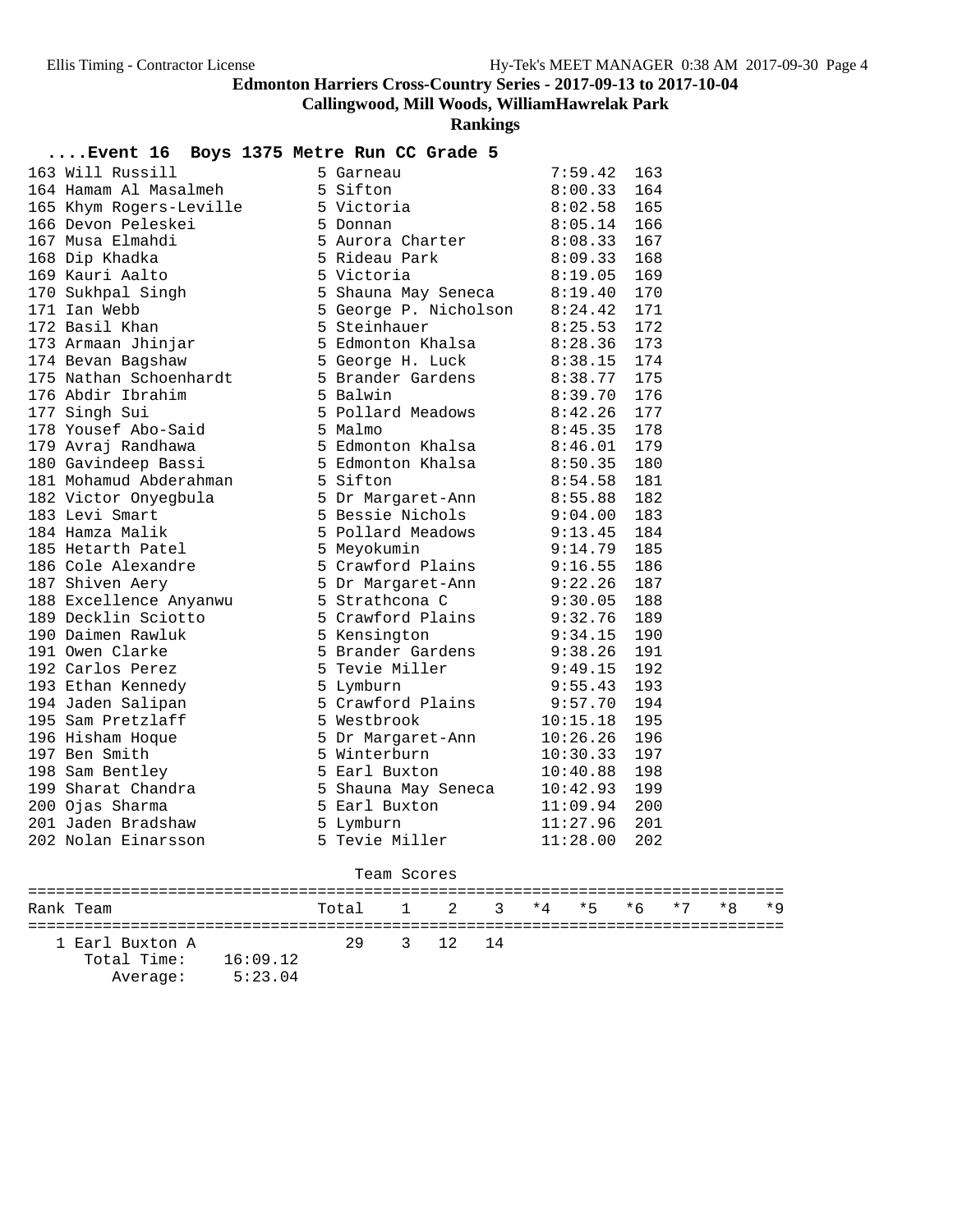**Callingwood, Mill Woods, WilliamHawrelak Park**

| Event 16 Boys 1375 Metre Run CC Grade 5         |                    |          |        |    |                |     |
|-------------------------------------------------|--------------------|----------|--------|----|----------------|-----|
| 2 Edmonton Christian West A 33                  |                    |          |        | 5  | 6 <sup>6</sup> | 22  |
| Total Time: 16:11.97                            |                    |          |        |    |                |     |
|                                                 | Average: $5:23.99$ |          |        |    |                |     |
| 3 Johnny Bright A                               |                    |          | 37     | 9  | 11             | 17  |
| Total Time: 16:18.30                            |                    |          |        |    |                |     |
|                                                 | Average: 5:26.10   |          |        |    |                |     |
| 4 Rio Terrace A                                 |                    |          | 37     | 4  | 10             | 23  |
| Total Time:                                     |                    | 16:15.08 |        |    |                |     |
| Average:                                        |                    | 5:25.03  |        |    |                |     |
| 5 Holyrood A                                    |                    |          | 49     | 8  | 13             | 28  |
| Total Time: 16:30.40                            |                    |          |        |    |                |     |
|                                                 | Average: 5:30.14   |          |        |    |                |     |
| 6 George P. Nicholson A<br>Total Time: 16:51.07 |                    |          | 85 2   |    | 27             | 56  |
| Average:                                        |                    | 5:37.03  |        |    |                |     |
| 7 Earl Buxton B                                 |                    |          | 90     | 18 | 34             | 38  |
| Total Time: 17:10.02                            |                    |          |        |    |                |     |
|                                                 | Average: 5:43.34   |          |        |    |                |     |
| 8 Centennial A                                  |                    |          | 94     | 25 | 32             | 37  |
| Total Time: 17:12.07                            |                    |          |        |    |                |     |
| Average:                                        |                    | 5:44.03  |        |    |                |     |
| 9 Michael Strembitsky A                         |                    |          | 102    | 20 | 21             | 61  |
| Total Time: 17:22.07                            |                    |          |        |    |                |     |
|                                                 | Average: 5:47.36   |          |        |    |                |     |
| 10 McKernan A                                   |                    |          | 140    | 16 | 60 —           | 64  |
| Total Time:                                     | 17:50.76           |          |        |    |                |     |
| Average:                                        |                    | 5:56.92  |        |    |                |     |
| 11 Mill Creek                                   |                    |          | 158 26 |    | 59             | 73  |
| Total Time: 18:05.36                            |                    |          |        |    |                |     |
|                                                 | Average: 6:01.79   |          |        |    |                |     |
| 12 Michael A. Kostek A                          |                    |          | 165    | 35 | 50             | 80  |
| Total Time: 18:08.29                            |                    |          |        |    |                |     |
|                                                 | Average: 6:02.77   |          |        |    |                | 65  |
| 13 Brander Gardens A<br>Total Time: 18:18.59    |                    |          | 174 54 |    | 55             |     |
|                                                 | Average: 6:06.20   |          |        |    |                |     |
| 14 Lendrum A                                    |                    |          | 185 51 |    | 63             | 71  |
| Total Time: 18:29.24                            |                    |          |        |    |                |     |
| Average:                                        |                    | 6:09.75  |        |    |                |     |
| 15 Donnan A                                     |                    |          | 191    | 52 | 62             | 77  |
| Total Time: $18:32.04$                          |                    |          |        |    |                |     |
|                                                 | Average: 6:10.68   |          |        |    |                |     |
| 16 Patricia Heights A                           |                    |          | 197 36 |    | 45             | 116 |
| Total Time: 18:31.46                            |                    |          |        |    |                |     |
| Average:                                        |                    | 6:10.49  |        |    |                |     |
| 17 Rio Terrace B                                |                    |          | 207    | 33 | 84             | 90  |
| Total Time: 18:36.81                            |                    |          |        |    |                |     |
| Average:                                        |                    | 6:12.27  |        |    |                |     |
| 18 Malmo A                                      |                    |          | 214    | 19 | 81             | 114 |
| Total Time: 18:39.86                            |                    |          |        |    |                |     |
|                                                 | Average: 6:13.29   |          |        |    |                |     |
| 19 George P. Nicholson B                        |                    |          | 215 66 |    | 67 —           | 82  |
| Total Time:                                     |                    | 18:53.64 |        |    |                |     |
| Average:                                        |                    | 6:17.88  |        |    |                |     |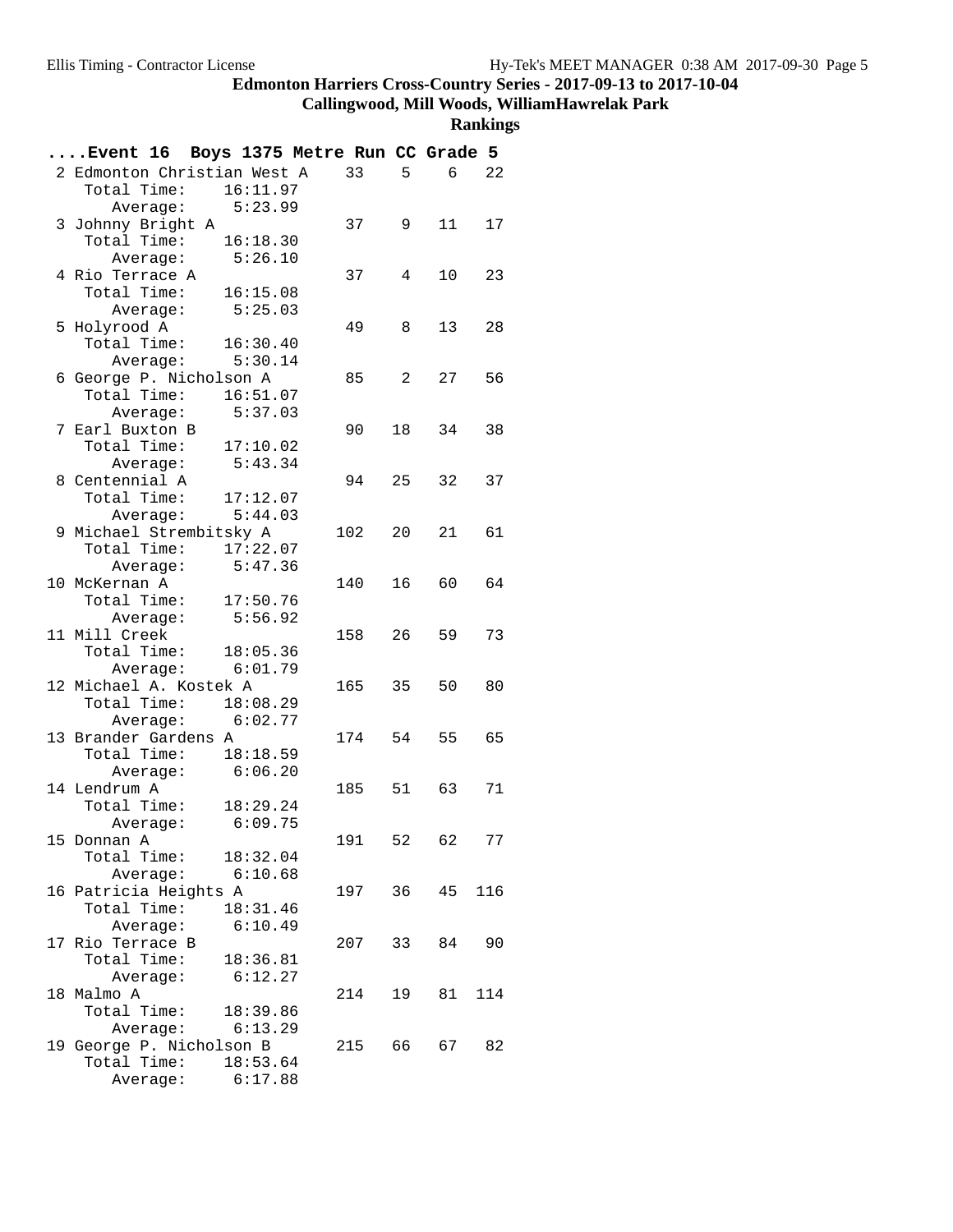## **Callingwood, Mill Woods, WilliamHawrelak Park**

| 236<br>46<br>79 111<br>20 Earl Buxton C<br>Total Time: 19:00.85<br>Average: 6:20.29<br>21 Laurier Heights A<br>102<br>240 39<br>99<br>Total Time: 19:05.10<br>Average: 6:21.70<br>22 Esther Starkman A<br>252<br>42<br>83<br>127<br>Total Time: 19:19.33<br>Average: $6:26.45$<br>23 George H. Luck A<br>263 24 108<br>131<br>Total Time: 19:19.43<br>Average: 6:26.48<br>263 74 91 98<br>24 Johnny Bright B<br>Total Time: $19:24.55$<br>Average: 6:28.19<br>25 Centennial B<br>271<br>78<br>88<br>105<br>Total Time: 19:27.59<br>Average: 6:29.20<br>26 Westbrook<br>283<br>41<br>47<br>195<br>Total Time: 22:08.13<br>Average: 7:22.71<br>27 Steinhauer A<br>284 68<br>72<br>144<br>Total Time: 19:52.38<br>6:37.46<br>Average:<br>28 Strathcona Christian Ac<br>289 1 100 188<br>Total Time: 21:10.10<br>Average: $7:03.37$<br>291 49 113<br>129<br>29 Windsor Park A<br>Total Time: 19:42.72<br>Average: 6:34.24<br>30 Rideau Park<br>321<br>44 109<br>168<br>Total Time: 20:45.98<br>Average: 6:55.33<br>31 Centennial C<br>328 106 110<br>112<br>Total Time: 19:59.75<br>6:39.92<br>Average:<br>32 Pollard Meadows A<br>344 94 95<br>155<br>Total Time: 20:52.75<br>Average: $6:57.59$<br>33 Crawford Plains A<br>352<br>15 151 186<br>Total Time:<br>22:19.96<br>Average:<br>7:26.66<br>34 Bessie Nichols A<br>394 87 153<br>154<br>Total Time:<br>21:52.95<br>7:17.65<br>Average:<br>35 Coralwood Adventist Aca<br>103<br>130<br>161<br>394<br>Total Time:<br>21:37.14<br>Average:<br>7:12.38<br>36 Meyokumin A<br>101 149<br>400<br>150<br>Total Time:<br>21:24.00<br>7:08.00<br>Average:<br>37 Brander Gardens B<br>121 148<br>421<br>152<br>Total Time:<br>21:49.50<br>7:16.50<br>Average: | Event 16 Boys 1375 Metre Run CC Grade 5 |  |  |  |
|--------------------------------------------------------------------------------------------------------------------------------------------------------------------------------------------------------------------------------------------------------------------------------------------------------------------------------------------------------------------------------------------------------------------------------------------------------------------------------------------------------------------------------------------------------------------------------------------------------------------------------------------------------------------------------------------------------------------------------------------------------------------------------------------------------------------------------------------------------------------------------------------------------------------------------------------------------------------------------------------------------------------------------------------------------------------------------------------------------------------------------------------------------------------------------------------------------------------------------------------------------------------------------------------------------------------------------------------------------------------------------------------------------------------------------------------------------------------------------------------------------------------------------------------------------------------------------------------------------------------------------------------------------------------------------------------------------|-----------------------------------------|--|--|--|
|                                                                                                                                                                                                                                                                                                                                                                                                                                                                                                                                                                                                                                                                                                                                                                                                                                                                                                                                                                                                                                                                                                                                                                                                                                                                                                                                                                                                                                                                                                                                                                                                                                                                                                        |                                         |  |  |  |
|                                                                                                                                                                                                                                                                                                                                                                                                                                                                                                                                                                                                                                                                                                                                                                                                                                                                                                                                                                                                                                                                                                                                                                                                                                                                                                                                                                                                                                                                                                                                                                                                                                                                                                        |                                         |  |  |  |
|                                                                                                                                                                                                                                                                                                                                                                                                                                                                                                                                                                                                                                                                                                                                                                                                                                                                                                                                                                                                                                                                                                                                                                                                                                                                                                                                                                                                                                                                                                                                                                                                                                                                                                        |                                         |  |  |  |
|                                                                                                                                                                                                                                                                                                                                                                                                                                                                                                                                                                                                                                                                                                                                                                                                                                                                                                                                                                                                                                                                                                                                                                                                                                                                                                                                                                                                                                                                                                                                                                                                                                                                                                        |                                         |  |  |  |
|                                                                                                                                                                                                                                                                                                                                                                                                                                                                                                                                                                                                                                                                                                                                                                                                                                                                                                                                                                                                                                                                                                                                                                                                                                                                                                                                                                                                                                                                                                                                                                                                                                                                                                        |                                         |  |  |  |
|                                                                                                                                                                                                                                                                                                                                                                                                                                                                                                                                                                                                                                                                                                                                                                                                                                                                                                                                                                                                                                                                                                                                                                                                                                                                                                                                                                                                                                                                                                                                                                                                                                                                                                        |                                         |  |  |  |
|                                                                                                                                                                                                                                                                                                                                                                                                                                                                                                                                                                                                                                                                                                                                                                                                                                                                                                                                                                                                                                                                                                                                                                                                                                                                                                                                                                                                                                                                                                                                                                                                                                                                                                        |                                         |  |  |  |
|                                                                                                                                                                                                                                                                                                                                                                                                                                                                                                                                                                                                                                                                                                                                                                                                                                                                                                                                                                                                                                                                                                                                                                                                                                                                                                                                                                                                                                                                                                                                                                                                                                                                                                        |                                         |  |  |  |
|                                                                                                                                                                                                                                                                                                                                                                                                                                                                                                                                                                                                                                                                                                                                                                                                                                                                                                                                                                                                                                                                                                                                                                                                                                                                                                                                                                                                                                                                                                                                                                                                                                                                                                        |                                         |  |  |  |
|                                                                                                                                                                                                                                                                                                                                                                                                                                                                                                                                                                                                                                                                                                                                                                                                                                                                                                                                                                                                                                                                                                                                                                                                                                                                                                                                                                                                                                                                                                                                                                                                                                                                                                        |                                         |  |  |  |
|                                                                                                                                                                                                                                                                                                                                                                                                                                                                                                                                                                                                                                                                                                                                                                                                                                                                                                                                                                                                                                                                                                                                                                                                                                                                                                                                                                                                                                                                                                                                                                                                                                                                                                        |                                         |  |  |  |
|                                                                                                                                                                                                                                                                                                                                                                                                                                                                                                                                                                                                                                                                                                                                                                                                                                                                                                                                                                                                                                                                                                                                                                                                                                                                                                                                                                                                                                                                                                                                                                                                                                                                                                        |                                         |  |  |  |
|                                                                                                                                                                                                                                                                                                                                                                                                                                                                                                                                                                                                                                                                                                                                                                                                                                                                                                                                                                                                                                                                                                                                                                                                                                                                                                                                                                                                                                                                                                                                                                                                                                                                                                        |                                         |  |  |  |
|                                                                                                                                                                                                                                                                                                                                                                                                                                                                                                                                                                                                                                                                                                                                                                                                                                                                                                                                                                                                                                                                                                                                                                                                                                                                                                                                                                                                                                                                                                                                                                                                                                                                                                        |                                         |  |  |  |
|                                                                                                                                                                                                                                                                                                                                                                                                                                                                                                                                                                                                                                                                                                                                                                                                                                                                                                                                                                                                                                                                                                                                                                                                                                                                                                                                                                                                                                                                                                                                                                                                                                                                                                        |                                         |  |  |  |
|                                                                                                                                                                                                                                                                                                                                                                                                                                                                                                                                                                                                                                                                                                                                                                                                                                                                                                                                                                                                                                                                                                                                                                                                                                                                                                                                                                                                                                                                                                                                                                                                                                                                                                        |                                         |  |  |  |
|                                                                                                                                                                                                                                                                                                                                                                                                                                                                                                                                                                                                                                                                                                                                                                                                                                                                                                                                                                                                                                                                                                                                                                                                                                                                                                                                                                                                                                                                                                                                                                                                                                                                                                        |                                         |  |  |  |
|                                                                                                                                                                                                                                                                                                                                                                                                                                                                                                                                                                                                                                                                                                                                                                                                                                                                                                                                                                                                                                                                                                                                                                                                                                                                                                                                                                                                                                                                                                                                                                                                                                                                                                        |                                         |  |  |  |
|                                                                                                                                                                                                                                                                                                                                                                                                                                                                                                                                                                                                                                                                                                                                                                                                                                                                                                                                                                                                                                                                                                                                                                                                                                                                                                                                                                                                                                                                                                                                                                                                                                                                                                        |                                         |  |  |  |
|                                                                                                                                                                                                                                                                                                                                                                                                                                                                                                                                                                                                                                                                                                                                                                                                                                                                                                                                                                                                                                                                                                                                                                                                                                                                                                                                                                                                                                                                                                                                                                                                                                                                                                        |                                         |  |  |  |
|                                                                                                                                                                                                                                                                                                                                                                                                                                                                                                                                                                                                                                                                                                                                                                                                                                                                                                                                                                                                                                                                                                                                                                                                                                                                                                                                                                                                                                                                                                                                                                                                                                                                                                        |                                         |  |  |  |
|                                                                                                                                                                                                                                                                                                                                                                                                                                                                                                                                                                                                                                                                                                                                                                                                                                                                                                                                                                                                                                                                                                                                                                                                                                                                                                                                                                                                                                                                                                                                                                                                                                                                                                        |                                         |  |  |  |
|                                                                                                                                                                                                                                                                                                                                                                                                                                                                                                                                                                                                                                                                                                                                                                                                                                                                                                                                                                                                                                                                                                                                                                                                                                                                                                                                                                                                                                                                                                                                                                                                                                                                                                        |                                         |  |  |  |
|                                                                                                                                                                                                                                                                                                                                                                                                                                                                                                                                                                                                                                                                                                                                                                                                                                                                                                                                                                                                                                                                                                                                                                                                                                                                                                                                                                                                                                                                                                                                                                                                                                                                                                        |                                         |  |  |  |
|                                                                                                                                                                                                                                                                                                                                                                                                                                                                                                                                                                                                                                                                                                                                                                                                                                                                                                                                                                                                                                                                                                                                                                                                                                                                                                                                                                                                                                                                                                                                                                                                                                                                                                        |                                         |  |  |  |
|                                                                                                                                                                                                                                                                                                                                                                                                                                                                                                                                                                                                                                                                                                                                                                                                                                                                                                                                                                                                                                                                                                                                                                                                                                                                                                                                                                                                                                                                                                                                                                                                                                                                                                        |                                         |  |  |  |
|                                                                                                                                                                                                                                                                                                                                                                                                                                                                                                                                                                                                                                                                                                                                                                                                                                                                                                                                                                                                                                                                                                                                                                                                                                                                                                                                                                                                                                                                                                                                                                                                                                                                                                        |                                         |  |  |  |
|                                                                                                                                                                                                                                                                                                                                                                                                                                                                                                                                                                                                                                                                                                                                                                                                                                                                                                                                                                                                                                                                                                                                                                                                                                                                                                                                                                                                                                                                                                                                                                                                                                                                                                        |                                         |  |  |  |
|                                                                                                                                                                                                                                                                                                                                                                                                                                                                                                                                                                                                                                                                                                                                                                                                                                                                                                                                                                                                                                                                                                                                                                                                                                                                                                                                                                                                                                                                                                                                                                                                                                                                                                        |                                         |  |  |  |
|                                                                                                                                                                                                                                                                                                                                                                                                                                                                                                                                                                                                                                                                                                                                                                                                                                                                                                                                                                                                                                                                                                                                                                                                                                                                                                                                                                                                                                                                                                                                                                                                                                                                                                        |                                         |  |  |  |
|                                                                                                                                                                                                                                                                                                                                                                                                                                                                                                                                                                                                                                                                                                                                                                                                                                                                                                                                                                                                                                                                                                                                                                                                                                                                                                                                                                                                                                                                                                                                                                                                                                                                                                        |                                         |  |  |  |
|                                                                                                                                                                                                                                                                                                                                                                                                                                                                                                                                                                                                                                                                                                                                                                                                                                                                                                                                                                                                                                                                                                                                                                                                                                                                                                                                                                                                                                                                                                                                                                                                                                                                                                        |                                         |  |  |  |
|                                                                                                                                                                                                                                                                                                                                                                                                                                                                                                                                                                                                                                                                                                                                                                                                                                                                                                                                                                                                                                                                                                                                                                                                                                                                                                                                                                                                                                                                                                                                                                                                                                                                                                        |                                         |  |  |  |
|                                                                                                                                                                                                                                                                                                                                                                                                                                                                                                                                                                                                                                                                                                                                                                                                                                                                                                                                                                                                                                                                                                                                                                                                                                                                                                                                                                                                                                                                                                                                                                                                                                                                                                        |                                         |  |  |  |
|                                                                                                                                                                                                                                                                                                                                                                                                                                                                                                                                                                                                                                                                                                                                                                                                                                                                                                                                                                                                                                                                                                                                                                                                                                                                                                                                                                                                                                                                                                                                                                                                                                                                                                        |                                         |  |  |  |
|                                                                                                                                                                                                                                                                                                                                                                                                                                                                                                                                                                                                                                                                                                                                                                                                                                                                                                                                                                                                                                                                                                                                                                                                                                                                                                                                                                                                                                                                                                                                                                                                                                                                                                        |                                         |  |  |  |
|                                                                                                                                                                                                                                                                                                                                                                                                                                                                                                                                                                                                                                                                                                                                                                                                                                                                                                                                                                                                                                                                                                                                                                                                                                                                                                                                                                                                                                                                                                                                                                                                                                                                                                        |                                         |  |  |  |
|                                                                                                                                                                                                                                                                                                                                                                                                                                                                                                                                                                                                                                                                                                                                                                                                                                                                                                                                                                                                                                                                                                                                                                                                                                                                                                                                                                                                                                                                                                                                                                                                                                                                                                        |                                         |  |  |  |
|                                                                                                                                                                                                                                                                                                                                                                                                                                                                                                                                                                                                                                                                                                                                                                                                                                                                                                                                                                                                                                                                                                                                                                                                                                                                                                                                                                                                                                                                                                                                                                                                                                                                                                        |                                         |  |  |  |
|                                                                                                                                                                                                                                                                                                                                                                                                                                                                                                                                                                                                                                                                                                                                                                                                                                                                                                                                                                                                                                                                                                                                                                                                                                                                                                                                                                                                                                                                                                                                                                                                                                                                                                        |                                         |  |  |  |
|                                                                                                                                                                                                                                                                                                                                                                                                                                                                                                                                                                                                                                                                                                                                                                                                                                                                                                                                                                                                                                                                                                                                                                                                                                                                                                                                                                                                                                                                                                                                                                                                                                                                                                        |                                         |  |  |  |
|                                                                                                                                                                                                                                                                                                                                                                                                                                                                                                                                                                                                                                                                                                                                                                                                                                                                                                                                                                                                                                                                                                                                                                                                                                                                                                                                                                                                                                                                                                                                                                                                                                                                                                        |                                         |  |  |  |
|                                                                                                                                                                                                                                                                                                                                                                                                                                                                                                                                                                                                                                                                                                                                                                                                                                                                                                                                                                                                                                                                                                                                                                                                                                                                                                                                                                                                                                                                                                                                                                                                                                                                                                        |                                         |  |  |  |
|                                                                                                                                                                                                                                                                                                                                                                                                                                                                                                                                                                                                                                                                                                                                                                                                                                                                                                                                                                                                                                                                                                                                                                                                                                                                                                                                                                                                                                                                                                                                                                                                                                                                                                        |                                         |  |  |  |
|                                                                                                                                                                                                                                                                                                                                                                                                                                                                                                                                                                                                                                                                                                                                                                                                                                                                                                                                                                                                                                                                                                                                                                                                                                                                                                                                                                                                                                                                                                                                                                                                                                                                                                        |                                         |  |  |  |
|                                                                                                                                                                                                                                                                                                                                                                                                                                                                                                                                                                                                                                                                                                                                                                                                                                                                                                                                                                                                                                                                                                                                                                                                                                                                                                                                                                                                                                                                                                                                                                                                                                                                                                        |                                         |  |  |  |
|                                                                                                                                                                                                                                                                                                                                                                                                                                                                                                                                                                                                                                                                                                                                                                                                                                                                                                                                                                                                                                                                                                                                                                                                                                                                                                                                                                                                                                                                                                                                                                                                                                                                                                        |                                         |  |  |  |
|                                                                                                                                                                                                                                                                                                                                                                                                                                                                                                                                                                                                                                                                                                                                                                                                                                                                                                                                                                                                                                                                                                                                                                                                                                                                                                                                                                                                                                                                                                                                                                                                                                                                                                        |                                         |  |  |  |
|                                                                                                                                                                                                                                                                                                                                                                                                                                                                                                                                                                                                                                                                                                                                                                                                                                                                                                                                                                                                                                                                                                                                                                                                                                                                                                                                                                                                                                                                                                                                                                                                                                                                                                        |                                         |  |  |  |
|                                                                                                                                                                                                                                                                                                                                                                                                                                                                                                                                                                                                                                                                                                                                                                                                                                                                                                                                                                                                                                                                                                                                                                                                                                                                                                                                                                                                                                                                                                                                                                                                                                                                                                        |                                         |  |  |  |
|                                                                                                                                                                                                                                                                                                                                                                                                                                                                                                                                                                                                                                                                                                                                                                                                                                                                                                                                                                                                                                                                                                                                                                                                                                                                                                                                                                                                                                                                                                                                                                                                                                                                                                        |                                         |  |  |  |
|                                                                                                                                                                                                                                                                                                                                                                                                                                                                                                                                                                                                                                                                                                                                                                                                                                                                                                                                                                                                                                                                                                                                                                                                                                                                                                                                                                                                                                                                                                                                                                                                                                                                                                        |                                         |  |  |  |
|                                                                                                                                                                                                                                                                                                                                                                                                                                                                                                                                                                                                                                                                                                                                                                                                                                                                                                                                                                                                                                                                                                                                                                                                                                                                                                                                                                                                                                                                                                                                                                                                                                                                                                        |                                         |  |  |  |
|                                                                                                                                                                                                                                                                                                                                                                                                                                                                                                                                                                                                                                                                                                                                                                                                                                                                                                                                                                                                                                                                                                                                                                                                                                                                                                                                                                                                                                                                                                                                                                                                                                                                                                        |                                         |  |  |  |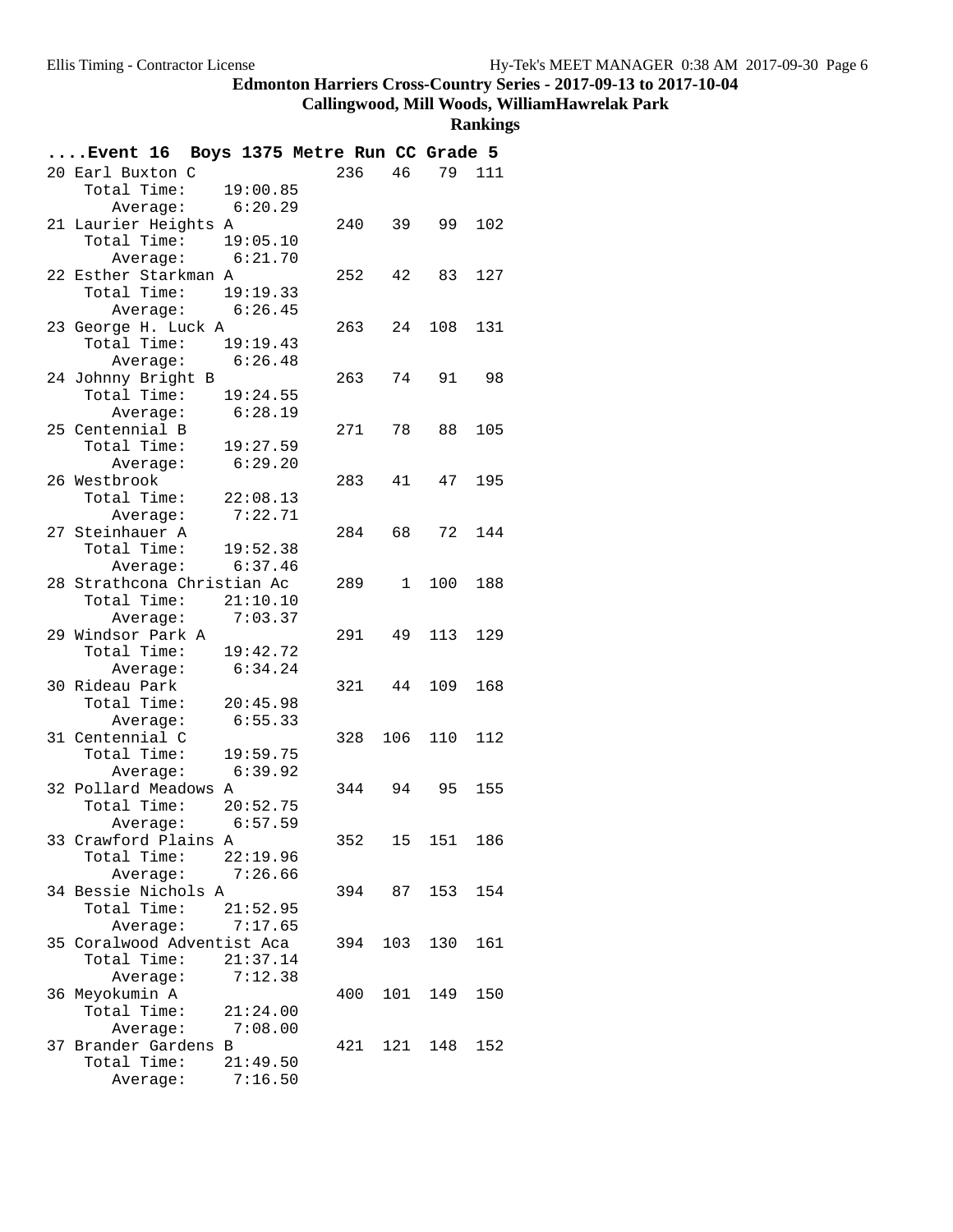## **Callingwood, Mill Woods, WilliamHawrelak Park**

| Event 16 Boys 1375 Metre Run CC Grade 5 |     |     |     |     |
|-----------------------------------------|-----|-----|-----|-----|
| 38 Dr. Margaret-Ann Armour A            | 438 | 69  | 182 | 187 |
| Total Time:<br>24:34.65                 |     |     |     |     |
| 8:11.55<br>Average:                     |     |     |     |     |
| 39 Steinhauer B                         | 465 | 146 | 147 | 172 |
| Total Time:<br>23:05.17                 |     |     |     |     |
| 7:41.73<br>Average:                     |     |     |     |     |
| 40 Pollard Meadows B                    | 497 | 158 | 162 | 177 |
| Total Time:<br>24:33.37                 |     |     |     |     |
| 8:11.13<br>Average:                     |     |     |     |     |
| 41 Lymburn                              | 512 | 118 | 193 | 201 |
| Total Time:<br>28:09.36                 |     |     |     |     |
| 9:23.12<br>Average:                     |     |     |     |     |
| 42 Tevie Miller                         | 517 | 123 | 192 | 202 |
| Total Time:<br>28:09.71                 |     |     |     |     |
| 9:23.24<br>Average:                     |     |     |     |     |
| 43 Brander Gardens C                    | 525 | 159 | 175 | 191 |
| Total Time:<br>26:10.66                 |     |     |     |     |
| 8:43.56<br>Average:                     |     |     |     |     |
| 44 Edmonton Khalsa                      | 532 | 173 | 179 | 180 |
| Total Time:<br>26:04.72                 |     |     |     |     |
| 8:41.58<br>Average:                     |     |     |     |     |
| 45 Earl Buxton D                        | 535 | 137 | 198 | 200 |
| Total Time:<br>29:00.51                 |     |     |     |     |
| 9:40.17<br>Average:                     |     |     |     |     |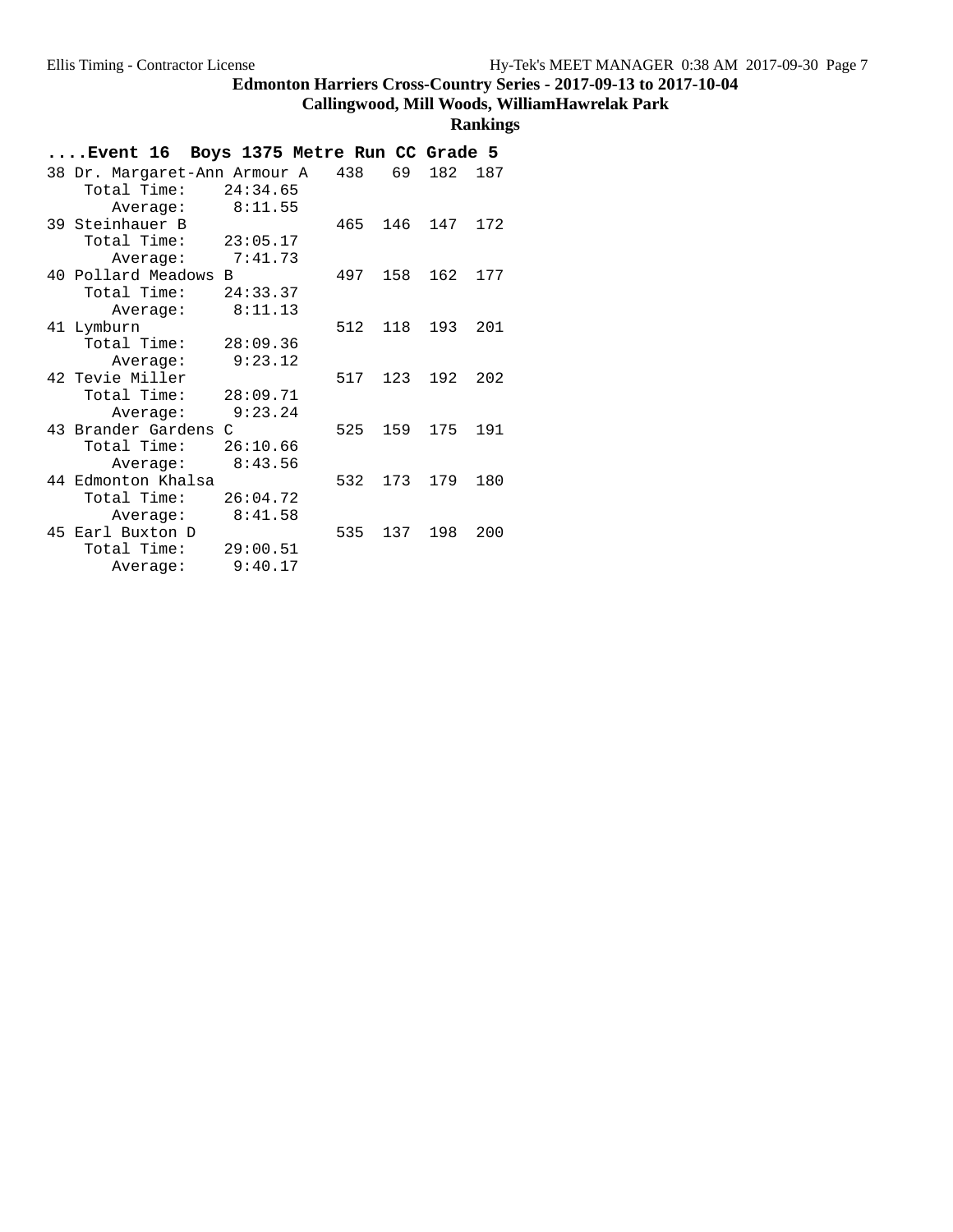**Callingwood, Mill Woods, WilliamHawrelak Park**

**Rankings**

| Name                 | Year School           | Finals  | Points         |
|----------------------|-----------------------|---------|----------------|
| 1 Libby Dunn         | 6 Corinthia Park      | 4:58.06 | 1              |
| 2 Izabella Seiler    | 6 Dansereau Meadows   | 5:23.29 | $\overline{2}$ |
| 3 Hayden Desmerais   | 6 Donnan              | 5:23.52 | 3              |
| 4 Jenna Mertiny      | 6 Rio Terrace         | 5:24.97 | 4              |
| 5 Gwen Ham           | 6 Windsor Park        | 5:36.96 | 5              |
| 6 Jada Southcombe    | 6 Brander Gardens     | 5:38.06 | 6              |
| 7 Sophie Hoskins     | 6 Brander Gardens     | 5:39.28 | 7              |
| 8 Thea McDougald     | 6 Windsor Park        | 5:39.54 | 8              |
| 9 Taylor Elford      | 6 George H. Luck      | 5:40.07 | 9              |
| 10 Sinea Dalton      | 6 Brander Gardens     | 5:43.92 | 10             |
| 11 Mikaela Lemke     | 6 Rio Terrace         | 5:44.42 | 11             |
| 12 Julianne Baker    | 6 Brander Gardens     | 5:44.71 | 12             |
| 13 Hailey Pudlowski  | 6 Clara Tyner         | 5:47.53 | 13             |
| 14 Kennedy Payne     | 6 George H. Luck      | 5:49.00 | 14             |
| 15 Campbell Wood     | 6 George H. Luck      | 5:49.19 | 15             |
| 16 Talia Barabash    | 6 Brander Gardens     | 5:49.38 | 16             |
| 17 Lily Wood         | 6 George H. Luck      | 5:50.14 | 17             |
| 18 Niamh Thomas      | 6 Victoria            | 5:50.50 | 18             |
| 19 Addy Herbert      | 6 Laurier Heights     | 5:52.98 | 19             |
| 20 Julie Zamora      | 6 Lynnwood            | 5:53.18 | 20             |
| 21 Ethne Rickstad    | 6 Johnny Bright       | 5:55.15 | 21             |
| 22 Kendall McAdam    | 6 Johnny Bright       | 5:57.14 | 22             |
| 23 Kiera Riest       | 6 Winterburn          | 6:01.57 | 23             |
| 24 Kalie den Besten  | 6 Steinhauer          | 6:04.29 | 24             |
| 25 Carly Jones       | 6 Laurier Heights     | 6:04.61 | 25             |
| 26 Leilani Vorasane  | 6 Michael A. Kostek   | 6:05.06 | 26             |
| 27 Cassie Ross       | 6 Esther Starkman     | 6:05.44 | 27             |
| 28 Keira McCoy-Birk  | 6 Laurier Heights     | 6:05.80 | 28             |
| 29 Grace Feist       | 6 Mill Creek          | 6:06.08 | 29             |
| 30 Reese Hoyt        | 6 Parkallen           | 6:06.44 | 30             |
| 31 Mya Barnes        | 6 Kameyosek           | 6:06.72 | 31             |
| 32 Sasha Lyon        | 6 Steinhauer          | 6:07.25 | 32             |
| 33 Clementine Rutley | 6 Westglen            | 6:07.55 | 33             |
| 34 Savanna Stewart   | 6 Garneau             | 6:12.53 | 34             |
| 35 Leila Burton      | 6 Winterburn          | 6:15.14 | 35             |
| 36 Arak Al Masalmeh  | 6 Sifton              | 6:16.47 | 36             |
| 37 Zoe Williams      | 6 Earl Buxton         | 6:19.85 | 37             |
| 38 Kaydence Krause   | 6 Forest Heights      | 6:21.79 | 38             |
| 39 Lily Hasinoff     | 6 Brander Gardens     | 6:24.42 | 39             |
| 40 Bianka Suzuki     | 6 Lymburn             | 6:24.84 | 40             |
| 41 Tallulah Cameron  | 6 Belgravia           | 6:25.95 | 41             |
| 42 Maya Palmer       | 6 George P. Nicholson | 6:26.21 | 42             |
| 43 Serena Reimer     | 6 Meadowlark          | 6:27.26 | 43             |
| 44 Maddy Lee         | 6 Michael Strembitsky | 6:28.54 | 44             |
| 45 Morgan Gannon     | 6 Esther Starkman     | 6:28.73 | 45             |
| 46 Gillian Smith     | 6 Major General Gr    | 6:30.90 | 46             |
| 47 Eve Diaz-Paige    | 6 Bessie Nichols      | 6:32.35 | 47             |
| 48 Elina Kucher      | 6 Strathcona C        | 6:33.05 | 48             |
| 49 Miah Ross         | 6 Brookside           | 6:34.03 | 49             |
| 50 Jamie Cotton      | 6 Meadowlark C        | 6:34.65 | 50             |
| 51 Cerys Jones       | 6 Holyrood            | 6:38.02 | 51             |
| 52 Maycee Litoski    | 6 Bessie Nichols      | 6:38.40 | 52             |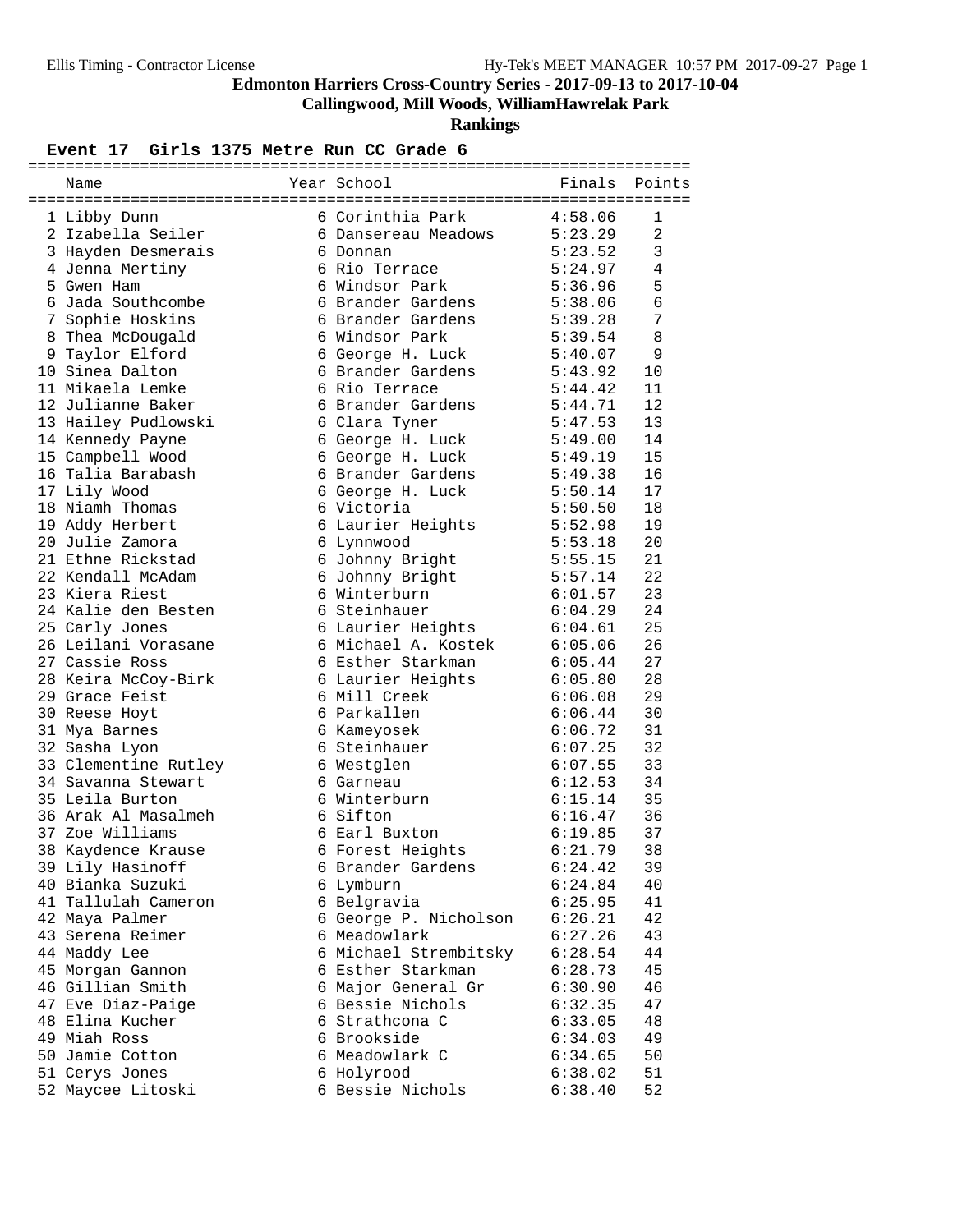**Callingwood, Mill Woods, WilliamHawrelak Park**

**Rankings**

| 53 Olivia Kraay          | 6 Edmonton Chr        | 6:39.43 | 53  |
|--------------------------|-----------------------|---------|-----|
| 54 Sarika Sarkar         | 6 Garneau             | 6:39.72 | 54  |
| 55 Ava Dewarle           | 6 Meadowlark C        | 6:40.28 | 55  |
| 56 Hailey Christensen    | 6 Bessie Nichols      | 6:43.09 | 56  |
| 57 Madeleine MacGougan   | 6 Laurier Heights     | 6:45.62 | 57  |
| 58 Isabelle Suen         | 6 Windsor Park        | 6:46.09 | 58  |
| 59 Ella Baker            | 6 Victoria            | 6:47.22 | 59  |
| 60 Violet Bronaugh       | 6 Pollard Meadows     | 6:49.07 | 60  |
| 61 Emily myers           | 6 Winterburn          | 6:53.77 | 61  |
| 62 Abigail Neufeld       | 6 Bessie Nichols      | 6:54.99 | 62  |
| 63 Lisa Sanyi            | 6 Bessie Nichols      | 6:55.37 | 63  |
| 64 Samantha Murray       | 6 Centennial          | 6:57.00 | 64  |
| 65 Maya Hope             | 6 Laurier Heights     | 6:58.31 | 65  |
| 66 Mieka Visser          | 6 Lymburn             | 6:58.62 | 66  |
| 67 Jocelyn Spencer       | 6 Michael A. Kostek   | 6:58.84 | 67  |
| 68 Carys Cole            | 6 Major General Gr    | 6:59.30 | 68  |
| 69 Arianna McCormick     | 6 Michael A. Kostek   | 7:00.47 | 69  |
| 70 Jolie Bolster         | 6 Donnan              | 7:01.15 | 70  |
| 71 Lyra Weeks            | 6 Clara Tyner         | 7:01.73 | 71  |
| 72 Brooke Hartman        | 6 Menisa              | 7:07.17 | 72  |
| 73 Katie Wong            | 6 Major General Gr    | 7:09.46 | 73  |
| 74 Ava Nice              | 6 Major General Gr    | 7:11.58 | 74  |
| 75 Addy Hughes           | 6 Centennial          | 7:14.28 | 75  |
| 76 Mackenzie Landsperg   | 6 Esther Starkman     | 7:15.76 | 76  |
| 77 Telissa Sawka         | 6 George P. Nicholson | 7:16.61 | 77  |
| 78 Mira Dentzien         | 6 Rio Terrace         | 7:17.89 | 78  |
| 79 Danica Dixon          | 6 Aldergrove          | 7:19.96 | 79  |
| 80 Rebecca Taeger        | 6 Michael A. Kostek   | 7:22.02 | 80  |
| 81 Reahman Kaler         | 6 Edmonton Khalsa     | 7:25.54 | 81  |
| 82 Sabrina Yadlowski     | 6 Bessie Nichols      | 7:31.56 | 82  |
| 83 Riona Esteban         | 6 Michael A. Kostek   | 7:34.58 | 83  |
| 84 Keilah Cereno         | 6 Earl Buxton         | 7:38.27 | 84  |
| 85 Atrab Daliel          | 6 Malmo               | 7:47.22 | 85  |
| 86 Isabelle Patilea      | 6 Victoria            | 7:49.81 | 86  |
| 87 Dania Holmlund        | 6 Brander Gardens     | 7:56.85 | 87  |
| 88 Mariam Kallousa       | 6 Winterburn          | 8:03.92 | 88  |
| 89 Frances Chyz          | 6 Forest Heights      | 8:04.97 | 89  |
| 90 Emma Hurst            | 6 Menisa              | 8:05.78 | 90  |
| 91 Mia Herter            | 6 Winterburn          | 8:07.75 | 91  |
| 92 Tanvir Sekhon         | 6 Bessie Nichols      | 8:08.20 | 92  |
| 93 Adia Poon             | 6 Holyrood            | 8:10.04 | 93  |
| 94 Yara Meqdadi          | 6 Winterburn          | 8:12.19 | 94  |
| 95 Kiara Olsen           | 6 Johnny Bright       | 8:15.10 | 95  |
| 96 Kaylee Imhoff         | 6 Sifton              | 8:31.20 | 96  |
| 97 Denae Hordal          | 6 McKernan            | 8:38.14 | 97  |
| 98 Areesha Fatima        | 6 Kameyosek           | 8:39.74 | 98  |
| 99 Kara Astle            | 6 Steinhauer          | 8:42.54 | 99  |
| 100 Victoria Anyanwu     | 6 Strathcona C        | 8:44.16 | 100 |
| 101 Mannat Sarwara       | 6 Pollard Meadows     | 8:44.36 | 101 |
| 102 Madeline Rowland     | 6 Steinhauer          | 8:45.00 | 102 |
| 103 Claire Jamieson      | 6 Belgravia           | 8:45.84 | 103 |
| 104 Khadija Bhatti       | 6 Kameyosek           | 8:46.08 | 104 |
| 105 Gabrielle Klassen    | 6 Suzuki Charter      | 8:46.86 | 105 |
| 106 Lydia Kim            | 6 Steinhauer          | 8:48.94 | 106 |
| 107 Isabella Christensen | 6 Kameyosek           | 8:49.86 | 107 |
|                          |                       |         |     |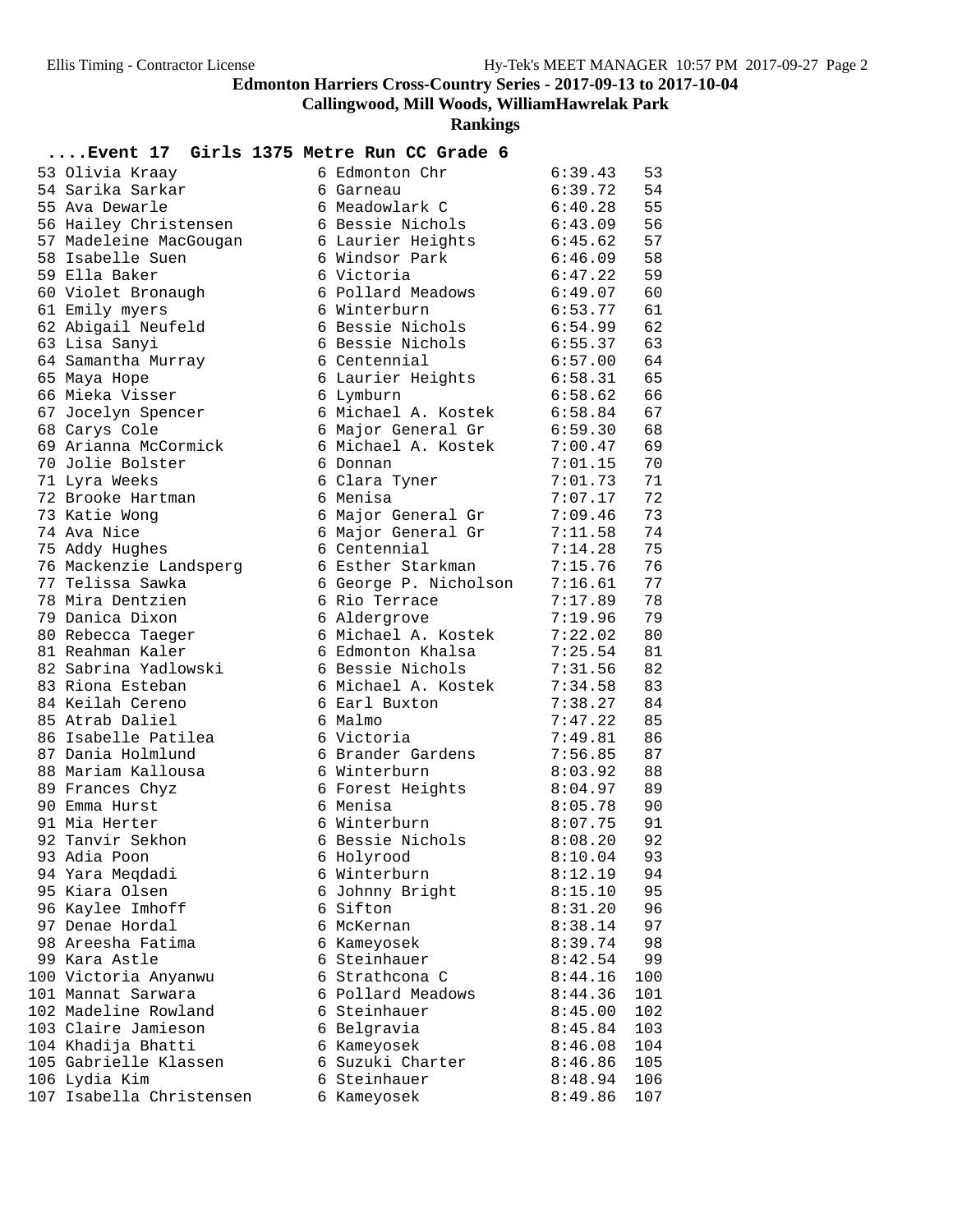**Callingwood, Mill Woods, WilliamHawrelak Park**

**Rankings**

| 108 Samantha Schutte         | 6 Johnny Bright   | 8:51.68        | 108 |
|------------------------------|-------------------|----------------|-----|
| 109 Reetu Arvikar            | 6 Aurora Charter  | 9:00.58        | 109 |
| 110 Summer Campbell          | 6 Pollard Meadows | 9:38.69        | 110 |
| 111 Sharyssa Corrodas-Brown  | 6 Crawford Plains | 9:41.52        | 111 |
| 112 Dilreen Gill             | 6 Aurora Charter  | 9:44.01        | 112 |
| 113 Kaitlyn Canfield         | 6 Crawford Plains | $9:47.35$ 113  |     |
| 114 Anmol Bhatti             | 6 Edmonton Khalsa | $9:56.11$ 114  |     |
| 115 Scott-Lynn Tytkanych     | 6 Victoria        | $9:58.19$ 115  |     |
| 116 Hannah Schmaus           | 6 Johnny Bright   | $10:01.37$ 116 |     |
| 117 Nicolette Zubko          | 6 Holyrood        | $10:13.43$ 117 |     |
| 118 Arshpreet Khangura       | 6 Edmonton Khalsa | $10:20.27$ 118 |     |
| 119 Hayaad Hussein           | 6 Menisa          | $10:24.14$ 119 |     |
| 120 Janelle Tousignant-Corli | 6 Belmead         | 10:29.79       | 120 |
| 121 Hamida Pande             | 6 Winterburn      | 10:39.55       | 121 |
| 122 Morgan Jones             | 6 Balwin          | 10:41.10       | 122 |
| 123 Shaylyn Gillis           | 6 Meyokumin       | 10:42.38       | 123 |
| 124 Rinora Aliu              | 6 Winterburn      | $11:20.16$ 124 |     |
| 125 Alexis Flesher           | 6 Westglen        | 11:21.00       | 125 |
|                              |                   |                |     |

| Team Scores |
|-------------|

| Rank Team                                                             | Total | $\sim$ 1        | $2^{\circ}$ | $\overline{3}$ | $*4$ | $*5$ $*6$ | $*7$ | $*R$ | $*9$ |
|-----------------------------------------------------------------------|-------|-----------------|-------------|----------------|------|-----------|------|------|------|
| 1 Brander Gardens A<br>Total Time:<br>17:01.26<br>5:40.42<br>Average: | 23    | 6               | 7           | 10             |      |           |      |      |      |
| 2 George H. Luck A<br>Total Time:<br>17:18.26<br>5:46.09<br>Average:  | 38    | 9               | 14          | 15             |      |           |      |      |      |
| 3 Brander Gardens B<br>Total Time:<br>17:58.51<br>5:59.51<br>Average: | 67    | 12 <sup>°</sup> | 16          | 39             |      |           |      |      |      |
| 4 Windsor Park<br>Total Time:<br>18:02.59<br>6:00.87<br>Average:      | 71    | 5               | 8           | 58             |      |           |      |      |      |
| 5 Laurier Heights A<br>Total Time:<br>18:03.39<br>6:01.13<br>Average: | 72    | 19              | 25          | 28             |      |           |      |      |      |
| 6 Rio Terrace<br>Total Time:<br>18:27.28<br>6:09.10<br>Average:       | 93    | 4               | 11          | 78             |      |           |      |      |      |
| 7 Winterburn A<br>Total Time:<br>19:10.48<br>6:23.50<br>Average:      | 119   | 23              | 35          | 61             |      |           |      |      |      |
| 8 Johnny Bright A<br>Total Time:<br>20:07.39<br>6:42.47<br>Average:   | 138   | 21              | 22          | 95             |      |           |      |      |      |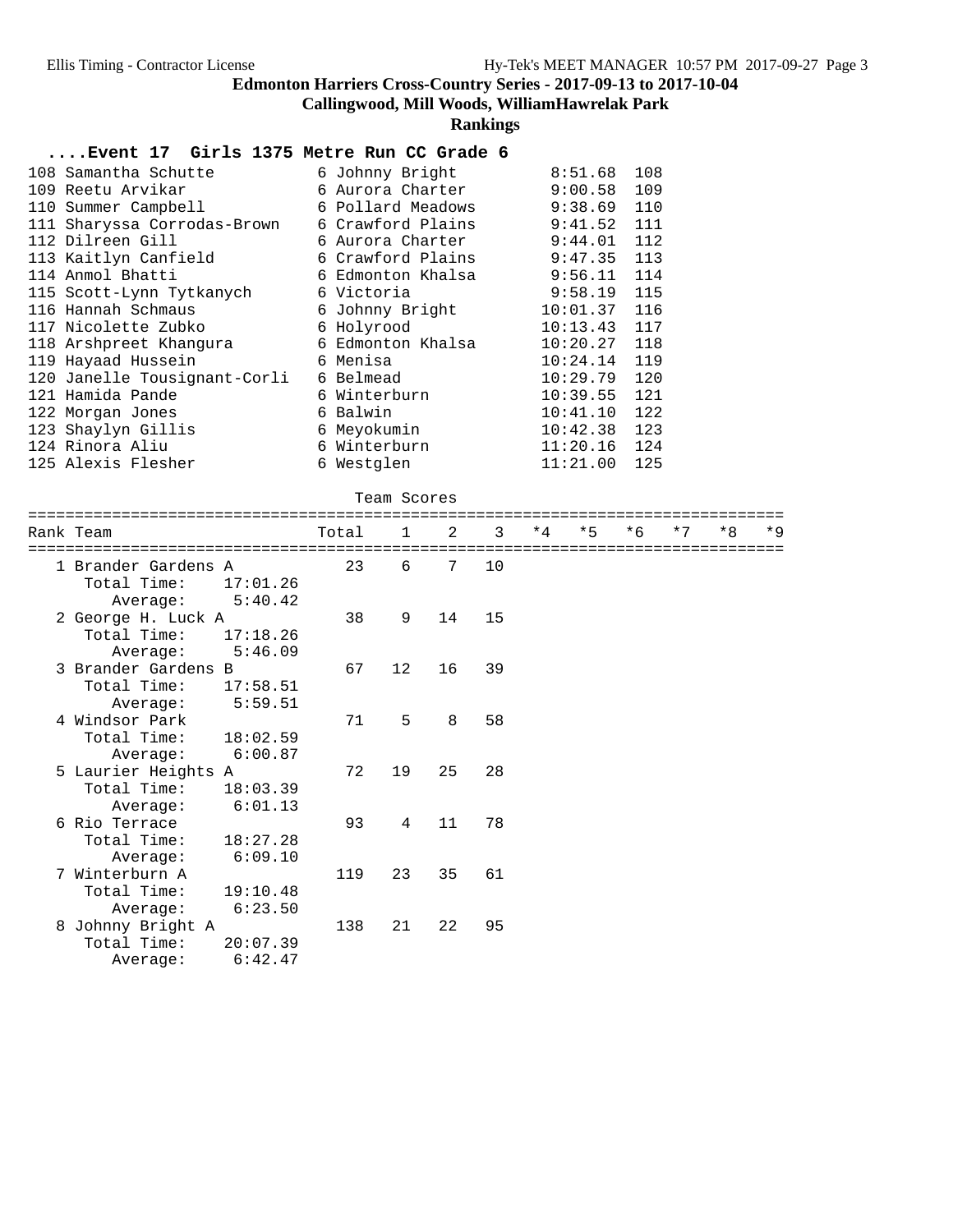# **Callingwood, Mill Woods, WilliamHawrelak Park**

| Event 17 Girls 1375 Metre Run CC Grade 6 |           |    |       |     |
|------------------------------------------|-----------|----|-------|-----|
| 9 Esther Starkman                        | 148       | 27 | 45    | 76  |
| 19:49.93<br>Total Time:                  |           |    |       |     |
| Average: 6:36.65                         |           |    |       |     |
| 10 Bessie Nichols A                      | 155 47 52 |    |       | 56  |
| Total Time: 19:53.84                     |           |    |       |     |
| Average: 6:37.95                         |           |    |       |     |
| 11 Steinhauer A                          | 155       | 24 | 32    | 99  |
| Total Time: 20:54.08                     |           |    |       |     |
| Average: 6:58.03                         |           |    |       |     |
| 12 Michael A. Kostek A                   | 162       | 26 | 67    | 69  |
| Total Time:<br>20:04.37                  |           |    |       |     |
| 6:41.46<br>Average:                      |           |    |       |     |
| 13 Victoria School of the A              | 163       | 18 | 59    | 86  |
| Total Time: 20:27.53                     |           |    |       |     |
| Average: 6:49.18                         |           |    |       |     |
| 14 Major General Griesbach A             | 187       | 46 | 68 —  | 73  |
| Total Time: 20:39.66                     |           |    |       |     |
| 6:53.22<br>Average:                      |           |    |       |     |
| 15 Bessie Nichols B                      | 207 62    |    | 63    | 82  |
| Total Time: 21:21.92                     |           |    |       |     |
| 7:07.31<br>Average:                      |           |    |       |     |
| 16 Kameyosek A                           | 233       | 31 | 98    | 104 |
| Total Time:<br>23:32.54                  |           |    |       |     |
| 7:50.85<br>Average:                      |           |    |       |     |
| 17 Holyrood                              | 261 -     | 51 | 93    | 117 |
| Total Time:<br>25:01.49                  |           |    |       |     |
| 8:20.50<br>Average:                      |           |    |       |     |
| 18 Pollard Meadows                       | 271       | 60 | 101   | 110 |
| Total Time:<br>25:12.12                  |           |    |       |     |
| Average: 8:24.04                         |           |    |       |     |
| 19 Winterburn B                          | 273       | 88 | 91 94 |     |
| Total Time:<br>24:23.86                  |           |    |       |     |
| 8:07.96<br>Average:                      |           |    |       |     |
| 20 Menisa                                | 281       | 72 | 90    | 119 |
| Total Time: 25:37.09                     |           |    |       |     |
| Average: 8:32.37                         |           |    |       |     |
| 21 Edmonton Khalsa                       | 313       | 81 | 114   | 118 |
| Total Time:<br>27:41.92                  |           |    |       |     |
| 9:13.98<br>Average:                      |           |    |       |     |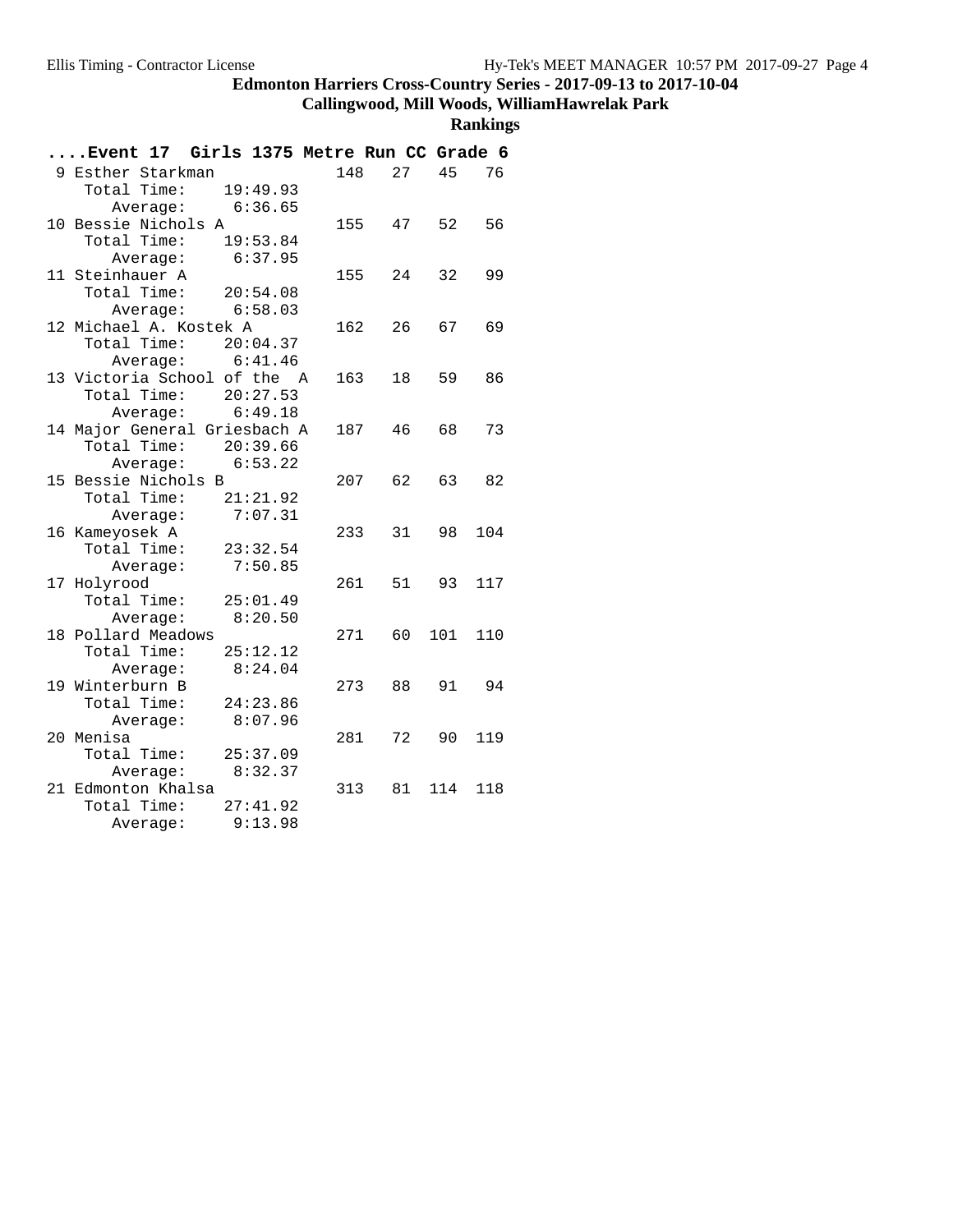**Callingwood, Mill Woods, WilliamHawrelak Park**

**Rankings**

### Event 18 Boys 1375 Metre Run CC Grade 6

| Name                  | Year School                   | Finals             | Points         |
|-----------------------|-------------------------------|--------------------|----------------|
|                       |                               |                    |                |
| 1 Cash Bowers         | 6 Laurier Heights             | 5:01.79            | 1              |
| 2 Lander Fuhr         | 6 Michael A. Kostek           | 5:05.68            | $\overline{a}$ |
| 3 Kai Dunkley         | 6 Riverdale                   | 5:09.93            | 3              |
| 4 Gabriel Kenny       | 6 Donnan                      | 5:12.71            | $\overline{4}$ |
| 5 Ben Fix             | 6 Earl Buxton                 | 5:13.47            | 5              |
| 6 Carson Young        | 6 Coronation                  | 5:14.60            | 6              |
| 7 Ben Miller          | 6 Laurier Heights             | 5:14.99            | 7              |
| 8 Charlie Decker      | 6 St. Boniface                | 5:15.29            | 8              |
| 9 Tristan Thompson    | 6 Michael A. Kostek           | 5:15.68            | 9              |
| 10 Daniel Smith       | 6 Riverdale                   | 5:16.00            | 10             |
| 11 Adriano D'Agosta   | 6 Donnan                      | 5:16.60            | 11             |
| 12 Michael Yusypchuk  | 6 Michael A. Kostek           | 5:22.36            | 12             |
| 13 Mohamed Ali        | 6 Brookside                   | 5:23.46            | 13             |
| 14 Eric Clague        | 6 Johnny Bright               | 5:24.06<br>5:25.24 | 14             |
| 15 Rueben Horneman    | 6 Edmonton Chr                |                    | 15             |
| 16 Evan Beck          | 6 Brookside                   | 5:27.13            | 16             |
| 17 Evan Wojcichowsky  | 6 Michael Strembitsky 5:27.69 |                    | 17             |
| 18 Arman Bains        | 6 Michael Strembitsky 5:31.04 |                    | 18             |
| 19 Ryder Brown        | 6 Esther Starkman             | 5:33.51            | 19             |
| 20 Max Stanton        | 6 MWI                         | 5:34.56            | 20             |
| 21 Jude Rosario       | 6 George H. Luck              | 5:36.41            | 21             |
| 22 Elliot Spratlin    | 6 Laurier Heights             | 5:36.70            | 22             |
| 23 Noah Axling        | 6 Bessie Nichols              | 5:37.04            | 23             |
| 24 Arnold Kakanu      | 6 Meyokumin                   | 5:39.26            | 24             |
| 25 Alex Tetreault     | 6 Michael A. Kostek           | 5:39.47            | 25             |
| 26 Conal Hill         | 6 Donnan                      | 5:39.79            | 26             |
| 27 Landon Veitch      | 6 Winterburn                  | 5:40.88            | 27             |
| 28 Edward Zhao        | 6 George P. Nicholson         | 5:42.16            | 28             |
| 29 Ayan Khan          | 6 Pollard Meadows             | 5:42.49            | 29             |
| 30 Lucas Finch        | 6 Johnny Bright               | 5:42.78            | 30             |
| 31 Lincon Shack       | 6 Brander Gardens             | 5:44.01            | 31             |
| 32 Lucas Vanstone     | 6 Michael A. Kostek           | 5:44.46            | 32             |
| 33 Jarom Cuevas       | 6 Bellevue/Champs             | 5:44.69            | 33             |
| 34 Finnley Knox       | 6 Coronation                  | 5:44.96            | 34             |
| 35 Joseph Bretzke     | 6 Meadowlark                  | 5:45.70            | 35             |
| 36 Lucas Patterson    | 6 Earl Buxton                 | 5:47.06            | 36             |
| 37 Cole Hommy-Traynor | 6 Brookside                   | 5:47.43            | 37             |
| 38 Tanner Middleton   | 6 Johnny Bright               | 5:47.73            | 38             |
| 39 Mustafa Sidow Ali  | 6 Sifton                      | 5:48.43            | 39             |
| 40 John Kandinda      | 6 Pollard Meadows             | 5:48.78            | 40             |
| 41 Matthew Fechner    | 6 George H. Luck              | 5:49.06            | 41             |
| 42 Noah Stephens      | 6 George H. Luck              | 5:49.83            | 42             |
| 43 Samuel Evins       | 6 George P. Nicholson         | 5:50.27            | 43             |
| 44 Jarrett Schweitz   | 6 Earl Buxton                 | 5:50.80            | 44             |
| 45 Tyler Northrop     | 6 Crawford Plains             | 5:51.22            | 45             |
| 46 Grayson Candlish   | 6 Michael A. Kostek           | 5:51.68            | 46             |
| 47 Josh Post          | 6 Michael A. Kostek           | 5:52.10            | 47             |
| 48 Jamie Lutz-Berube  | 6 Brander Gardens             | 5:52.59            | 48             |
| 49 Levi Bollman       | 6 Rideau Park                 | 5:53.35            | 49             |
| 50 Rick Lin           | 6 George P. Nicholson         | 5:53.63            | 50             |
| 51 Sam Kateryniuk     | 6 Menisa                      | 5:53.84            | 51             |
| 52 Chase Geissler     | 6 Brander Gardens             | 5:56.50            | 52             |
|                       |                               |                    |                |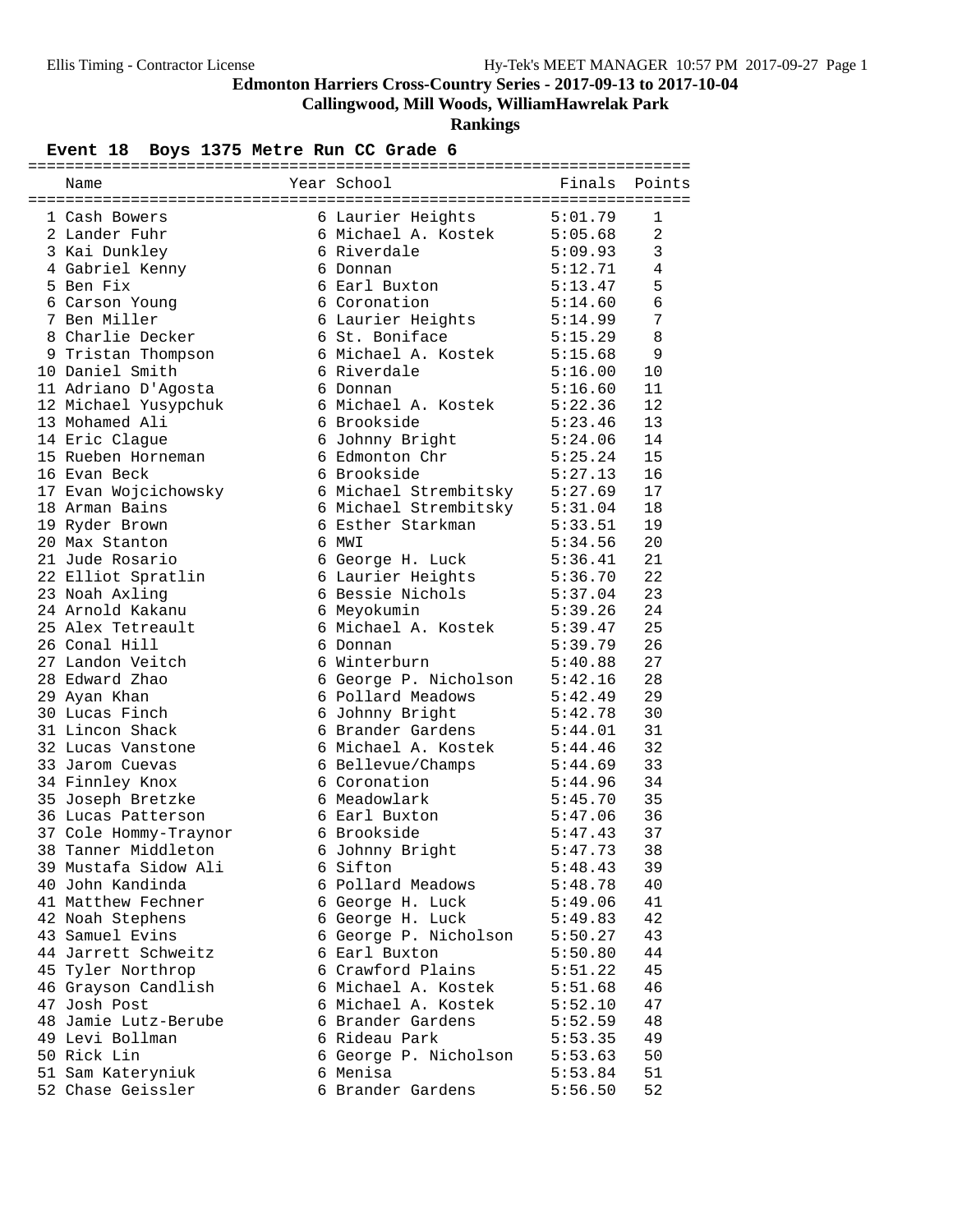**Callingwood, Mill Woods, WilliamHawrelak Park**

| $\ldots$ . Event 18  | Boys 1375 Metre Run CC Grade 6 |         |     |
|----------------------|--------------------------------|---------|-----|
| 53 Jake Kay          | 6 Meadowlark                   | 5:56.74 | 53  |
| 54 Chohen Scott      | 6 George P. Nicholson          | 5:56.95 | 54  |
| 55 Salman Solaiman   | 6 Brander Gardens              | 5:57.41 | 55  |
| 56 Fulton Hoglin     | 6 Coloniale Estates            | 6:03.91 | 56  |
| 57 Jonathan Kim      | 6 Michael Strembitsky          | 6:05.58 | 57  |
| 58 Kayden Rudniski   | 6 Michael A. Kostek            | 6:06.48 | 58  |
| 59 Luc Aubin         | 6 Johnny Bright                | 6:06.93 | 59  |
| 60 Nathaniel Erker   | 6 Michael A. Kostek            | 6:09.66 | 60  |
| 61 Logan Harwood     | 6 Michael A. Kostek            | 6:10.43 | 61  |
| 62 Kieran McGill     | 6 Victoria                     | 6:12.29 | 62  |
| 63 Josh Randhawa     | 6 Johnny Bright                | 6:13.15 | 63  |
| 64 Ewan Bissel       | 6 Mill Creek                   | 6:15.36 | 64  |
| 65 Jeremy Oviatt     | 6 Forest Heights               | 6:16.23 | 65  |
| 66 Daniel Boyle      | 6 George H. Luck               | 6:17.07 | 66  |
| 67 Chad Dolezal      | 6 Forest Heights               | 6:17.28 | 67  |
| 68 Michael Kupilik   | 6 Holyrood                     | 6:18.18 | 68  |
| 69 Luke Mayhew       | 6 McKernan                     | 6:18.41 | 69  |
| 70 Sam Radke         | 6 Holyrood                     | 6:20.98 | 70  |
| 71 Keaton Chan       | 6 Riverdale                    | 6:21.52 | 71  |
| 72 Sebastian Horcica | 6 Laurier Heights              | 6:21.85 | 72  |
| 73 Graeme Aniskowicz | 6 Suzuki Charter               | 6:22.39 | 73  |
| 74 Dylan Arntzen     | 6 Laurier Heights              | 6:22.68 | 74  |
| 75 Seth Aceron       | 6 Edmonton Chr                 | 6:23.01 | 75  |
| 76 Carter Winkel     | 6 Strathcona C                 | 6:25.64 | 76  |
| 77 Dylan D'Amico     | 6 Michael Strembitsky 6:26.76  |         | 77  |
| 78 Elijah Weise      | 6 Lendrum                      | 6:28.73 | 78  |
| 79 Malek Ali         | 6 Malmo                        | 6:32.56 | 79  |
| 80 Gabriel Sillador  | 6 Riverdale                    | 6:33.07 | 80  |
| 81 Munashe Nyenya    | 6 Lynnwood                     | 6:33.30 | 81  |
| 82 Owen Gilchrist    | 6 Suzuki Charter               | 6:34.54 | 82  |
| 83 Evan Ludwick      | 6 Meadowlark C                 | 6:34.76 | 83  |
| 84 Besher Ibrahim    | 6 Sifton                       | 6:34.95 | 84  |
| 85 Jarvis Buleba     | 6 Brander Gardens              | 6:36.29 | 85  |
| 86 Tanner Cole       | 6 Westbrook                    | 6:38.10 | 86  |
| 87 Owen Franks       | 6 Steinhauer                   | 6:39.73 | 87  |
| 88 Robin Bhatia      | 6 Pollard Meadows              | 6:41.77 | 88  |
| 89 Landin Fancy      | 6 Steinhauer                   | 6:43.56 | 89  |
| 90 Noah Fraser       | 6 Laurier Heights              | 6:44.15 | 90  |
| 91 Kenton Forbes     | 6 Patricia Heights             | 6:44.36 | 91  |
| 92 Duncan Saunders   | 6 Esther Starkman              | 6:46.57 | 92  |
| 93 Kendall Li        | 6 Lendrum                      | 6:47.42 | 93  |
| 94 Ethan Poon        | 6 Uncas                        | 6:48.91 | 94  |
| 95 David Stobbe      | 6 Holyrood                     | 6:51.32 | 95  |
| 96 Seth Trinier      | 6 Esther Starkman              | 6:55.59 | 96  |
| 97 Tejas Patel       | 6 Rutherford                   | 6:55.77 | 97  |
| 98 Calin Yavis       | 6 Michael A. Kostek            | 7:00.57 | 98  |
| 99 Noah Beach        | 6 Meadowlark                   | 7:02.96 | 99  |
| 100 Joel Semenjuk    | 6 Forest Heights               | 7:03.33 | 100 |
| 101 Jacob Leong      | 6 Aurora Charter               | 7:06.52 | 101 |
| 102 Evan Edel        | 6 Winterburn                   | 7:06.96 | 102 |
| 103 Drew Dutertre    | 6 Earl Buxton                  | 7:08.08 | 103 |
| 104 Zak Zenaini      | 6 Malmo                        | 7:09.40 | 104 |
| 105 Sterling Komant  | 6 Strathcona C                 | 7:11.00 | 105 |
| 106 Garry Beresford  | 6 Forest Heights               | 7:15.40 | 106 |
| 107 Vraj Shah        | 6 Meyokumin                    | 7:17.60 | 107 |
|                      |                                |         |     |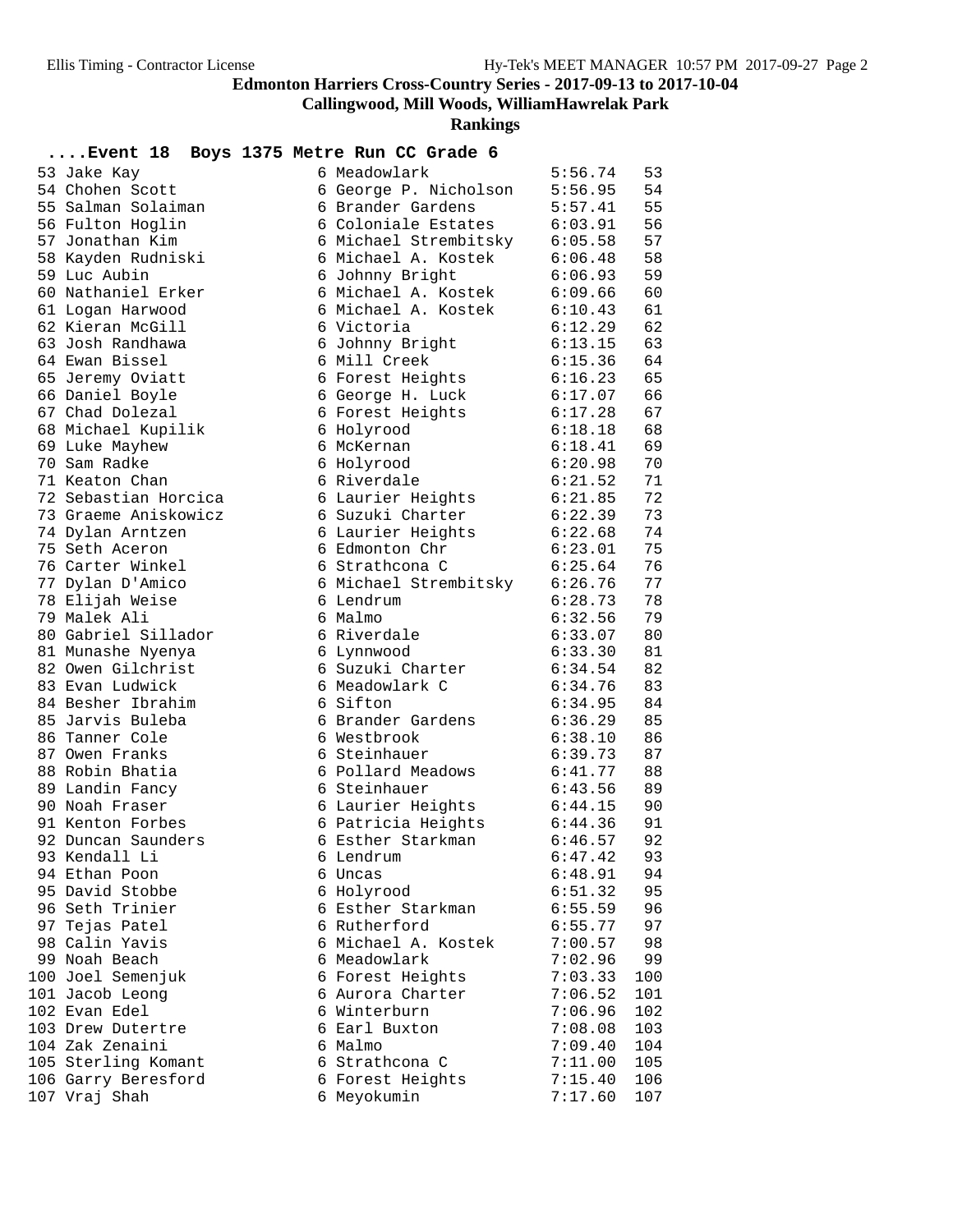**Callingwood, Mill Woods, WilliamHawrelak Park**

**Rankings**

### **....Event 18 Boys 1375 Metre Run CC Grade 6**

| 108 Bryce Krause             | 6 Forest Heights      | 7:19.56 | 108 |
|------------------------------|-----------------------|---------|-----|
| 109 Leyton Hanneman          | 6 Mill Creek          | 7:20.30 | 109 |
| 110 Andros Hamilton          | 6 Aurora Charter      | 7:21.39 | 110 |
| 111 Daniel Wang              | 6 Windsor Park        | 7:24.89 | 111 |
| 112 Harnoor Kular            | 6 Aurora Charter      | 7:25.78 | 112 |
| 113 John Schrieber-Jones     | 6 Steinhauer          | 7:27.01 | 113 |
| 114 Joaquin Pacis            | 6 Rideau Park         | 7:28.16 | 114 |
| 115 Xander Wilcox            | 6 Michael A. Kostek   | 7:30.10 | 115 |
| 116 Carson Antione           | 6 Lymburn             | 7:33.63 | 116 |
| 117 Braeden Dittrich         | 6 Earl Buxton         | 7:34.88 | 117 |
| 118 Bamishe Akingbade        | 6 Lymburn             | 7:37.24 | 118 |
| 119 Ethan Bissondatt         | 6 George H. Luck      | 7:37.92 | 119 |
| 120 Karsten Buhler-Espinaco  | 6 Forest Heights      | 7:38.20 | 120 |
| 121 Ayin Graham              | 6 Strathcona C        | 7:40.35 | 121 |
| 122 Nathaniel Skiffington    | 6 Michael A. Kostek   | 7:41.11 | 122 |
| 123 Casey Mingay             | 6 Lendrum             | 7:43.11 | 123 |
| 124 Matthew Derkach          | 6 Michael A. Kostek   | 7:43.36 | 124 |
| 125 Matthew Atkinson-Quinter | 6 Mill Creek          | 7:46.44 | 125 |
| 126 Tivon Marks              | 6 Mill Creek          | 7:50.29 | 126 |
| 127 Dallas Dick              | 6 Lymburn             | 7:55.85 | 127 |
| 128 David Dittrich           | 6 Earl Buxton         | 7:57.98 | 128 |
| 129 Rohith Bajwa             | 6 Forest Heights      | 7:58.56 | 129 |
| 130 Tyson Holben             | 6 Winterburn          | 8:00.02 | 130 |
| 131 Alejandro Barahona       | 6 Strathcona C        | 8:00.22 | 131 |
| 132 Shawn Doroshenko         | 6 Suzuki Charter      | 8:10.06 | 132 |
| 133 Om Aery                  | 6 Meyokumin           | 8:14.20 | 133 |
| 134 Bernie Ellamil           | 6 Brander Gardens     | 8:16.56 | 134 |
| 135 Brayden Towers           | 6 Sifton              | 8:17.16 | 135 |
| 136 Manraj Benipal           | 6 Edmonton Khalsa     | 8:19.29 | 136 |
| 137 Jatinder Gill            | 6 Edmonton Khalsa     | 8:19.91 | 137 |
| 138 Berly Platel             | 6 Lymburn             | 8:22.77 | 138 |
| 139 Ewan Manning             | 6 Pollard Meadows     | 8:39.38 | 139 |
| 140 Rasan Gill               | 6 Pollard Meadows     | 8:39.89 | 140 |
| 141 Pranavan Maheddran       | 6 George P. Nicholson | 8:41.88 | 141 |
| 142 Chayce Weighill          | 6 Lymburn             | 8:42.37 | 142 |
| 143 Abdullah Shaikh          | 6 Kameyosek           | 8:43.94 | 143 |
| 144 Om Kakarlamundi          | 6 Kameyosek           | 8:44.30 | 144 |
| 145 Cooper Walsh             | 6 Aurora Charter      | 8:47.52 | 145 |
| 146 Abass Fakhri             | 6 Sifton              | 8:50.11 | 146 |
| 147 Aidan Bayles             | 6 Crawford Plains     | 8:56.20 | 147 |
| 148 Laksh Chopra             | 6 Pollard Meadows     | 9:00.75 | 148 |
| 149 Austin Jackson-Favel     | 6 Pollard Meadows     | 9:17.91 | 149 |
| 150 Eddie Shapka             | 6 Forest Heights      | 9:33.62 | 150 |
| 151 Hunter Harnett-Akers     | 6 Meyokumin           | 9:37.09 | 151 |
| 152 Hugh Headge              | 6 Earl Buxton         | 9:41.27 | 152 |
| 153 Kylan Riquelme           | 6 Mill Creek          | 9:45.03 | 153 |
| 154 Grayson Pollard          | 6 Steinhauer          | 9:58.13 | 154 |
|                              |                       |         |     |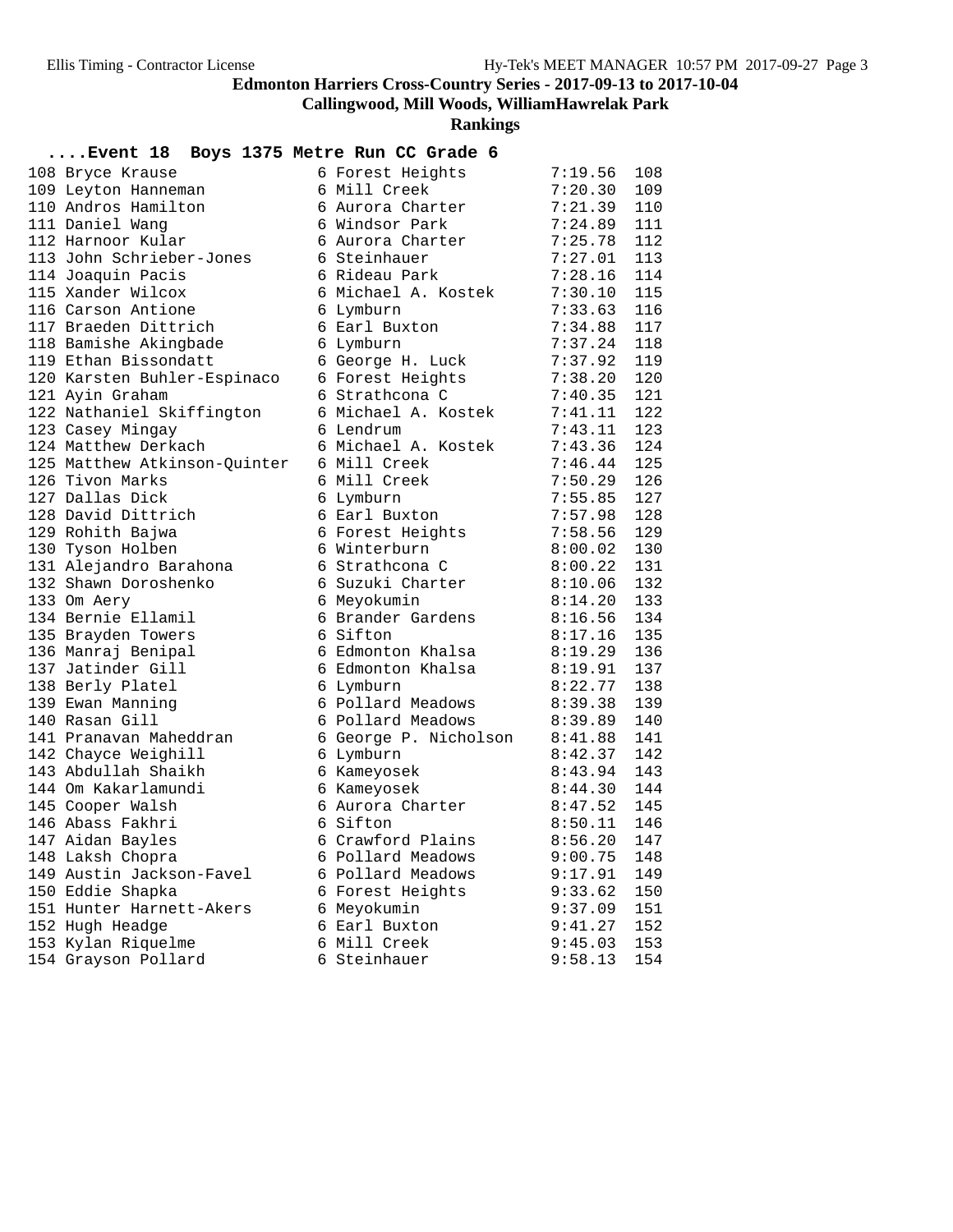**Callingwood, Mill Woods, WilliamHawrelak Park**

#### **Rankings**

**....Event 18 Boys 1375 Metre Run CC Grade 6**

|                          |       | Team Scores    |    |    |      |      |      |      |    |     |
|--------------------------|-------|----------------|----|----|------|------|------|------|----|-----|
| Rank Team                | Total | $\mathbf{1}$   | 2  | 3  | $*4$ | $*5$ | $*6$ | $*7$ | *8 | * 9 |
| 1 Michael A. Kostek A    | 23    | $\overline{2}$ | 9  | 12 |      |      |      |      |    |     |
| Total Time:<br>15:43.72  |       |                |    |    |      |      |      |      |    |     |
| 5:14.58<br>Average:      |       |                |    |    |      |      |      |      |    |     |
| 2 Laurier Heights A      | 30    | $\mathbf{1}$   | 7  | 22 |      |      |      |      |    |     |
| Total Time:<br>15:53.48  |       |                |    |    |      |      |      |      |    |     |
| Average:<br>5:17.83      |       |                |    |    |      |      |      |      |    |     |
| 3 Donnan                 | 41    | 4              | 11 | 26 |      |      |      |      |    |     |
| Total Time:<br>16:09.10  |       |                |    |    |      |      |      |      |    |     |
| 5:23.04<br>Average:      |       |                |    |    |      |      |      |      |    |     |
| 4 Brookside              | 66    | 13             | 16 | 37 |      |      |      |      |    |     |
| Total Time:<br>16:38.02  |       |                |    |    |      |      |      |      |    |     |
| Average:<br>5:32.68      |       |                |    |    |      |      |      |      |    |     |
| 5 Johnny Bright A        | 82    | 14             | 30 | 38 |      |      |      |      |    |     |
| Total Time:<br>16:54.57  |       |                |    |    |      |      |      |      |    |     |
| Average:<br>5:38.19      |       |                |    |    |      |      |      |      |    |     |
| 6 Riverdale A            | 84    | 3              | 10 | 71 |      |      |      |      |    |     |
| Total Time:<br>16:47.45  |       |                |    |    |      |      |      |      |    |     |
| 5:35.82<br>Average:      |       |                |    |    |      |      |      |      |    |     |
| 7 Earl Buxton A          | 85    | 5              | 36 | 44 |      |      |      |      |    |     |
| Total Time:<br>16:51.33  |       |                |    |    |      |      |      |      |    |     |
| Average:<br>5:37.11      |       |                |    |    |      |      |      |      |    |     |
| 8 Michael Strembitsky A  | 92    | 17             | 18 | 57 |      |      |      |      |    |     |
| Total Time:<br>17:04.31  |       |                |    |    |      |      |      |      |    |     |
| 5:41.44<br>Average:      |       |                |    |    |      |      |      |      |    |     |
| 9 Michael A. Kostek B    | 103   | 25             | 32 | 46 |      |      |      |      |    |     |
| Total Time:<br>17:15.61  |       |                |    |    |      |      |      |      |    |     |
| Average:<br>5:45.21      |       |                |    |    |      |      |      |      |    |     |
| 10 George H. Luck A      | 104   | 21             | 41 | 42 |      |      |      |      |    |     |
| Total Time:<br>17:15.30  |       |                |    |    |      |      |      |      |    |     |
| 5:45.10<br>Average:      |       |                |    |    |      |      |      |      |    |     |
| 11 George P. Nicholson A | 121   | 28             | 43 | 50 |      |      |      |      |    |     |
| Total Time:<br>17:26.06  |       |                |    |    |      |      |      |      |    |     |
| Average:<br>5:48.69      |       |                |    |    |      |      |      |      |    |     |
| 12 Brander Gardens A     | 131   | 31             | 48 | 52 |      |      |      |      |    |     |
| Total Time:<br>17:33.10  |       |                |    |    |      |      |      |      |    |     |
| Average:<br>5:51.04      |       |                |    |    |      |      |      |      |    |     |
| 13 Pollard Meadows A     | 157   | 29             | 40 | 88 |      |      |      |      |    |     |
| Total Time:<br>18:13.04  |       |                |    |    |      |      |      |      |    |     |
| 6:04.35<br>Average:      |       |                |    |    |      |      |      |      |    |     |
| 14 Michael A. Kostek C   | 165   | 47             | 58 | 60 |      |      |      |      |    |     |
| Total Time:<br>18:08.24  |       |                |    |    |      |      |      |      |    |     |
| 6:02.75<br>Average:      |       |                |    |    |      |      |      |      |    |     |
|                          |       |                |    |    |      |      |      |      |    |     |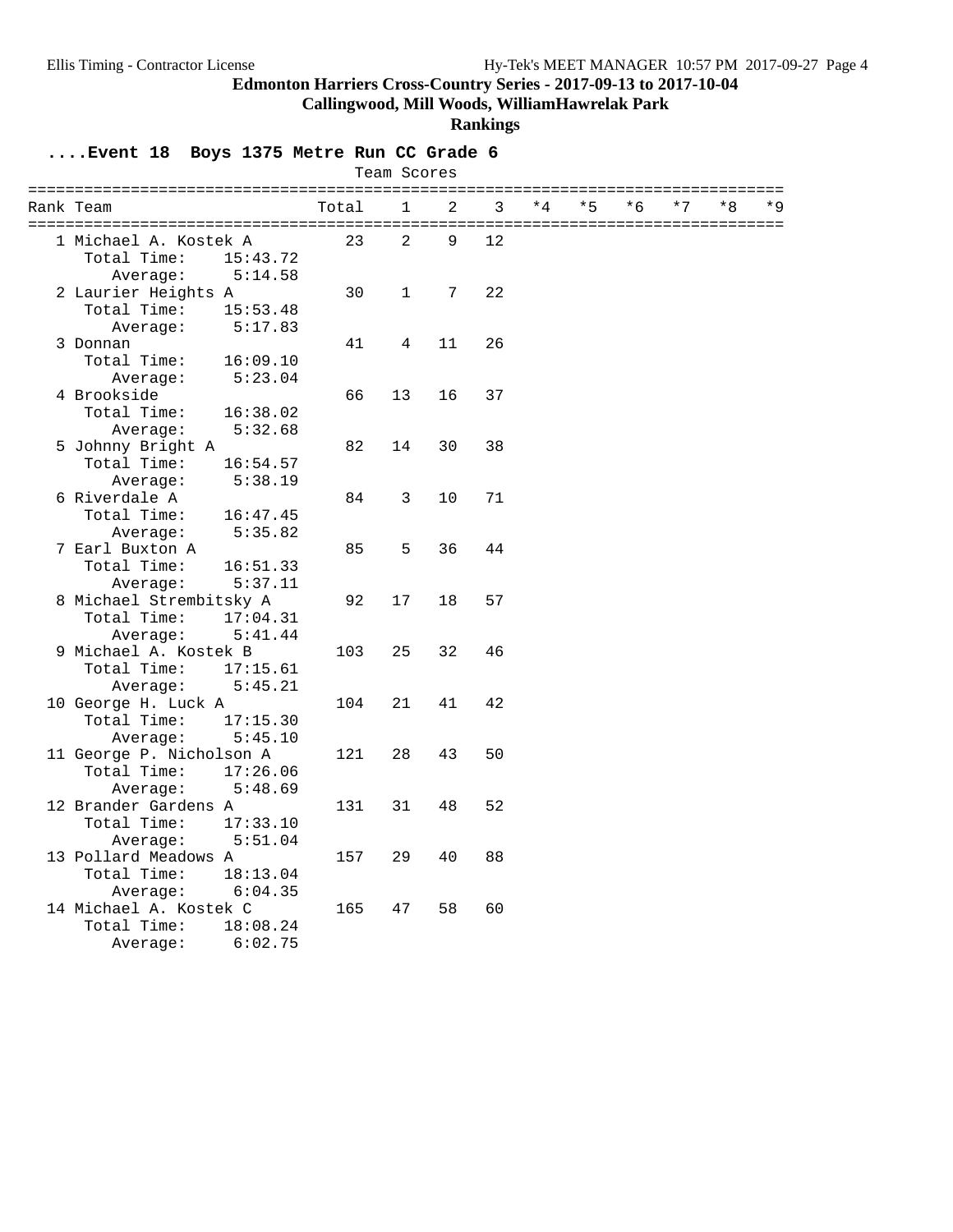**Callingwood, Mill Woods, WilliamHawrelak Park**

| Event 18 Boys 1375 Metre Run CC Grade 6 |                      |          |        |     |            |     |
|-----------------------------------------|----------------------|----------|--------|-----|------------|-----|
| 15 Meadowlark                           |                      |          | 187    | 35  | 53         | 99  |
| Total Time: 18:45.40                    |                      |          |        |     |            |     |
|                                         | Average: 6:15.14     |          |        |     |            |     |
| 16 Esther Starkman                      |                      |          | 207    | 19  | 92         | 96  |
|                                         | Total Time: 19:15.67 |          |        |     |            |     |
|                                         | Average: 6:25.23     |          |        |     |            |     |
| 17 Forest Heights A                     |                      |          | 232    | 65  | 67         | 100 |
| Total Time: 19:36.84                    |                      |          |        |     |            |     |
|                                         | Average: 6:32.28     |          |        |     |            |     |
| 18 Holyrood                             |                      |          | 233    | 68  | 70         | 95  |
| Total Time: 19:30.48                    |                      |          |        |     |            |     |
|                                         | Average: 6:30.16     |          |        |     |            |     |
| 19 Laurier Heights B                    |                      |          | 236    | 72  | 74         | 90  |
| Total Time: 19:28.68                    |                      |          |        |     |            |     |
|                                         | Average:             | 6:29.56  |        |     |            |     |
| 20 Sifton A                             |                      |          | 258    | 39  | 84         | 135 |
| Total Time:                             |                      | 20:40.54 |        |     |            |     |
|                                         | Average:             | 6:53.52  |        |     |            |     |
| 21 Winterburn                           |                      |          | 259    | 27  | 102        | 130 |
| Total Time:                             |                      | 20:47.86 |        |     |            |     |
|                                         | Average:             | 6:55.96  |        |     |            |     |
| 22 Meyokumin A                          |                      |          | 264    | 24  | 107        | 133 |
|                                         | Total Time: 21:11.06 |          |        |     |            |     |
|                                         | Average:             | 7:03.69  |        |     |            |     |
| 23 Brander Gardens B                    |                      |          | 274    | 55  | 85         | 134 |
| Total Time: 20:50.26                    |                      |          |        |     |            |     |
|                                         | Average: 6:56.76     |          |        |     |            |     |
| 24 Michael A. Kostek D                  |                      |          | 274    | 61  | 98         | 115 |
| Total Time:                             |                      | 20:41.10 |        |     |            |     |
|                                         | Average: 6:53.70     |          |        |     |            |     |
| 25 Suzuki Charter                       |                      |          | 287    | 73  | 82         | 132 |
| Total Time: 21:06.99                    |                      |          |        |     |            |     |
|                                         | Average:             | 7:02.33  |        |     |            |     |
| 26 Steinhauer A                         |                      |          | 289 87 |     | 89         | 113 |
| Total Time:                             |                      | 20:50.30 |        |     |            |     |
|                                         | Average: 6:56.77     |          |        |     |            |     |
| 27 Lendrum                              |                      |          | 294    | 78  | 93         | 123 |
| Total Time: 20:59.26                    |                      |          |        |     |            |     |
|                                         | Average:             | 6:59.76  |        |     |            |     |
| 28 Mill Creek A                         |                      |          | 298    | 64  | 109        | 125 |
| Total Time:                             |                      | 21:22.10 |        |     |            |     |
|                                         | Average:             | 7:07.37  |        |     |            |     |
| 29 Strathcona Christian Ac A            |                      |          |        |     | 302 76 105 | 121 |
|                                         | Total Time: 21:16.99 |          |        |     |            |     |
|                                         | Average: 7:05.67     |          |        |     |            |     |
| 30 Aurora Charter A                     |                      |          | 323    | 101 | 110        | 112 |
| Total Time:                             |                      | 21:53.69 |        |     |            |     |
|                                         | Average:             | 7:17.90  |        |     |            |     |
| 31 Forest Heights B                     |                      |          | 334    | 106 | 108        | 120 |
| Total Time:                             |                      | 22:13.16 |        |     |            |     |
|                                         | Average:             | 7:24.39  |        |     |            |     |
| 32 Earl Buxton B                        |                      |          | 348    |     | 103 117    | 128 |
| Total Time:                             |                      | 22:40.94 |        |     |            |     |
|                                         | Average:             | 7:33.65  |        |     |            |     |
|                                         |                      |          |        |     |            |     |